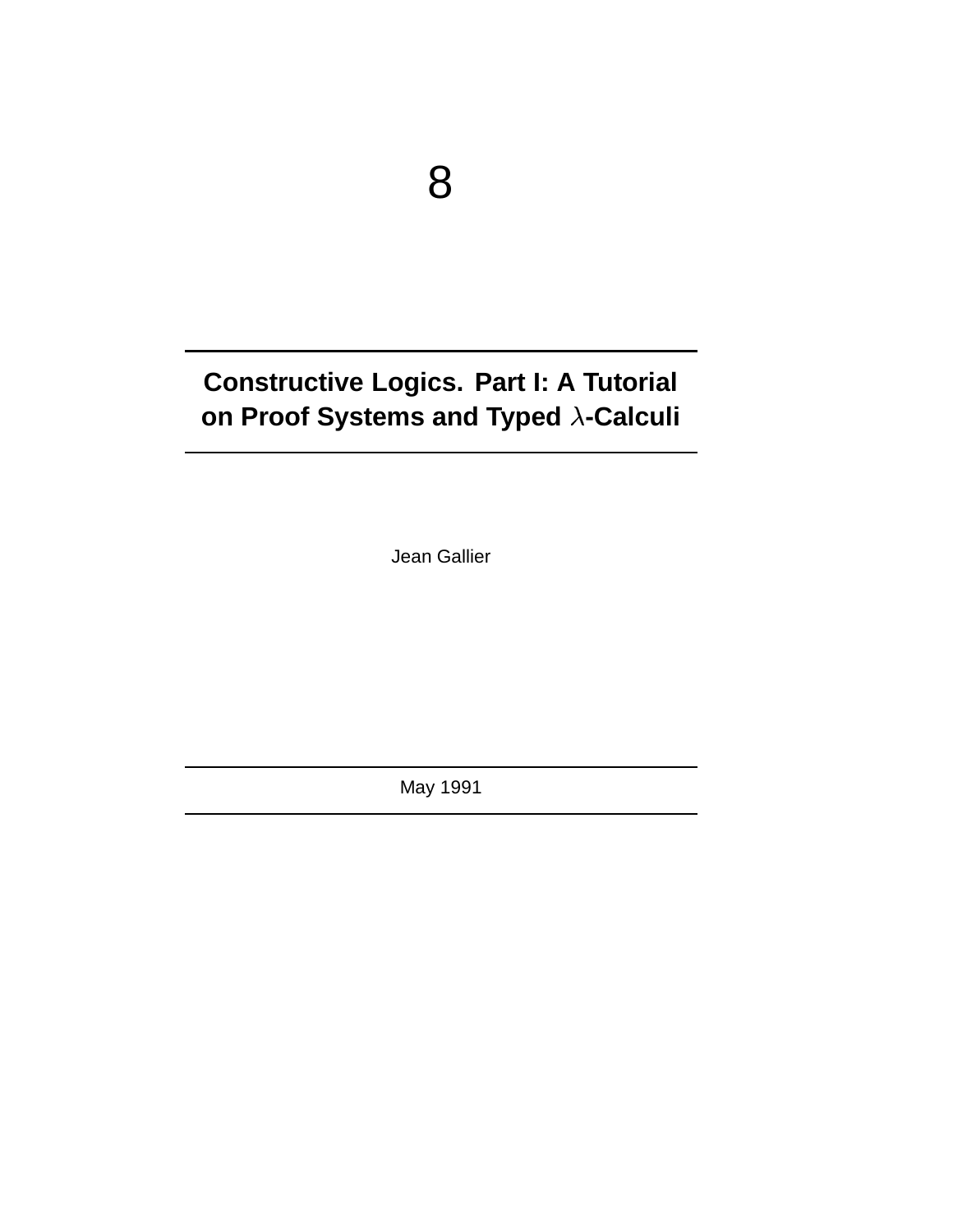#### Publication Notes

This work was done while the author was on sabbatical leave from the University of Pennsylvania at Digital PRL.

#### c Digital Equipment Corporation 1991

This work may not be copied or reproduced in whole or in part for any commercial purpose. Permission to copy in whole or in part without payment of fee is granted for non-profit educational and research purposes provided that all such whole or partial copies include the following: a notice that such copying is by permission of the Paris Research Laboratory of Digital Equipment Centre Technique Europe, in Rueil-Malmaison, France; an acknowledgement of the authors and individual contributors to the work; and all applicable portions of the copyright notice. Copying, reproducing, or republishing for any other purpose shall require a license with payment of fee to the Paris Research Laboratory. All rights reserved.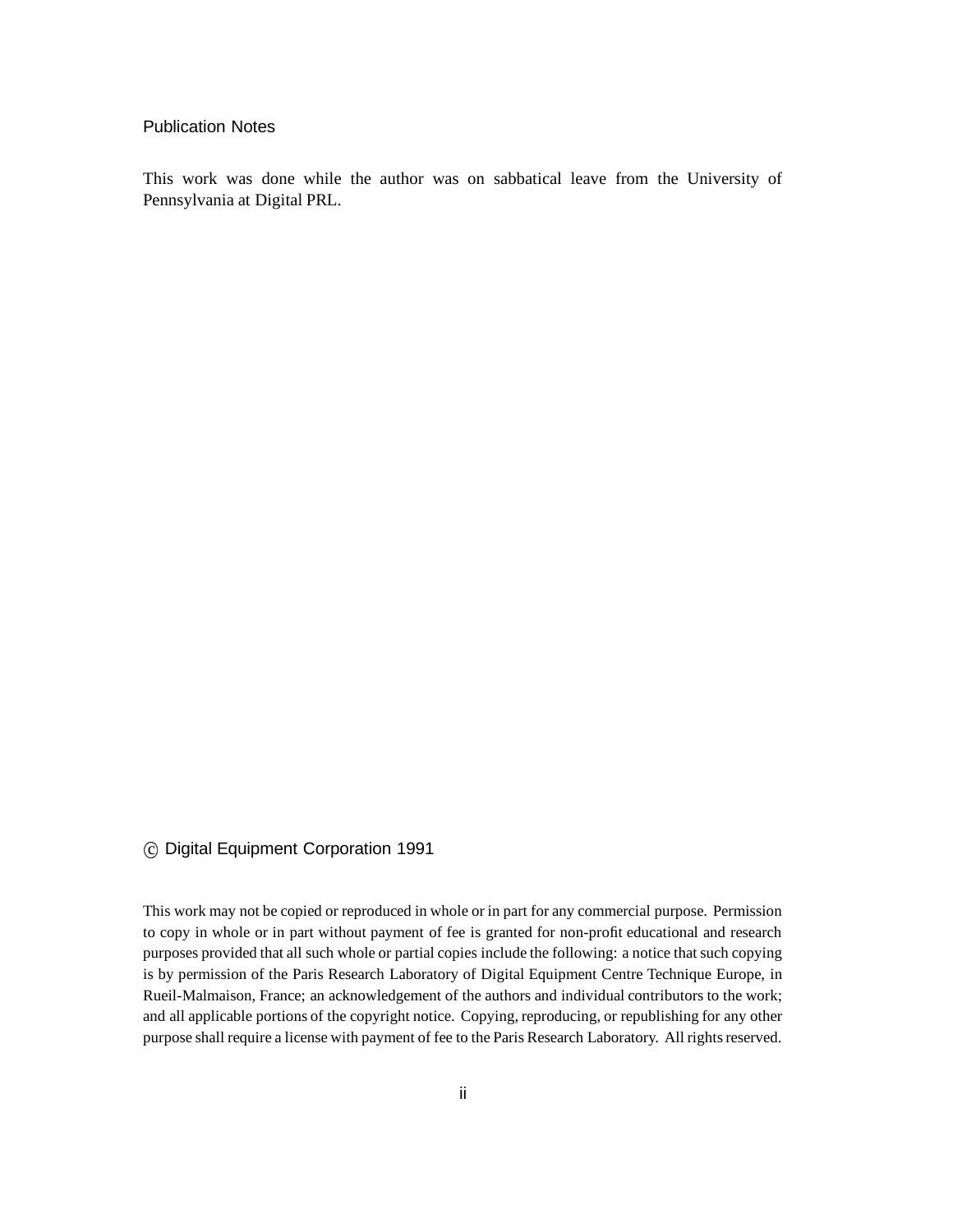#### Abstract

The purpose of this paper is to give an exposition of material dealing with constructive logics, typed  $\lambda$ -calculi, and linear logic. The emergence in the past ten years of a coherent field of research often named "logic and computation" has had two major (and related) effects: firstly, it has rocked vigorously the world of mathematical logic; secondly, it has created a new computer science discipline, which spans from what is traditionally called theory of computation, to programming language design. Remarkably, this new body of work relies heavily on some "old" concepts found in mathematical logic, like natural deduction, sequent calculus, and  $\lambda$ -calculus (but often viewed in a different light), and also on some newer concepts. Thus, it may be quite a challenge to become initiated to this new body of work (but the situation is improving, there are now some excellent texts on this subject matter). This paper attempts to provide a coherent and hopefully "gentle" initiation to this new body of work. We have attempted to cover the basic material on natural deduction, sequent calculus, and typed  $\lambda$ -calculus, but also to provide an introduction to Girard's linear logic, one of the most exciting developments in logic these past five years. The first part of these notes gives an exposition of background material (with the exception of the Girard-translation of classical logic into intuitionistic logic, which is new). The second part is devoted to linear logic and proof nets.

#### Résumé

Le but de cet article est de donner une présentation d'éléments de logique constructive, de lambda calcul typé, et de logique linéaire. L'émergence, ces dix dernières années, d'un domaine cohérent de recherche souvent appelé "logique et calcul" a eu deux effets majeurs (et concommitents): tout d'abord, elle a dynamisé le monde de la logique mathématique; deuxièmement, elle a créée une nouvelle discipline d'informatique, discipline qui s'étend depuis ce qu'on appelle traditionellement la théorie de la calculabilité à la conception des langages de programmation. Remarquablement, ce corps de connaissances repose en grande partie sur certains "vieux" concepts de logique mathématique, tel que la déduction naturelle, le calcul des séquents, et le  $\lambda$ -calcul (mais souvent vus avec une optique différente), et d'autres concepts plus nouveaux. Il est donc assez difficile de s'initier a` ce nouveau domaine de recherche (mais la situation s'est améliorée depuis l'apparition d'excellents livres sur ce sujet). Cet article essaye de présenter "en douceur" et de façon cohérente ce corps de travaux. Nous avons essayé de couvrir des sujets classiques tels que la déduction naturelle, le calcul des séquents, et le  $\lambda$ -calcul typé, mais aussi de donner une introduction à la logique linéaire de Girard, un des dévelopements en logique les plus interessants de ces cinq dernières années. Dans une première partie nous présentons les bases (à l'exception de la traduction de Girard de la logique classique en logique intuitionniste, qui est nouvelle). La logique linéaire et les réseaux de preuves sont traités dans la deuxième partie.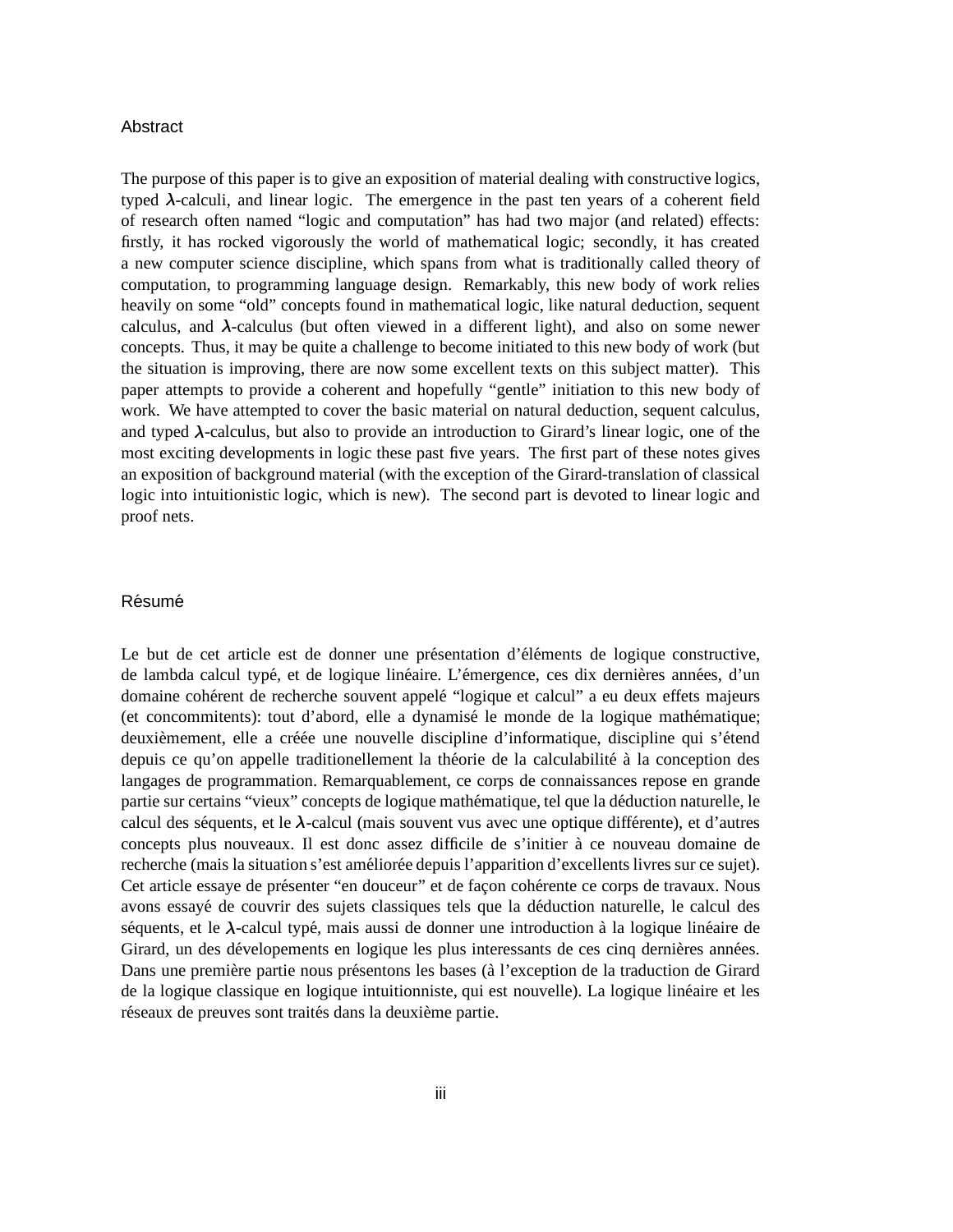### Keywords

Natural deduction, lambda calculus, sequent calculus, linear logic.

Acknowledgements

I wish to thank Hassan Aït-Kaci, Andreas Podelski, and Ascánder Súarez, for their comments. Special thanks to Kathleen Milsted, Marcin Skubiszewski, and Jean-Christophe Patat, for proofreading earlier versions very carefully.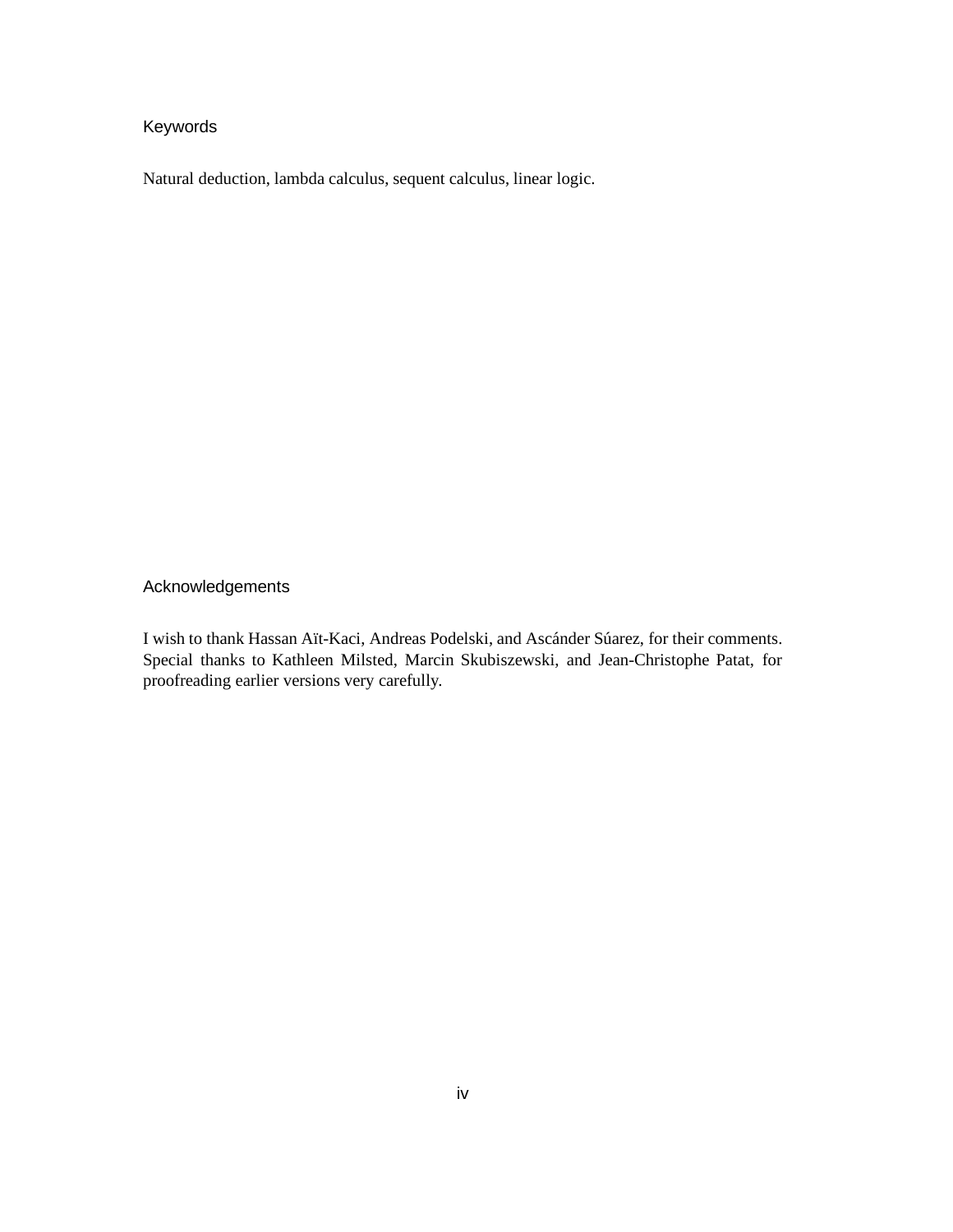## **Contents**

| $\mathbf 1$    | Introduction                                                                          | 1              |
|----------------|---------------------------------------------------------------------------------------|----------------|
|                | 2 Natural Deduction and Simply-Typed $\lambda$ -Calculus                              | $\overline{2}$ |
|                | 3 Adding Conjunction, Negation, and Disjunction                                       | 6              |
|                | 4 Gentzen's Sequent Calculi                                                           | 10             |
| 5              | Definition of the Transformation N from $\mathcal{G}_i$ to $\mathcal{N}_i$            | 14             |
|                | 6 Definition of the Transformation $\mathcal G$ from $\mathcal N_i$ to $\mathcal G_i$ | 22             |
| 7 <sup>1</sup> | <b>First-Order Quantifiers</b>                                                        | 25             |
| 8              | <b>Gentzen's Cut Elimination Theorem</b>                                              | 33             |
|                | 9 The Gentzen Systems $\mathcal{L}\mathcal{J}$ and $\mathcal{LK}$                     | 41             |
|                | 10 A Proof-Term Calculus for $G_i^{D,N,V,\forall,\exists,\perp,cut}$                  | 45             |
|                | 11 Cut Elimination in $\mathcal{LK}$ (and $\mathcal{LJ}$ )                            | 47             |
|                | 12 Reductions of Classical to Intuitionistic Logic                                    | 63             |
|                | References                                                                            | 80             |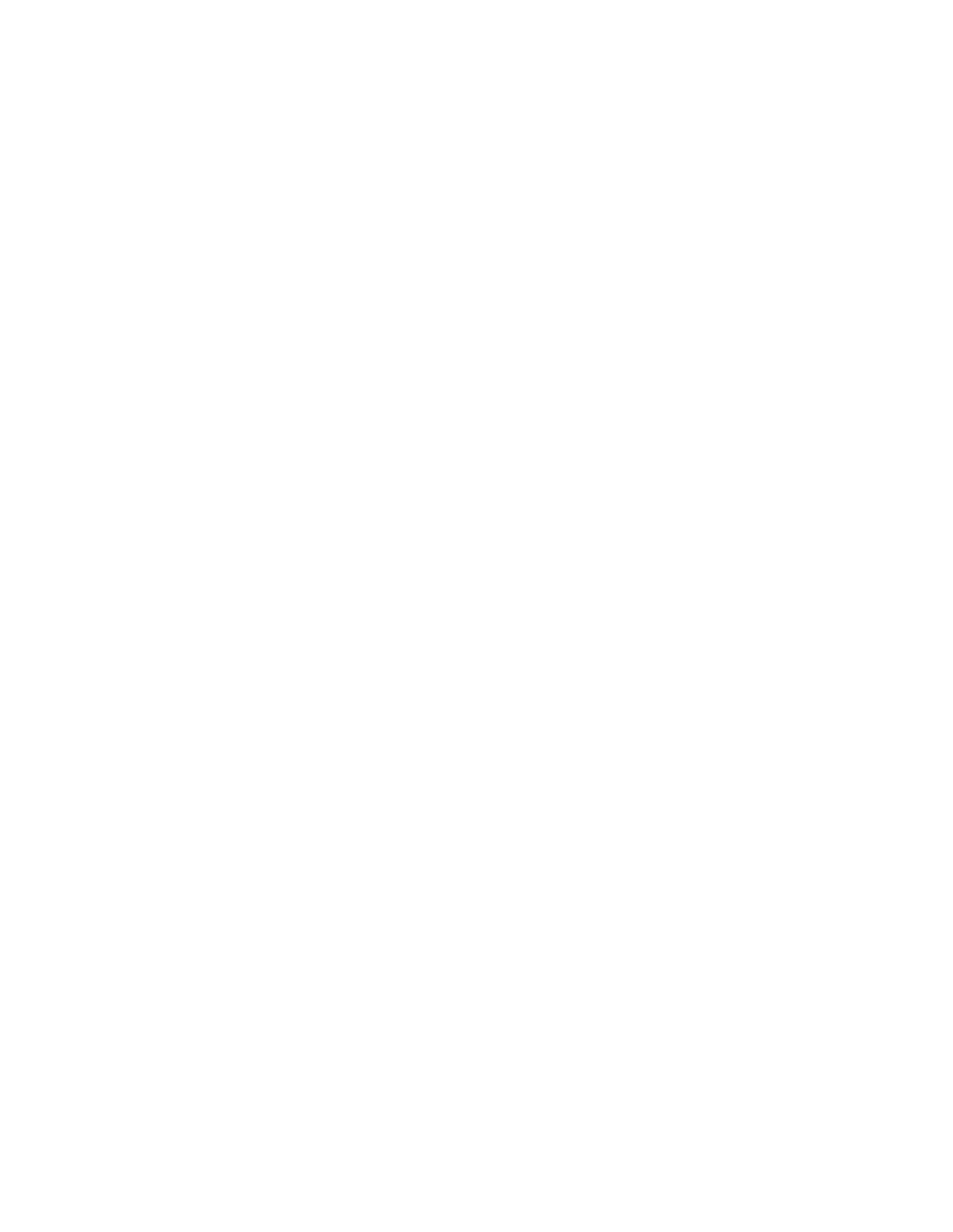#### 1 Introduction

The purpose of this paper is to give an exposition of material dealing with constructive logics, typed  $\lambda$ -calculi, and linear logic. During the last fifteen years, a significant amount of research in the areas of programming language theory, automated deduction, and more generally logic and computation, has relied heavily on concepts and results found in the fields of constructive logics and typed  $\lambda$ -calculi. However, there are very few comprehensive and introductory presentations of constructive logics and typed  $\lambda$ -calculi for noninitiated researchers, and many people find it quite frustrating to become acquainted to this type of research. Our motivation in writing this paper is to help fill this gap. We have attempted to cover the basic material on natural deduction, sequent calculus, and typed  $\lambda$ -calculus, but also to provide an introduction to Girard's linear logic [7], one of the most exciting developments in logic these past five years. As a consequence, we discovered that the amount of background material necessary for a good understanding of linear logic was quite extensive, and we found it convenient to break this paper into two parts. The first part gives an exposition of background material (with the exception of the Girard-translation of classical logic into intuitionistic logic, which is new [9]). The second part is devoted to linear logic and proof nets.

In our presentation of background material, we have tried to motivate the introduction of various concepts by showing that they are indispensable to achieve certain natural goals. For pedagogical reasons, it seems that it is best to begin with proof systems in natural deduction style (originally due to Gentzen [3] and thoroughly investigated by Prawitz [14] in the sixties). This way, it is fairly natural to introduce the distinction between intuitionistic and classical logic. By adopting a description of natural deduction in terms of judgements, as opposed to the tagged trees used by Gentzen and Prawitz, we are also led quite naturally to the encoding of proofs as certain typed  $\lambda$ -terms, and to the correspondence between proof normalization and -conversion (the *Curry/Howard isomorphism* [10]). Sequent calculi can be motivated by the desire to obtain more "symmetric" systems, but also systems in which proof search is easier to perform (due to the subformula property). At first, the cut rule is totally unnecessary and even undesirable, since we are trying to design systems as deterministic as possible. We then show how every proof in the sequent calculus  $(\mathcal{G}_i)$  can be converted into a natural deduction proof  $(in \mathcal{N}_i)$ . In order to provide a transformation in the other direction, we introduce the cut rule. But then, we observe that there is a mismatch, since we have a transformation  $\mathcal{N} \colon \mathcal{G}_i \to \mathcal{N}_i$ on cut-free proofs, whereas  $\mathcal{G}: \mathcal{N}_i \to \mathcal{G}_i^{cut}$  maps to proofs possibly with cuts. The mismatch is resolved by Gentzen's fundamental *cut elimination theorem*, which in turn singles out the crucial role played by the *contraction rule*. Indeed, the contraction rule plays a crucial role in the proof of the cut elimination theorem, and furthermore it cannot be dispensed with in intuitionistic logic (with some exceptions, as shown by some recent work of Lincoln, Scedrov, and Shankar [12]). We are thus setting the stage for linear logic, in which contraction (and weakening) are dealt with in a very subtle way. We then investigate a number of sequent calculi that allow us to prove the decidability of provability in propositional classical logic and in propositional intuitionistic logic. The cut elimination theorem is proved in full for the Gentzen system  $\mathcal{LK}$  using Tait's induction measure [18], and some twists due to Girard [8]. We conclude with a fairly extensive discussion of the reduction of classical logic to intuitionistic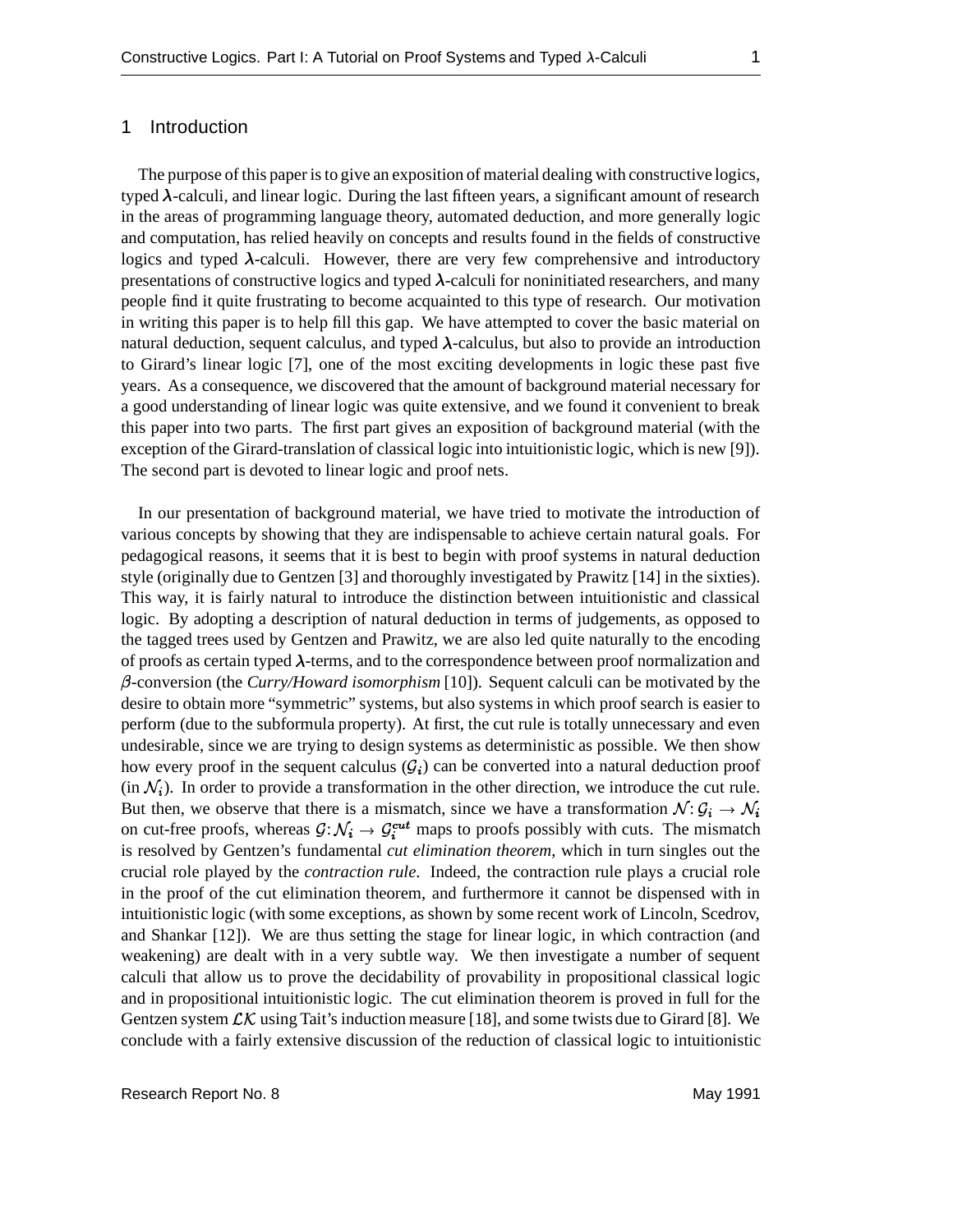logic. Besides the standard translations due to Gödel, Gentzen, and Kolmogorov, we present an improved translation due to Girard [9] (based on the notion of polarity of a formula).

#### 2 Natural Deduction and Simply-Typed λ-Calculus

We first consider a syntactic variant of the natural deduction system for implicational propositions due to Gentzen [3] and Prawitz [14].

In the natural deduction system of Gentzen and Prawitz, a deduction consists in deriving a proposition from a finite number of packets of assumptions, using some predefined inference rules. Technically, packets are multisets of propositions. During the course of a deduction, certain packets of assumptions can be "closed", or "discharged". A proof is a deduction such that all the assumptions have been discharged. In order to formalize the concept of a deduction, one faces the problem of describing rigorously the process of discharging packets of assumptions. The difficulty is that one is allowed to discharge any number of occurrences of the same proposition in a single step, and this requires some form of tagging mechanism. At least two forms of tagging techniques have been used.

- The first one, used by Gentzen and Prawitz, consists in viewing a deduction as a tree whose nodes are labeled with propositions. One is allowed to tag any set of occurrences of some proposition with a natural number, which also tags the inference that triggers the simultaneous discharge of all the occurrences tagged by that number.
- The second solution consists in keeping a record of all undischarged assumptions at every stage of the deduction. Thus, a deduction is a tree whose nodes are labeled with expressions of the form  $\Gamma \vdash A$ , called *sequents*, where A is a proposition, and  $\Gamma$  is a record of all undischarged assumptions at the stage of the deduction associated with this node.

Although the first solution is perhaps more natural from a human's point of view and more economical, the second one is mathematically easier to handle. In the sequel, we adopt the second solution. It is convenient to tag packets of assumptions with labels, in order to discharge the propositions in these packets in a single step. We use variables for the labels, and a packet consisting of occurrences of the proposition  $A$  is written as  $x: A$ . Thus, in a sequent  $\Gamma \vdash A$ , the expression  $\Gamma$  is any finite set of the form  $x_1: A_1, \ldots, x_m: A_m$ , where the  $x_i$  are pairwise distinct (but the  $A_i$  need not be distinct). Given  $\Gamma = x_1: A_1, \ldots, x_m: A_m$ , the notation  $\Gamma, x: A$  is only well defined when  $x \neq x_i$  for all  $i, 1 \leq i \leq m$ , in which case it denotes the set  $x_1: A_1, \ldots, x_m: A_m, x: A$ . We have the following axioms and inference rules.

Definition 1 *The axioms and inference rules of the system*  $\mathcal{N}_m$  (*minimal implicational logic*) *are listed below:*

$$
\Gamma, \mathbf{x}: A \vdash A
$$
  

$$
\frac{\Gamma, \mathbf{x}: A \vdash B}{\Gamma \vdash A \supset B} \quad (\supset \text{-intro})
$$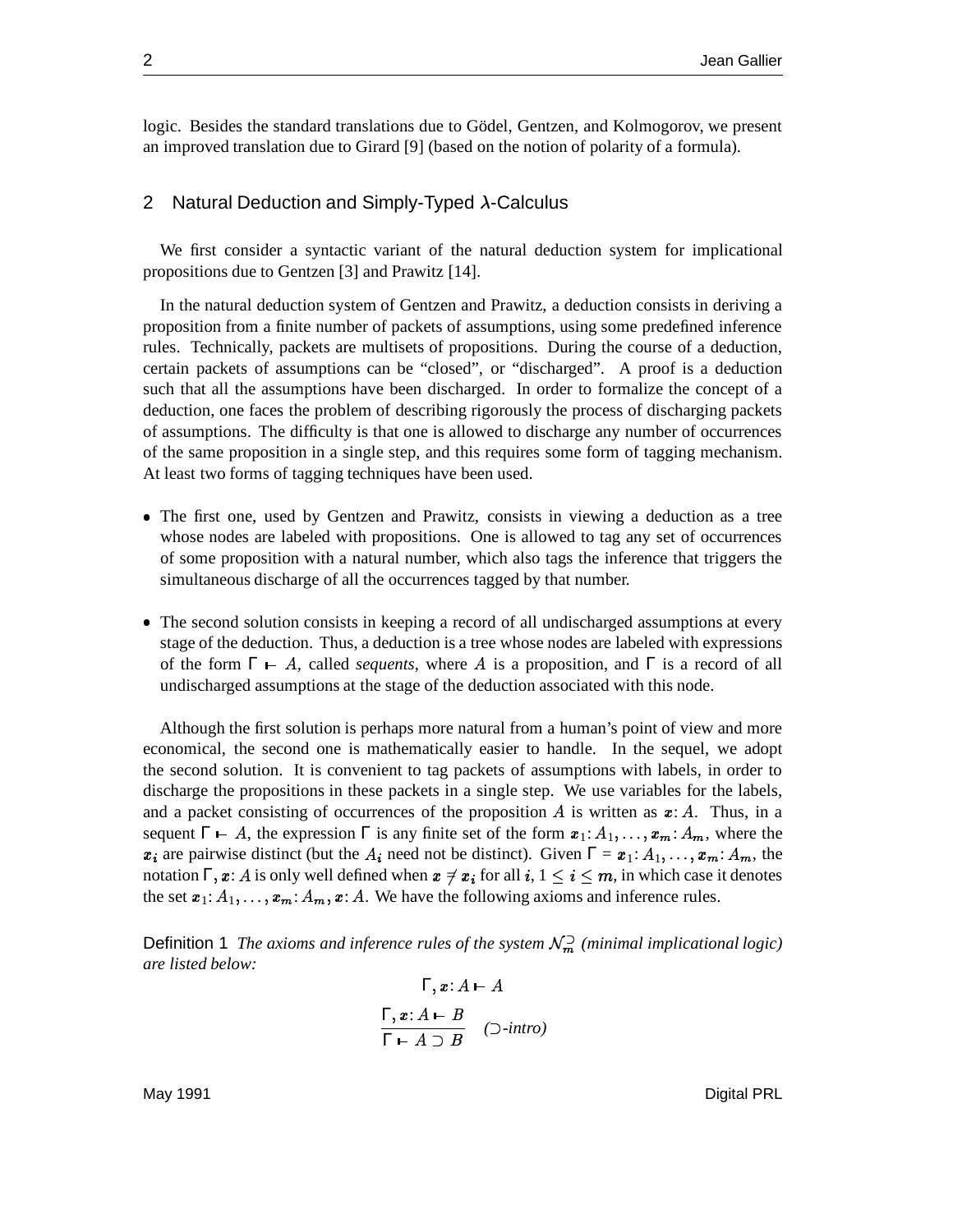$$
\frac{\Gamma \vdash A \supset B \quad \Gamma \vdash A}{\Gamma \vdash B} \quad (\supset \text{-elim})
$$

In an application of the rule  $($  $\ni$ *-intro*), we say that the proposition  $A$  which appears as a hypothesis of the deduction is *discharged* (or *closed*). It is important to note that the ability to label packets consisting of occurrences of the same proposition with different labels is essential, in order to be able to have control over which groups of packets of assumptions are discharged simultaneously. Equivalently, we could avoid tagging packets of assumptions with variables if we assumed that in a sequent  $\Gamma \vdash C$ , the expression  $\Gamma$ , also called a *context*, is a *multiset* of propositions. The following two examples illustrate this point.

Example 2.1 Let

$$
\Gamma = \boldsymbol{x} : A \supset (B \supset C), \boldsymbol{y} : A \supset B, \boldsymbol{z} : A.
$$

| $\Gamma \vdash A \supset (B \supset C)$ $\Gamma \vdash A$   |                                                                           | $\Gamma - A \supset B$ $\Gamma - A$                                              |  |  |  |  |
|-------------------------------------------------------------|---------------------------------------------------------------------------|----------------------------------------------------------------------------------|--|--|--|--|
| $\Gamma \vdash B \supset C$                                 |                                                                           | $\Gamma \vdash B$                                                                |  |  |  |  |
| $x: A \supset (B \supset C), y: A \supset B, z: A \vdash C$ |                                                                           |                                                                                  |  |  |  |  |
|                                                             | $x: A \supset (B \supset C), y: A \supset B \vdash A \supset C$           |                                                                                  |  |  |  |  |
|                                                             | $x: A \supset (B \supset C)$ $\vdash (A \supset B) \supset (A \supset C)$ |                                                                                  |  |  |  |  |
|                                                             |                                                                           | $\vdash (A \supset (B \supset C)) \supset ((A \supset B) \supset (A \supset C))$ |  |  |  |  |

In the above example, two occurrences of  $A$  are discharged simultaneously. Compare with the example below where these occurrences are discharged in two separate steps.

Example 2.2 Let

$$
\Gamma = \boldsymbol{x} : A \supset (B \supset C), \boldsymbol{y} : A \supset B, \boldsymbol{z}_1 : A, \boldsymbol{z}_2 : A.
$$

| $\Gamma \vdash A \supset (B \supset C)$ $\Gamma \vdash A$                                  |  | $\Gamma \vdash A \supset B$ $\Gamma \vdash A$                                               |  |  |  |
|--------------------------------------------------------------------------------------------|--|---------------------------------------------------------------------------------------------|--|--|--|
| $\Gamma \vdash B \supset C$                                                                |  | $\Gamma \vdash B$                                                                           |  |  |  |
| $x:A \supset (B \supset C), y:A \supset B, z_1:A, z_2:A \vdash C$                          |  |                                                                                             |  |  |  |
| $x: A \supset (B \supset C), y: A \supset B, z_1: A \vdash A \supset C$                    |  |                                                                                             |  |  |  |
|                                                                                            |  | $x: A \supset (B \supset C), z_1: A \vdash (A \supset B) \supset (A \supset C)$             |  |  |  |
| $z_1$ : $A \vdash (A \supset (B \supset C)) \supset ((A \supset B) \supset (A \supset C))$ |  |                                                                                             |  |  |  |
|                                                                                            |  | $\vdash A \supset ((A \supset (B \supset C)) \supset ((A \supset B) \supset (A \supset C))$ |  |  |  |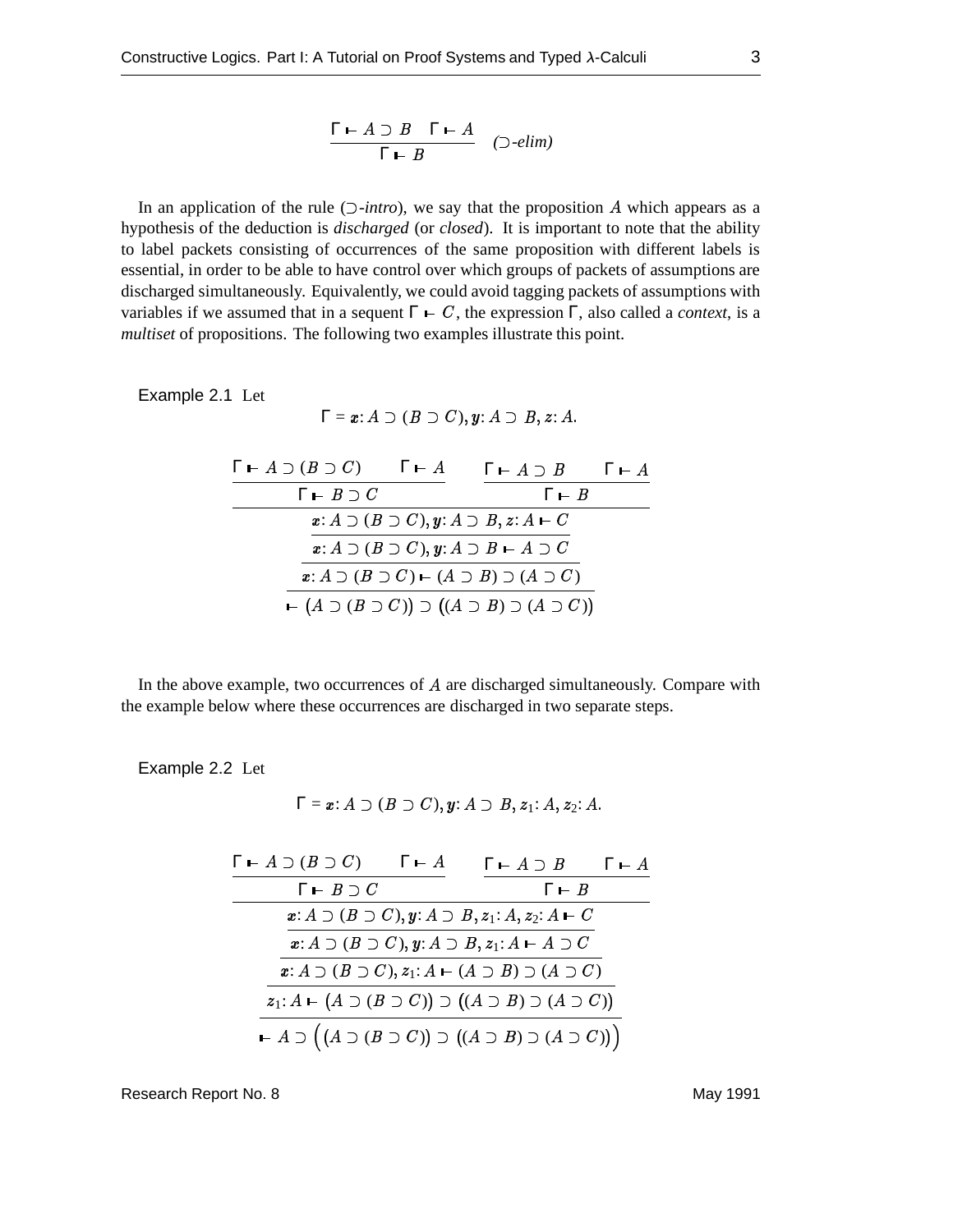For the sake of comparison, we show what these two natural deductions look like in the system of Gentzen and Prawitz, where packets of assumptions discharged in the same inference are tagged with a natural number. Example 2.1 corresponds to the following tree:

Example 2.3

$$
\begin{array}{c|c}\n(A \supset (B \supset C))^3 & A^1 & (A \supset B)^2 & A^1 \\
\hline\nB \supset C & & B & \\
\hline\nC & & \\
\hline\nA \supset C & & \\
\hline\n(A \supset B) \supset (A \supset C) & & \\
\hline\n(A \supset (B \supset C)) \supset ((A \supset B) \supset (A \supset C)) & & \\
\end{array}
$$

and Example 2.2 to the following tree:

Example 2.4

$$
\frac{(A \supset (B \supset C))^3 \qquad A^1}{B \supset C} \qquad \frac{(A \supset B)^2 \qquad A^4}{B}
$$
\n
$$
\frac{C}{A \supset C} \qquad \frac{1}{(A \supset B) \supset (A \supset C)} \qquad \frac{(A \supset B) \supset (A \supset C)}{B}
$$
\n
$$
\frac{(A \supset (B \supset C)) \supset ((A \supset B) \supset (A \supset C))}{B} \qquad \frac{1}{(A \supset (B \supset C)) \supset (A \supset B) \supset (A \supset C))}
$$

It is clear that a context (the  $\Gamma$  in a sequent  $\Gamma \vdash A$ ) is used to tag packets of assumptions and to record the time at which they are discharged. From now on, we stick to the presentation of natural deduction using sequents.

Proofs may contain redundancies, for example when an elimination immediately follows an introduction, as in the following example: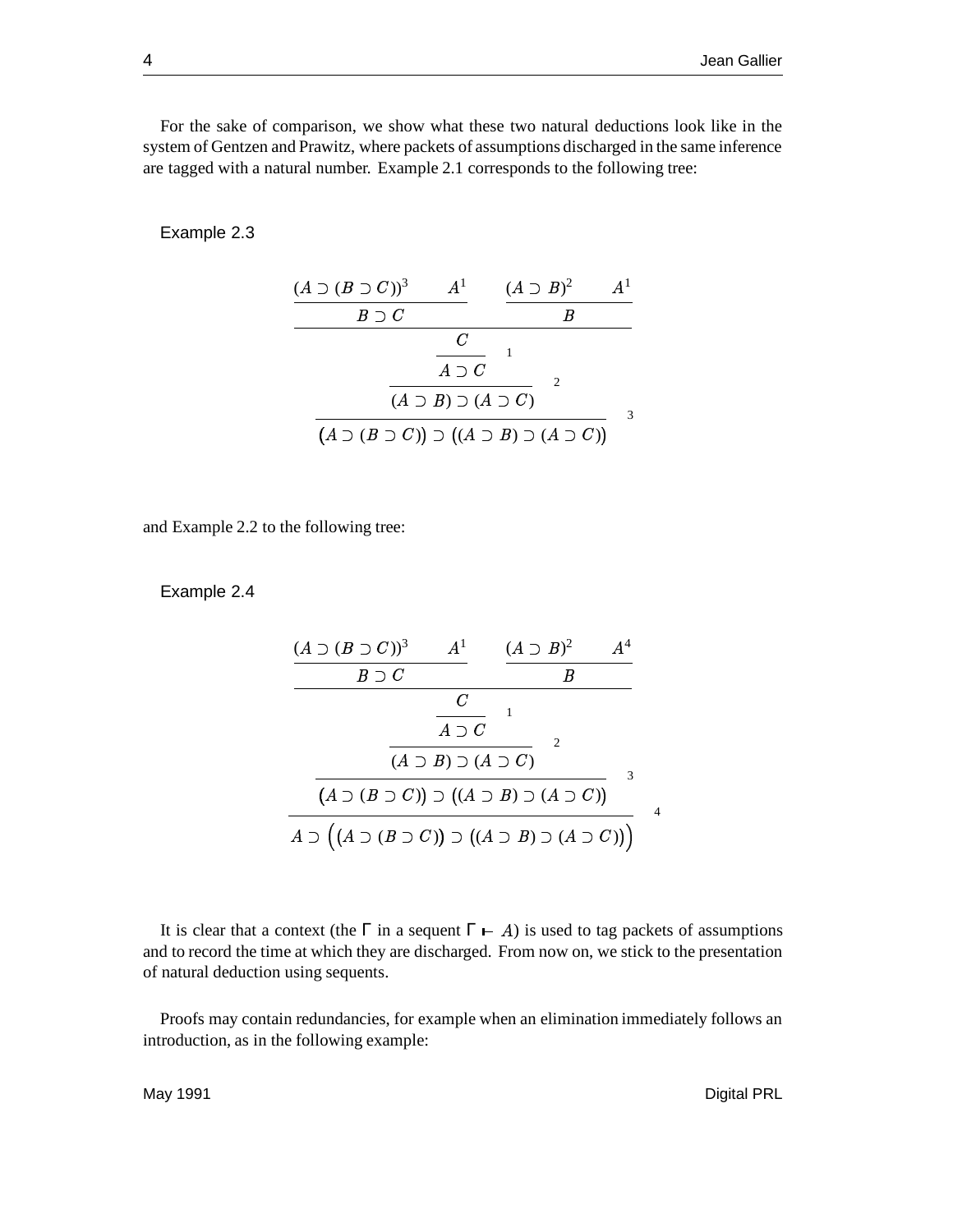$$
\frac{\mathcal{D}_1}{\Gamma \vdash A \supset B} \qquad \qquad \mathcal{D}_2
$$
\n
$$
\frac{\Gamma \vdash A \supset B}{\Gamma \vdash B} \qquad \qquad \Gamma \vdash A
$$

Intuitively, it should be possible to construct a deduction for  $\Gamma \vdash B$  from the two deductions  ${\cal D}_1$  and  ${\cal D}_2$  without using at all the hypothesis  ${\bm x}$ : A. This is indeed the case. If we look closely at the deduction  $\mathcal{D}_1$ , from the shape of the inference rules, assumptions are never created, and the leaves must be labeled with expressions of the form  $\Gamma, \Delta, \bm{x} : A, \bm{y} : C \vdash C$  or  $\Gamma$  $y: C \vdash C$  or  $\Gamma, \Delta, x: A \vdash A$ , where  $y \neq x$ . We can form a new deduction for  $\Gamma \vdash B$  as follows: in  $\mathcal{D}_1$ , wherever a leaf of the form  $\Gamma, \Delta, \mathbf{x} : A \vdash A$  occurs, replace it by the deduction obtained from  $\mathcal{D}_2$  by adding  $\Delta$  to the premise of each sequent in  ${\cal D}_2.$  Actually, one should be careful to first make a fresh copy of  ${\cal D}_2$ by renaming all the variables so that clashes with variables in  $\mathcal{D}_1$  are avoided. Finally, delete the assumption  $x: A$  from the premise of every sequent in the resulting proof. The resulting deduction is obtained by a kind of substitution and may be denoted as  $\mathcal{D}_1[\mathcal{D}_2/\bm{x}]$ , with some minor abuse of notation. Note that the assumptions  $x: A$  occurring in the leaves of the form  $\Gamma, \Delta, \mathbf{z}: A, \mathbf{y}: C \vdash C$  were never used anyway. This illustrates the fact that not all assumptions are necessarily used. This will not be the case in linear logic [7]. Also, the same assumption may be used more than once, as we can see in the  $($  $)$ - $elim)$  rule. Again, this will not be the case in linear logic, where every assumption is used exactly once, unless specified otherwise by an explicit mechanism. The step which consists in transforming the above redundant proof figure into the deduction  $\mathcal{D}_1[\mathcal{D}_2/\bm{x}]$  is called a *reduction step* or *normalization step*.

We now show that the simply-typed  $\lambda$ -calculus provides a natural notation for proofs in natural deduction, and that  $\beta$ -conversion corresponds naturally to proof normalization. The trick is to annotate inference rules with terms corresponding to the deductions being built, by placing these terms on the righthand side of the sequent, so that the conclusion of a sequent appears to be the "type of its proof". This way, inference rules have a reading as "typechecking rules". This discovery due to Curry and Howard is known as the *Curry/Howard isomorphism*, or *formulae-as-types principle* [10]. Furthermore, and this is the deepest aspect of the Curry/Howard isomorphism, proof normalization corresponds to term reduction in the  $\lambda$ -calculus associated with the proof system.

Definition 2 *The type-checking rules of the*  $\lambda$ -calculus  $\lambda$ <sup>5</sup> (simply-typed  $\lambda$ -calculus) are listed *below:*

$$
\Gamma, x: A \vdash x: A
$$
\n
$$
\frac{\Gamma, x: A \vdash M: B}{\Gamma \vdash (\lambda x: A. M): A \supset B} \quad (abstraction)
$$
\n
$$
\frac{\Gamma \vdash M: A \supset B \quad \Gamma \vdash N: A}{\Gamma \vdash (MN): B} \quad (application)
$$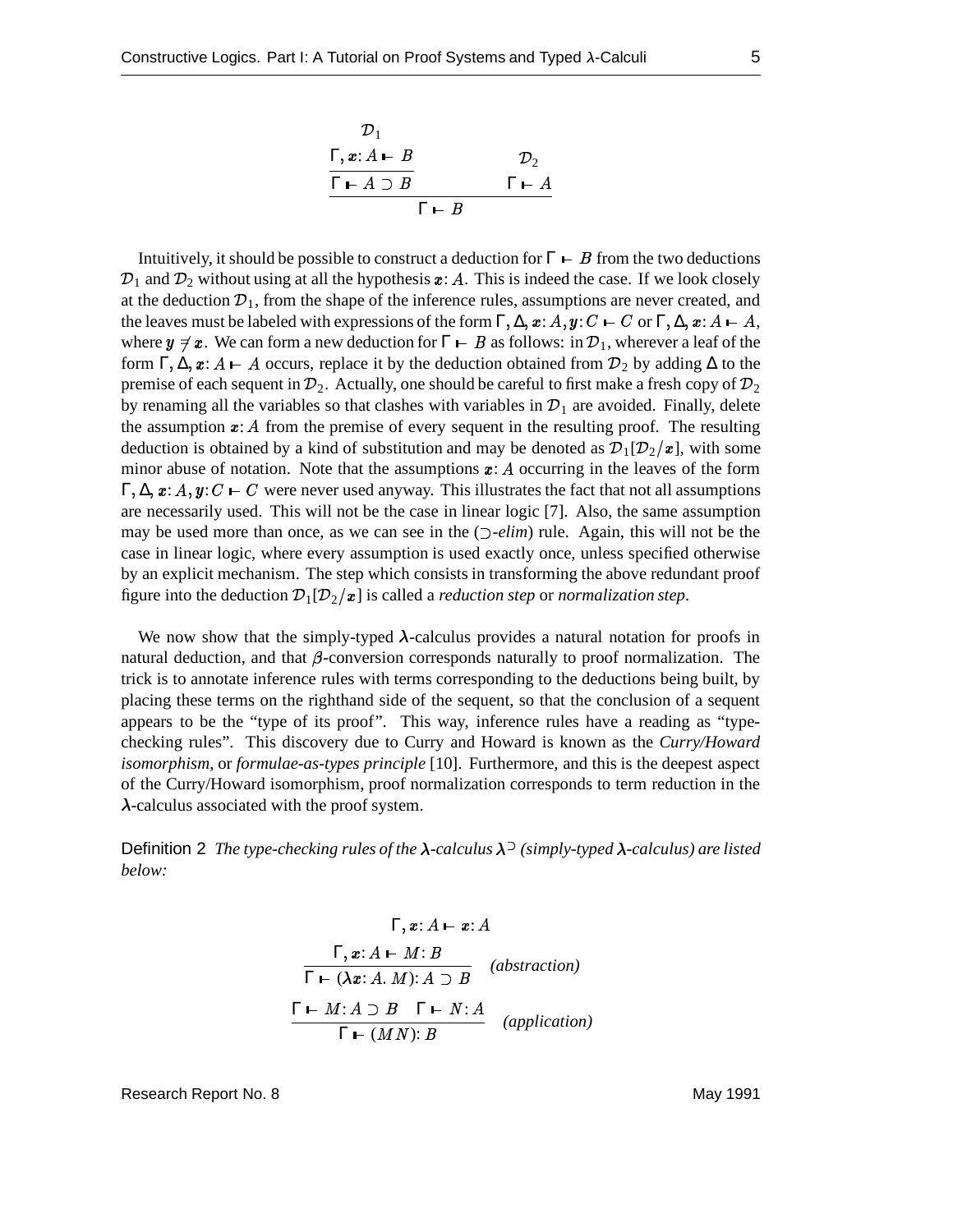Now, sequents are of the form  $\Gamma \vdash M : A$ , where M is a simply-typed  $\lambda$ -term representing a deduction of A from the assumptions in Γ. Such sequents are also called *judgements*, and Γ is called a *type assignment* or *context*.

The example of redundancy is now written as follows:

$$
\frac{\Gamma, x: A \vdash M: B}{\Gamma \vdash (\lambda x: A. M): A \supset B} \qquad \qquad \Gamma \vdash N: A
$$

$$
\Gamma \vdash (\lambda x: A. M)N: B
$$

Now,  $\mathcal{D}_1$  is incorporated in the deduction as the term M, and  $\mathcal{D}_2$  is incorporated in the deduction as the term N . The great bonus of this representation is that  ${\cal D}_1[{\cal D}_2/\bm{x}]$  corresponds to  $M[N/x]$ , the result of performing a  $\beta$ -reduction step on  $(\lambda x: A. M)N$ .

Thus, the simply-typed  $\lambda$ -calculus arises as a natural way to encode natural deduction proofs, and  $\beta$ -reduction corresponds to proof normalization. The correspondence between proof normalization and term reduction is the deepest and most fruitful aspect of the Curry/Howard isomorphism. Indeed, using this correspondence, results about the simply-typed  $\lambda$ -calculus can be translated in terms of natural deduction proofs, a very nice property.

When we deal with the calculus  $\lambda^3$ , rather than using  $\supset$ , we usually use  $\rightarrow$ , and thus, the calculus is denoted as  $\lambda^{-1}$ . In order to avoid ambiguities, the delimiter used to separate the lefthand side from the righthand side of a judgement  $\Gamma \vdash M : A$  will be  $\triangleright$ , so that judgements are written as  $\Gamma \triangleright M$ : A.

#### 3 Adding Conjunction, Negation, and Disjunction

First, we present the natural deduction systems, and then the corresponding extensions of the simply-typed  $\lambda$ -calculus. As far as proof normalization is concerned, conjunction does not cause any problem, but as we will see, negation and disjunction are more problematic. In order to add negation, we add the new constant  $\perp$  (**false**) to the language, and define negation  $\neg A$  as an abbreviation for  $A \supset \perp$ .

Definition 3 *The axioms and inference rules of the system*  $\mathcal{N}_i^{(2), \wedge, \vee, \perp}$  *(intuitionistic propositional logic) are listed below:*

$$
\Gamma, x: A \vdash A
$$
\n
$$
\frac{\Gamma, x: A \vdash B}{\Gamma \vdash A \supset B} \quad (\supset \text{-intro})
$$
\n
$$
\frac{\Gamma \vdash A \supset B \quad \Gamma \vdash A}{\Gamma \vdash B} \quad (\supset \text{-elim})
$$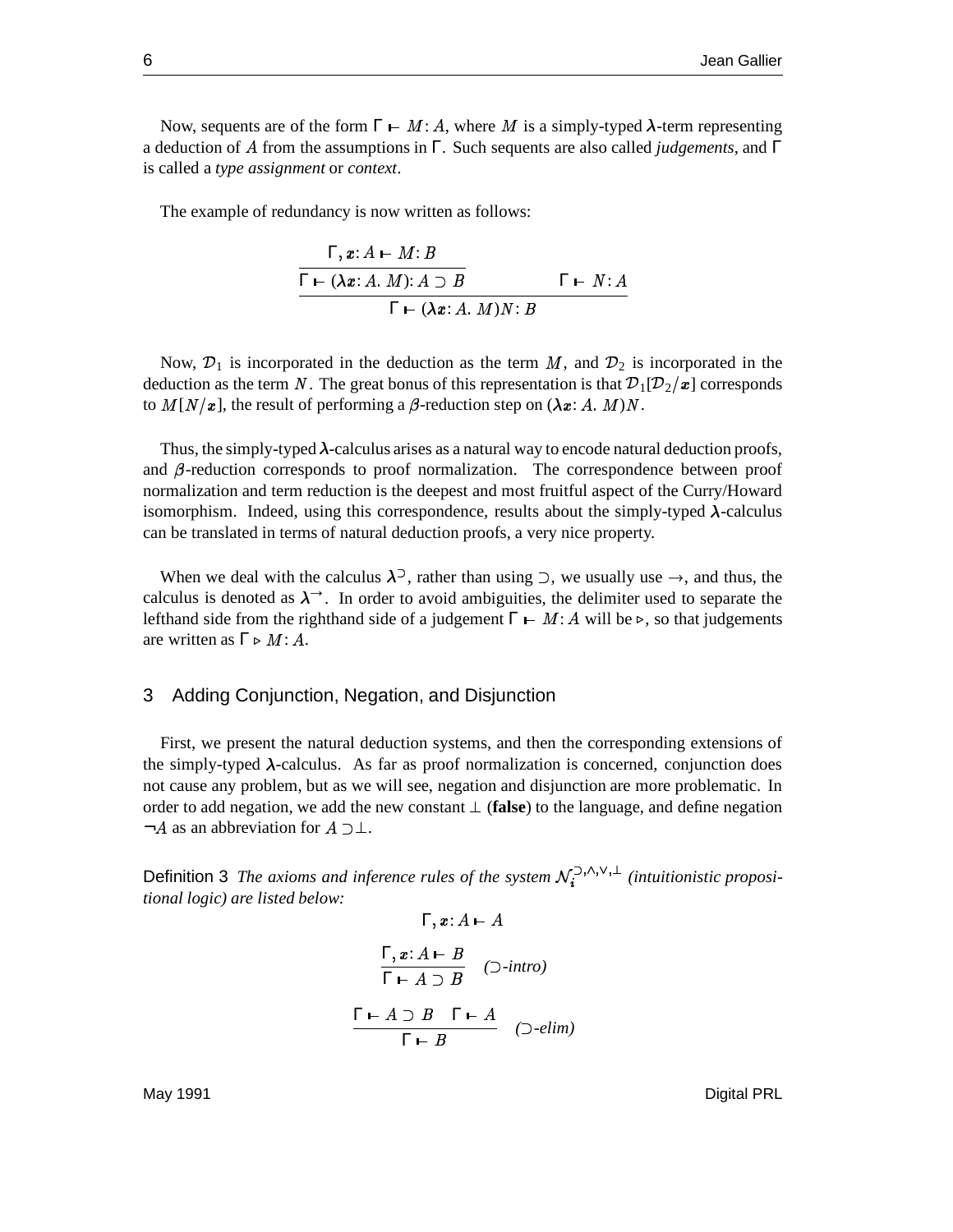$$
\frac{\Gamma \vdash A \quad \Gamma \vdash B}{\Gamma \vdash A \land B} \quad (\land\text{-intro})
$$
\n
$$
\frac{\Gamma \vdash A \land B}{\Gamma \vdash A} \quad (\land\text{-elim}) \qquad \frac{\Gamma \vdash A \land B}{\Gamma \vdash B} \quad (\land\text{-elim})
$$
\n
$$
\frac{\Gamma \vdash A}{\Gamma \vdash A \lor B} \quad (\lor\text{-intro}) \qquad \frac{\Gamma \vdash B}{\Gamma \vdash A \lor B} \quad (\lor\text{-intro})
$$
\n
$$
\frac{\Gamma \vdash A}{\Gamma \vdash A \lor B} \quad \Gamma, x: A \vdash C \quad \Gamma, y: B \vdash C}{\Gamma \vdash C} \quad (\lor\text{-elim})
$$
\n
$$
\frac{\Gamma \vdash \bot}{\Gamma \vdash A} \quad (\bot\text{-elim})
$$

*Minimal propositional logic*  $\mathcal{N}_m^{(\lambda)}$ ,  $(\lambda, \nu)$ ,  $\bot$  is obtained by dropping the ( $\bot$ -*elim*) rule. In order to obtain the system of *classical propositional logic*, denoted  $\mathcal{N}_c^{\supset \wedge,\vee,\perp}$ , we add to  $\mathcal{N}_m^{\supset \wedge,\vee,\perp}$  the following inference rule corresponding to the principle of proof by contradiction (*by-contra*) (also called *reductio ad absurdum*).

$$
\frac{\Gamma, x: \neg A \vdash \perp}{\Gamma \vdash A} \quad (by \text{-}contra)
$$

Several useful remarks should be made.

(1) In classical propositional logic ( $\mathcal{N}_c^{(\Sigma)}$ ,  $\wedge$ ,  $\vee$ ,  $\perp$ ), the rule

$$
\frac{\Gamma \vdash \perp}{\Gamma \vdash A} \quad (\perp \text{-elim})
$$

can be derived, since if we have a deduction of  $\Gamma \vdash \bot$ , then for any arbitrary A we have a deduction  $x: \neg A, \Gamma \vdash \bot$ , and thu  $, \Gamma \vdash \bot$ , and thus a deduction of  $\Gamma \vdash A$  by applying the (*by-contra*) rule.

(2) The proposition  $A \supset \neg\neg A$  is derivable in  $\mathcal{N}_m^{\supset,\wedge,\vee,\perp}$ , but the reverse implication  $\neg\neg A \supset A$  is not derivable, even in  $\mathcal{N}_i^{(3,0,0)\dagger}$ . On the other hand,  $\neg\neg A \supset A$  is derivable in  $\mathcal{N}_{c}^{\supseteq,\wedge,\vee,\perp}$ 

$$
x:\neg\neg A, y:\neg A \vdash \neg\neg A \qquad x:\neg\neg A, y:\neg A \vdash \neg A
$$
  

$$
x:\neg\neg A, y:\neg A \vdash \bot
$$
  

$$
x:\neg\neg A, y:\neg A \vdash \bot
$$
  

$$
x:\neg\neg A, y:\neg A \vdash \bot
$$
  

$$
x:\neg\neg A, y:\neg A \vdash \bot
$$
  
(by-control)  

$$
\vdash \neg\neg A \supseteq A
$$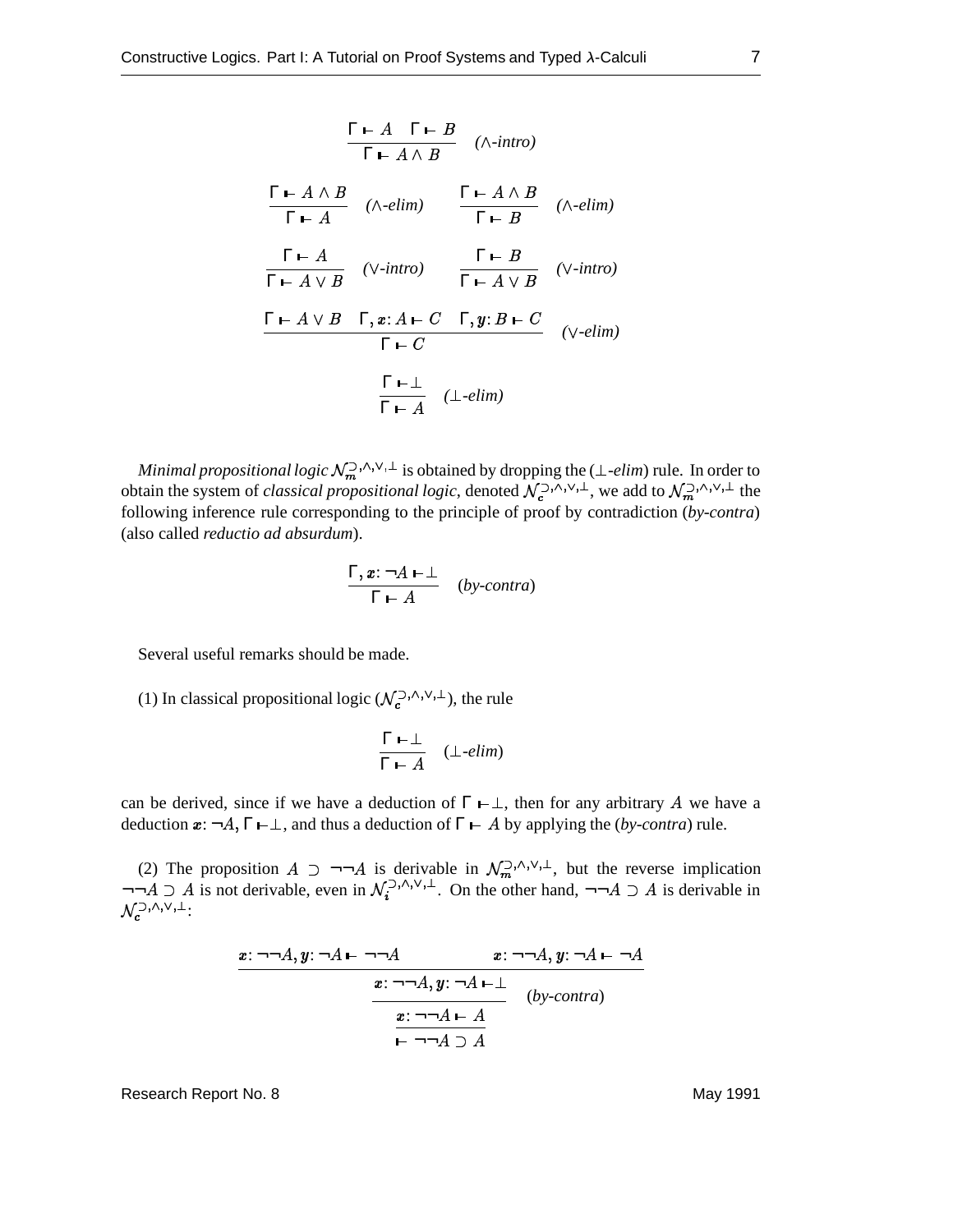(3) Using the (*by-contra*) inference rule together with  $($   $\supset$ *-elim* $)$  and  $($  $\vee$ *-intro* $)$ , we can prove  $\neg A \lor A$  (that is,  $(A \supset \perp) \lor A$ ). Let

$$
\Gamma = \boldsymbol{x} : ((A \supset \perp) \vee A) \supset \perp, \boldsymbol{y} : A.
$$

We have the following proof for  $(A \supset \perp) \vee A$ .

$$
\frac{\Gamma \vdash A}{\Gamma \vdash ((A \supset \bot) \lor A) \supset \bot} \frac{\Gamma \vdash A}{\Gamma \vdash (A \supset \bot) \lor A}
$$
\n
$$
\frac{x:((A \supset \bot) \lor A) \supset \bot, y: A \vdash \bot}{x:((A \supset \bot) \lor A) \supset \bot \vdash A \supset \bot}
$$
\n
$$
\frac{x:((A \supset \bot) \lor A) \supset \bot \vdash (A \supset \bot) \lor A}{x:((A \supset \bot) \lor A) \supset \bot \vdash (A \supset \bot) \lor A}
$$
\n
$$
\frac{x:((A \supset \bot) \lor A) \supset \bot \vdash \bot}{(by\text{-}contra)}
$$
\n
$$
\vdash (A \supset \bot) \lor A
$$

The typed  $\lambda$ -calculus  $\lambda^{-\lambda, \lambda, +, \perp}$  corresponding to  $\mathcal{N}_i^{(\lambda, \lambda, \lambda, \perp)}$  is given in the following definition.

Definition 4 *The typed*  $\lambda$ -calculus  $\lambda \rightarrow x, x+1$  *is defined by the following rules.* 

$$
\Gamma, x: A \triangleright x: A
$$
\n
$$
\frac{\Gamma, x: A \triangleright M: B}{\Gamma \triangleright (\lambda x: A. M): A \rightarrow B} \quad (abstraction)
$$
\n
$$
\frac{\Gamma \triangleright M: A \rightarrow B \quad \Gamma \triangleright N: A}{\Gamma \triangleright (MN): B} \quad (application)
$$
\n
$$
\frac{\Gamma \triangleright M: A \quad \Gamma \triangleright N: B}{\Gamma \triangleright (M, N): A \times B} \quad (pairing)
$$
\n
$$
\frac{\Gamma \triangleright M: A \times B}{\Gamma \triangleright \pi_1(M): A} \quad (projection) \quad \frac{\Gamma \triangleright M: A \times B}{\Gamma \triangleright \pi_2(M): B} \quad (projection)
$$
\n
$$
\frac{\Gamma \triangleright M: A}{\Gamma \triangleright \operatorname{inl}(M): A + B} \quad (injection) \quad \frac{\Gamma \triangleright M: B}{\Gamma \triangleright \operatorname{inr}(M): A + B} \quad (injection)
$$
\n
$$
\frac{\Gamma \triangleright P: A + B \quad \Gamma, x: A \triangleright M: C \quad \Gamma, y: B \triangleright N: C}{\Gamma \triangleright \operatorname{case}(P, \lambda x: A. M, \lambda y: B. N): C} \quad (by-cases)
$$
\n
$$
\frac{\Gamma \triangleright M: \bot}{\Gamma \triangleright \triangle_{A}(M): A} \quad (\bot \text{-elim})
$$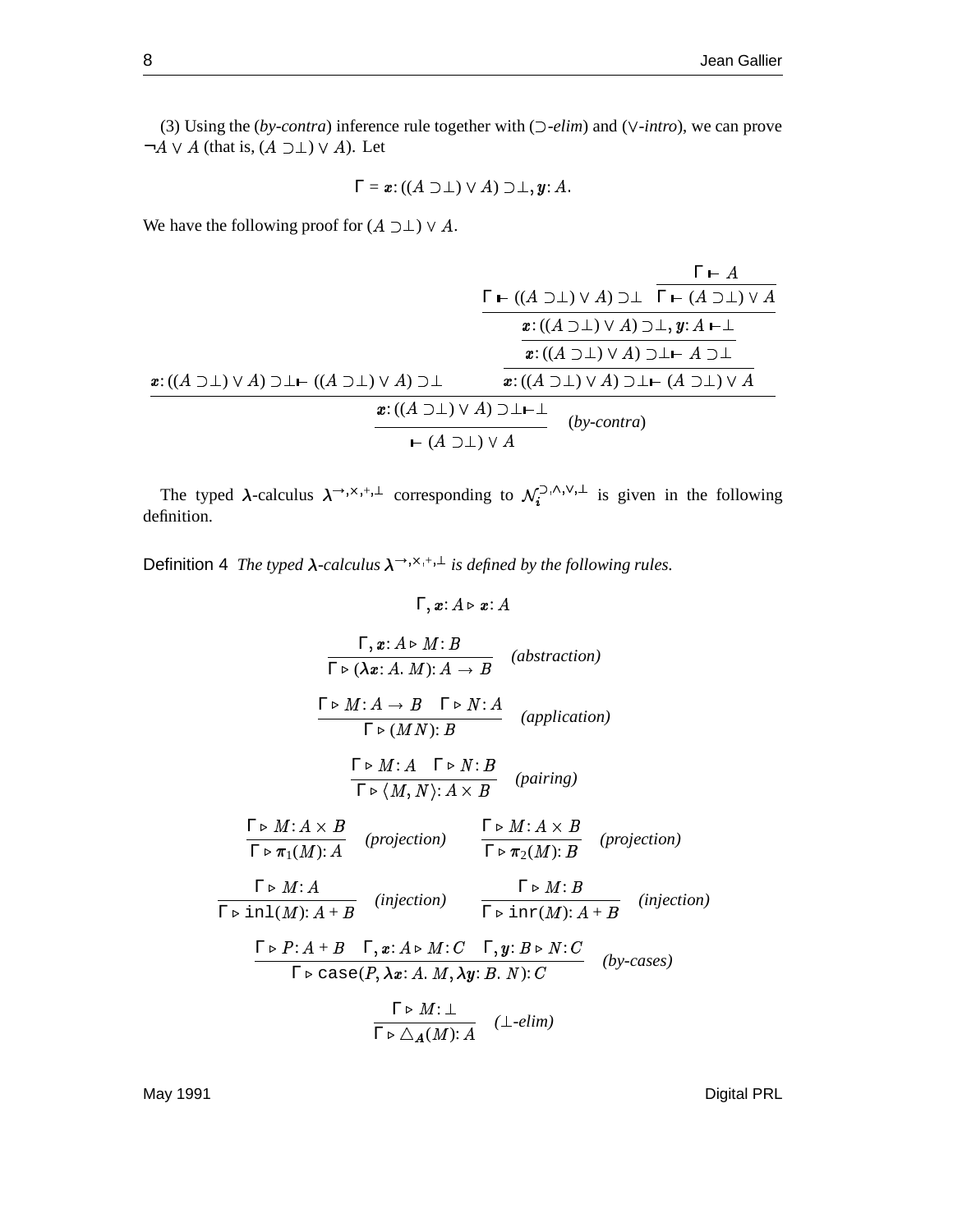A syntactic variant of  $case(P, \lambda x: A, M, \lambda y: B, N)$  often found in the litterature is case P of  $inl(x:A) \Rightarrow M \mid inr(y:B) \Rightarrow N$  $\vert \operatorname{inr}(y;B) \, \Rightarrow \, N,$  or even case  $P$  of  $\operatorname{inl}(\boldsymbol{x}) \, \Rightarrow$ -  $\vert \text{inv}(y) \Rightarrow N$ , and the (*by-cases*) rule can be written as

$$
\frac{\Gamma \triangleright P: A + B \quad \Gamma, \mathbf{x}: A \triangleright M: C \quad \Gamma, \mathbf{y}: B \triangleright N: C}{\Gamma \triangleright (\text{case } P \text{ of } \text{inl}(\mathbf{x}: A) \Rightarrow M \mid \text{inr}(\mathbf{y}: B) \Rightarrow N): C} \quad (by \text{-cases})
$$

We also have the following reduction rules.

Definition 5 *The reduction rules of the system*  $\lambda \rightarrow x, +, \bot$  *are listed below:* 

$$
(\lambda x: A. M)N \longrightarrow M[N/x],
$$
  
\n
$$
\pi_1(\langle M, N \rangle) \longrightarrow M,
$$
  
\n
$$
\pi_2(\langle M, N \rangle) \longrightarrow N,
$$
  
\n
$$
\cose (in1(P), \lambda x: A. M, \lambda y: B. N) \longrightarrow M[P/x],
$$
 or  
\ncase in1(P) of in1(x: A)  $\Rightarrow$  M | inr(y: B)  $\Rightarrow$  N  $\longrightarrow M[P/x],$   
\n
$$
\case (inr(P), \lambda x: A. M, \lambda y: B. N) \longrightarrow N[P/y],
$$
  
\n
$$
\case inr(P) \text{ of } in1(x: A) \Rightarrow M | inr(y: B) \Rightarrow N \longrightarrow N[P/y],
$$
  
\n
$$
\Delta_{A \rightarrow B}(M)N \longrightarrow \Delta_B(M),
$$
  
\n
$$
\pi_1(\Delta_{A \times B}(M)) \longrightarrow \Delta_A(M),
$$
  
\n
$$
\pi_2(\Delta_{A \times B}(M)) \longrightarrow \Delta_B(M),
$$
  
\n
$$
\case (\Delta_{A+B}(P), \lambda x: A. M, \lambda y: B. N) \longrightarrow \Delta_C(P),
$$
  
\n
$$
\Delta_A(\Delta_{\perp}(M)) \longrightarrow \Delta_A(M).
$$

Alternatively, as suggested by Ascánder Súarez, we could replace the rules for case by the rules

$$
case(in1(P), M, N) \longrightarrow MP,
$$
  
\n
$$
case(inr(P), M, N) \longrightarrow NP,
$$
  
\n
$$
case(\triangle_{A+B}(P), M, N) \longrightarrow \triangle_{C}(P).
$$

A fundamental result about natural deduction is the fact that every proof (term) reduces to a normal form, which is unique up to  $\alpha$ -renaming. This result was first proved by Prawitz [15] for the system  $\mathcal{N}_i^{(3,1,1,1)}$ .

Theorem 1 (Church-Rosser property, Prawitz (1971)) *Reduction in λ*<sup>→, x,+,⊥</sup> (*specified* in Definition 5) is confluent. Equivalently, conversion in  $\lambda \rightarrow x, +, \perp$  is Church-Rosser.

A proof can be given by adapting the method of Tait and Martin-Löf  $[13]$  using a form of parallel reduction (see also Stenlund [16]).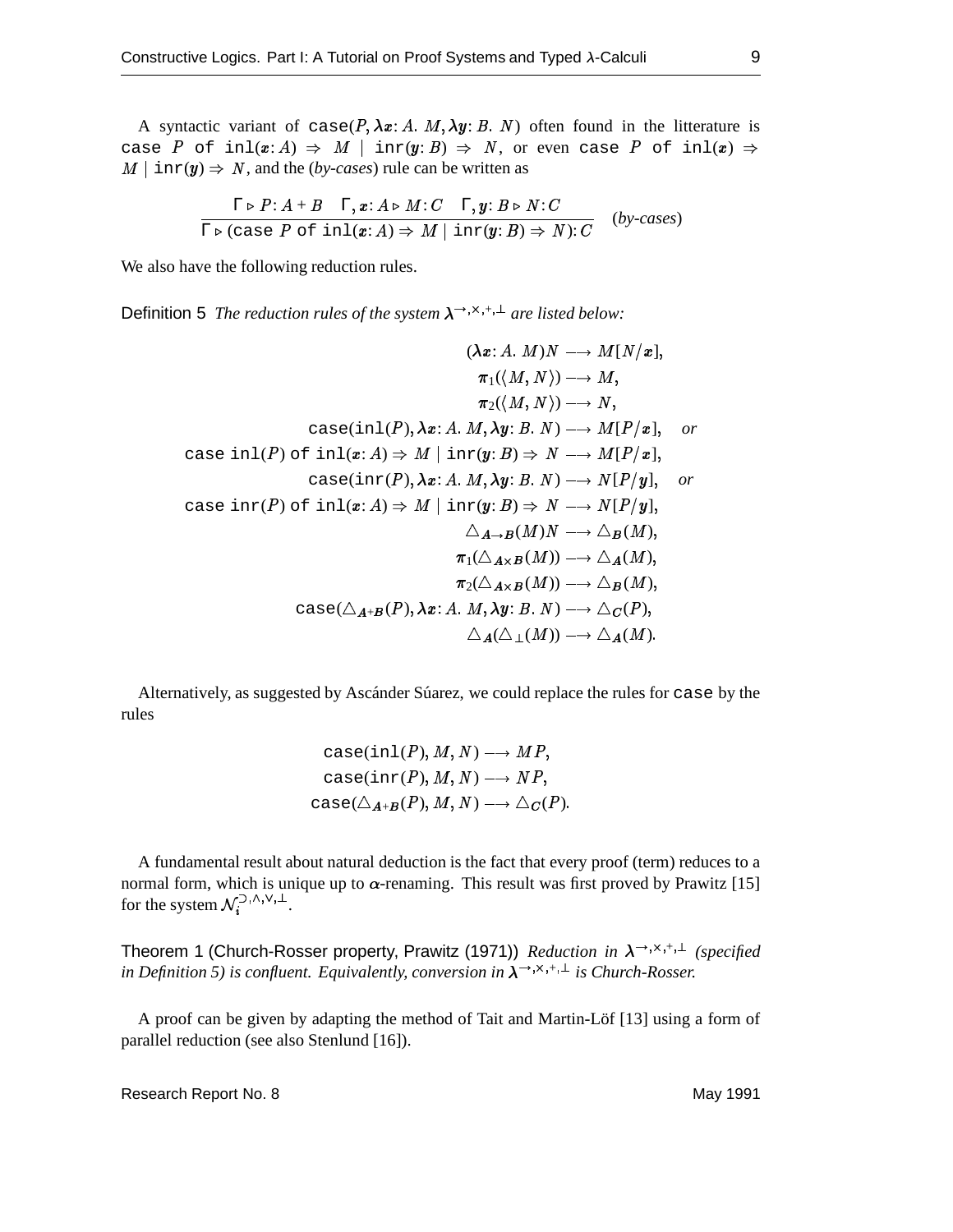Theorem 2 (Strong normalization property, Prawitz (1971)) *Reduction in*  $\lambda \rightarrow x, +, \bot$  (as in *Definition 5) is strongly normalizing.*

A proof can be given by adapting Tait's reducibility method [17], [19], as done in Girard [5] (1971), [6] (1972) (see also Gallier [2]).

If one looks at the rules of the system  $\mathcal{N}_i^{(\lambda_1, \lambda_2, \lambda_3, \lambda_4)}$  (or  $\lambda^{(\lambda_1, \lambda_2, \lambda_3, \lambda_4)}$ ), one notices a number of unpleasant features:

- (1) There is an *asymmetry* between the lefthand side and the righthand side of a sequent (or judgement): the righthand side must consist of a single formula, but the lefthand side may have any finite number of assumptions. This is typical of intuitionistic logic, but it is also a defect.
- (2) Negation is very badly handled, only in an indirect fashion.
- (3) The  $($ -*intro*) rule and the  $(V$ -*elim*) rule are global rules requiring the discharge of assumptions.
- (4) Worse of all, the  $(\vee$ -elim) rule contains the parasitic formula C which has nothing to do with the disjunction being eliminated.

Finally, note that it is quite difficult to search for proofs in such a system. Gentzen's sequent systems remedy some of these problems.

#### 4 Gentzen's Sequent Calculi

The main idea is that now, a sequent  $\Gamma \vdash \Delta$  consists of two finite multisets  $\Gamma$  and  $\Delta$ of formulae, and that rather than having introduction and elimination rules, we have rules introducing a connective on the left or on the right of a sequent. A first version of such a system for classical propositional logic is given next. In these rules  $\Gamma$  and  $\Delta$  stand for possibly empty finite multisets of propositions.

Definition 6 *The axioms and inference rules of the system*  $\mathcal{G}_c^{(2), \wedge, \vee, \neg}$  *for classical propositional logic are given below.*

$$
A, \Gamma \vdash \Delta, A
$$
\n
$$
\frac{A, A, \Gamma \vdash \Delta}{A, \Gamma \vdash \Delta} \quad (contract: left) \qquad \frac{\Gamma \vdash \Delta, A, A}{\Gamma \vdash \Delta, A} \quad (contract: right)
$$
\n
$$
\frac{A, B, \Gamma \vdash \Delta}{A \land B, \Gamma \vdash \Delta} \quad (\wedge: left) \qquad \frac{\Gamma \vdash \Delta, A \quad \Gamma \vdash \Delta, B}{\Gamma \vdash \Delta, A \land B} \quad (\wedge: right)
$$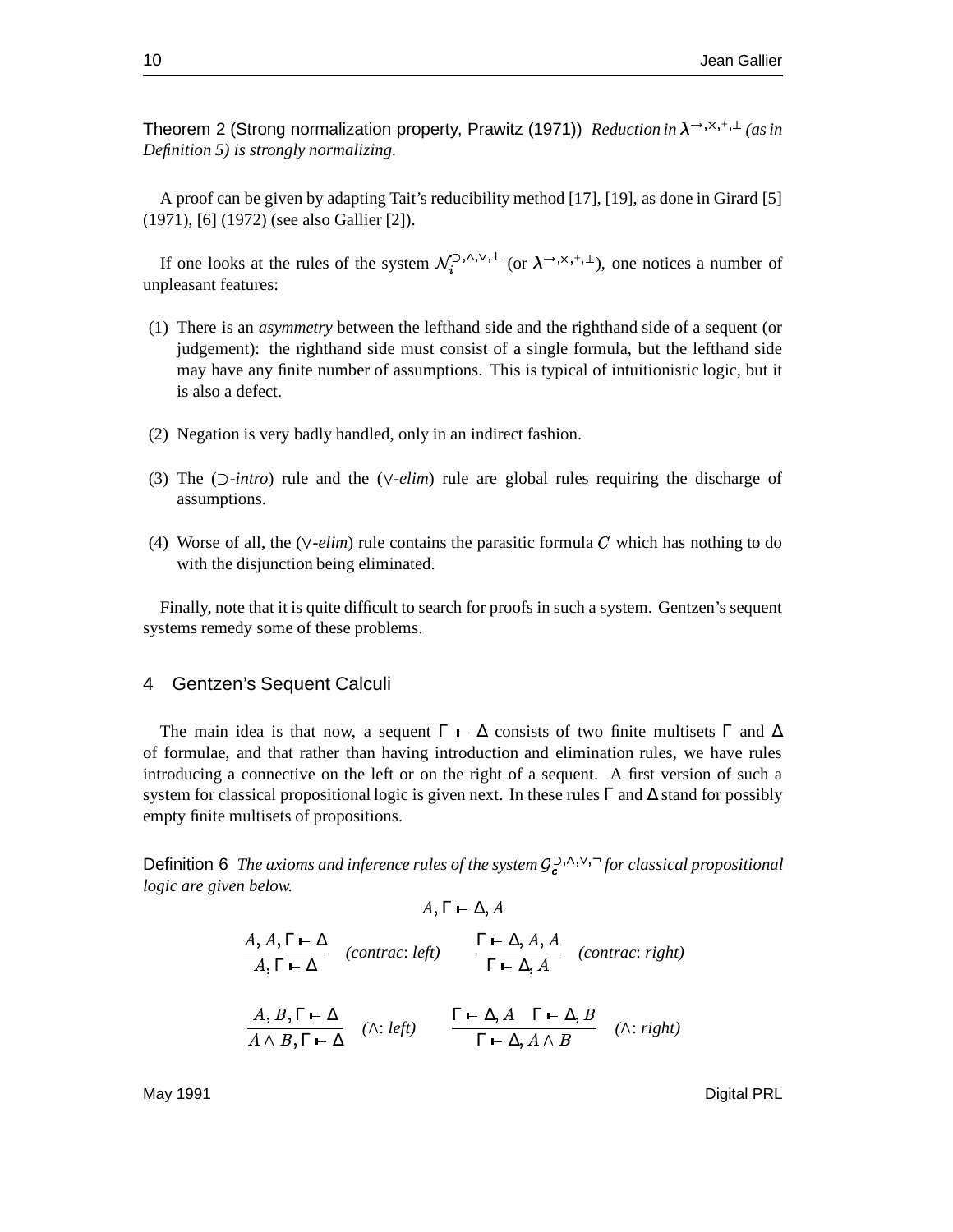$$
\frac{A, \Gamma \vdash \Delta \quad B, \Gamma \vdash \Delta}{A \lor B, \Gamma \vdash \Delta} \quad (\lor: left) \quad \frac{\Gamma \vdash \Delta, A, B}{\Gamma \vdash \Delta, A \lor B} \quad (\lor: right)
$$
\n
$$
\frac{\Gamma \vdash \Delta, A \quad B, \Gamma \vdash \Delta}{A \supset B, \Gamma \vdash \Delta} \quad (\supset: left) \quad \frac{A, \Gamma \vdash \Delta, B}{\Gamma \vdash \Delta, A \supset B} \quad (\supset: right)
$$
\n
$$
\frac{\Gamma \vdash \Delta, A}{\neg A, \Gamma \vdash \Delta} \quad (\neg: left) \quad \frac{A, \Gamma \vdash \Delta}{\Gamma \vdash \Delta, \neg A} \quad (\neg: right)
$$

Note the perfect symmetry of the left and right rules. If one wants to deal with the extended language containing also  $\perp$ , one needs to add the axiom

$$
\perp, \Gamma \vdash \Delta.
$$

One might be puzzled and even concerned about the presence of the contraction rule. Indeed, one might wonder whether the presence of this rule will not cause provability to be undecidable. This would certainly be quite bad, since we are only dealing with propositions! Fortunately, it can be shown that the contraction rule is redundant for classical propositional logic. But then, why include it in the first place? The main reason is that it cannot be dispensed with in intuitionistic logic, or in the case of quantified formulae. (Recent results of Lincoln, Scedrov, and Shankar [12], show that in the case of propositional intuitionistic restricted to implications, it is possible to formulate a contraction-free system which easily yields the decidability of provability). Since we would like to view intuitionistic logic as a subsystem of classical logic, we cannot eliminate the contraction rule from the presentation of classical systems. Another important reason is that the contraction rule plays an important role in cut elimination. Although it is possible to hide it by dealing with sequents viewed as pairs of sets rather than multisets, we prefer to deal with it explicitly. Finally, the contraction rule plays a crucial role in linear logic, and in the understanding of the correspondence between proofs and computations, in particular strict versus lazy evaluation.

In order to obtain a system for intuitionistic logic, we restrict the righthand side of a sequent to consist of *at most one formula*. We also modify the  $($ : *left*) rule and the  $(V: right)$  rule which splits into two rules. The (*contrac*: *right*) rule disappears, and it is also necessary to add a rule of weakening on the right, to mimic the  $(\perp$ -elim) rule.

Definition 7 The axioms and inference rules of the system  $\mathcal{G}^{(2),\wedge,\vee,-}$  for intuitionistic proposi*tional logic are given below.*

$$
A, \Gamma \vdash A
$$
\n
$$
\frac{\Gamma \vdash}{\Gamma \vdash A}
$$
 (weakening: right)  
\n
$$
\frac{A, A, \Gamma \vdash \Delta}{A, \Gamma \vdash \Delta}
$$
 (contrac: left)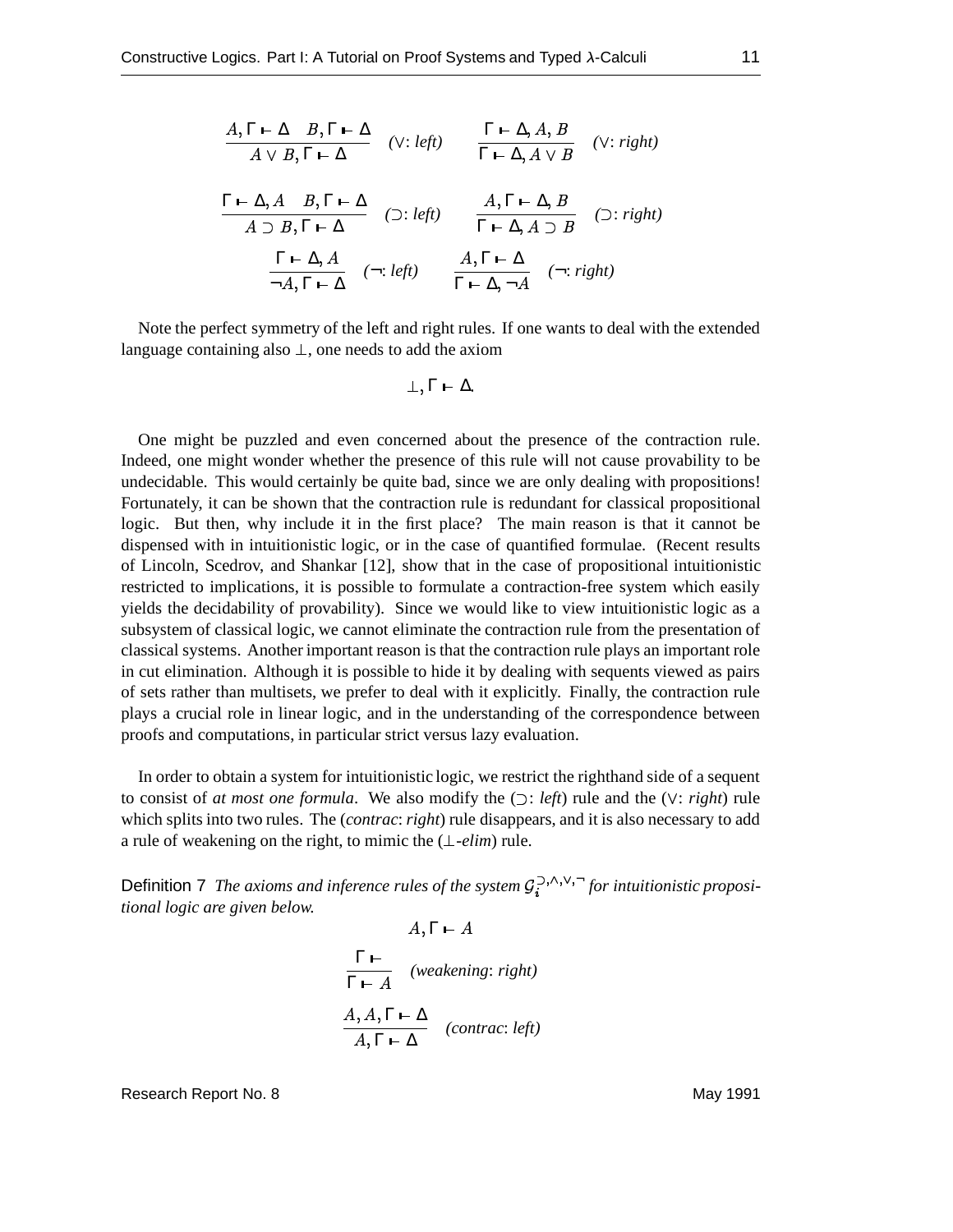$$
\frac{A, B, \Gamma \vdash \Delta}{A \land B, \Gamma \vdash \Delta} \quad (\land: left) \quad \frac{\Gamma \vdash A \quad \Gamma \vdash B}{\Gamma \vdash A \land B} \quad (\land: right)
$$
\n
$$
\frac{A, \Gamma \vdash \Delta \quad B, \Gamma \vdash \Delta}{A \lor B, \Gamma \vdash \Delta} \quad (\lor: left)
$$
\n
$$
\frac{\Gamma \vdash A}{\Gamma \vdash A \lor B} \quad (\lor: right) \quad \frac{\Gamma \vdash B}{\Gamma \vdash A \lor B} \quad (\lor: right)
$$
\n
$$
\frac{\Gamma \vdash A}{A \supset B, \Gamma \vdash \Delta} \quad (\supset: left) \quad \frac{A, \Gamma \vdash B}{\Gamma \vdash A \supset B} \quad (\supset: right)
$$
\n
$$
\frac{\Gamma \vdash A}{\neg A, \Gamma \vdash} \quad (\neg: left) \quad \frac{A, \Gamma \vdash}{\Gamma \vdash \neg A} \quad (\neg: right)
$$

In the above rules, ∆ contains at most one formula. If one wants to deal with the extended language containing also  $\perp$ , one simply needs to add the axiom

$$
\bot, \Gamma \vdash \Delta,
$$

where ∆ contains at most one formula. If we choose the language restricted to formulae over  $\land$ ,  $\supset$ ,  $\lor$ , and  $\perp$ , then negation  $\neg A$  is viewed as an abbreviation for  $A \supset \perp$ . Such a system can be simplified a little bit if we observe that the axiom  $\bot$ ,  $\Gamma \vdash \Delta$  implies  $\Gamma \vdash \Delta$  implies that the rule

$$
\frac{\Gamma \vdash \perp}{\Gamma \vdash A}
$$

is derivable. Indeed, assume that we have the axiom  $\bot$ ,  $\Gamma \vdash \Delta$ . If  $\Gamma \vdash \bot$  is provable, since no inference rule applies to  $\perp$ , the leaf nodes of this proof must be of the form  $\Gamma' \vdash \perp$ . Thus, we must have  $\bot \in \Gamma'$ , in which case  $\Gamma' \vdash A$  is an axiom. Thus, we obtain a proof of  $\Gamma \vdash A$ . We can also prove that the converse almost holds. Since  $\bot$ ,  $\Gamma \vdash \bot$  is an a  $, \Gamma \vdash \perp$  is an axiom, using the rule

$$
\frac{\bot,\Gamma\vdash\bot}{\bot,\Gamma\vdash A}
$$

we see that  $\bot$ ,  $\Gamma \vdash A$  is pro- $T - A$  is provable. The reason why this is not exactly the converse is that  $\perp, \Gamma \vdash$  is not provable in this system. This suggests to consider sequents of the form  $\Gamma \vdash A$  where A consists *exactly of a single formula*. In this case, the axiom  $\bot$ ,  $\Gamma \vdash A$  is equ  $T - A$  is equivalent to the rule

$$
\frac{\Gamma \vdash \perp}{\Gamma \vdash A} \quad (\perp: right)
$$

We have the following system.

Definition 8 *The axioms and inference rules of the system*  $\mathcal{G}^{(3)}$ ,  $\wedge$ ,  $\vee$ ,  $\perp$  *for intuitionistic propositional logic are given below.*

$$
A, \Gamma \vdash A
$$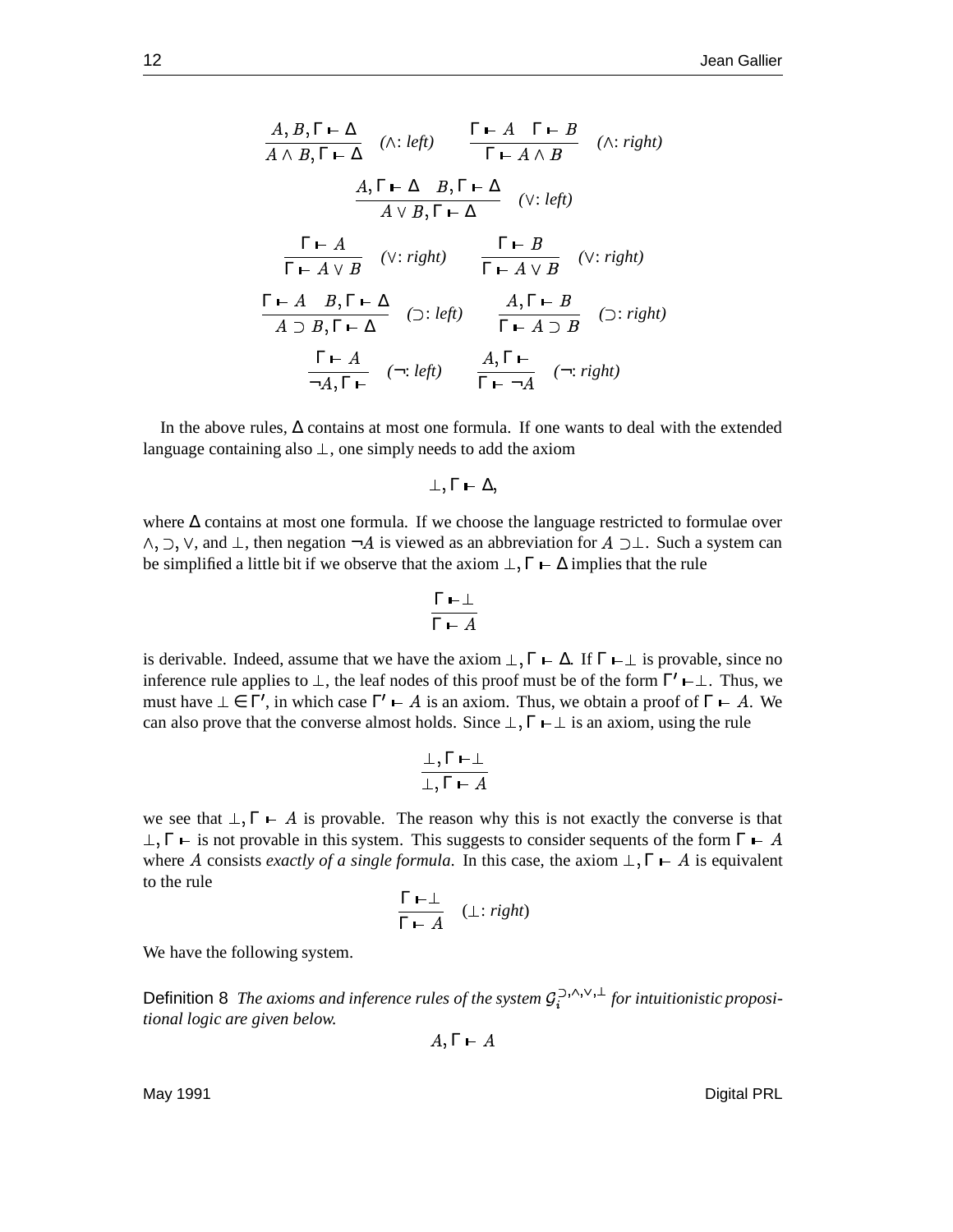$$
\frac{\Gamma \vdash \bot}{\Gamma \vdash A} \quad (\bot: right)
$$
\n
$$
\frac{A, A, \Gamma \vdash C}{A, \Gamma \vdash C} \quad (contract: left)
$$
\n
$$
\frac{A, B, \Gamma \vdash C}{A \land B, \Gamma \vdash C} \quad (\land: left) \quad \frac{\Gamma \vdash A \quad \Gamma \vdash B}{\Gamma \vdash A \land B} \quad (\land: right)
$$
\n
$$
\frac{A, \Gamma \vdash C \quad B, \Gamma \vdash C}{A \lor B, \Gamma \vdash C} \quad (\lor: left)
$$
\n
$$
\frac{\Gamma \vdash A}{\Gamma \vdash A \lor B} \quad (\lor: right) \quad \frac{\Gamma \vdash B}{\Gamma \vdash A \lor B} \quad (\lor: right)
$$
\n
$$
\frac{\Gamma \vdash A}{\Gamma \vdash A \lor B} \quad (\lor: right) \quad \frac{A, \Gamma \vdash B}{\Gamma \vdash A \lor B} \quad (\Box: right)
$$

There is a close relationship between the natural deduction system  $\mathcal{N}_i^{(2), (N, \vee) \perp}$  and the Gentzen system  $\mathcal{G}_i^{(1)}$ ,  $\cdots$ ,  $\cdots$ . In fact, there is a procedure N for translating every proof in  $\mathcal{G}_i^{(1)}$ ,  $\cdots$ ,  $\cdots$  into a deduction in  $\mathcal{N}_i^{(2),(\lambda,\nu,\perp)}$ . The procedure  $\mathcal N$  has the remarkable property that  $\mathcal N(\Pi)$  is a deduction in normal form for every proof  $\Pi$ . Since there are deductions in  $\mathcal{N}_i^{(2),(\lambda,\vee,\perp)}$  that are not in normal form, the function  $N$  is *not* surjective. The situation can be repaired by adding a new rule to  $\mathcal{G}^{\mathcal{D}, \wedge, \vee, \perp}_{i}$ , the *cut rule*. Then, there is a procedure N mapping every proof in  $\mathcal{G}_i^{(1)}, \dots, (n+1)$  to a deduction in  $\mathcal{N}_i^{(1)}, \dots, (n+1)$  and a procedure  $\mathcal G$  mapping every deduction in  $\mathcal{N}_i^{(1)}, \dots, (n+1)$ to a proof in  $\mathcal{G}_i^{\supset, \wedge, \vee, \perp, cut}$ .

In order to close the loop, we would need to show that every proof in  $\mathcal{G}^{(1)}_i$ ,  $\ldots$ ,  $\mathcal{G}^{(m)}_i$  can be transformed into a proof in  $\mathcal{G}_i^{(3)}$ ,  $\gamma$ ,  $\gamma$ , that is, a cut-free proof. It is an extremely interesting and deep fact that the system  $\mathcal{G}_i^{(1)}$ ,  $\cdots$ ,  $\cdots$ ,  $\cdots$  and the system  $\mathcal{G}_i^{(1)}$ ,  $\cdots$ ,  $\cdots$  are indeed equivalent. This fundamental result known as the *cut elimination theorem* was first proved by Gentzen in 1935 [3]. The proof actually gives an algorithm for converting a proof with cuts into a cut-free proof. The main difficulty is to prove that this algorithm terminates. Gentzen used a fairly complex induction measure which was later simplified by Tait [18].

The contraction rule plays a crucial role in the proof of this theorem, and it is therefore natural to believe that this rule cannot be dispensed with. This is indeed true for the intuitionistic system  $\mathcal{G}_i^{(1)}$ ,  $\lambda_i^{(1)}$  (but it can be dispensed with in the classical system  $\mathcal{G}_c^{(1)}$ ,  $\lambda_i^{(1)}$ ). If we delete the contraction rule from the system  $\mathcal{G}_i^{(2),\wedge,\vee,\perp}$  (or  $\mathcal{G}_i^{(2),\wedge,\vee,\neg}$ ), certain formulae are no longer provable. For example,  $\vdash \neg \neg (P \lor \neg P)$  is provable in  $\mathcal{G}_i^{(\neg \land,\lor,\neg \neg)}$ , but it is impossible to build a cut-free proof for it without using (*contrac*: *left*). Indeed, the only way to build a cut-free proof for  $\vdash \neg \neg (P \lor \neg P)$  without using (*contrac*: *left*) is to proceed as follows: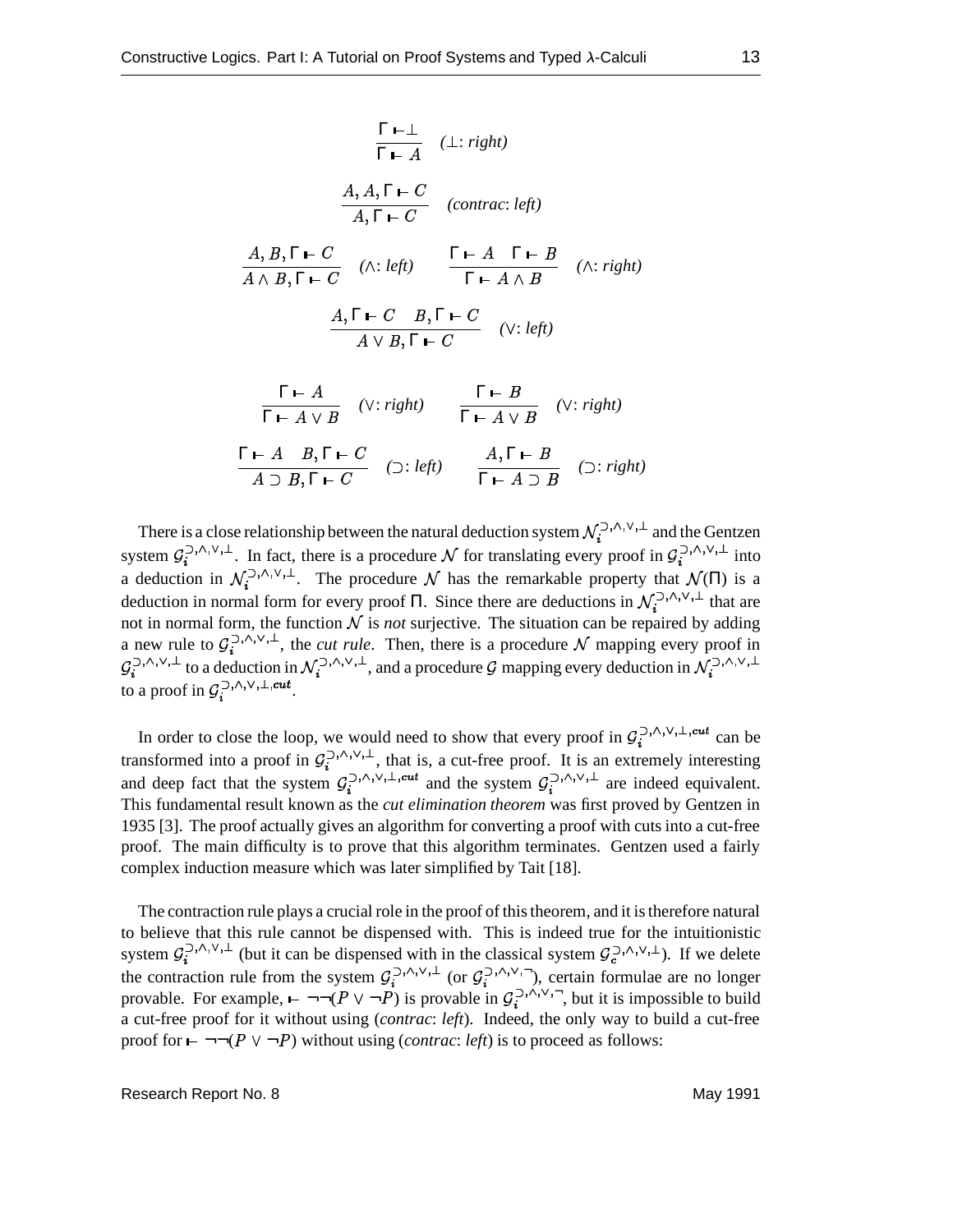$$
\frac{P \vee \neg P}{\neg (P \vee \neg P) \vdash}
$$
  
 
$$
\vdash \neg \neg (P \vee \neg P)
$$

Since the only rules that could yield a cut-free proof of  $\vdash P \lor \neg P$  are the ( $\lor$ : *right*) rules and neither  $\vdash P$  nor  $\vdash \neg P$  is provable, it is clear that there is no cut-free proof of  $\vdash P \lor \neg P$ .

However,  $\blacktriangleright \neg \neg (P \lor \neg P)$  is provable in  $\mathcal{G}_i^{(\lambda_1, \lambda_2, \neg)}$ , as shown by the following proof (the same example can be worked out in  $\mathcal{G}_i^{(3,0),(1,0)}$ :

Example 4.1

$$
\frac{P \vdash P}{P \vdash P \lor \neg P}
$$
\n
$$
\frac{P, \neg (P \lor \neg P) \vdash}{P, \neg (P \lor \neg P) \vdash \neg P}
$$
\n
$$
\frac{\neg (P \lor \neg P) \vdash \neg P}{\neg (P \lor \neg P) \vdash P \lor \neg P}
$$
\n
$$
\frac{\neg (P \lor \neg P), \neg (P \lor \neg P) \vdash}{\neg (P \lor \neg P) \vdash} \qquad (contract: left)
$$
\n
$$
\frac{\neg (P \lor \neg P) \vdash}{\vdash \neg \neg (P \lor \neg P)}
$$

Nevertheless, it is possible to formulate a cut-free system  $\mathcal{GK}_i^{(1)}$ ,  $\lambda_i^{(1)}$  which is equivalent to  $G_i^{(3)}$ ,  $^{(4)}$ , Such a system due to Kleene [11] has no contraction rule, and the premise of every sequent can be interpreted as a set as opposed to a multiset (Recent results of Lincoln, Scedrov, and Shankar [12], show that in the case of propositional intuitionistic logic restricted to implications, it is possible to formulate a contraction-free system which easily yields the decidability of provability).

#### 5 Definition of the Transformation  $\cal N$  from  ${\cal G}_i$  to  ${\cal N}_i$

The purpose of this section is to give a procedure N mapping every proof in  $\mathcal{G}_i^{(1)}, \ldots, (1)$  to a deduction in  $\mathcal{N}^{\{1,1\},\vee,\vee,\perp}_{i}$ . The procedure N is defined by induction on the structure of proof trees and requires some preliminary definitions.

**Definition 9** *A proof tree*  $\Pi$  *with root node*  $\Gamma$  *igherical as* 

$$
\Pi
$$

$$
\Gamma \vdash C
$$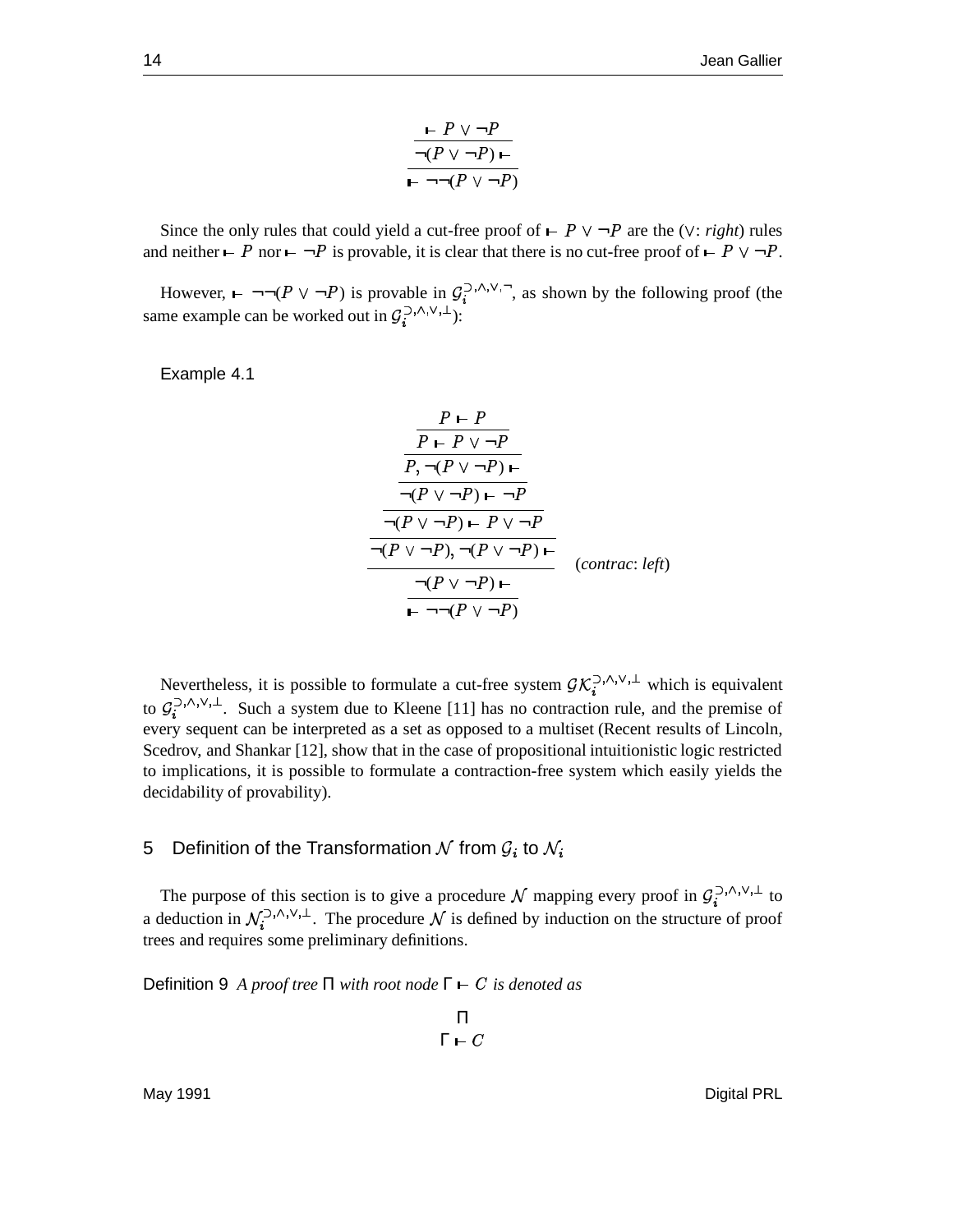and similarly a deduction  $\mathcal D$  with root node  $\Gamma$   $\vdash$   $C$  is denoted as

$$
\mathcal{D} \qquad \Gamma \vdash C
$$

*A proof tree* Π *whose last inference is*

 $\Gamma \vdash B$  $\Delta \vdash D$ 

*is denoted as*

$$
\frac{\Pi_1}{\Gamma \vdash B} \n\Delta \vdash D
$$

*where*  $\Pi_1$  *is the immediate subproof of*  $\Pi$  *whose root is*  $\Gamma \vdash B$ *, and a proof tree*  $\Pi$  *whose last inference is*

$$
\frac{\Gamma \vdash B \quad \Gamma \vdash C}{\Delta \vdash D}
$$

*is denoted as*

 $\Pi_1$  $\Gamma \vdash B$   $\Gamma$  $\Pi_2$  $\Gamma \vdash C$  $\Delta \vdash D$ 

*where*  $\Pi_1$  *and*  $\Pi_2$  *are the immediate subproofs of*  $\Pi$  *whose roots are*  $\Gamma \vdash B$  *and*  $\Gamma \vdash C$ *respectively. The same notation applies to deductions.*

Given a proof tree  $\Pi$  with root node  $\Gamma \vdash C$ ,

$$
\Pi
$$

$$
\Gamma \vdash C
$$

 $\mathcal N$  yields a deduction  $\mathcal N(\Pi)$  of C from the set of assumptions  $\Gamma^+$ ,

$$
\mathcal{N}(\Pi)
$$

$$
\Gamma^+ \vdash C
$$

where  $\Gamma^+$  is obtained from the multiset  $\Gamma$ . However, one has to exercise some care in defining  $\Gamma^+$  so that N is indeed a function. This can be achieved as follows. We can assume that we have a fixed total order  $\leq_p$  on the set of all propositions so that they can be enumerated as  $P_1, P_2, \ldots$ , and a fixed total order  $\leq_v$  on the set of all variables so that they can be enumerated as  $\boldsymbol{x}_1, \boldsymbol{x}_2, \ldots$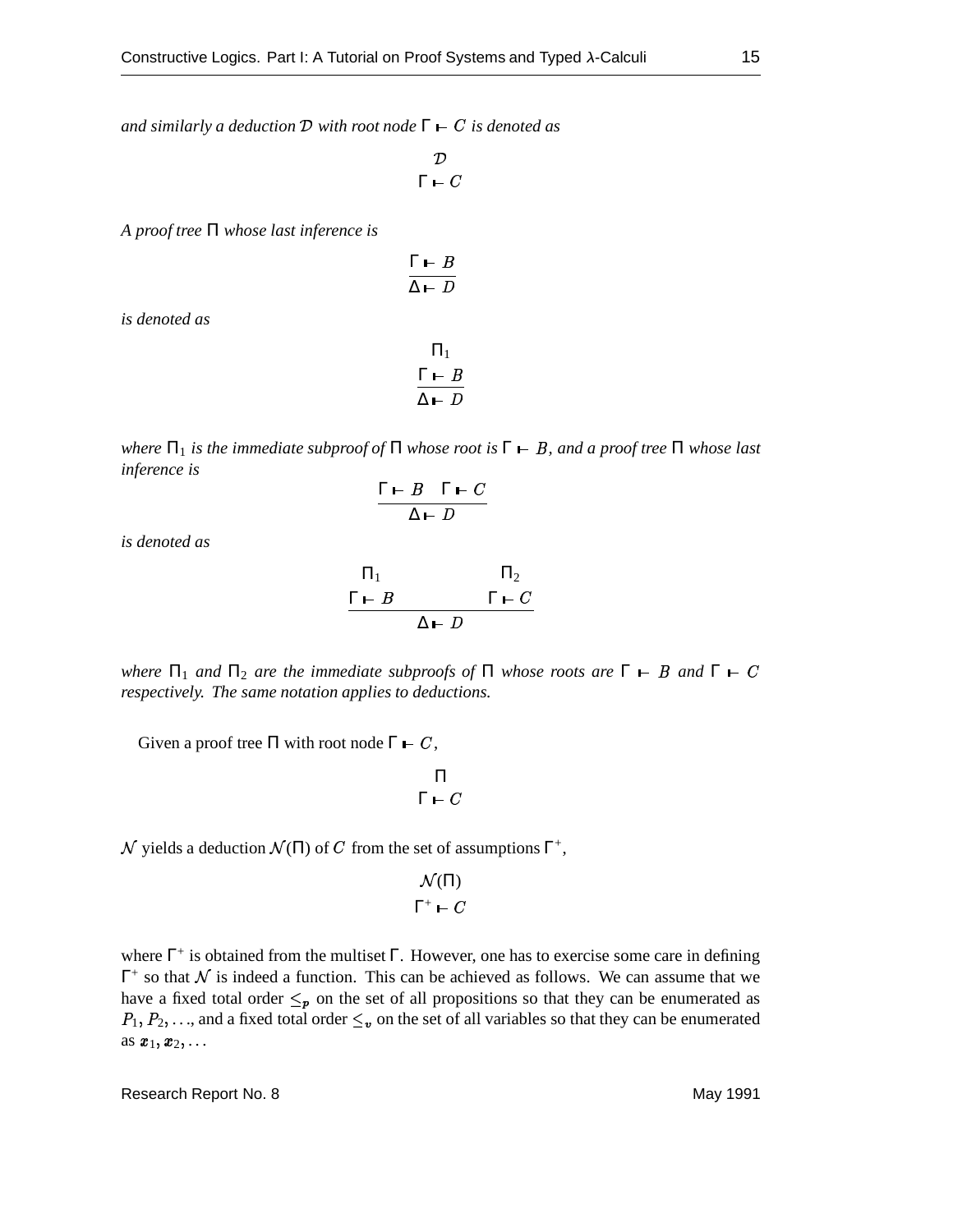Definition 10 *Given a multiset*  $\Gamma = A_1, \ldots, A_n$ , since  $\{A_1, \ldots, A_n\} = \{P_{i_1}, \ldots, P_{i_n}\}$  where  $P_{i_1} \leq_p P_{i_2} \leq_p \ldots \leq_p P_{i_n}$  (where  $P_1, P_2, \ldots$ , is the enumeration of all propositions and where  $i_j = i_{j+1}$  is possible since  $\Gamma$  is a multiset), we define  $\Gamma^+$  as  $\Gamma^+ = \pmb{x}_1$ :  $P_{i_1}, \ldots, \pmb{x_n}$ :  $P_{i_n}$ .

We will also need the following concepts and notation.

Definition 11 *Given a deduction*

 $\mathcal{D}% _{M_{1},M_{2}}^{\alpha,\beta}(\varepsilon)$  $Γ$   $\vdash$   $C$ 

*the deduction obtained by adding the additional assumptions* ∆ *to the lefthand side of every sequent of is denoted as* ∆+ *, and it is onlywell defined provided that* dom(Γ ) dom(∆) = ∅ *for every sequent* Γ - *occurring in . Similarly, given a sequential proof*

> Π  $Γ$   $\vdash$  Δ

*we define the proof* Λ+ Π *by adding* Λ *to the lefthand side of every sequent of* Π*, and we define the proof*  $\Pi$  +  $\Theta$  *by adding*  $\Theta$  *to the righthand side of every sequent of*  $\Pi$ *.* 

We also need a systematic way of renaming the variables in a deduction.

Definition 12 *Given a deduction*  $D$  *with root node* ∆ **⊢** *C the deduction*  $D'$  *obtained from*  $D$ *by rectification is defined inductively as follows:*

*If*  $\mathcal{D}$  consists of the single node  $y_1$ :  $A_1, \ldots, y_m$ :  $A_m \vdash C$ , define the total order  $\lt$  on the  $context \Delta = y_1: A_1, \ldots, y_m: A_m \text{ as follows:}$ 

$$
y_i: A_i < y_j: A_j \quad \text{iff} \quad \begin{cases} A_i <_{\mathbf{p}} A_j, \\ A_i = A_j \quad \text{and} \quad y_i <_{\mathbf{v}} y_j. \end{cases} \quad \text{or}
$$

The order  $<$  on  $y_1$ :  $A_1, \ldots, y_m$ :  $A_m$  defines the permutation  $\sigma$  such that

$$
\mathbf{y}_{\sigma(1)}\colon A_{\sigma(1)} < \mathbf{y}_{\sigma(2)}\colon A_{\sigma(2)} < \ldots < \mathbf{y}_{\sigma(m-1)}\colon A_{\sigma(m-1)} < \mathbf{y}_{\sigma(m)}\colon A_{\sigma(m)}
$$

Let  $\Delta' = x_1 : A_{\sigma(1)}, \ldots, x_m : A_{\sigma(m)}$ , and define  $\mathcal{D}'$  as  $\Delta' \vdash C$ . The permutation  $\sigma$  induces a bijection between  $\{x_1, \ldots, x_n\}$  and  $\{y_1, \ldots, y_n\}$ , namely  $x_i \mapsto y_{\sigma(i)}$ .

*If is of the form*

$$
\mathcal{D}_1
$$
  

$$
\mathbf{y}_1: A_1, \mathbf{y}_2: A_2, \dots, \mathbf{y}_m: A_m \vdash B
$$
  

$$
\mathbf{y}_2: A_2, \dots, \mathbf{y}_m: A_m \vdash A_1 \supset B
$$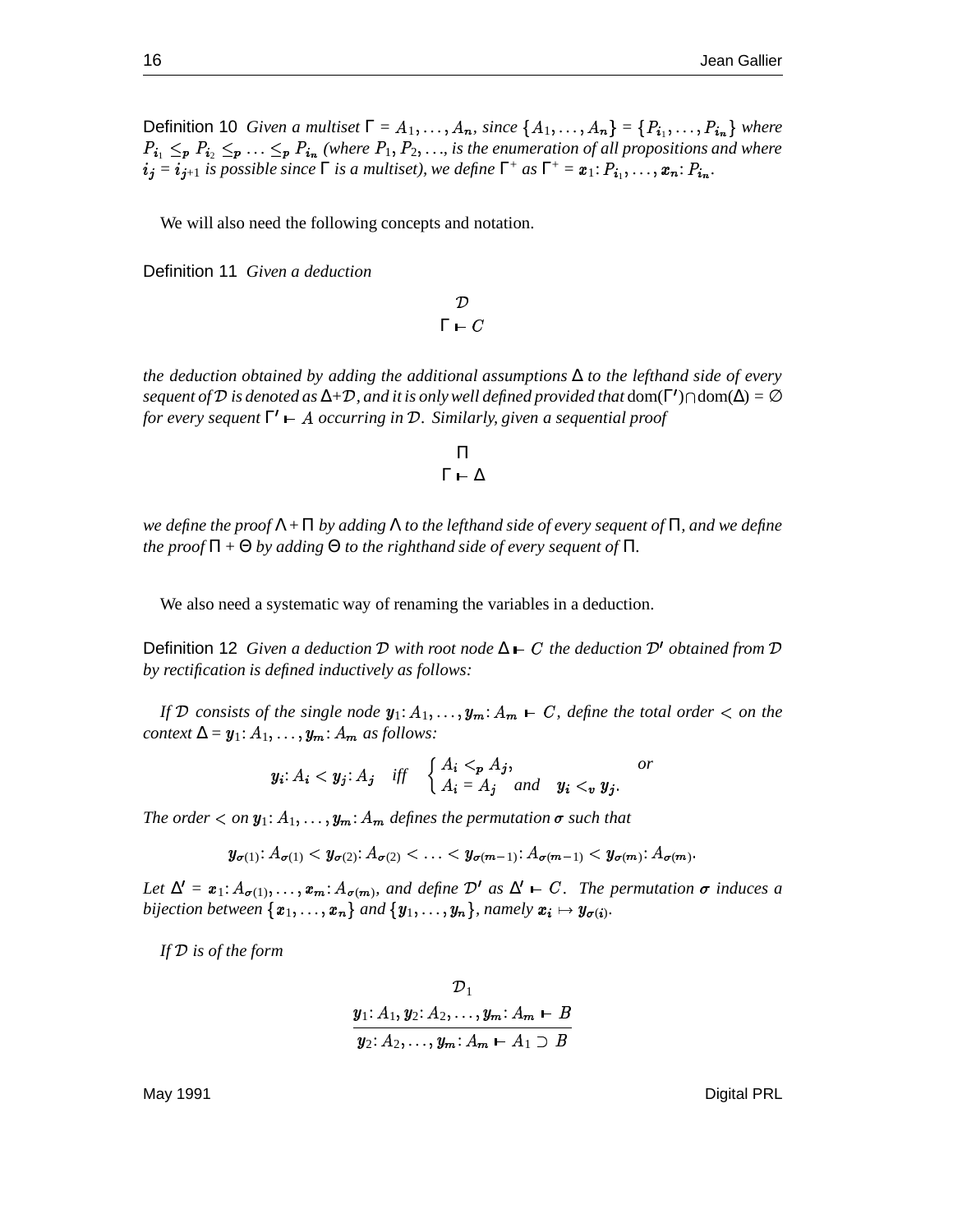*by induction, we have the rectified deduction*

$$
\mathcal{D}'_1
$$
  

$$
x_1: A_{\sigma(1)},\ldots,x_{j-1}: A_{\sigma(j-1)}, x_j: A_1, x_{j+1}: A_{\sigma(j+1)},\ldots,x_m: A_{\sigma(m)} \vdash B
$$

where  $x_j$  corresponds to  $y_1$  in the bijection between  $\{x_1, \ldots, x_n\}$  and  $\{y_1, \ldots, y_n\}$  (in fact,  $j = \sigma^{-1}(1)$  since  $A_1 = A_{\sigma(j)}$ . Then, apply the substitution  $[\mathbf{x}_m / \mathbf{x}_j, \mathbf{x}_j / \mathbf{x}_{j+1}, \ldots]$  $\bm{x_j}, \bm{x_j}/\bm{x_{j+1}}, \dots, \bm{x_{m-1}}/\bm{x_m} ]$ *to the deduction* 1 *, and form the deduction*

$$
\mathcal{D}'_1[x_m/x_j, x_j/x_{j+1}, \ldots, x_{m-1}/x_m]
$$
\n
$$
\frac{x_1: A_{\sigma(1)}, \ldots, x_{j-1}: A_{\sigma(j-1)}, x_m: A_1, x_j: A_{\sigma(j+1)}, \ldots, x_{m-1}: A_{\sigma(m)} \vdash B}{x_1: A_{\sigma(1)}, \ldots, x_{j-1}: A_{\sigma(j-1)}, x_j: A_{\sigma(j+1)}, \ldots, x_{m-1}: A_{\sigma(m)} \vdash A_1 \supset B}
$$

*The other inference rules do not modify the lefthand side of sequents, and is obtained by rectifying the immediate subtree(s) of .*

Note that for any deduction D with root node  $y_1: A_1, \ldots, y_m: A_m \vdash C$ , the rectified deduction  $\mathcal{D}'$  has for its root node the sequent  $\Gamma^+ \vdash C$ , where  $\Gamma^+$  is obtained from the multiset  $\Gamma = A_1, \ldots, A_m$  as in Definition 10.

The procedure  $\mathcal N$  is defined by induction on the structure of the proof tree  $\Pi$ .

- An axiom  $\Gamma$ ,  $A \vdash A$  is mapped to the deduction  $(\Gamma, A)^+ \vdash A$ .
- $\bullet$  A proof  $\Pi$  of the form

$$
\frac{\Gamma \vdash \perp}{\Gamma \vdash A}
$$

 $\mathbf{H}$ 

is mapped to the deduction

$$
\mathcal{N}(\Pi_1)
$$
\n
$$
\frac{\Gamma^+ \vdash \perp}{\Gamma^+ \vdash A}
$$

- $\bullet$  A proof  $\Pi$  of the form
- $\Pi_1$  $A, A, \Gamma \vdash B$  $, \Gamma \vdash B$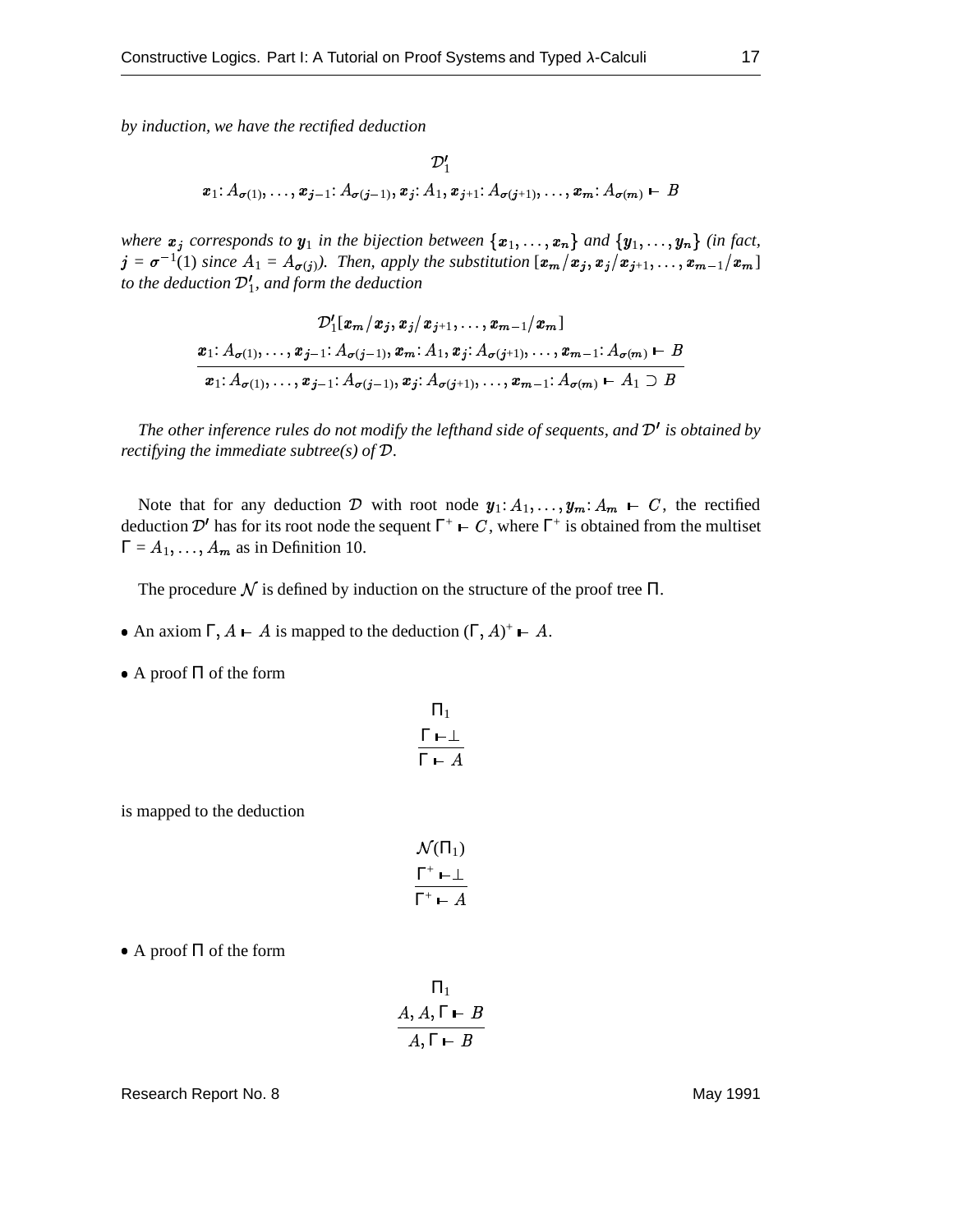is mapped to a deduction as follows. First map  $\Pi_1$  to the deduction  $\mathcal{N}(\Pi_1)$ 

$$
\mathcal{N}(\Pi_1)
$$
  

$$
\boldsymbol{x}: A, \boldsymbol{y}: A, \Gamma^+ \vdash B
$$

Next, replace every occurrence of " $x: A, y: A$ " in  $\mathcal{N}(\Pi_1)$  by " $z: A$ " where z is a new variable not occurring in  $\mathcal{N}(\Pi_1)$ , and finally rectify the resulting tree.

 $\bullet$  A proof  $\Pi$  of the form

$$
\frac{\Pi_1}{\Gamma \vdash A} \qquad \qquad \Gamma \vdash B
$$
\n
$$
\Gamma \vdash A \land B
$$

is mapped to the deduction

$$
\begin{array}{ccc}\n\mathcal{N}(\Pi_1) & & \mathcal{N}(\Pi_2) \\
\frac{\Gamma^+ \vdash A & & \Gamma^+ \vdash B \\
 & & \Gamma^+ \vdash A \land B\n\end{array}
$$

 $\bullet$  A proof  $\Pi$  of the form

$$
\frac{\Pi_1}{A \land B, \Gamma \vdash C}
$$
\n
$$
A \land B, \Gamma \vdash C
$$

is mapped to a deduction obtained as follows. First, map  $\Pi_1$  to  $\mathcal{N}(\Pi_1)$ 

$$
\mathcal{N}(\Pi_1)
$$
  

$$
\boldsymbol{x} \colon A, \boldsymbol{y} \colon B, \Gamma^+ \vdash C
$$

Next, replace every leaf of the form  $x: A, y: B, \Delta, \Gamma^+ \vdash$  $, y: B, \Delta, \Gamma^+ \vdash A$  in  $\mathcal{N}(\Pi_1)$  by the subtree

$$
\frac{z \colon A \land B, \Delta, \Gamma^+ \vdash A \land B}{z \colon A \land B, \Delta, \Gamma^+ \vdash A}
$$

and every leaf of the form  $x: A, y: B, \Delta, \Gamma^+ \vdash$  $, y: B, \Delta, \Gamma^+ \vdash B$  in  $\mathcal{N}(\Pi_1)$  by the subtree

$$
\frac{z \colon A \land B, \Delta, \Gamma^+ \vdash A \land B}{z \colon A \land B, \Delta, \Gamma^+ \vdash B}
$$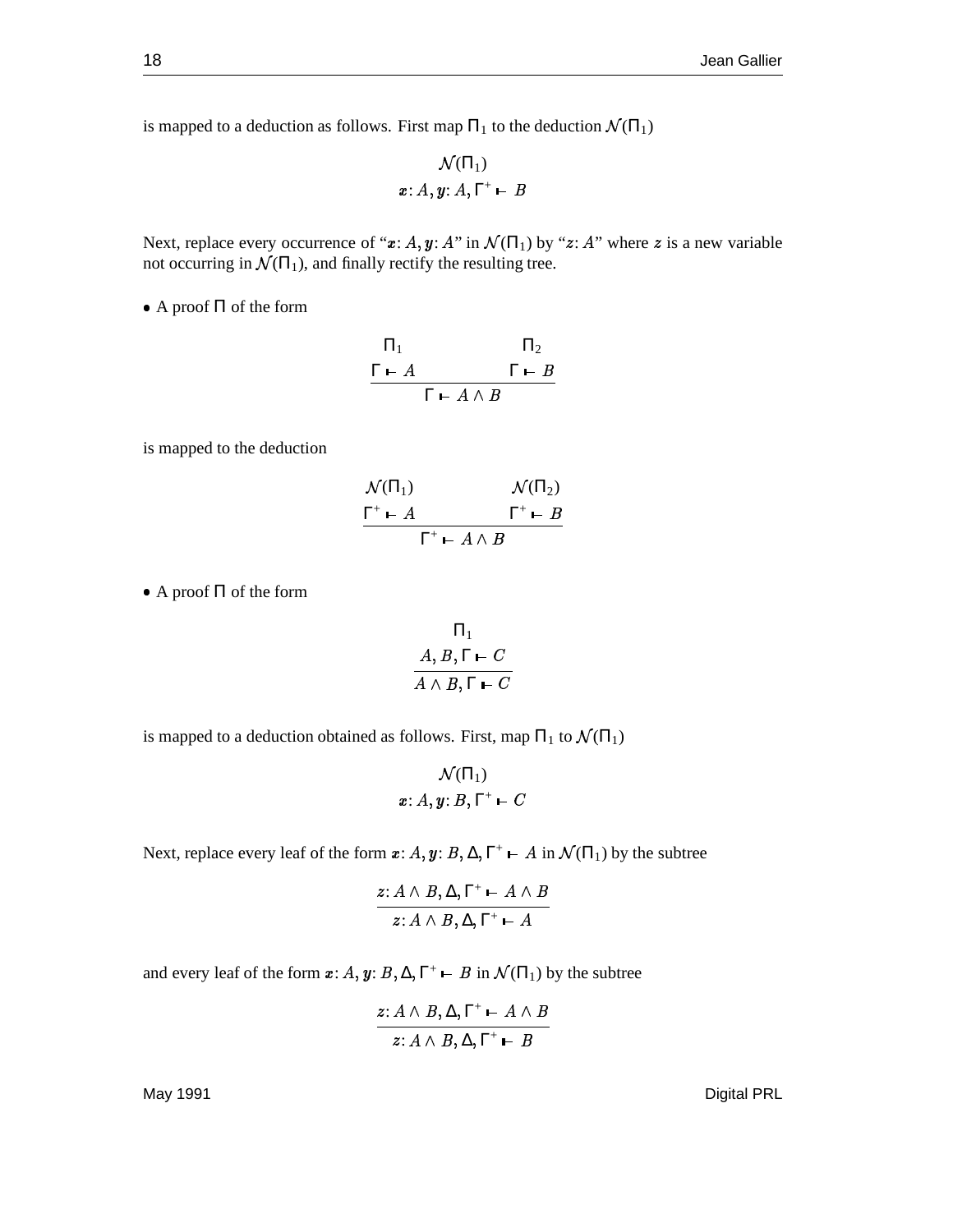where z is new, replace " $x: A, y: B$ " by "z:  $, y: B$ " by " $z: A \wedge B$ " in every antecedent of the resulting deduction, and rectify this last tree.

 $\bullet$  A proof  $\Pi$  of the form

$$
\frac{\Pi_1}{\Gamma \vdash A \supset B}
$$

is mapped to the deduction

$$
\mathcal{N}(\Pi_1)
$$
  

$$
\mathbf{x}: A, \Gamma^+ \vdash B
$$
  

$$
\Gamma^+ \vdash A \supset B
$$

 $\bullet$  A proof  $\Pi$  of the form

$$
\frac{\Pi_1}{\Gamma \vdash A} \qquad \qquad B, \Gamma \vdash C
$$
  

$$
A \supset B, \Gamma \vdash C
$$

is mapped to a deduction as follows. First map  $\Pi_1$  and  $\Pi_2$  to deductions  $\mathcal{N}(\Pi_1)$ 

$$
\mathcal{N}(\Pi_1)
$$

$$
\Gamma^+ \vdash A
$$

and  $\mathcal{N}(\Pi_2)$ 

$$
\mathcal{N}(\Pi_2)\\ \boldsymbol{x} \colon B, \Gamma^+ \vdash C
$$

Next, form the deduction  $D$ 

$$
z: A \supset B + \mathcal{N}(\Pi_1)
$$
  

$$
z: A \supset B, \Gamma^+ \vdash A \supset B \qquad \qquad z: A \supset B, \Gamma^+ \vdash A
$$
  

$$
z: A \supset B, \Gamma^+ \vdash B
$$

and modify  $\mathcal{N}(\Pi_2)$  as follows: replace every leaf of the form  $\bm{x}$ :  $B, \Delta, \Gamma^+ \vdash B$  by the deduction obtained from  $\Delta + \mathcal{D}$  by replacing "x: B" by "z:  $A \supseteq B$ " in the lefthand side of every sequent. Finally, rectify this last deduction.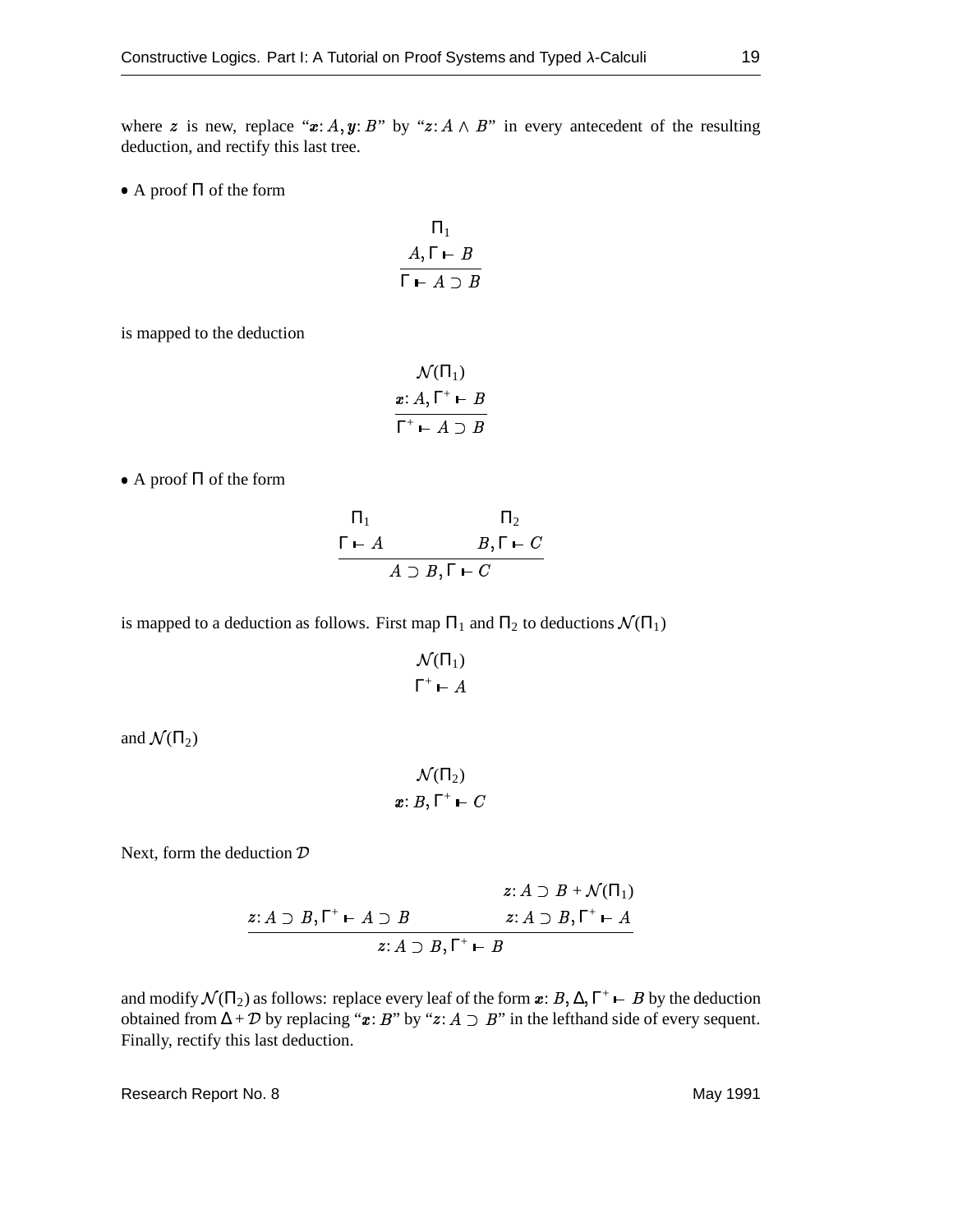$\bullet$  A proof  $\Pi$  of the form

$$
\frac{\Gamma \vdash A}{\Gamma \vdash A \lor B}
$$

is mapped to the deduction

$$
\mathcal{N}(\Pi_1)
$$
\n
$$
\frac{\Gamma^+ \vdash A}{\Gamma^+ \vdash A \lor B}
$$

and similarly for the other case of the (V: *right*) rule.

 $\bullet$  A proof  $\Pi$  of the form

$$
\frac{\Pi_1}{A, \Gamma \vdash C} \qquad \qquad B, \Gamma \vdash C
$$
  

$$
A \lor B, \Gamma \vdash C
$$

is mapped to a deduction as follows. First map  $\Pi_1$  and  $\Pi_2$  to deductions  $\mathcal{N}(\Pi_1)$ 

$$
\mathcal{N}(\Pi_1)
$$
  

$$
\boldsymbol{x}: A, \Gamma^+ \vdash C
$$

and  $\mathcal{N}(\Pi_2)$ 

$$
\mathcal{N}(\Pi_2)
$$
  

$$
y: B, \Gamma^+ \vdash C
$$

Next, form the deduction

$$
z: A \vee B + \mathcal{N}(\Pi_1) \qquad z: A \vee B + \mathcal{N}(\Pi_2)
$$
  

$$
z: A \vee B, \Gamma^+ \vdash A \vee B \qquad z: A \vee B, x: A, \Gamma^+ \vdash C \qquad z: A \vee B, y: B, \Gamma^+ \vdash C
$$
  

$$
z: A \vee B, \Gamma^+ \vdash C
$$

and rectify this last tree.

This concludes the definition of the procedure  $N$ . Note that the contraction rule can be stated in the system of natural deduction as follows:

$$
\frac{x:A, y:A, \Gamma \vdash B}{z:A, \Gamma \vdash B[z/x, z/y]}
$$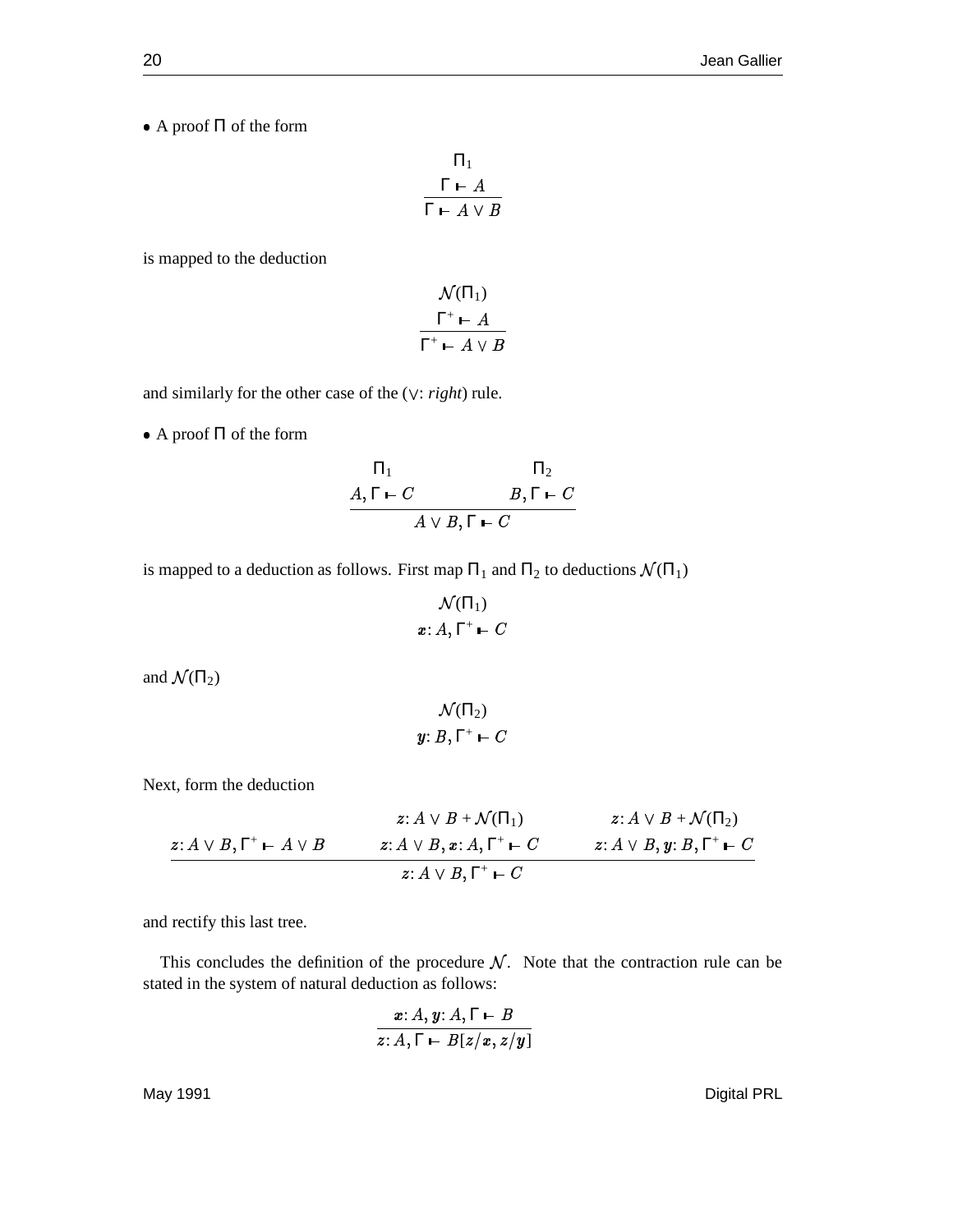where z is a new variable. The following remarkable property of  $N$  is easily shown.

Lemma 1 (Gentzen (1935), Prawitz (1965)) *For every proof*  $\Pi$  *in*  $\mathcal{G}_i^{(3),\wedge,\vee,\perp}$ ,  $\mathcal{N}(\Pi)$  *is a deduction in normal form (in*  $\mathcal{N}_i^{(1)}, \cdots, (1)^k$ ).

Since there are deductions in  $\mathcal{N}_i^{(2),\wedge,\vee,\perp}$  that are not in normal form, the function  $\mathcal N$  is not surjective. It is interesting to observe that the function  $N$  is not injective either. What happens is that  $G_i^{\lambda,\lambda,\nu,\perp}$  is more sequential than  $\mathcal{N}_i^{\lambda,\lambda,\nu,\perp}$ , in the sense that the order of application of inferences is strictly recorded. Hence, two proofs in  $\mathcal{G}_i^{(3,0),(1,0)}$  of the same sequent may differ for bureaucratic reasons: independent inferences are applied in different orders. In  $\mathcal{N}_i^{(2),(\lambda,\vee,\perp)}$ , these differences disappear. The following example illustrates this point. The sequent  $\vdash$  ( $P \land P'$ )  $\supset$  (( $Q \land Q'$ )  $\supset$  ( $P \land Q$ )) has the following two sequential proofs

$$
\frac{P, P', Q, Q' \vdash P \qquad P, P', Q, Q' \vdash Q}{P, P', Q, Q' \vdash P \land Q}
$$
\n
$$
\frac{P \land P', Q, Q' \vdash P \land Q}{P \land P', Q \land Q' \vdash P \land Q}
$$
\n
$$
\frac{P \land P' \vdash (Q \land Q') \supset (P \land Q)}{P \land P' \vdash (Q \land Q') \supset (P \land Q)}
$$
\n
$$
\vdash (P \land P') \supset ((Q \land Q') \supset (P \land Q))
$$

and

$$
P, P', Q, Q' \vdash P
$$
  
\n
$$
P, P', Q, Q' \vdash P \land Q
$$
  
\n
$$
P, P', Q, Q' \vdash P \land Q
$$
  
\n
$$
P \land P', Q \land Q' \vdash P \land Q
$$
  
\n
$$
P \land P' \vdash (Q \land Q') \supset (P \land Q)
$$
  
\n
$$
\vdash (P \land P') \supset ((Q \land Q') \supset (P \land Q))
$$

Both proofs are mapped to the deduction

$$
\frac{x \cdot P \wedge P', y \cdot Q \wedge Q' \vdash P \wedge P'}{x \cdot P \wedge P', y \cdot Q \wedge Q' \vdash P}
$$
\n
$$
\frac{x \cdot P \wedge P', y \cdot Q \wedge Q' \vdash Q \wedge Q'}{x \cdot P \wedge P', y \cdot Q \wedge Q' \vdash P \wedge Q}
$$
\n
$$
\frac{x \cdot P \wedge P', y \cdot Q \wedge Q' \vdash P \wedge Q}{x \cdot P \wedge P' \vdash (Q \wedge Q') \supset (P \wedge Q)}
$$
\n
$$
\vdash (P \wedge P') \supset ((Q \wedge Q') \supset (P \wedge Q))
$$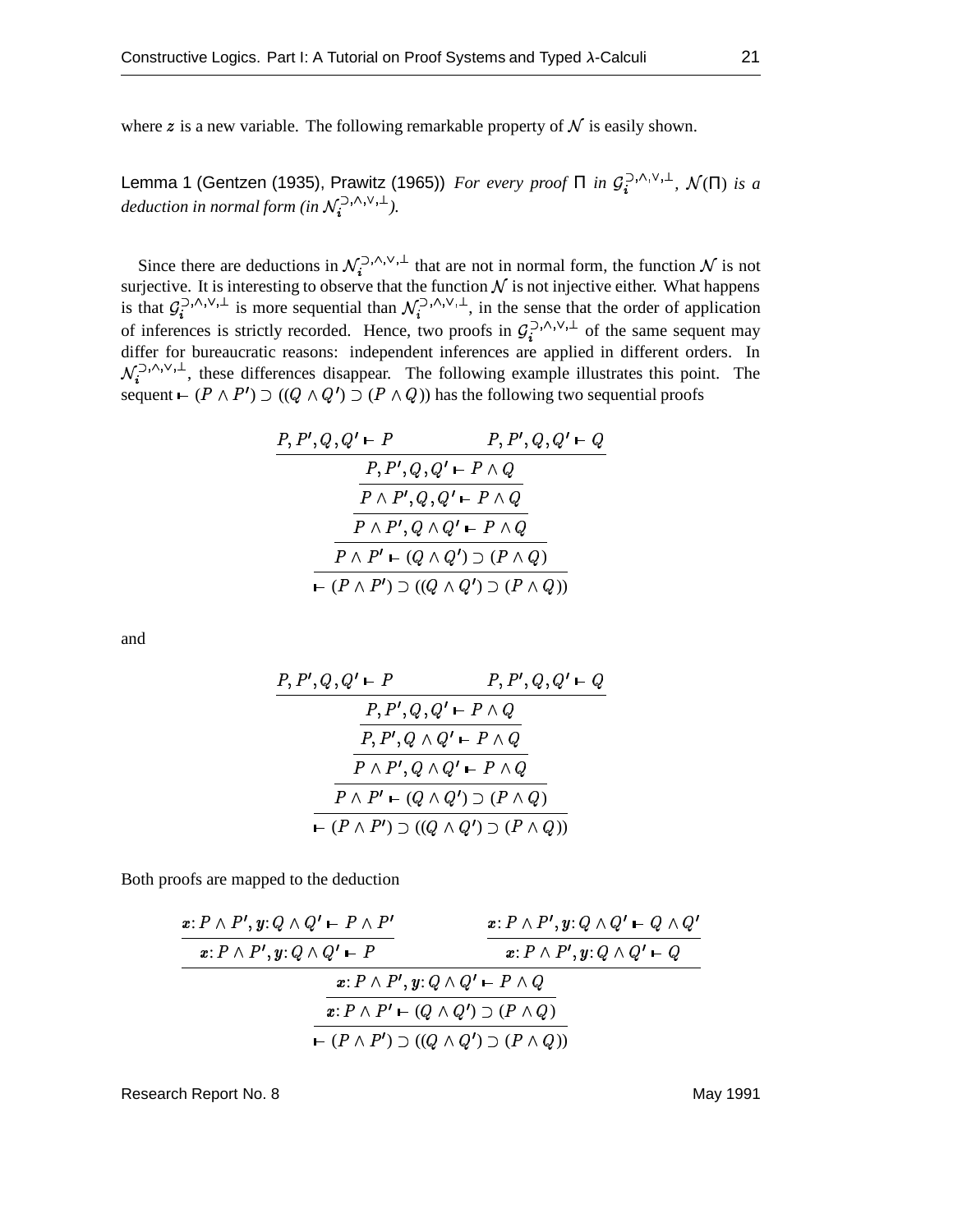#### 6 Definition of the Transformation  ${\cal G}$  from  ${\cal N}_i$  to  ${\cal G}_i$

We now show that if we add a new rule, the cut rule, to the system  $\mathcal{G}^{(3,0),(1,0)}$ , then we can define a procedure G mapping every deduction in  $\mathcal{N}^{(3,\wedge,\vee,\perp)}_i$  to a proof in  $\mathcal{G}^{(3,\wedge,\vee,\perp,cut)}_i$ .

Definition 13 *The system*  $\mathcal{G}_i^{(1), (1), (2), (2)}$  *is obtained from the system*  $\mathcal{G}_i^{(1), (1), (1)}$  *by adding the following rule, known as the cut rule:*

$$
\frac{\Gamma \vdash A \quad A, \Gamma \vdash C}{\Gamma \vdash C} \quad (cut)
$$

The system  $\mathcal{G}_c^{\supset , \wedge , \vee , \perp , cut}$  is obtained from  $\mathcal{G}_c^{\supset , \wedge , \vee , \perp}$  by adding the following rule, also known *as the cut rule:*

$$
\frac{\Gamma \vdash A, \Delta \quad A, \Gamma \vdash \Delta}{\Gamma \vdash \Delta} \quad (cut)
$$

Next, we define the procedure G mapping every deduction in  $\mathcal{N}_i^{(1),\vee,\vee}$  to a proof in  $\mathcal{G}_i^{(1)}, \ldots, (1)}$ . The procedure G is defined by induction on the structure of deduction trees. Given a deduction tree  $D$  of C from the assumptions  $\Gamma$ ,

$$
\mathcal{D} \qquad \Gamma \vdash C
$$

 $\mathcal G$  yields a proof  $\mathcal G(\mathcal D)$  of the sequent Γ<sup>−</sup> ► C

$$
\mathcal{G}(\mathcal{D})
$$

$$
\Gamma^- \vdash C
$$

where  $\Gamma^-$  is the multiset  $A_1, \ldots, A_n$  obtained from the context  $\Gamma = x_1 : A_1, \ldots, x_n : A_n$  by erasing  $x_1, \ldots, x_n$ , where  $x_1, \ldots, x_n$  are pairwise distinct.

• The deduction  $\Gamma$ ,  $\boldsymbol{x}$ :  $A \vdash A$  is mapped to the axiom  $\Gamma^-$ ,  $A \vdash A$ .

• A deduction  $D$  of the form

$$
\frac{\mathcal{D}_1}{\Gamma \vdash \bot}
$$
\n
$$
\frac{\Gamma \vdash \bot}{\Gamma \vdash A}
$$

is mapped to the proof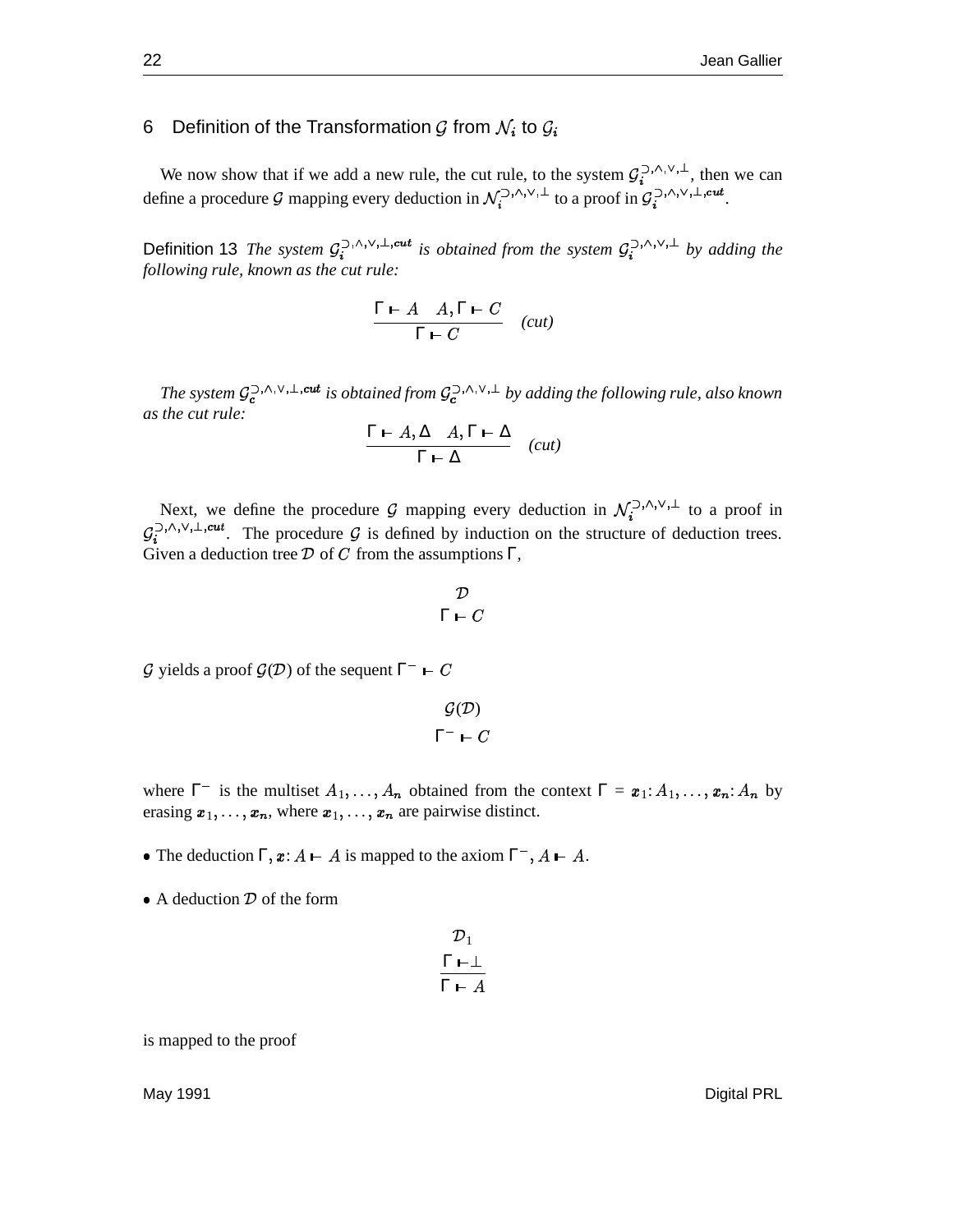$$
\frac{\mathcal{G}(\mathcal{D}_1)}{\Gamma^- \vdash A}
$$

• A deduction  $D$  of the form

$$
\begin{array}{c}\n\mathcal{D}_1 & \mathcal{D}_2 \\
\Gamma \vdash A & \Gamma \vdash B \\
\hline\n\Gamma \vdash A \land B\n\end{array}
$$

is mapped to the proof

$$
\frac{\mathcal{G}(\mathcal{D}_1)}{\Gamma - \mathbf{H} \qquad \Gamma - \mathbf{H} \wedge B}
$$
\n
$$
\frac{\mathcal{G}(\mathcal{D}_2)}{\Gamma - \mathbf{H} \wedge B}
$$

• A deduction  $D$  of the form

$$
\frac{\Gamma \vdash A \land B}{\Gamma \vdash A}
$$

is mapped to the proof

$$
\frac{\mathcal{G}(\mathcal{D}_1)}{\Gamma^- \vdash A \land B} \qquad \frac{A, B, \Gamma^- \vdash A}{A \land B, \Gamma^- \vdash A}
$$
 (cut)

and similarly for the symmetric rule.

• A deduction  $D$  of the form

$$
\mathcal{D}_1
$$
  

$$
x: A, \Gamma \vdash B
$$
  

$$
\Gamma \vdash A \supset B
$$

is mapped to the proof

$$
\mathcal{G}(\mathcal{D}_1)
$$
\n
$$
\frac{A, \Gamma^- \vdash B}{\Gamma^- \vdash A \supset B}
$$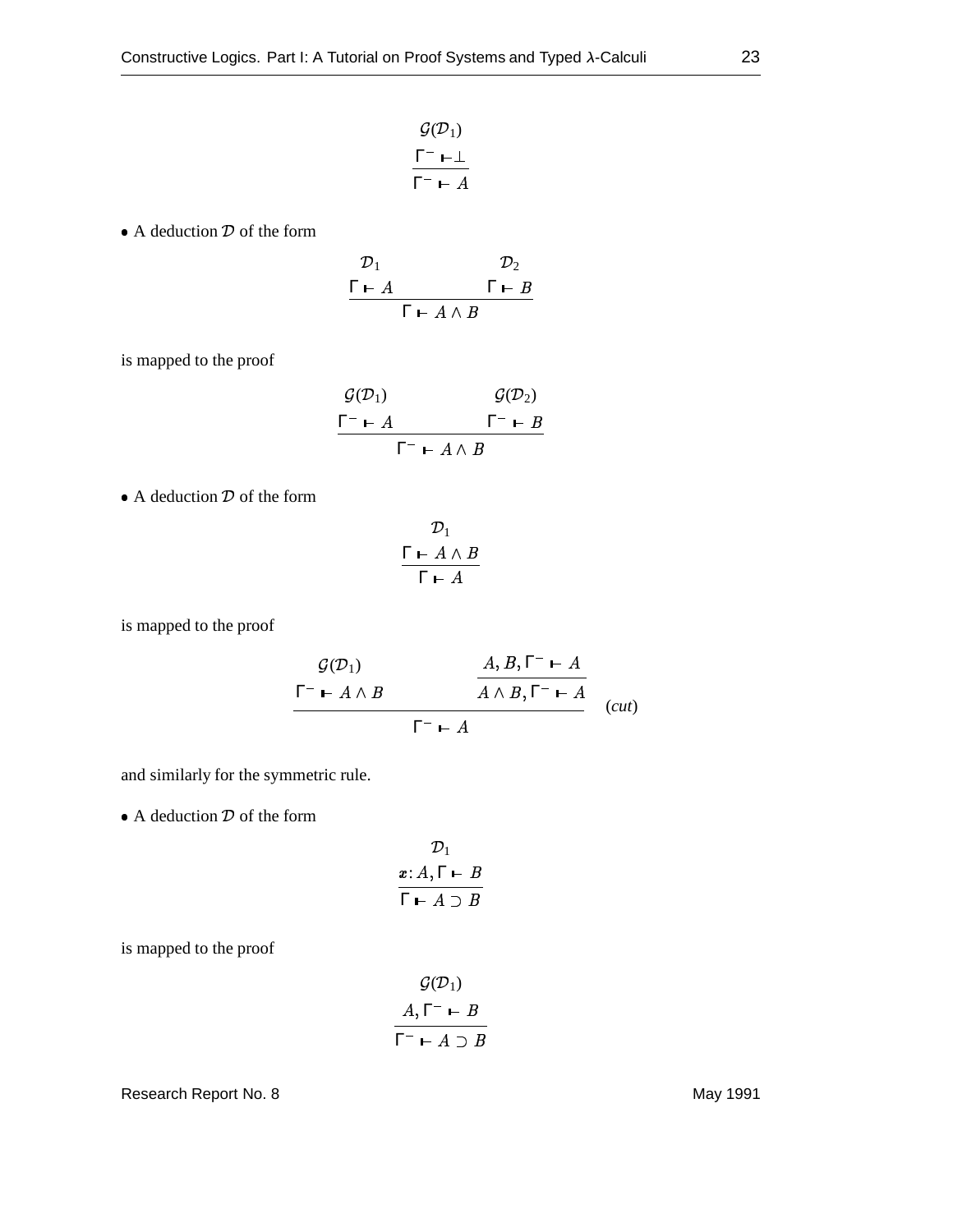• A deduction  $D$  of the form

$$
\begin{array}{ccc}\n\mathcal{D}_1 & \mathcal{D}_2 \\
\Gamma \vdash A \supset B & \Gamma \vdash A \\
\Gamma \vdash B\n\end{array}
$$

is mapped to the proof

$$
\begin{array}{ccc}\n & \mathcal{G}(\mathcal{D}_1) & \mathcal{F}^- \leftarrow A & B, \Gamma^- \leftarrow B \\
 & \mathcal{F}^- \leftarrow A \supset B & A \supset B, \Gamma^- \leftarrow B & (cut) \\
 & & \Gamma^- \leftarrow B & (cut)\n\end{array}
$$

• A deduction  $D$  of the form

$$
\frac{\mathcal{D}_1}{\Gamma \vdash A}
$$
  

$$
\Gamma \vdash A \lor B
$$

is mapped to the proof

$$
\frac{\mathcal{G}(\mathcal{D}_1)}{\Gamma^- \vdash A}
$$
\n
$$
\frac{\Gamma^- \vdash A}{\Gamma^- \vdash A \lor B}
$$

and similarly for the symmetric rule.

• A deduction  $D$  of the form

$$
\begin{array}{ccc}\n\mathcal{D}_1 & \mathcal{D}_2 & \mathcal{D}_3 \\
\Gamma \vdash A \lor B & \mathbf{x}: A, \Gamma \vdash C & \mathbf{y}: B, \Gamma \vdash C \\
\Gamma \vdash C\n\end{array}
$$

is mapped to the proof

$$
\begin{array}{ccc}\n & \mathcal{G}(\mathcal{D}_1) & \mathcal{G}(\mathcal{D}_2) \\
 & A, \Gamma^- \vdash C & B, \Gamma^- \vdash C \\
\hline\n & A \lor B, \Gamma^- \vdash C & \text{(cut)} \\
 & & \Gamma^- \vdash C\n\end{array}
$$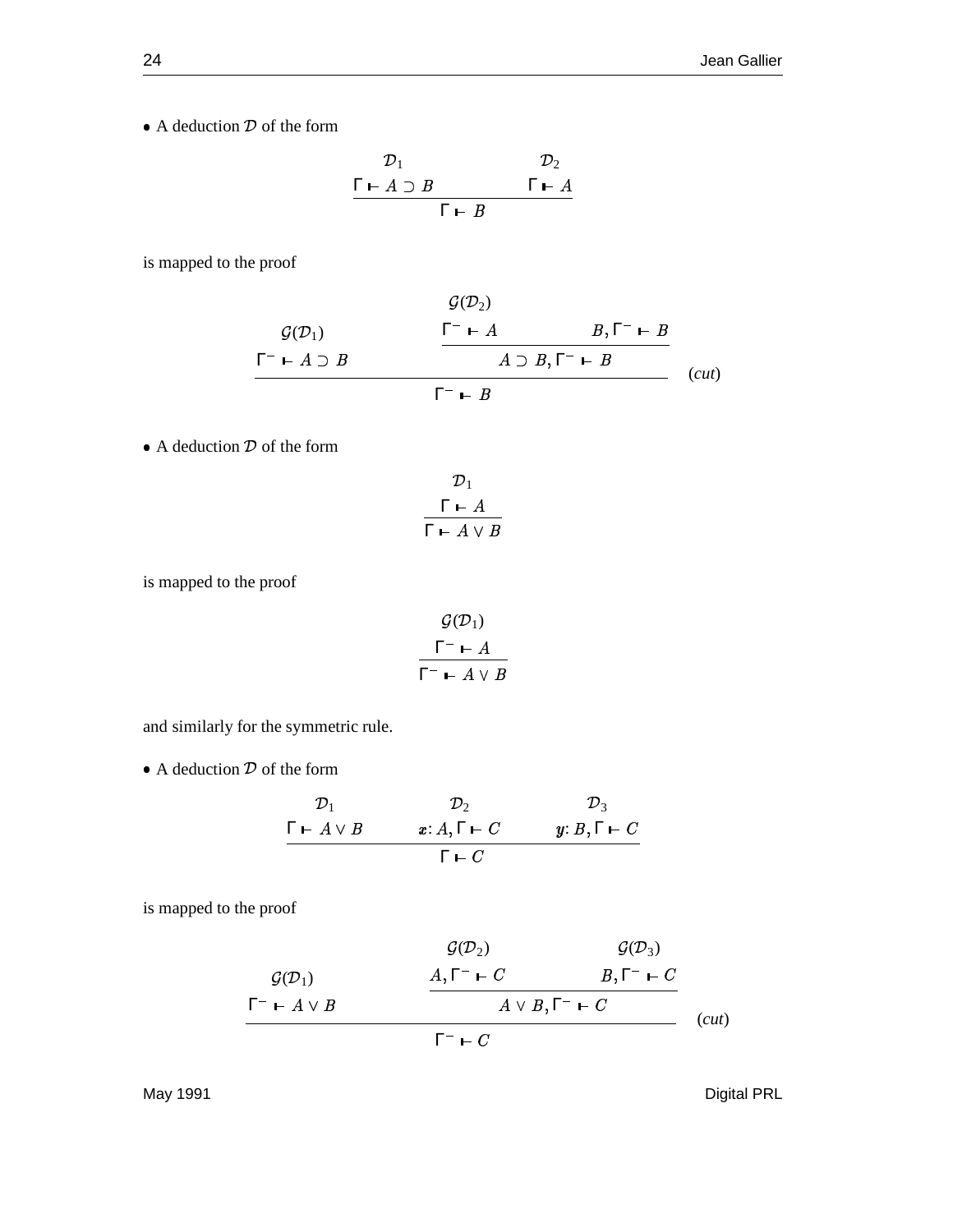This concludes the definition of the procedure  $\mathcal{G}$ . .

For the sake of completeness, we also extend the definition of the function  $\mathcal N$  which is presently defined on the set of sequential proofs of the system  $\mathcal{G}_i^{(1)}, \dots, (1)$  to proofs with cuts, that is, to proofs in the system  $\mathcal{N}_i^{(\lambda)}$ ,  $\lambda^{(\lambda)}$ ,  $\lambda^{(\lambda)}$ , A proof  $\Pi$  of the form

$$
\Gamma_1 \qquad \qquad \Pi_2
$$
\n
$$
\Gamma \vdash A \qquad \qquad A, \Gamma \vdash C
$$
\n
$$
\Gamma \vdash C
$$

is mapped to the deduction obtained as follows: First, construct

$$
\mathcal{N}(\Pi_1)
$$

$$
\Gamma^+ \vdash A
$$

and  $\mathcal{N}(\Pi_2)$ 

$$
\mathcal{N}(\Pi_2)
$$
  

$$
x: A, \Gamma^+ \vdash C
$$

Then, replace every leaf  $x: A, \Delta, \Gamma^+ \vdash A$  in  $, \Delta, \Gamma^+ \vdash A$  in  $\mathcal{N}(\Pi_2)$  by  $\Delta + \mathcal{N}(\Pi_1)$ , delete " $x : A$ " from the antecedent in every sequent, and rectify this last tree.

#### 7 First-Order Quantifiers

We extend the systems  $\mathcal{N}_i^{(1)}$ ,  $\cdots$ ,  $\cdots$  and  $\mathcal{G}_i^{(1)}$ ,  $\cdots$ ,  $\cdots$ ,  $\cdots$  to deal with the quantifiers.

Definition 14 *The axioms and inference rules of the system*  $\mathcal{N}_i^{(2),(\lambda,\forall,\forall,\exists,\bot)}$  *for intuitionistic first-order logic are listed below:*

$$
\Gamma, x : A \vdash A
$$
\n
$$
\frac{\Gamma, x : A \vdash B}{\Gamma \vdash A \supset B} \quad (\supset \text{-intro})
$$
\n
$$
\frac{\Gamma \vdash A \supset B \quad \Gamma \vdash A}{\Gamma \vdash B} \quad (\supset \text{-elim})
$$
\n
$$
\frac{\Gamma \vdash A \quad \Gamma \vdash B}{\Gamma \vdash A \land B} \quad (\wedge \text{-intro})
$$
\n
$$
\frac{\Gamma \vdash A \land B}{\Gamma \vdash A} \quad (\wedge \text{-elim}) \quad \frac{\Gamma \vdash A \land B}{\Gamma \vdash B} \quad (\wedge \text{-elim})
$$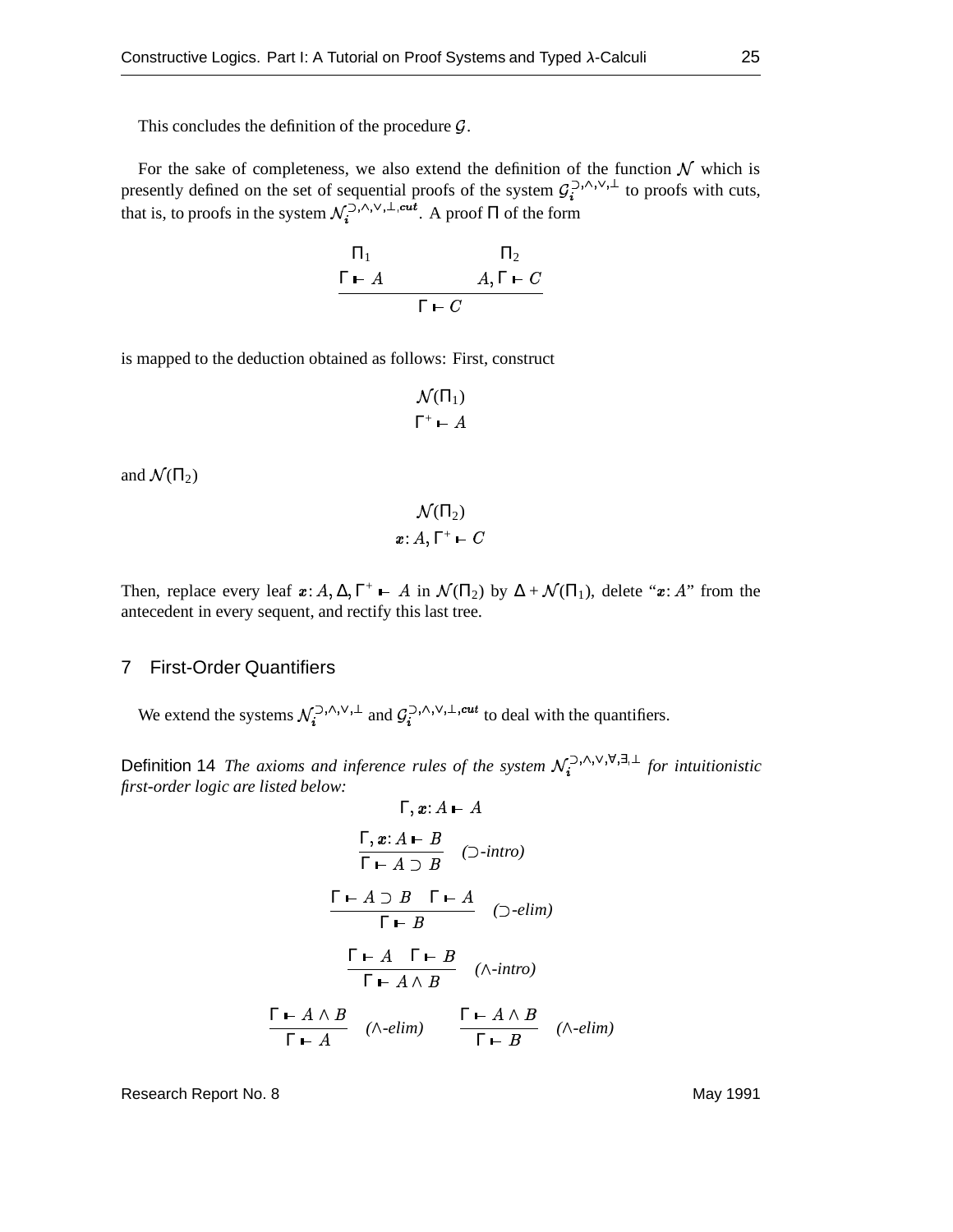$$
\frac{\Gamma \vdash A}{\Gamma \vdash A \lor B} \quad (\lor\text{-intro}) \qquad \frac{\Gamma \vdash B}{\Gamma \vdash A \lor B} \quad (\lor\text{-intro})
$$
\n
$$
\frac{\Gamma \vdash A \lor B \quad \Gamma, x: A \vdash C \quad \Gamma, y: B \vdash C}{\Gamma \vdash C} \quad (\lor\text{-elim})
$$
\n
$$
\frac{\Gamma \vdash \perp}{\Gamma \vdash A} \quad (\perp\text{-elim})
$$
\n
$$
\frac{\Gamma \vdash A[y/x]}{\Gamma \vdash A[y/x]} \quad (\forall\text{-intro}) \qquad \frac{\Gamma \vdash \forall xA}{\Gamma \vdash A[\tau/x]} \quad (\forall\text{-elim})
$$

*where in (*∀-intro),  $y$  does not occur free in  $Γ$  or  $∀x$   $A;$ 

$$
\frac{\Gamma \vdash A[\tau/x]}{\Gamma \vdash \exists x A} \quad (\exists\text{-intro}) \qquad \frac{\Gamma \vdash \exists x A \quad z: A[y/x], \Gamma \vdash C}{\Gamma \vdash C} \quad (\exists\text{-elim})
$$

where in (∃-elim),  $y$  does not occur free in  $\Gamma$ ,  $\exists x A$ , or  $C$ .

*The* variable **y** is called the eigenvariable of the inference.

Definition 15 *The axioms and inference rules of the system*  $\mathcal{G}^{\supset,\wedge,\vee,\forall,\exists,\perp,cut}$  for *intuitionistic first-order logic are given below.*

$$
A, \Gamma \vdash A
$$
\n
$$
\frac{\Gamma \vdash \bot}{\Gamma \vdash A} \quad (\bot: right)
$$
\n
$$
\frac{A, A, \Gamma \vdash C}{A, \Gamma \vdash C} \quad (contract: left)
$$
\n
$$
\frac{\Gamma \vdash A \quad A, \Gamma \vdash C}{\Gamma \vdash C} \quad (cut)
$$
\n
$$
\frac{A, B, \Gamma \vdash C}{A \land B, \Gamma \vdash C} \quad (\land: left) \quad \frac{\Gamma \vdash A \quad \Gamma \vdash B}{\Gamma \vdash A \land B} \quad (\land: right)
$$
\n
$$
\frac{A, \Gamma \vdash C \quad B, \Gamma \vdash C}{A \lor B, \Gamma \vdash C} \quad (\lor: left)
$$
\n
$$
\frac{\Gamma \vdash A}{\Gamma \vdash A \lor B} \quad (\lor: right) \quad \frac{\Gamma \vdash B}{\Gamma \vdash A \lor B} \quad (\lor: right)
$$
\n
$$
\frac{\Gamma \vdash A}{A \supset B, \Gamma \vdash C} \quad (\supset: left) \quad \frac{A, \Gamma \vdash B}{\Gamma \vdash A \supset B} \quad (\supset: right)
$$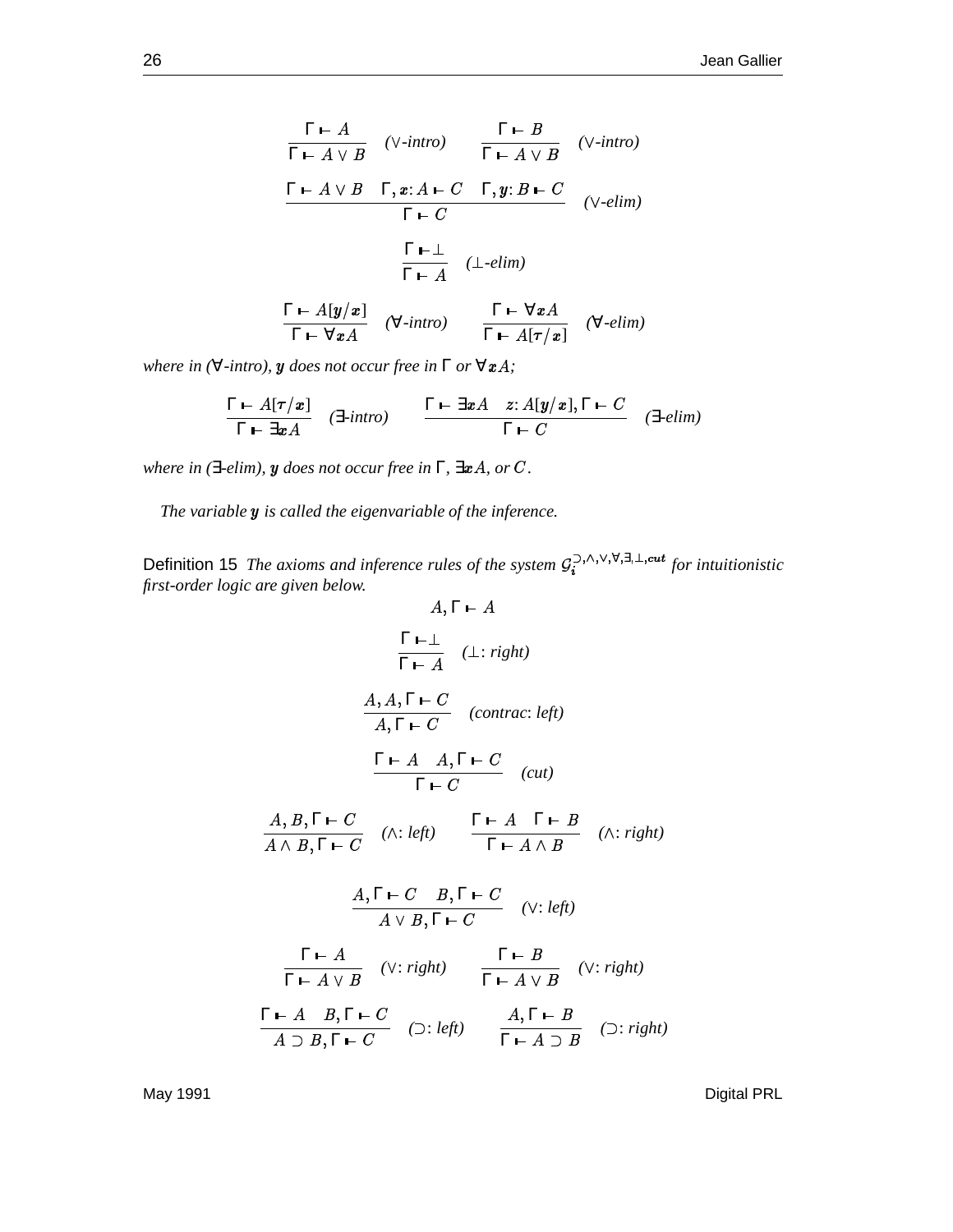$$
\frac{A[\tau/\mathbf{x}], \Gamma \vdash C}{\forall \mathbf{x} A, \Gamma \vdash C} \quad (\forall: \text{left}) \qquad \frac{\Gamma \vdash A[\mathbf{y}/\mathbf{x}]}{\Gamma \vdash \forall \mathbf{x} A} \quad (\forall: \text{right})
$$

 $\mathbf{w}$ *here* in ( $\forall$ : *right),*  $\mathbf{y}$  *does not occur free* in *the conclusion*;

$$
\frac{A[y/x], \Gamma \vdash C}{\exists x A, \Gamma \vdash C} \quad (\exists: left) \qquad \frac{\Gamma \vdash A[\tau/x]}{\Gamma \vdash \exists x A} \quad (\exists: right)
$$

 $\mathbf{w}$ *here* in  $(\exists: \mathit{left}), \mathbf{y}$  does not occur free in the conclusion.

*The* variable **y** is called the eigenvariable of the inference.

The typed  $\lambda$ -calculus  $\lambda^{-\lambda, \lambda, +, \forall, \exists, \bot}$  corresponding to  $\mathcal{N}_i^{(2), \Lambda, \vee, \forall, \exists, \bot}$  is given in the following definition.

Definition 16 *The typed*  $\lambda$ -calculus  $\lambda \rightarrow x, +, \forall, \exists, \bot$  is defined by the following rules.

$$
\Gamma, x: A \triangleright x: A
$$
\n
$$
\frac{\Gamma, x: A \triangleright M: B}{\Gamma \triangleright (\lambda x: A, M): A \rightarrow B} \quad (abstraction)
$$
\n
$$
\frac{\Gamma \triangleright M: A \rightarrow B \Gamma \triangleright N: A}{\Gamma \triangleright (MN): B} \quad (application)
$$
\n
$$
\frac{\Gamma \triangleright M: A \rightarrow B \Gamma \triangleright N: B}{\Gamma \triangleright (MN): A \times B} \quad (pairing)
$$
\n
$$
\frac{\Gamma \triangleright M: A \times B}{\Gamma \triangleright \pi_1(M): A} \quad (projection) \quad \frac{\Gamma \triangleright M: A \times B}{\Gamma \triangleright \pi_2(M): B} \quad (projection)
$$
\n
$$
\frac{\Gamma \triangleright M: A}{\Gamma \triangleright \text{inl}(M): A + B} \quad (injection) \quad \frac{\Gamma \triangleright M: B}{\Gamma \triangleright \text{inr}(M): A + B} \quad (injection)
$$
\n
$$
\frac{\Gamma \triangleright P: A + B \Gamma, x: A \triangleright M: C \Gamma, y: B \triangleright N: C}{\Gamma \triangleright \text{case}(P, \lambda x: A, M, \lambda y: B, N): C} \quad (by-cases)
$$
\n
$$
\frac{\Gamma \triangleright P: A + B \Gamma, x: A \triangleright M: C \Gamma, y: B \triangleright N: C}{\Gamma \triangleright (\text{case } P \text{ of } \text{inl}(x: A) \Rightarrow M \mid \text{inr}(y: B) \Rightarrow N): C} \quad (by-cases)
$$
\n
$$
\frac{\Gamma \triangleright M: \bot}{\Gamma \triangleright (\text{case } P \text{ of } \text{inl}(x: A) \Rightarrow M \mid \text{inr}(y: B) \Rightarrow N): C} \quad (by-cases)
$$
\n
$$
\frac{\Gamma \triangleright M: \bot}{\Gamma \triangleright (\lambda t: \iota M): A} \quad (\bot \text{elim})
$$

Research Report No. 8 May 1991

*or*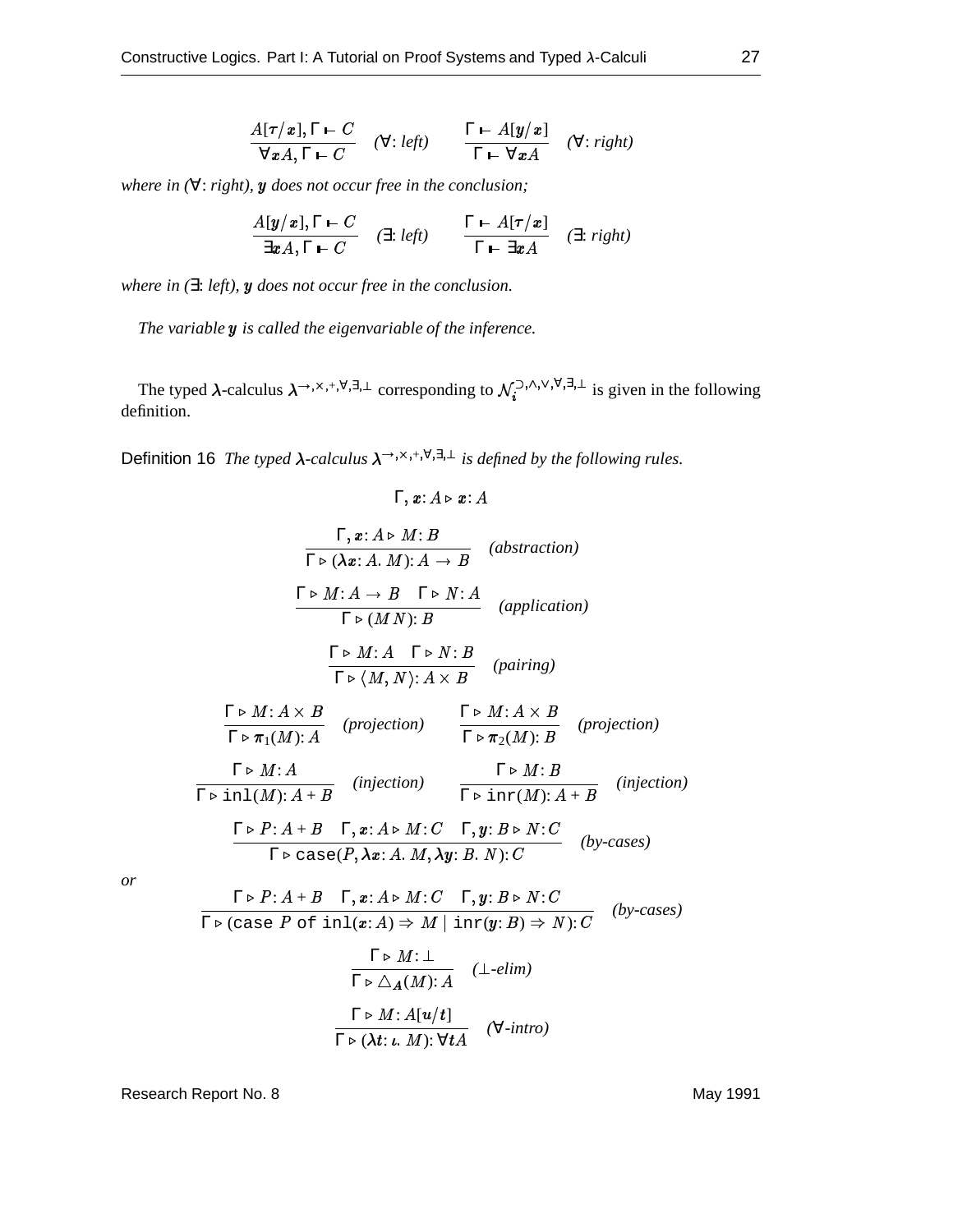where **u** does not occur free in  $\Gamma$  or  $\forall t A$ ;

$$
\frac{\Gamma \triangleright M : \forall t A}{\Gamma \triangleright M \tau : A[\tau/t]} \quad (\forall \text{-elim})
$$
\n
$$
\frac{\Gamma \triangleright M : A[\tau/t]}{\Gamma \triangleright \text{pair}(\tau, M) : \exists t A} \quad (\exists \text{-intro})
$$
\n
$$
\frac{\Gamma \triangleright M : \exists t A \quad \Gamma, x : A[u/t] \triangleright N : C}{\Gamma \triangleright \text{select}(M, \lambda t : \iota. \lambda x : A, N) : C} \quad (\exists \text{-elim})
$$

where  $\bm{u}$  does not occur free in  $\Gamma$ ,  $\exists \bm{t} A$ , or  $C$ .

In the term  $(\lambda t: \iota, M)$ , the type  $\iota$  stands for the type of individuals. Note that  $\Gamma \triangleright \lambda t$ :  $\iota$ .  $\lambda x$ :  $A$ .  $N$ :  $\forall t (A \rightarrow C)$ . The term  $\lambda t$ :  $\iota$ .  $\lambda x$ :  $A$ .  $N$  contains the type  $A$  which is a *dependent* type, since it usually contains occurrences of t. Observe that  $(\lambda t: \iota. \lambda x: A. N)\tau$ reduces to  $\lambda x$ :  $A[\tau/t]$ .  $N[\tau/t]$ , in which the type of x is now  $A[\tau/t]$ . The ]. The term  $\texttt{select}(M,\lambda t;\iota.~\lambda x;A.~N)$  is also denoted as  $\texttt{select}~M$  of  $\texttt{pair}(t;\iota,x;A) \Rightarrow N,$ or even select  $M$  of  $\text{pair}(t, x) \Rightarrow N$ , and the (∃*-elim*) rule as

$$
\frac{\Gamma \triangleright M: \exists t A \quad \Gamma, x: A[u/t] \triangleright N: C}{\Gamma \triangleright (\text{select } M \text{ of pair}(t: \iota, x: A) \Rightarrow N): C} \quad (\exists \text{-elim})
$$

where *u* does not occur free in  $\Gamma$ ,  $\exists t A$ , or *C*.

Such a formalism can be easily generalized to many sorts (base types), if quantified formulae are written as  $\forall t$ :  $\sigma$ . A and  $\exists t$ :  $\sigma$ . A, where  $\sigma$  is a sort (base type). We also have the following reduction rules.

Definition 17 *The reduction rules of the system*  $\lambda \rightarrow x, +, \forall, \exists, \bot$  *are listed below:* 

$$
(\lambda x : A. M)N \longrightarrow M[N/x],
$$
  
\n
$$
\pi_1(\langle M, N \rangle) \longrightarrow M,
$$
  
\n
$$
\pi_2(\langle M, N \rangle) \longrightarrow N,
$$
  
\n
$$
\cose(in1(P), M, N) \longrightarrow MP, \text{ or}
$$
  
\n
$$
\case in1(P) \text{ of } in1(x : A) \Rightarrow M \mid \text{inv}(y : B) \Rightarrow N \longrightarrow M[P/x],
$$
  
\n
$$
\case(inr(P), M, N) \longrightarrow NP, \text{ or}
$$
  
\n
$$
\case inr(P) \text{ of } in1(x : A) \Rightarrow M \mid \text{inv}(y : B) \Rightarrow N \longrightarrow N[P/y],
$$
  
\n
$$
\Delta_{A \rightarrow B}(M)N \longrightarrow \Delta_B(M),
$$
  
\n
$$
\pi_1(\Delta_{A \times B}(M)) \longrightarrow \Delta_A(M),
$$
  
\n
$$
\pi_2(\Delta_{A \times B}(M)) \longrightarrow \Delta_B(M),
$$
  
\n
$$
(\lambda t : \iota M) \tau \longrightarrow M[\tau/t],
$$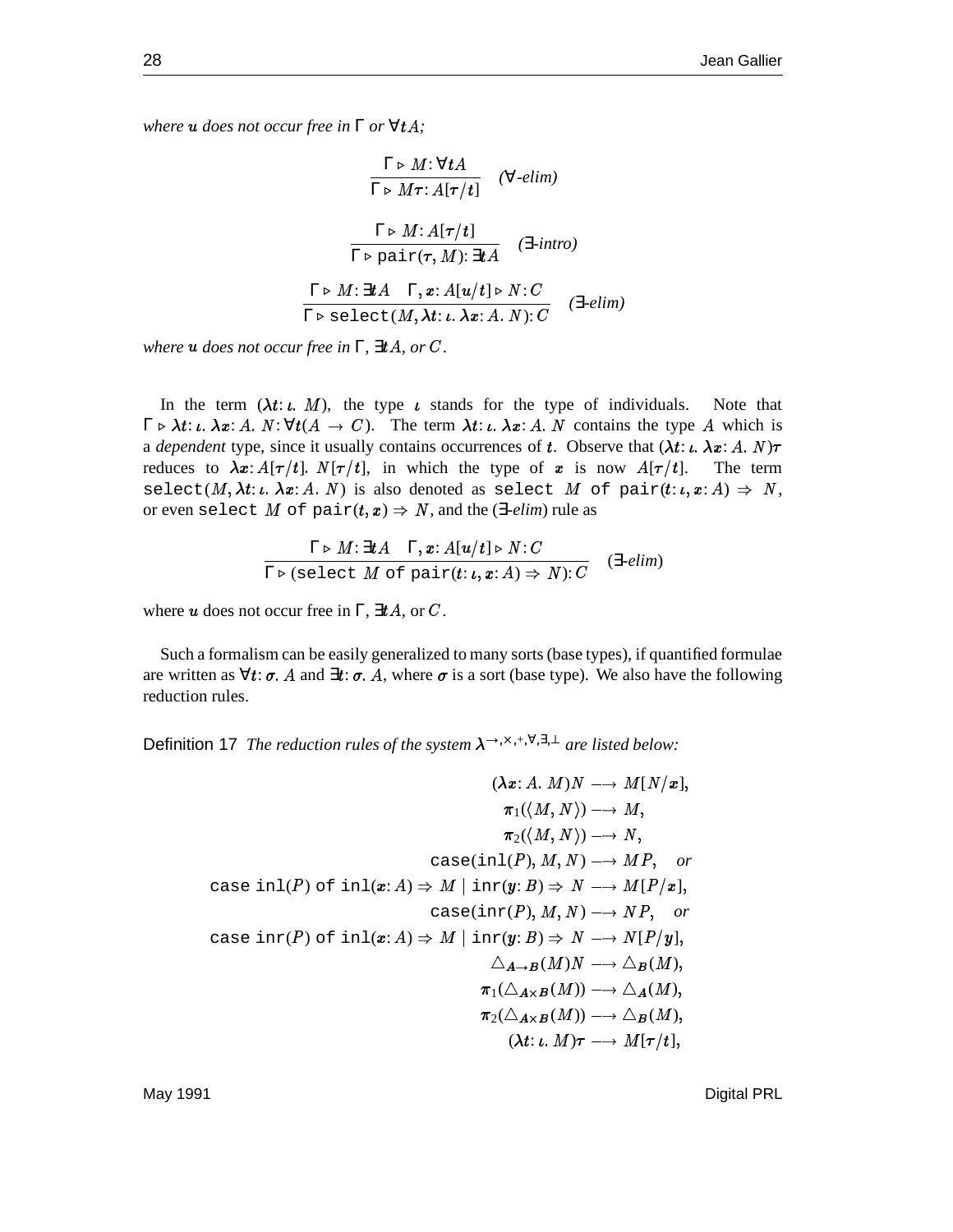$$
\triangle_{\forall tA}(M)\tau \longrightarrow \triangle_{A[\tau/t]}(M),
$$
\n
$$
\text{case}(\triangle_{A+B}(P), M, N) \longrightarrow \triangle_{C}(P),
$$
\n
$$
\text{select}(\text{pair}(\tau, P), M) \longrightarrow (M\tau)P, \text{ or}
$$
\n
$$
\text{select}(\text{pair}(\tau, P)) \text{ of } \text{pair}(t: \iota, x: A) \Rightarrow N \longrightarrow N[\tau/t, P/x],
$$
\n
$$
\text{select}(\triangle_{\exists tA}(P), M) \longrightarrow \triangle_{C}(P),
$$
\n
$$
\text{select}(\text{pair}(\tau, P), \triangle_{\forall t(A \to C)}(M)) \longrightarrow \triangle_{C[\tau/t]}(M),
$$
\n
$$
\triangle_{A}(\triangle_{\bot}(M)) \longrightarrow \triangle_{A}(M).
$$

A fundamental result about natural deduction is the fact that every proof (term) reduces to a normal form, which is unique up to  $\alpha$ -renaming. This result was first proved by Prawitz [15] for the system  $\mathcal{N}_i^{(\mathcal{D}, \wedge, \vee, \forall, \exists, \bot)}.$ 

Theorem 3 (Church-Rosser property, Prawitz (1971)) *Reduction in* λ<sup>→, x,+, ∀,∃,⊥ (speci-</sup> fied in Definition 17) is confluent. Equivalently, conversion in  $\lambda \rightarrow x, +, \forall, \exists, \bot$  is Church-Rosser.

A proof can be given by adapting the method of Tait and Martin-Löf [13] using a form of parallel reduction (see also Stenlund [16]).

Theorem 4 (Strong normalization property, Prawitz (1971)) *Reduction in*  $\lambda^{\rightarrow, \times, +, \forall, \exists, \bot}$  is *strongly normalizing.*

A proof can be given by adapting Tait's reducibility method [17], [19], as done in Girard [5] (1971), [6] (1972) (see also Gallier [2]).

To obtain the system  $\mathcal{G}_c^{\supset,\wedge,\vee,\forall,\exists,\perp,cut}$  of classical logic, we add to  $\mathcal{G}_c^{\supset,\wedge,\vee,\perp}$  the cut rule and the quantifier rules shown in the next definition.

Definition 18 *The axioms and inference rules of the system*  $\mathcal{G}_c^{\supset,\wedge,\vee,\forall,\exists,\perp,cut}$  for classical *first-order logic are given below.*

$$
A, \Gamma \vdash \Delta, A
$$
\n
$$
\frac{A, A, \Gamma \vdash \Delta}{A, \Gamma \vdash \Delta} \quad (contract: left) \quad \frac{\Gamma \vdash \Delta, A, A}{\Gamma \vdash \Delta, A} \quad (contract: right)
$$
\n
$$
\frac{\Gamma \vdash \Delta, \bot}{\Gamma \vdash \Delta, A} \quad (\bot: right)
$$
\n
$$
\frac{\Gamma \vdash A, \Delta \quad A, \Gamma \vdash \Delta}{\Gamma \vdash \Delta} \quad (cut)
$$
\n
$$
\frac{A, B, \Gamma \vdash \Delta}{A \land B, \Gamma \vdash \Delta} \quad (\wedge: left) \quad \frac{\Gamma \vdash \Delta, A \quad \Gamma \vdash \Delta, B}{\Gamma \vdash \Delta, A \land B} \quad (\wedge: right)
$$

Research Report No. 8 May 1991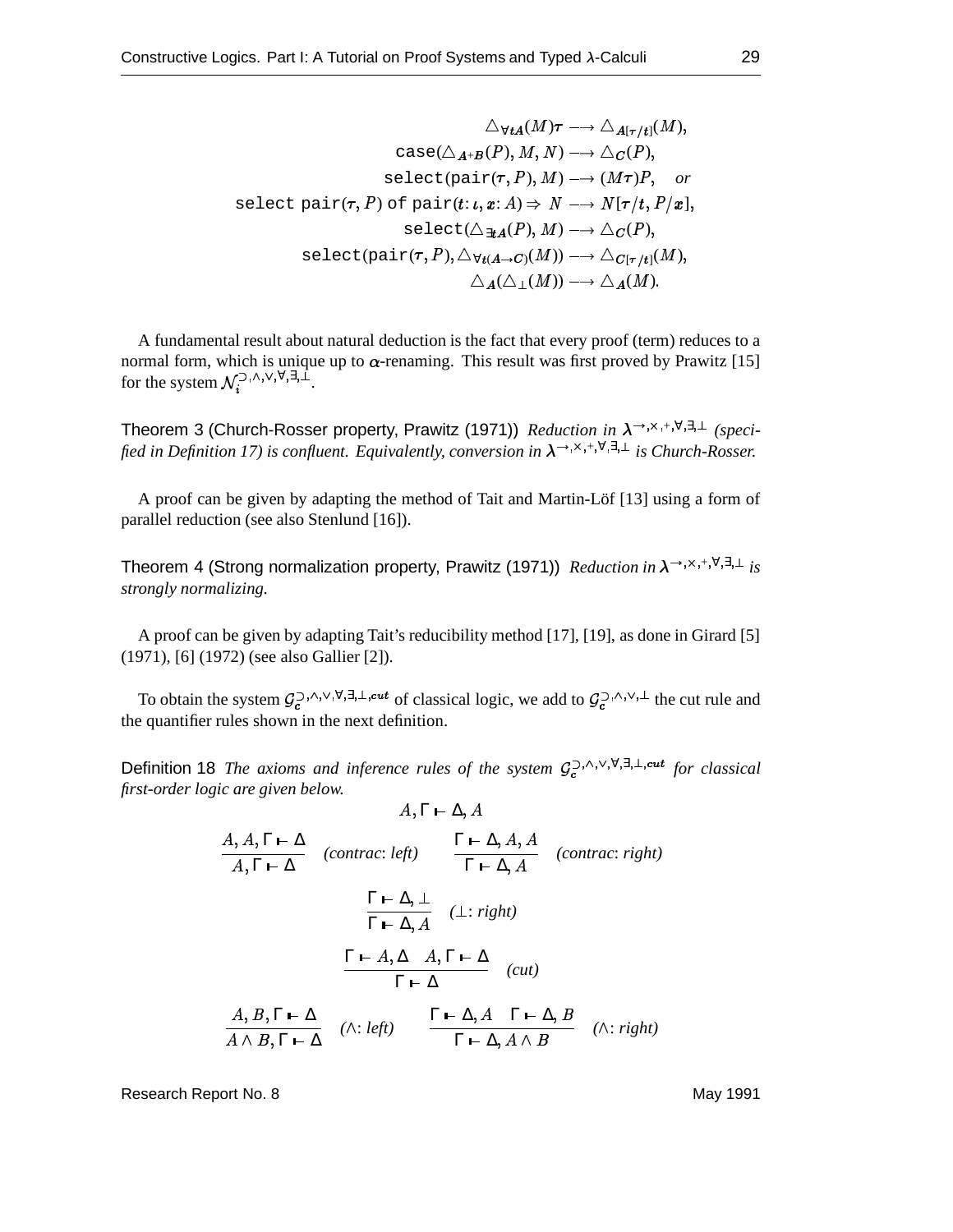$$
\frac{A, \Gamma \vdash \Delta \quad B, \Gamma \vdash \Delta}{A \lor B, \Gamma \vdash \Delta} \quad (\lor: left) \quad \frac{\Gamma \vdash \Delta, A, B}{\Gamma \vdash \Delta, A \lor B} \quad (\lor: right)
$$
\n
$$
\frac{\Gamma \vdash \Delta, A \quad B, \Gamma \vdash \Delta}{A \supset B, \Gamma \vdash \Delta} \quad (\supset: left) \quad \frac{A, \Gamma \vdash \Delta, B}{\Gamma \vdash \Delta, A \supset B} \quad (\supset: right)
$$
\n
$$
\frac{A[\tau/x], \Gamma \vdash \Delta}{\forall x A, \Gamma \vdash \Delta} \quad (\forall: left) \quad \frac{\Gamma \vdash \Delta, A[y/x]}{\Gamma \vdash \Delta, \forall x A} \quad (\forall: right)
$$

 $\mathbf{w}$ *here* in ( $\forall$ : *right),*  $\mathbf{y}$  *does not occur free in the conclusion;* 

$$
\frac{A[y/x], \Gamma \vdash \Delta}{\exists x A, \Gamma \vdash \Delta} \quad (\exists: left) \qquad \frac{\Gamma \vdash \Delta, A[\tau/x]}{\Gamma \vdash \Delta, \exists x A} \quad (\exists: right)
$$

 $\mathbf{w}$ *here in* ( $\exists$ : *left*),  $\mathbf{y}$  *does not occur free in the conclusion.* 

We now extend the functions  $\mathcal N$  and  $\mathcal G$  to deal with the quantifier rules. The procedure  $\mathcal N$  is extended to the quantifier rules as follows.

 $\bullet$  A proof  $\Pi$  of the form

$$
\frac{\Pi_1}{A[\tau/x], \Gamma \vdash C}
$$
  

$$
\forall x A, \Gamma \vdash C
$$

is mapped to a deduction obtained as follows. First, map  $\Pi_1$  to  $\mathcal{N}(\Pi_1)$ 

$$
\mathcal{N}(\Pi_1)
$$
  

$$
y: A[\tau/x], \Gamma^+ \vdash C
$$

Next, replace every leaf of the form  $y: A[\tau/x], \Delta, \Gamma^+ \vdash A[\tau/x]$  in  $\mathcal{N}(\Pi_1)$  by the subtree

$$
\frac{y \colon \forall x A, \Delta, \Gamma^+ \vdash \forall x A}{y \colon \forall x A, \Delta, \Gamma^+ \vdash A[\tau/x]}
$$

and rectify this last tree.

 $\bullet$  A proof  $\Pi$  of the form

$$
\frac{\Pi_1}{\Gamma \vdash A[y/x]} \over \Gamma \vdash \forall x A
$$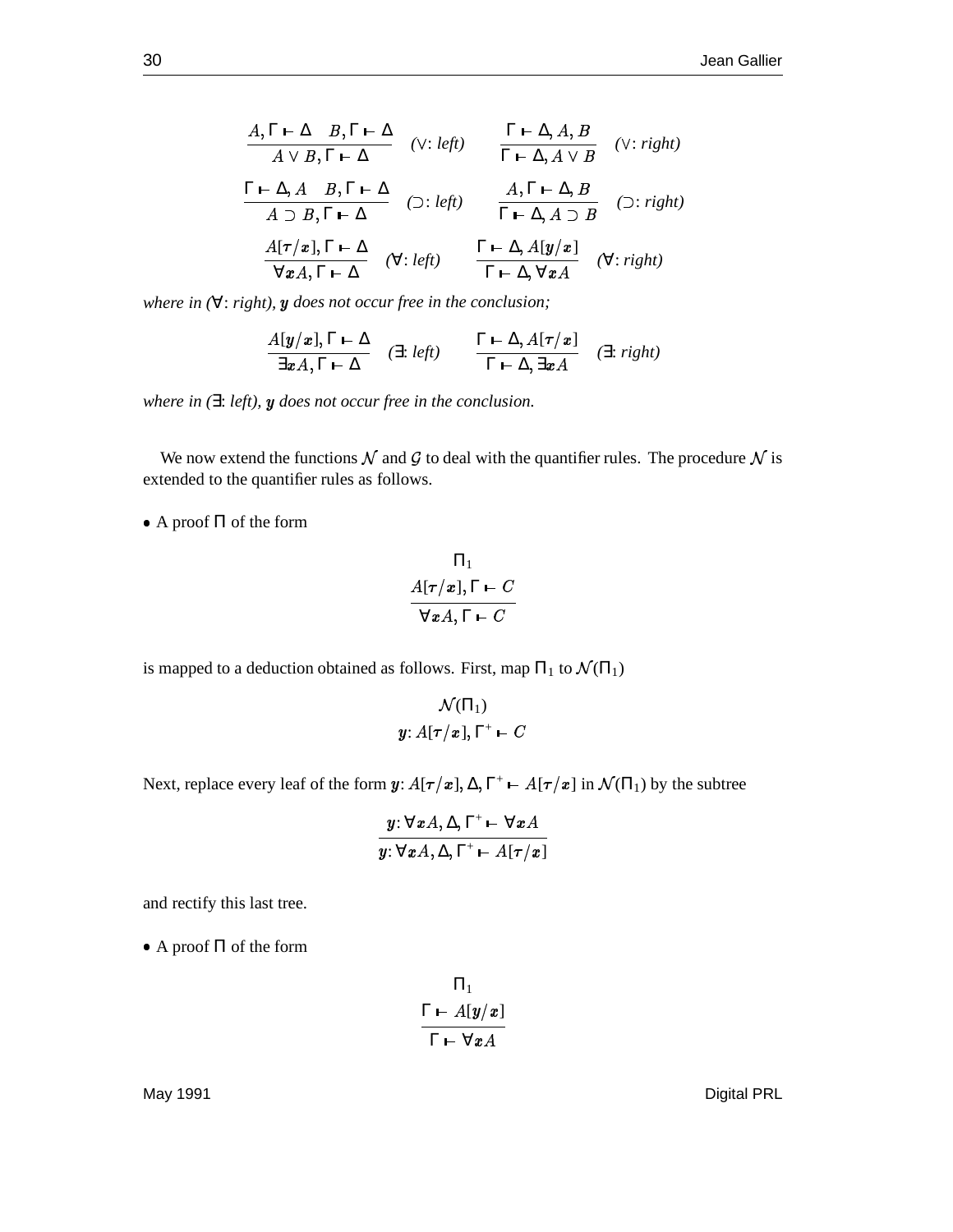is mapped to the deduction

$$
\frac{\mathcal{N}(\Pi_1)}{\Gamma^+ \vdash A[y/x]} \over \Gamma^+ \vdash \forall x A
$$

 $\bullet$  A proof  $\Pi$  of the form

$$
\frac{\Pi_1}{\exists x A, \Gamma \vdash C}
$$

$$
\frac{\exists x A, \Gamma \vdash C}{\Box x \vdash C}
$$

is mapped to the deduction

$$
u: \exists x A, \Gamma^+ \vdash \exists x A
$$
  

$$
u: \exists x A, v: A[y/x], \Gamma^+ \vdash C
$$
  

$$
u: \exists x A, \Gamma^+ \vdash C
$$

and rectify this last tree.

 $\bullet$  A proof  $\Pi$  of the form

$$
\frac{\Gamma \vdash A[\tau/x]}{\Gamma \vdash \exists x A}
$$

is mapped to the deduction

$$
\frac{\mathcal{N}(\Pi_1)}{\Gamma^+ \vdash A[\tau/x]} \over \Gamma^+ \vdash \exists x A
$$

It is easily seen that Lemma 1 generalizes to quantifiers.

Lemma 2 (Gentzen (1935), Prawitz (1965)) *For every proof*  $\Pi$  *in*  $\mathcal{G}^{\supset, \wedge, \vee, \forall, \exists, \bot}$  ,  $\mathcal{N}(\Pi)$  *is a* deduction in normal form (in  $\mathcal{N}_i^{(1)}, \cdots, \vee_{i}^{(n)}$ ,  $\vdots$ ).

Next, we extend the procedure  $\mathcal G$  to deal with the quantifier rules.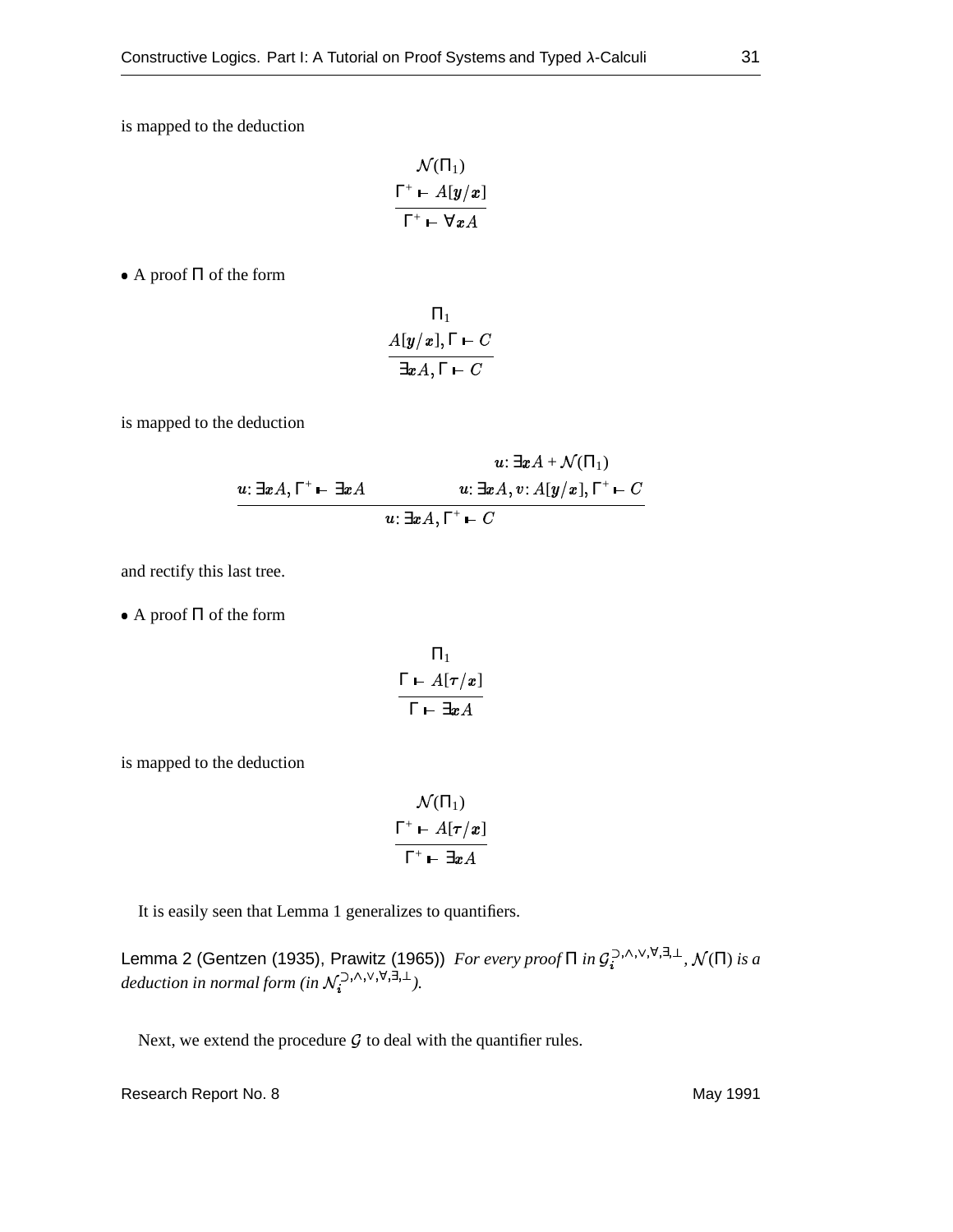• A deduction  $D$  of the form

$$
\frac{\mathcal{D}_1}{\Gamma \vdash A[y/x]} \over \Gamma \vdash \forall x A
$$

is mapped to the proof

$$
\frac{\mathcal{G}(\mathcal{D}_1)}{\Gamma^- \vdash A[y/x]} \over \Gamma^- \vdash \forall x A
$$

• A deduction  $D$  of the form

$$
\frac{\mathcal{D}_1}{\Gamma \vdash \forall x A}
$$

$$
\frac{\Gamma \vdash \forall x A}{\Gamma \vdash A[\tau/x]}
$$

is mapped to the proof

$$
\frac{\mathcal{G}(\mathcal{D}_1)}{\Gamma^- \vdash \forall x A} \qquad \frac{A[\tau/x], \Gamma^- \vdash A[\tau/x]}{\forall x A, \Gamma^- \vdash A[\tau/x]} \qquad (cut)
$$
\n
$$
\Gamma^- \vdash A[\tau/x] \qquad (cut)
$$

• A deduction  $D$  of the form

$$
\frac{\mathcal{D}_1}{\Gamma \vdash A[\tau/x]} \over \Gamma \vdash \exists x A
$$

is mapped to the proof

$$
\frac{\mathcal{G}(\mathcal{D}_1)}{\Gamma^- \vdash A[\tau/x]} \over \Gamma^- \vdash \exists x A
$$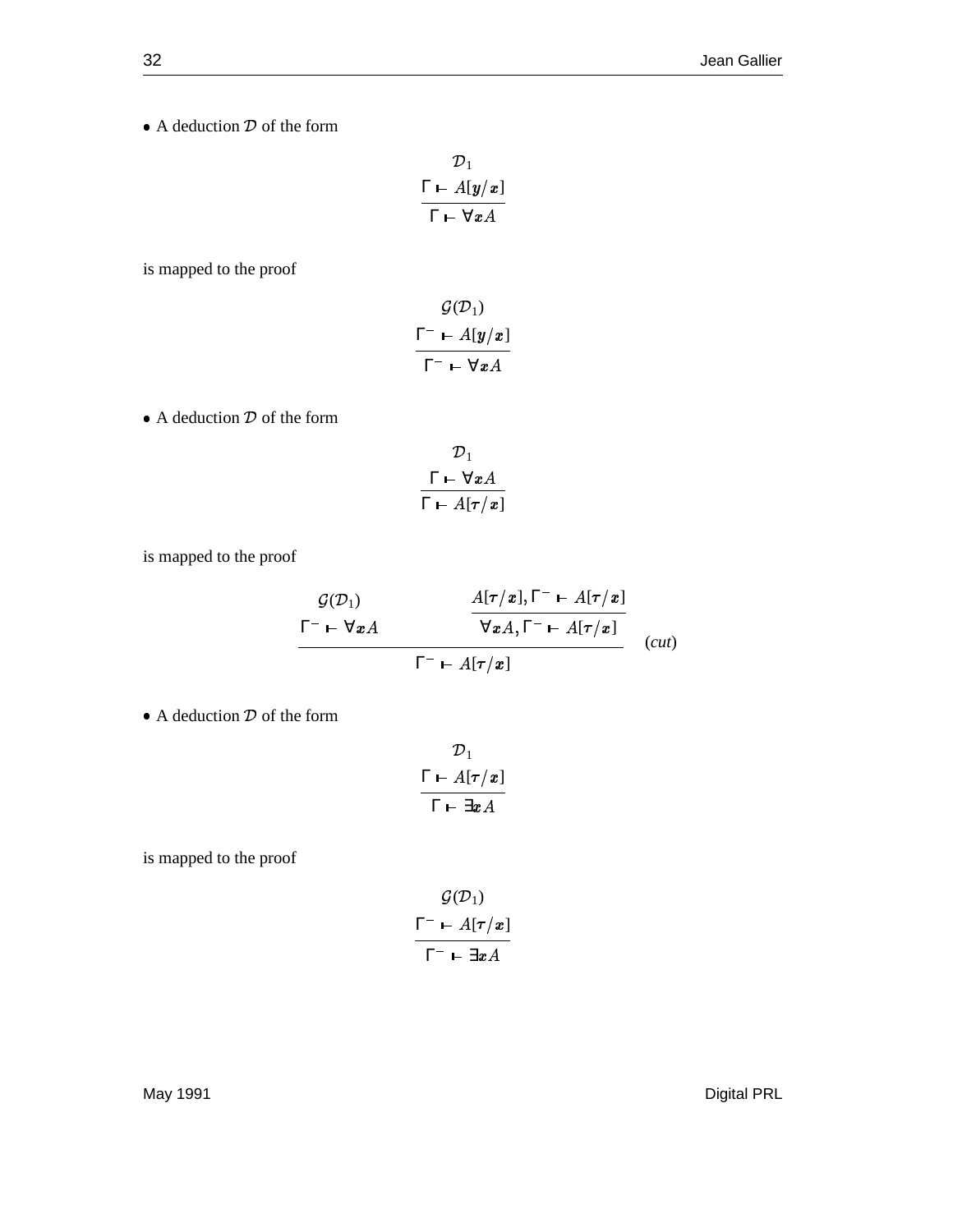• A deduction  $D$  of the form

$$
\frac{\mathcal{D}_1}{\Gamma \vdash \exists x A} \qquad \qquad z: A[y/x], \Gamma \vdash C
$$

$$
\Gamma \vdash C
$$

is mapped to the proof

$$
\mathcal{G}(\mathcal{D}_1)
$$
\n
$$
\mathcal{G}(\mathcal{D}_1)
$$
\n
$$
\mathcal{G}(\mathcal{D}_1)
$$
\n
$$
\mathcal{G}(\mathcal{D}_2)
$$
\n
$$
\mathcal{G}(\mathcal{D}_1)
$$
\n
$$
\mathcal{G}(\mathcal{D}_2)
$$
\n
$$
\mathcal{G}(\mathcal{D}_2)
$$
\n
$$
\mathcal{G}(\mathcal{D}_1)
$$
\n
$$
\mathcal{G}(\mathcal{D}_2)
$$
\n
$$
\mathcal{G}(\mathcal{D}_2)
$$
\n
$$
\mathcal{G}(\mathcal{D}_1)
$$
\n
$$
\mathcal{G}(\mathcal{D}_2)
$$
\n
$$
\mathcal{G}(\mathcal{D}_2)
$$
\n
$$
\mathcal{G}(\mathcal{D}_2)
$$
\n
$$
\mathcal{G}(\mathcal{D}_1)
$$
\n
$$
\mathcal{G}(\mathcal{D}_2)
$$
\n
$$
\mathcal{G}(\mathcal{D}_2)
$$
\n
$$
\mathcal{G}(\mathcal{D}_1)
$$
\n
$$
\mathcal{G}(\mathcal{D}_2)
$$
\n
$$
\mathcal{G}(\mathcal{D}_2)
$$
\n
$$
\mathcal{G}(\mathcal{D}_2)
$$
\n
$$
\mathcal{G}(\mathcal{D}_1)
$$
\n
$$
\mathcal{G}(\mathcal{D}_2)
$$
\n
$$
\mathcal{G}(\mathcal{D}_2)
$$
\n
$$
\mathcal{G}(\mathcal{D}_1)
$$
\n
$$
\mathcal{G}(\mathcal{D}_2)
$$
\n
$$
\mathcal{G}(\mathcal{D}_2)
$$
\n
$$
\mathcal{G}(\mathcal{D}_1)
$$
\n
$$
\mathcal{G}(\mathcal{D}_2)
$$
\n
$$
\mathcal{G}(\mathcal{D}_2)
$$

We now turn to cut elimination.

### 8 Gentzen's Cut Elimination Theorem

As we said earlier before presenting the function G from  $\mathcal{N}_i^{(3)} \wedge \cdots \wedge j^{(k)}$  to  $\mathcal{G}_i^{(3)} \wedge \cdots \wedge j^{(k)}$  it is possible to show that the system  $\mathcal{G}_i^{(1)}$ ,  $\cdots$ ,  $\mathcal{G}_i^{(m)}$  is equivalent to the seemingly weaker system  $\mathcal{G}_i^{\supset, \wedge, \vee, \perp}.$ 

We have the following fundamental result.

Theorem 5 (Cut Elimination Theorem, Gentzen (1935)) *There is an algorithm which,*  $g$ *iven any proof*  $\Pi$  *in*  $\mathcal{G}_i^{(\lambda,\lambda,\vee,\forall,\exists,\bot,cut}$  produces a cut-free proof  $\Pi'$  *in*  $\mathcal{G}_i^{(\lambda,\wedge,\vee,\forall,\exists,\bot}$ . There is  $\alpha$  *an algorithm which, given any proof*  $\Pi$  *in*  $\mathcal{G}_c^{\supset \wedge,\vee,\forall,\exists,\perp,\text{cut}}$  produces a cut-free proof  $\Pi'$  *in*  $\mathcal{G}^{\supset ,\wedge,\vee,\forall,\exists,\perp}_{c}.$ 

*Proof*. The proof is quite involved. It consists in pushing up cuts towards the leaves, and in breaking cuts involving compound formulae into cuts on smaller subformulae. Full details are given for the system  $\mathcal{LK}$  in Section 11. Interestingly, the need for the contraction rule arises when a cut involves an axiom. The typical example is as follows. The proof

$$
A, \Gamma \vdash A \qquad A, A, \Gamma \vdash C
$$
  

$$
A, \Gamma \vdash C
$$

is equivalent to a (*contrac*: *left*), and it is eliminated by forming the proof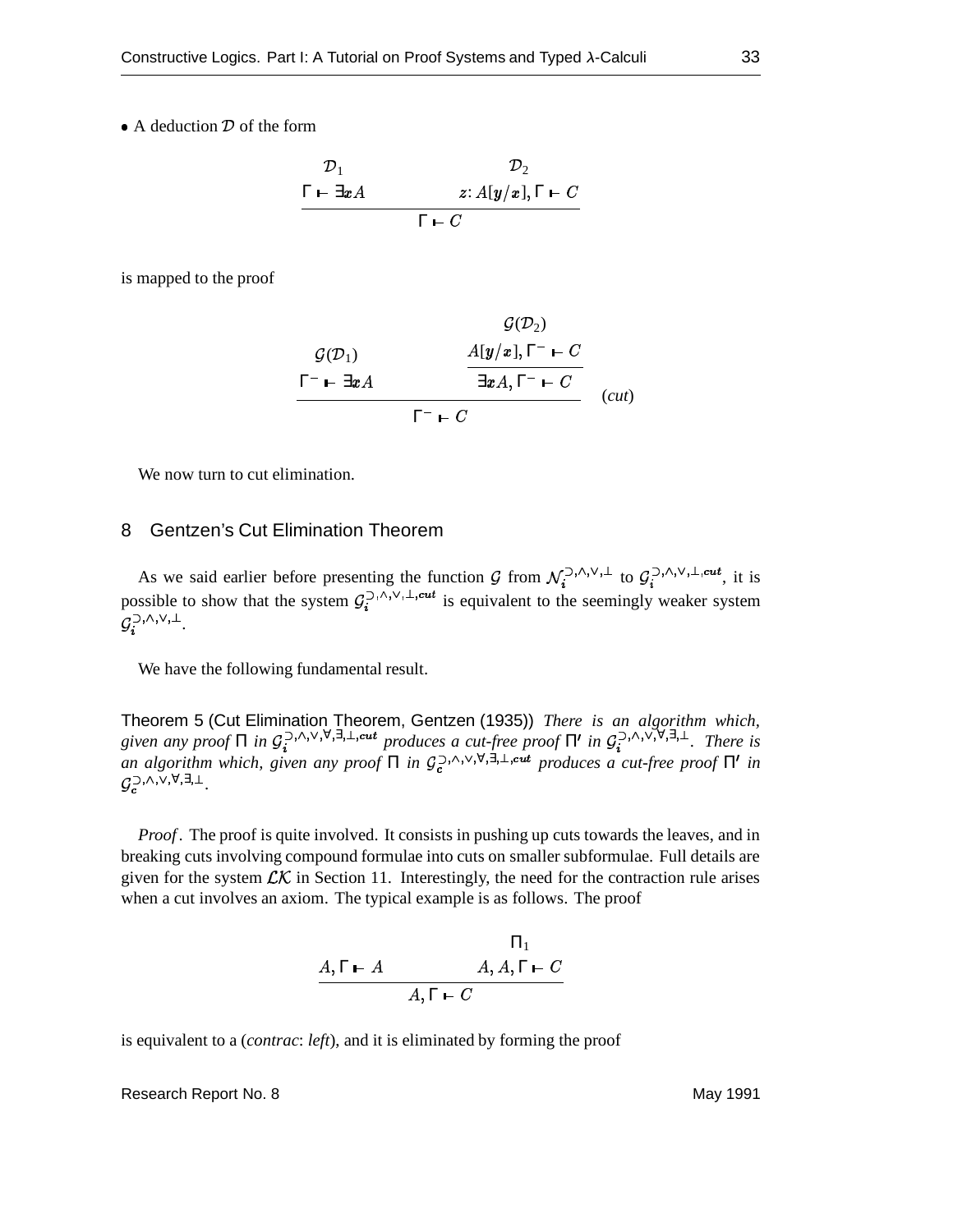$$
\Pi_1
$$
\n
$$
A, A, \Gamma \vdash C
$$
\n
$$
(contract: left)
$$
\n
$$
\Box
$$

If we are interested in cut-free proofs, except in *classical propositional logic*, the contraction rules *cannot* be dispensed with. We already saw in Example 4.1 that  $\neg\neg(P \lor \neg P)$  is a proposition which is not provable without contractions in  $\mathcal{G}_i^{(2),\wedge,\vee,-}$ . Another example involving quantifiers is the sequent  $\forall x \exists y (Py \land \neg Px)$  ⊢ which is not provable without contractions in  $\mathcal{G}_i^{(\lambda,\nu,\forall,\exists,-)}$  or even in  $\mathcal{G}_c^{(\lambda,\nu,\forall,\exists,-)}$ . This sequent has the following proof in  $\mathcal{G}_i^{\supset,\wedge,\vee,\forall,\exists,\neg}$  :

Example 8.1

$$
\frac{Pu, \neg Px, Pv \vdash Pu}{Pu, \neg Px, Pv, \neg Pu \vdash}
$$
\n
$$
\frac{Pu, \neg Px, Pv, \neg Pu \vdash}{Pu, \neg Px, (Pv \land \neg Pu) \vdash}
$$
\n
$$
\frac{(Pu \land \neg Px), (Pv \land \neg Pu) \vdash}{(Pu \land \neg Px), \exists y (Py \land \neg Pu) \vdash}
$$
\n
$$
\frac{(\neg Pu, \land \neg Px), \forall x \exists y (Py \land \neg Px) \vdash}{\exists y (Py \land \neg Px), \forall x \exists y (Py \land \neg Px) \vdash}
$$
\n
$$
\frac{\forall x \exists y (Py \land \neg Px), \forall x \exists y (Py \land \neg Px) \vdash}{\forall x \exists y (Py \land \neg Px) \vdash}
$$
\n
$$
\frac{\forall x \exists y (Py \land \neg Px) \vdash}{\forall x \exists y (Py \land \neg Px) \vdash}
$$
\n
$$
\frac{\forall x \exists y (Py \land \neg Px) \vdash}{\forall x \exists y (Py \land \neg Px) \vdash}
$$
\n
$$
\frac{\forall x \exists y (Py \land \neg Px) \vdash}{\forall x \exists y (Py \land \neg Px) \vdash}
$$
\n
$$
\frac{\forall x \exists y (Py \land \neg Px) \vdash}{\forall x \exists y (Py \land \neg Px) \vdash}
$$
\n
$$
\frac{\forall x \exists y (Py \land \neg Px) \vdash}{\forall x \exists y (Py \land \neg Px) \vdash}
$$
\n
$$
\frac{\forall x \exists y (Py \land \neg Px) \vdash}{\forall x \exists y (Py \land \neg Px) \vdash}
$$

It is an interesting exercise to find a deduction of  $\forall x \exists y (Py \land \neg Px) \supset \bot$  in  $\mathcal{N}_i^{(2), \land, \lor, \forall, \exists, \bot}$ .

For classical logic, it is possible to show that the contraction rules are only needed to permit an unbounded number of applications of the (∀: *left*)-rule and the (∃: *right*)-rule. For example, the formula  $\exists x \forall y (Py \supset Px)$  is provable in  $\mathcal{G}_c^{\supset , \wedge, \vee, \forall, \exists, \perp}$ , but not without the rule (*contrac*: *right*). The system  $\mathcal{G}_c^{\supset,\wedge,\vee,\forall,\exists,\perp}$  can be modified to obtain another system  $\mathcal{GK}_c^{\supset,\wedge,\vee,\forall,\exists,\perp}$  in which the contraction rules are deleted and the quantifier rules are as follows:

$$
\frac{\nabla x A, A[\tau/x], \Gamma \vdash \Delta}{\nabla x A, \Gamma \vdash \Delta} \quad (\forall: left) \qquad \frac{\Gamma \vdash \Delta, A[y/x]}{\Gamma \vdash \Delta, \forall x A} \quad (\forall: right)
$$

where in  $(\forall : \text{right})$ , y does not occur free in the conclusion;

$$
\frac{A[y/x], \Gamma \vdash \Delta}{\exists x A, \Gamma \vdash \Delta} \quad (\exists: left) \qquad \frac{\Gamma \vdash \Delta, \exists x A, A[\tau/x]}{\Gamma \vdash \Delta, \exists x A} \quad (\exists: right)
$$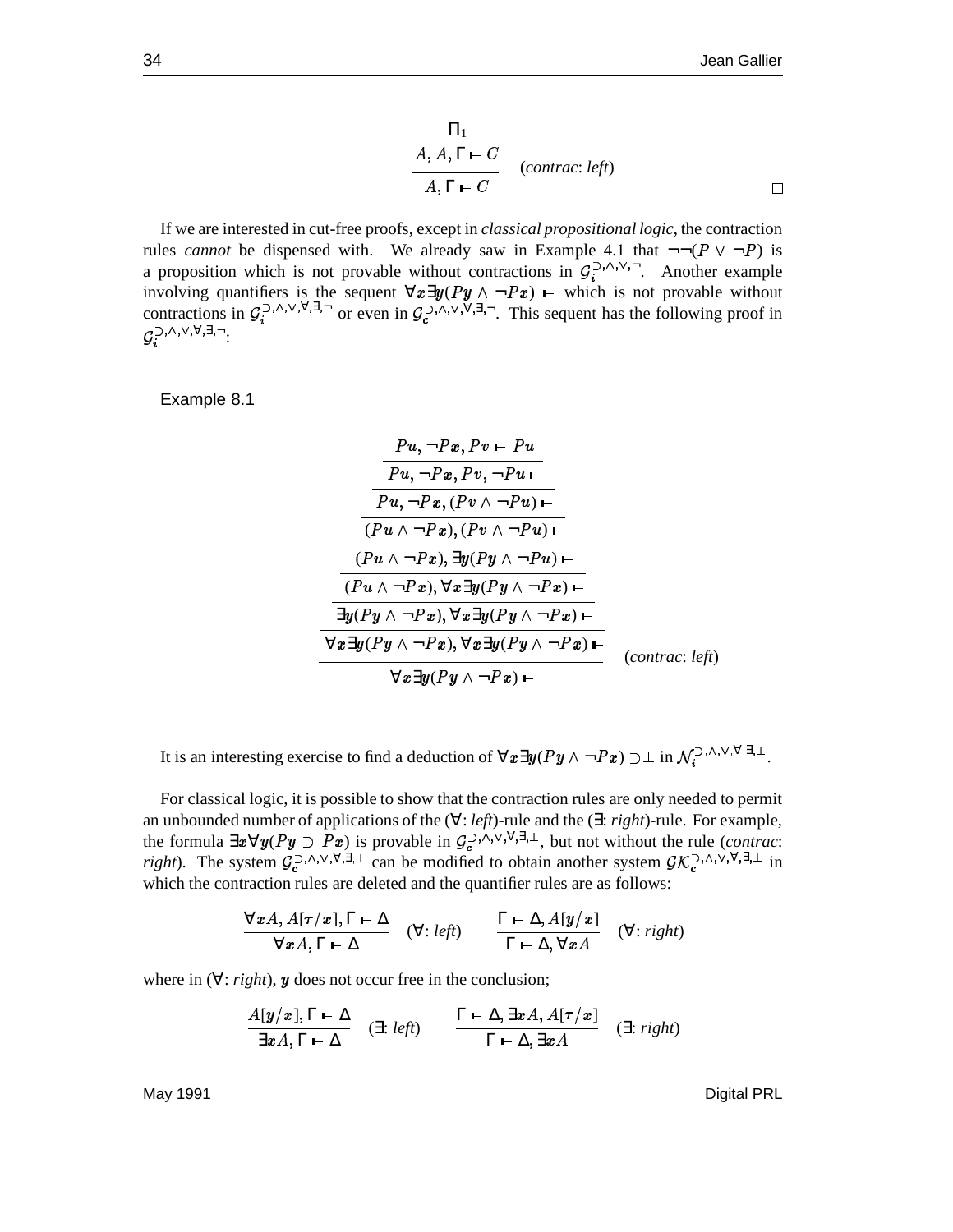where in  $(\exists: \text{ left})$ , y does not occur free in the conclusion.

The above system is inspired from Kleene  $[11]$  (see system  $G3$ , page 481). Note that contraction steps have been incorporated in the (∀: *left*)-rule and the (∃: *right*)-rule. The equivalence of the systems  $\mathcal{G}_c^{\supset,\wedge,\vee,\forall,\exists,\perp}$  and  $\mathcal{GK}_c^{\supset,\wedge,\vee,\forall,\exists,\perp}$  is shown using two lemmas inspired from Kleene [11] (1952). Given an inference other than  $(\perp$ : *right*), note that the inference creates a new occurrence of a formula called the *principal formula*.

Lemma 3 Given a proof  $\Pi$  in  $\mathcal{G}_{c}^{\supset,\wedge,\vee,\forall,\exists,\neg}$  of a sequent  $\Gamma \vdash \Delta$ , for every selected occurrence of a formula of the form  $A \wedge B$ ,  $A \vee B$ ,  $A \supset B$ ,  $\neg A$ , in  $\Gamma$  or  $\Delta$ , or  $\exists x A$ , in  $\Gamma$ , or  $\forall x A$  in  $\Delta$ , *there is another proof* Π *whose last inference has the specified occurrence of the formula as its principal formula, and uses no more contractions than* Π *does.*

*Proof*. The proof is by induction on the structure of the proof tree. There are a number of cases depending on what the last inference is.  $\square$ 

Lemma 3 does not hold for an occurrence of a formula  $\forall x A$  in  $\Gamma$  or for a formula  $\exists x A$ in  $\Delta$ , because the inference that creates it involves a term  $\tau$ , and moving this inference down in the proof may cause a conflict with the side condition on the eigenvariable  $y$  involved in the rules (∀: *right*) or (∃: *left*). As shown by the following example, Lemma 3 also fails for intuitionistic logic. The sequent  $P, (P \supset Q), (R \supset S) \vdash Q$  has the following proof: . . .

$$
\frac{P, (R \supset S) \vdash P}{P, (P \supset Q), (R \supset S) \vdash Q}
$$

On the other hand, the following tree is *not* a proof:

$$
\frac{P \vdash P \qquad P, Q \vdash R}{P, (P \supset Q) \vdash R} \qquad \qquad \frac{P, S \vdash P \qquad P, S, Q \vdash Q}{P, (P \supset Q), S \vdash Q}
$$
  

$$
P, (P \supset Q), (R \supset S) \vdash Q
$$

This shows that in searching for a proof, one has to be careful not to stop after the first failure. Since the contraction rule cannot be dispensed with, it is not obvious at all that provability of an intuitionistic propositional sequent is a decidable property. In fact, it is, but proving it requires a fairly subtle argument. We will present an argument due to Kleene. For the time being, we return to classical logic.

Lemma 4 *Given any formula A, any terms*  $\tau_1$ ,  $\tau_2$ , *any proof*  $\Pi$  *in*  $\mathcal{G}_c^{\supset \wedge, \vee, \forall, \exists, \neg}$  *of a sequent*  $A[\tau_1/x], A[\tau_2/x], \Gamma \vdash \Delta$  (resp. of a sequent  $\Gamma \vdash \Delta, A[\tau_1/x], A[\tau_2/x],$  either there is a  $p$ roof of the sequent  $A[\tau_1/x], \Gamma \vdash \Delta$ , or there is a proof of the sequent  $A[\tau_2/x], \Gamma \vdash \Delta$  (resp.  $\epsilon$  *either there is a proof of the sequent*  $\Gamma \vdash \Delta$ ,  $A[\tau_1/x]$ , *or there is a proof of the sequent*  $\Gamma$   $\vdash$   $\Delta$ ,  $A[\tau_2/\mathbf{x}]$ ). Furthermore, this new proof does not use more contractions than  $\Pi$  does.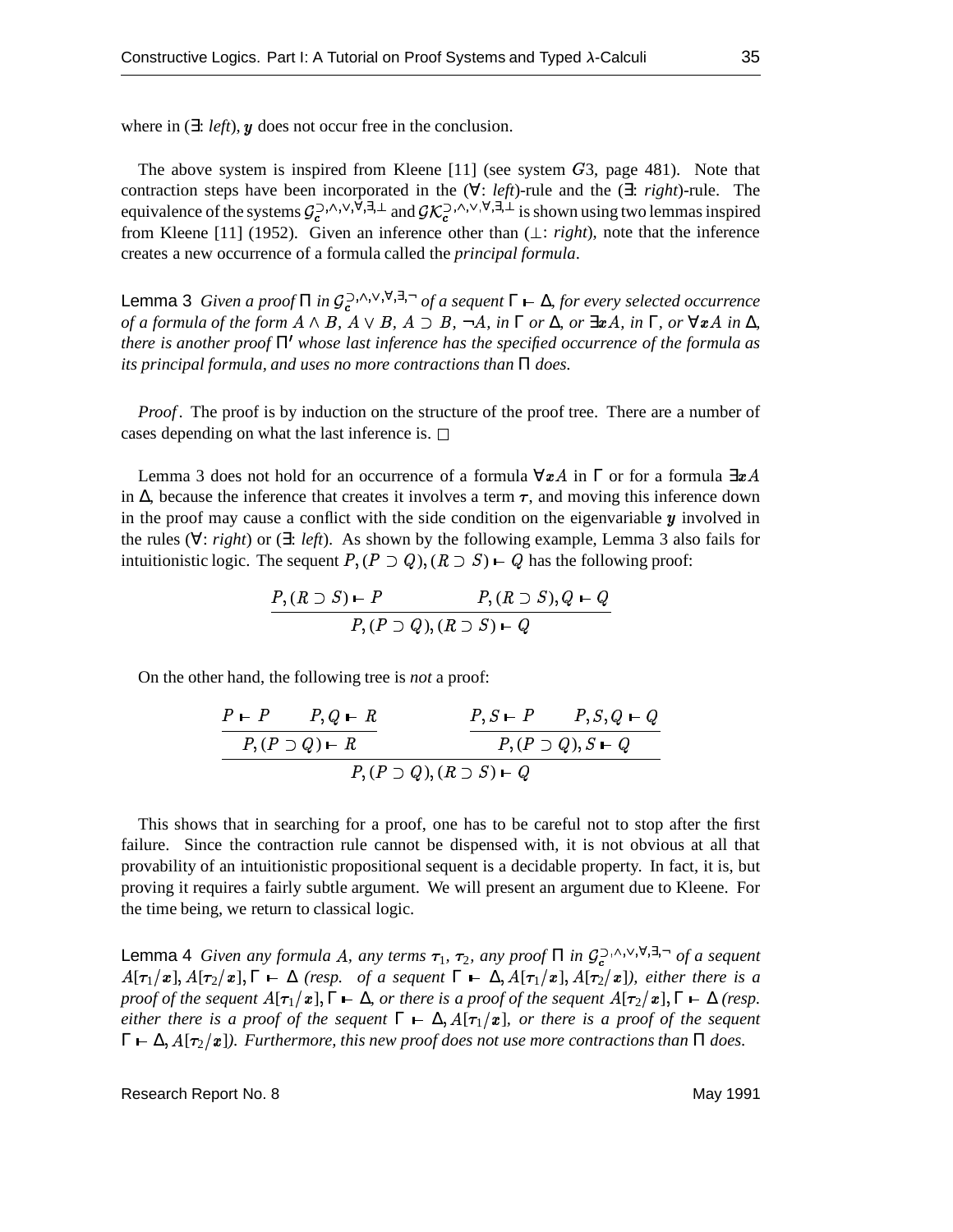*Proof*. The proof is by induction on the structure of the proof tree. Lemma 3 is used in the proof.  $\Box$ 

We can now prove that in classical logic, the contraction rules are only needed for the quantifier-rules.

Lemma 5 (Contraction elimination) *Every proof in*  $\mathcal{G}_c^{\supset \wedge,\vee,\forall,\exists,\neg}$  *can be transformed to a* proof in  $\mathcal{GK}_c^{(\lambda_1,\lambda_2,\forall,\exists,-)}$ .

*Proof*. The proof is by lexicographic induction on the pair  $\langle m, n \rangle$ , where m is the number of contractions in the proof tree  $\Pi$ , and  $n$  is the size of  $\Pi$ . We use Lemma 4 when the last inference is a contraction, with  $\tau_1 = \tau_2 = \mathbf{x}$ . Since at least one contraction goes away, we can apply the induction hypothesis.  $\Box$ 

We now present a cut-free system for intuitionistic logic which does not include any explicit contraction rule and in which the premise of every sequent can be interpreted as a set. Using this system  $\mathcal{GK}_i$  due to Kleene (see system  $G3a$ , page 481, in [11]), we can give a very nice proof of the decidability of provability in intuitionistic propositional logic. The idea behind this system is to systematically keep a copy of the principal formula in the premise(s) of every left-rule. Since Lemma 5 *fails* for intuitionistic logic, such a system is of interest.

Definition 19 *The axioms and inference rules of the system*  $\mathcal{GK}_i^{(1),(\vee,\forall,\exists,\bot)}$  *for intuitionistic first-order logic are given below.*

$$
A, \Gamma \vdash A
$$
\n
$$
\frac{\Gamma \vdash \bot}{\Gamma \vdash A} \quad (\bot: right)
$$
\n
$$
\frac{A \land B, A, B, \Gamma \vdash C}{A \land B, \Gamma \vdash C} \quad (\land: left) \quad \frac{\Gamma \vdash A \quad \Gamma \vdash B}{\Gamma \vdash A \land B} \quad (\land: right)
$$
\n
$$
\frac{A \lor B, A, \Gamma \vdash C \quad A \lor B, B, \Gamma \vdash C}{A \lor B, \Gamma \vdash C} \quad (\lor: left)
$$
\n
$$
\frac{\Gamma \vdash A}{\Gamma \vdash A \lor B} \quad (\lor: right) \quad \frac{\Gamma \vdash B}{\Gamma \vdash A \lor B} \quad (\lor: right)
$$
\n
$$
A \supset B, \Gamma \vdash A \quad A \supset B, B, \Gamma \vdash C \quad (\supset: left) \quad \frac{A, \Gamma \vdash B}{\Gamma \vdash A \supset B} \quad (\supset: right)
$$
\n
$$
\frac{\forall x A, A[\tau/x], \Gamma \vdash C}{\forall x A, \Gamma \vdash C} \quad (\forall: left) \quad \frac{\Gamma \vdash A[y/x]}{\Gamma \vdash \forall x A} \quad (\forall: right)
$$

 $\mathbf{w}$ *here* in ( $\forall$ : *right),*  $\mathbf{y}$  *does not occur free in the conclusion;* 

$$
\frac{\exists x A, A[y/x], \Gamma \vdash C}{\exists x A, \Gamma \vdash C} \quad (\exists: left) \qquad \frac{\Gamma \vdash A[\tau/x]}{\Gamma \vdash \exists x A} \quad (\exists: right)
$$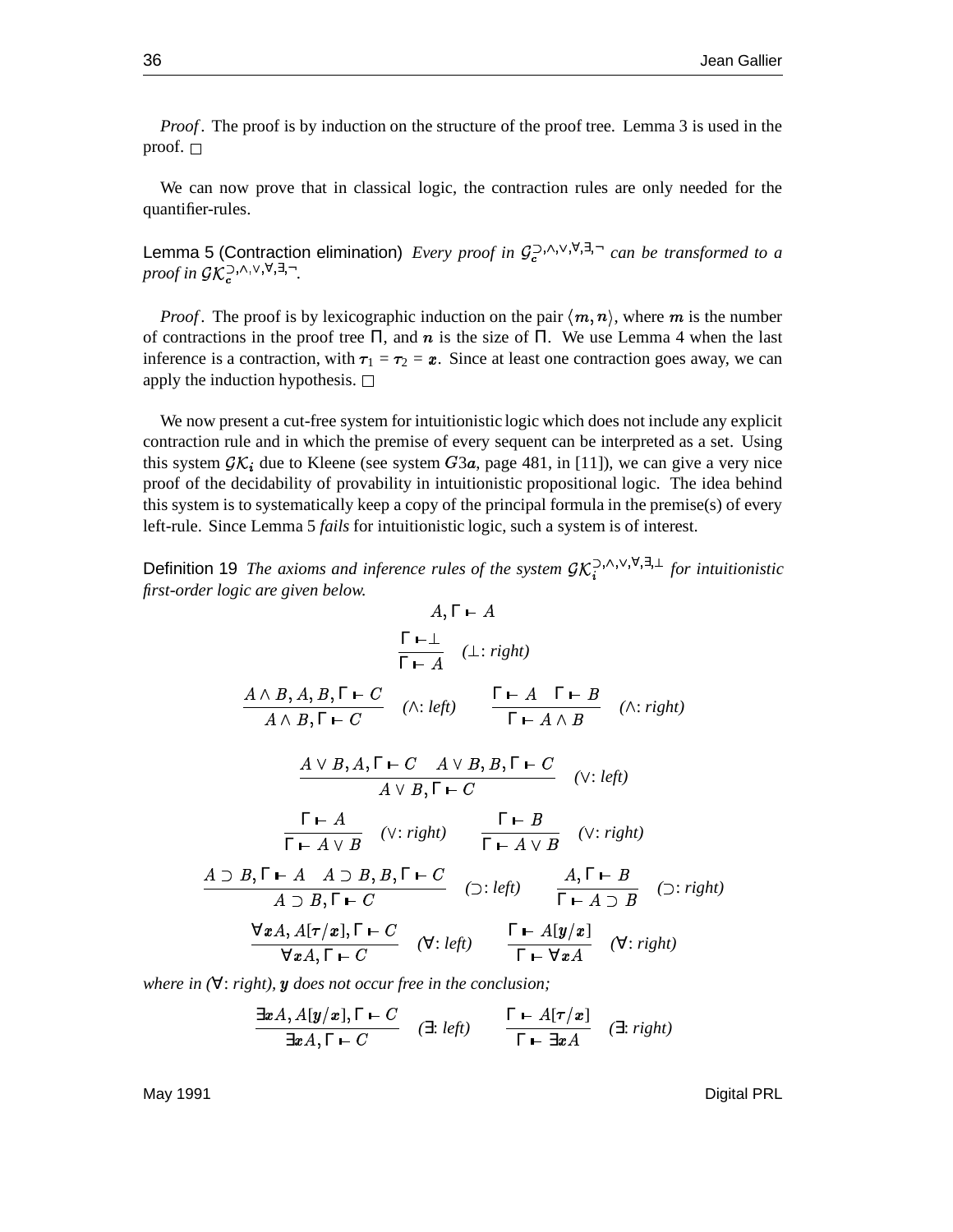$\mathbf{w}$ *here* in  $(\exists: \mathit{left}), \mathbf{y}$  does not occur free in the conclusion.

*The* variable **y** is called the eigenvariable of the inference.

The following lemma shows that  $\mathcal{GK}_i^{(1)}, \dots, (\forall i)$ ,  $\exists i$  is equivalent to  $\mathcal{G}_i^{(2)}, \dots, (\forall i)$ ,  $\exists i$ , and also that the premise of every sequent of  $\mathcal{GK}_i^{(\lambda,\vee,\vee,\exists,\perp)}$  can be viewed as a set.

Lemma 6 For every sequent  $\Gamma \vdash C$ , every proof  $\Pi$  in  $\mathcal{G}_i^{(\Sigma),(\Lambda,\vee,\forall,\exists,\bot)}$  can be transformed into  $a$  *proof*  $\Pi'$  *of*  $\Gamma$   $\vdash$   $C$  *in*  $\mathcal{GK}_i^{>(0,0),(\vee,\forall,\exists,\bot)}$ . Furthermore, a proof  $\Pi'$  can be found such that every *formula occurring on the left of any sequent in* Π *occurs exactly once. In other words, for every sequent*  $\Gamma \vdash C$  *in*  $\Pi'$ *, the premise*  $\Gamma$  *can be viewed as a set.* 

*Proof*. The proof is by induction on the structure of Π. The case where the last inference (at the root of the tree) is a contraction follows by induction. Otherwise, the sequent to be proved is either of the form  $\Gamma \vdash D$  where  $\Gamma$  is a set, or it is of the form  $\Delta$ ,  $A$ ,  $A \vdash D$ . The first case reduces to the second since  $\Gamma$  can be written as  $\Delta$ , A, and from a proof of  $\Delta$ ,  $A \vdash D$ , we easily obtain a proof of  $\Delta$ ,  $A$ ,  $A \vdash D$ . If the last inference applies to a formula in  $\Delta$  or D, the induction hypothesis yields the desired result. If the last inference applies to one of the two A's, we apply the induction hypothesis and observe that the rules of  $\mathcal{GK}_i$  have been designed to automatically contract the two occurrences of  $A$  that would normally be created. For example, if  $A = B \wedge C$ , the induction hypothesis would yield a proof of  $\Delta, B \wedge C, B, C \vdash D$  considered as a set, and the ( $\wedge$ : *left*)-rule of  $\mathcal{GK}_i$  yields  $\Delta, B \wedge C \vdash D$  considered as a set.

As a corollary of Lemma 6 we obtain the fact that provability is decidable for intuitionistic propositional logic. Similarly, Lemma 5 implies that provability is decidable for classical propositional logic.

Theorem 6 *It is decidable whether a proposition is provable in*  $\mathcal{N}_i^{(2), \wedge, \vee, \perp}$ . *It is decidable* whether a proposition is provable in  $\mathcal{G}_c^{(\lambda_1,\lambda_2,\pm,\mathbf{cut})}$ .

*Proof.* By the existence of the functions N and G, there is a proof of a proposition A in  $\mathcal{N}_i^{(3,0,1)}$  iff there is a proof of the sequent  $\vdash A$  in  $\mathcal{G}_i^{(3,0,1)}$ ,  $\vdash^{cut}$ . By the cut elimination theorem (Theorem 5), there is a proof in  $\mathcal{G}^{(1)}_{i}(\gamma, \gamma)$ ,  $\mathcal{L}^{cut}$  iff there is a proof in  $\mathcal{G}^{(1)}_{i}(\gamma, \gamma)$ , By Lemma 6, there is a proof in  $G_i^{(1)}$ ,  $\cdots$  iff there is a proof in  $\mathcal{GK}_i^{(1)}$ ,  $\cdots$ , Call a proof *irredundant* if for every sequent  $\Gamma \vdash C$  in this proof,  $\Gamma$  is a set, and no sequent occurs twice on any path. If a proof contains a redundant sequent  $\Gamma \vdash C$  occurring at two locations on a path, it is clear that this proof can be shortened by replacing the subproof rooted at the lower (closest to the root) location of the repeating sequent  $\Gamma \vdash C$  by the smaller subproof rooted at the higher location of the sequent  $\Gamma \vdash C$ . Thus, a redundant proof can always be converted to an irredundant proof of the same sequent. Since premises of sequents can be viewed as sets and we are considering cut-free proofs, only subformulae of the formulae occurring in the original sequent to be proved can occur in any proof of that sequent. Therefore, there is a fixed bound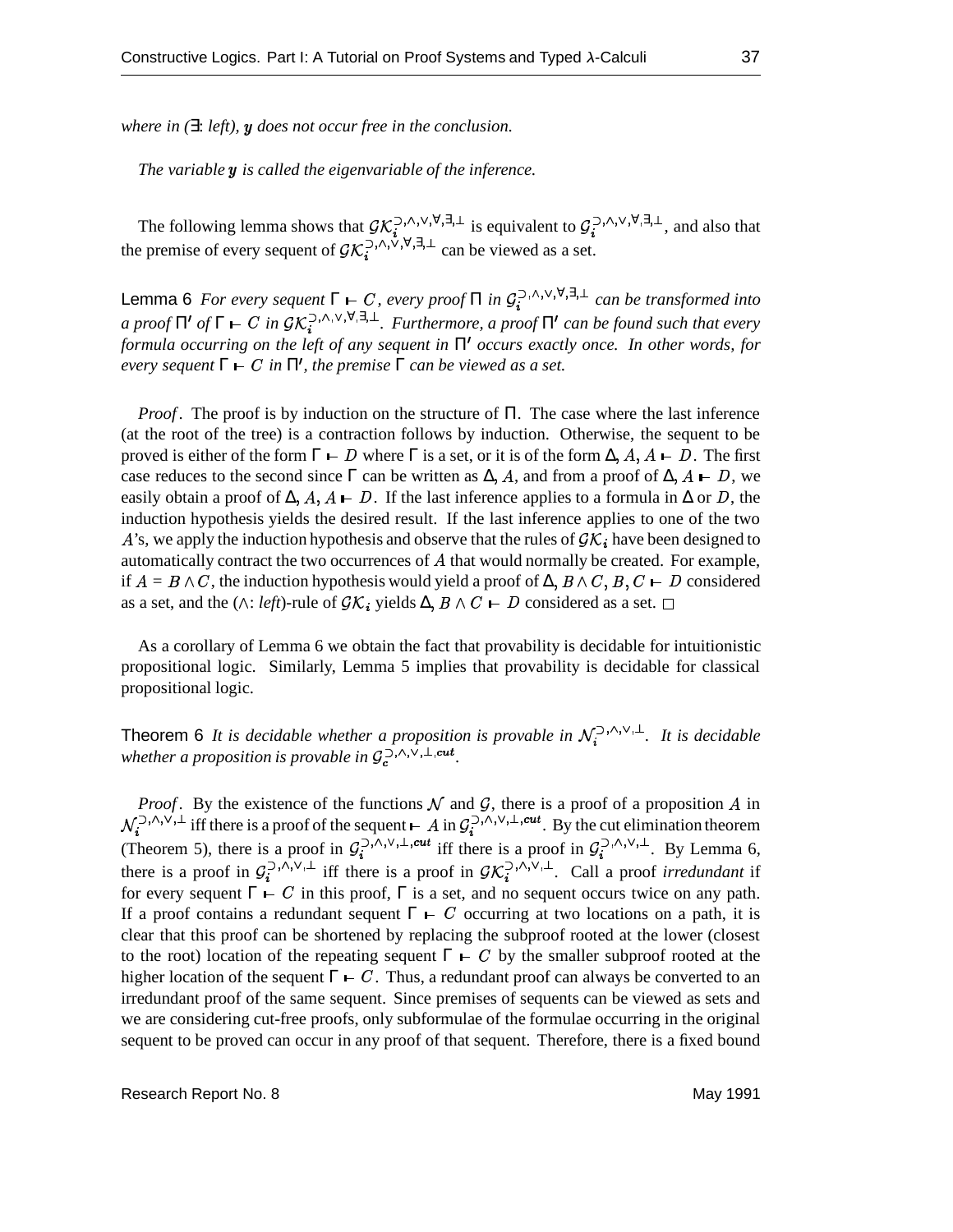on the size of every irredundant proof of a given sequent. Thus, one simply has to search for an irredundant proof of the given sequent.

By the cut elimination theorem (Theorem 5), there is a proof in  $\mathcal{G}_c^{\supset,\wedge,\vee,\perp,\text{cut}}$  iff there is a proof in  $\mathcal{G}_c^{\supset \wedge,\vee,\perp}$ . By Lemma 5, there is a proof in  $\mathcal{G}_c^{\supset \wedge,\vee,\perp}$  iff there is a proof in  $\mathcal{GK}_c^{\supset \wedge,\vee,\perp}$ . To conclude, note that every inference of  $\mathcal{GK}_{c}^{\supset,\wedge,\vee,\perp}$  decreases the total number of connectives in the sequent. Thus, given a sequent, there are only finitely many proofs for it.

As an exercise, the reader can show that the proposition

$$
((P \supset Q) \supset P) \supset P,
$$

known as *Pierce's law*, is not provable in  $\mathcal{N}_i^{(3),\wedge,\vee,\perp}$ , but is provable classically in  $\mathcal{N}_c^{(3),\wedge,\vee,\perp}$ .

The fact that in any cut-free proof (intuitionistic or classical) of a propositionalsequent only subformulae of the formulae occurring in that sequent can occur in the proof is an important property called the *subformula property*. The subformula property is not preserved by the quantifier rules, and this suggests that provability in first-order intuitionistic logic or classical logic is undecidable. This can indeed be shown.

One of the major differences between Gentzen systems for intuitionistic and classical logic presented so far, is that in intuitionistic systems, sequents are restricted to have at most one formula on the righthand side of  $\vdash$ . This assymetry causes the  $(\supset: left)$  and  $(\vee: right)$  rules of intuitionistic logic to be different from their counterpart in classical logic, and in particular, the intuitionistic rules cause some *loss* of information. For instance, the intuitionistic  $( \supset : \text{left})$ -rule is

$$
\frac{\Gamma \vdash A \quad B, \Gamma \vdash C}{A \supset B, \Gamma \vdash C} \quad (\supset: left)
$$

whereas its classical version is

$$
\frac{\Gamma \vdash A, C \quad B, \Gamma \vdash C}{A \supset B, \Gamma \vdash C} \quad (\supset: left)
$$

Note that  $C$  is dropped in the left premise of the intuitionistic version of the rule. Similarly, the intuitionistic ( : *right*)-rules are

$$
\frac{\Gamma \vdash A}{\Gamma \vdash A \lor B} \quad (\lor: \text{right}) \qquad \frac{\Gamma \vdash B}{\Gamma \vdash A \lor B} \quad (\lor: \text{right})
$$

whereas the classical version is

$$
\frac{\Gamma \vdash A, B}{\Gamma \vdash A \lor B} \quad (\lor: right)
$$

Again, either  $A$  or  $B$  is dropped in the premise of the intuitionistic version of the rule. This loss of information is responsible for the fact that in searching for a proof of a sequent in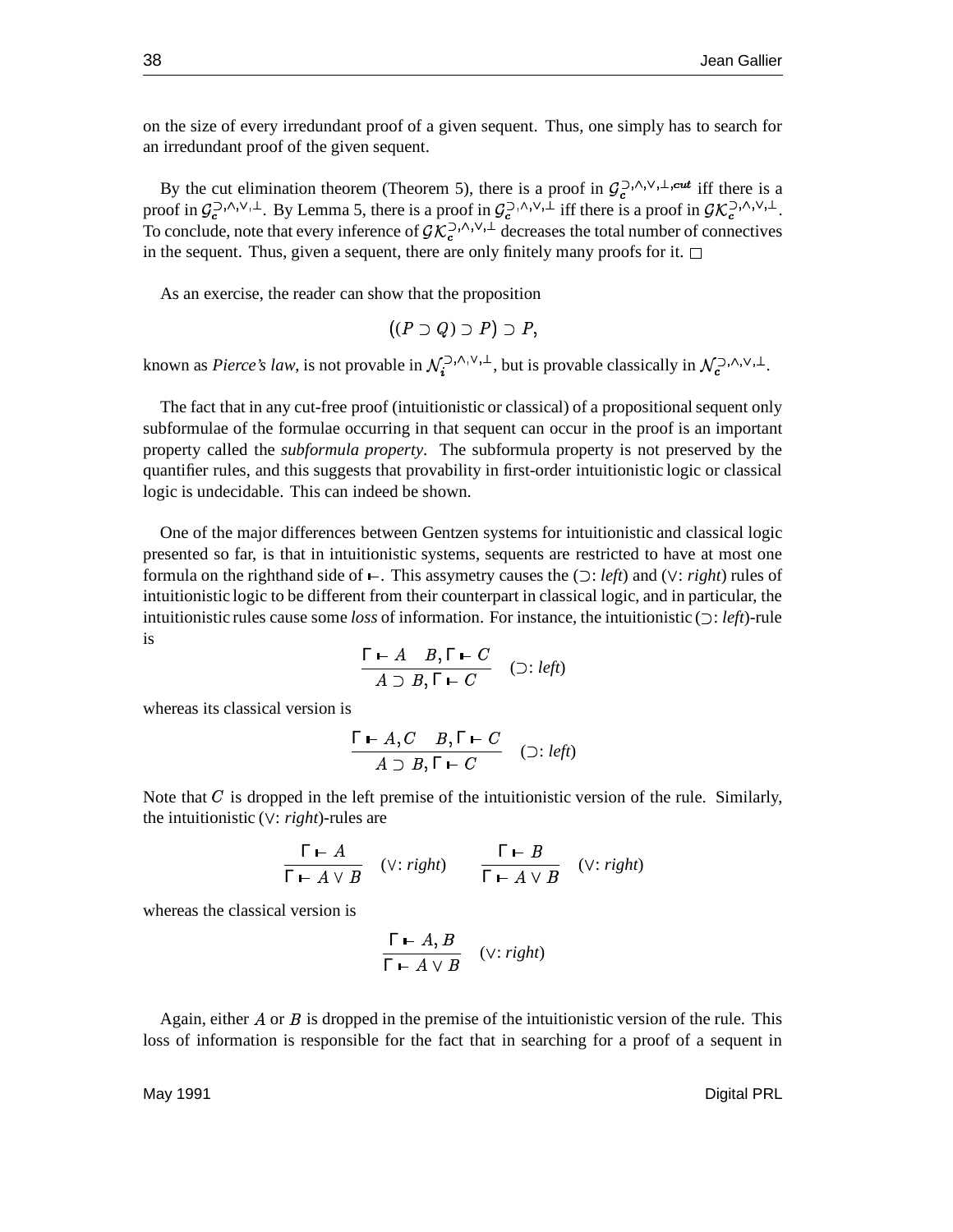$\mathcal{G}_i^{(\Sigma,\wedge,\vee,\forall,\exists,\bot)}$ , one cannot stop after having found a deduction tree which is not a proof (*i.e.* a deduction tree in which some leaf is not labeled with an axiom). The rules may have been tried in the wrong order, and it is necessary to make sure that *all* attempts have failed to be sure that a sequent is not provable (in fact, this search should be conducted in the system  $\mathcal{GK}_i^{(3),(\vee,\vee,\exists,\perp)}$ to ensure termination in the propositional case).

Takeuti [20] has made an interesting observation about intuitionistic cut-free sequent calculi, but before discussing this observation, we shall briefly discuss some recent results of Lincoln, Scedrov, and Shankar [12], about propositional intuitionistic logic based on the connective ⊃. The system of Definition 19 restricted to propositions built up only from  $\supset$  is shown below:

$$
A, \Gamma \vdash A
$$
\n
$$
A \supset B, \Gamma \vdash A \quad A \supset B, B, \Gamma \vdash C
$$
\n
$$
\overline{A \supset B, \Gamma \vdash C}
$$
\n
$$
\overline{C} : left
$$
\n
$$
\overline{C \vdash A \supset B} \quad (\supset: right)
$$

This system is contraction-free, but it is not immediately obvious that provability is decidable, since  $A \supset B$  is recopied in the premises of the  $(\supset: left)$ -rule. First, it is easy to see that we can require A in an axiom to be atomic, and to see that we can drop  $A \supset B$  from the right premise and obtain an equivalent system. The new rule is

$$
\frac{A \supset B, \Gamma \vdash A \quad B, \Gamma \vdash C}{A \supset B, \Gamma \vdash C} \quad (\supset: left)
$$

Indeed, if we have a proof of  $A \supset B$ ,  $B, \Gamma \vdash C$ , since  $B, \Gamma \vdash A \supset B$  is provable, by a cut we obtain that the sequent  $B, \Gamma \vdash C$  is provable. Now, the difficulty is to weaken the hypothesis  $A \supset B$  in the left premise. What is remarkable is that when A itself is an implication, that is when  $A \supset B$  is of the form  $(A' \supset B') \supset B$ , then ((.)  $\mathcal{B}'$ )  $\supset$  *B*, then  $((A' \supset B') \supset B) \supset (B')$  $'$ )  $\supset$   $(B' \supset B)$  is provable, and  $B' \supset B$  does indeed work. Also, when A is atomic, then it can be shown that recopying  $A \supseteq B$  is redundant. The new system introduced by Lincoln, Scedrov, and Shankar, is the following:

$$
P, \Gamma \vdash P
$$
\n
$$
\frac{\Gamma \vdash P \quad B, \Gamma \vdash C}{P \supset B, \Gamma \vdash C}
$$
\n
$$
\frac{B \supset C, \Gamma \vdash A \supset B \quad C, \Gamma \vdash D}{(A \supset B) \supset C, \Gamma \vdash D}
$$
\n
$$
\frac{A, \Gamma \vdash B}{\Gamma \vdash A \supset B}
$$
\n
$$
\frac{(\supset : \text{right})}{\Gamma \vdash A \supset B}
$$

where  $P$  is atomic.

The equivalence of this new system and of the previous one is nontrivial. One of the steps involved is "depth-reduction". This means that we can restrict ourselves to propositions which when viewed as trees have depth at most 2 (thus, such a formula is of the form  $P$ ,  $(P \supset Q)$ ,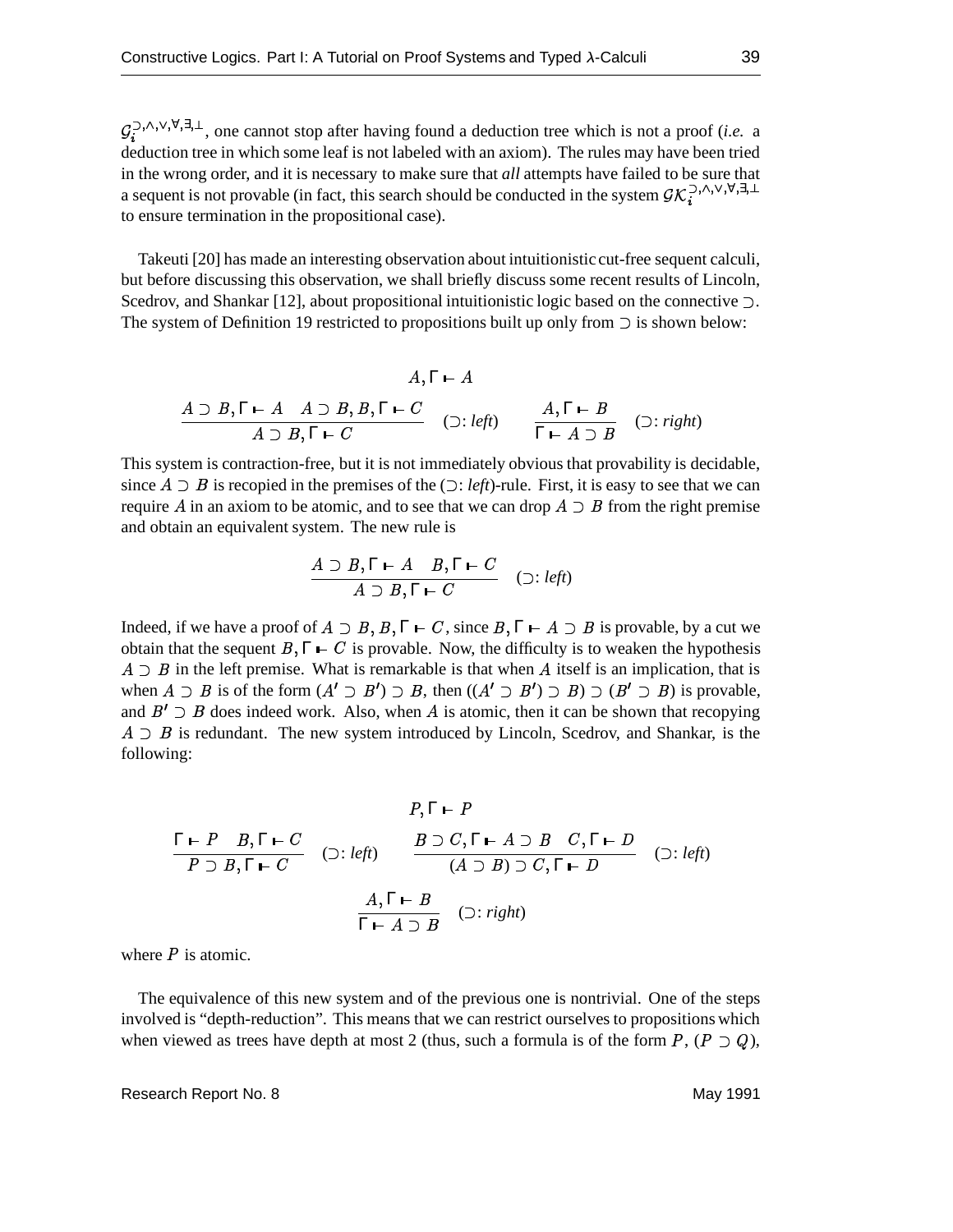$P \supset (Q \supset R)$ , or  $(P \supset Q) \supset R$ , where  $P, Q, R$  are atomic). A nice feature of this new system is that it yields easily the decidability of provability. Note that under the multiset ordering, the complexity of the premises of each rule decreases strictly (we consider the multiset of the number of connectives in the formulae occurring in each sequent). For example,  $(A \supset B) \supset C$ is replaced by  $B \supset C$  and  $A \supset B$ , both of (strictly) smaller complexity.

We now come back to Takeuti's observation [20]. The crucial fact about intuitionistic systems is not so much the fact that sequents are restricted so that righthand sides have at most one formula, but that the application of the rules ( : *right*) and (∀: *right*) should be *restricted* so that the righthand side of the conclusion of such a rule consists of a *single* formula (and similarly for  $(\neg$ : *right*) if  $\neg$  is not treated as an abbreviation). The intuitive reason is that the rule  $($ ): *right*) moves some formula from the lefthand side to the righthand side of a sequent (and similarly for  $(\neg: right)$ ), and  $(\forall: right)$  involves a side condition. Now, we can view a classical sequent  $\Gamma \vdash B_1, \ldots, B_n$  as the corresponding intuitionistic sequent  $\Gamma \vdash B_1 \lor \dots \lor B_n$ . With this in mind, we can show the following result.

Lemma 7 Let  $\mathcal{GT}_i^{(\lambda_1, \lambda_2, \nu_3, \beta)}$  be the system  $\mathcal{G}_c^{(\lambda_1, \lambda_2, \nu_3, \beta)}$  where the application of the rules *(* : *right) and (*∀: *right) is restricted to situations in which the conclusion of the inference is a sequent whose righthand side has a single formula. Then,* Γ <sup>1</sup> . . . *is provable in*  $\mathcal{GT}_i^{\supseteq, \wedge, \vee, \forall, \exists, \bot}$  iff  $\Gamma \vdash B_1 \vee \ldots \vee B_n$  is provable in  $\mathcal{G}_i^{\supset, \wedge, \vee, \forall, \exists, \bot}$ .

*Proof.* The proof is by induction on the structure of proofs. In the case of an axiom  $A, \Gamma \vdash \Delta, A$ , letting D be the disjunction of the formulae in  $\Delta$ , we easily obtain a proof of -  $\Gamma \vdash D \lor A$  in  $\mathcal{G}_i^{\supseteq, \land, \lor, \forall, \exists, \bot}$  by applications of  $(\lor: \mathit{right})$  to the axiom  $A, \Gamma \vdash A$ . It is a  $,\Gamma$  – A. It is also necessary to show that a number of intuitionistic sequents are provable. For example, we need to show that the following sequents are intuitionistically provable:

$$
A \supset B, (A \vee D) \wedge (B \supset D) \vdash D,
$$
  
\n
$$
(A \vee D) \wedge (B \vee D) \vdash (A \wedge B) \vee D,
$$
  
\n
$$
A[t/x] \vee D \vdash \exists x A \vee D,
$$
  
\n
$$
D \vee \bot \vdash D \vee A,
$$
  
\n
$$
C \vee C \vee D \vdash C \vee D,
$$
  
\n
$$
A \vee D, \neg A \vdash D.
$$

Going from  $\mathcal{GI}_i^{(\lambda,\vee,\forall,\exists,\perp)}$  to  $\mathcal{GI}_i^{(\lambda,\vee,\forall,\exists,\perp)}$ , it is much easier to assume that the cut rule can be used in  $\mathcal{G}_i$ , and then use cut elimination. For example, if the last inference is

$$
\frac{\Gamma \vdash A, \Delta \quad B, \Gamma \vdash \Delta}{A \supset B, \Gamma \vdash \Delta} \quad (\supset: left)
$$

letting D be the disjunction of the formulae in  $\Delta$ , by the induction hypothesis, we have proofs in  $\mathcal{G}_i^{[0,1],\vee,\vee,[0,1],\perp}$  of  $\Gamma \vdash A \vee D$  and  $B,\Gamma \vdash D$ . It is obvious that we also have proofs of  $A \supset$  $B, \Gamma \vdash A \lor D$  and  $A \supset B, \Gamma \vdash B \supset D$ , and thus a proof of  $A \supset B, \Gamma \vdash (A \lor D) \land (B \supset D)$ .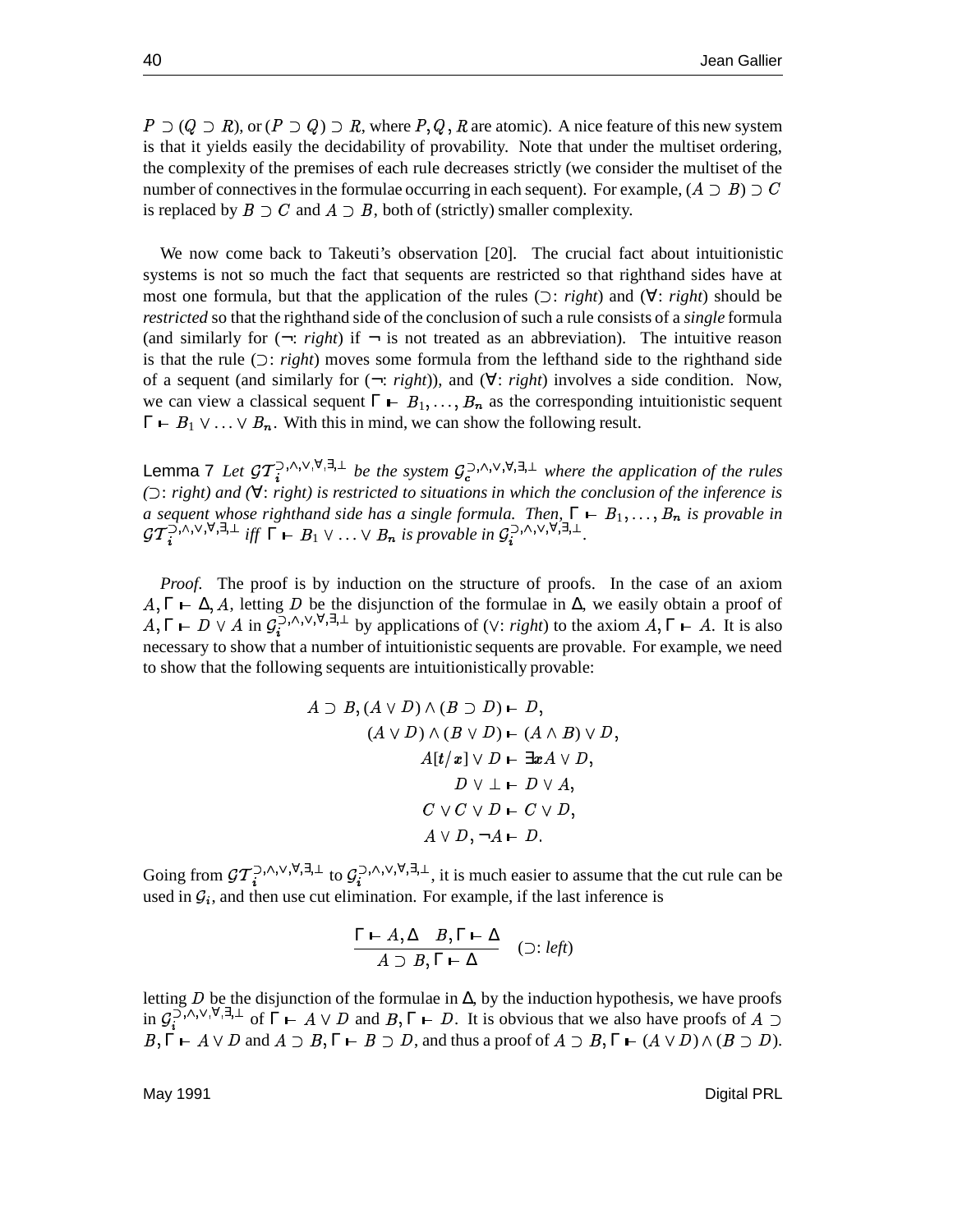Since the sequent  $A \supset B, \Gamma, (A \vee D) \wedge (B \supset D) \vdash D$  is provable, using a cut, we obtain that  $A \supset B, \Gamma \vdash D$  is provable, as desired. The other cases are similar. 

We can also adapt the system  $\mathcal{GK}_i^{(\Sigma,\wedge,\vee,\forall,\exists,\bot)}$  to form a system  $\mathcal{G}_i$  $T^{\supset,\wedge,\vee,\forall,\exists,\perp}_{i}$  having the same property as  $\mathcal{GT}_i^{\supset,\wedge,\vee,\forall,\exists,\perp}$ . In this system, it is also necessary to recopy the principal formula of every right-rule on the righthand side. Such a system can be shown to be complete *w.r.t.* Kripke semantics, and can be used to show the existence of a finite counter-model in the case of a refutable proposition. This system is given in the next definition.

Definition 20 *The axioms and inference rules of the system*  $\mathcal{GKT}_i^{(\lambda,\nu,\forall,\exists,\bot)}$  are given below.

$$
A, \Gamma \vdash \Delta, A
$$

$$
\frac{\Gamma \vdash \Delta, \perp}{\Gamma \vdash \Delta, A} \quad (\perp: right)
$$

$$
\frac{A \land B, A, B, \Gamma \vdash \Delta}{A \land B, \Gamma \vdash \Delta} \quad (\land: left) \qquad \frac{\Gamma \vdash \Delta, A, A \land B \quad \Gamma \vdash \Delta, B, A \land B}{\Gamma \vdash \Delta, A \land B} \quad (\land: right)
$$

$$
\frac{A \lor B, A, \Gamma \vdash \Delta \quad A \lor B, B, \Gamma \vdash \Delta}{A \lor B, \Gamma \vdash \Delta} \quad (\lor: left) \qquad \frac{\Gamma \vdash \Delta, A, B, A \lor B}{\Gamma \vdash \Delta, A \lor B} \quad (\lor: right)
$$

$$
\frac{A \supset B, \Gamma \vdash A, \Delta \quad A \supset B, B, \Gamma \vdash \Delta}{A \supset B, \Gamma \vdash \Delta} \quad (\supset: left) \qquad \frac{A, \Gamma \vdash \Delta, B, A \supset B}{\Gamma \vdash \Delta, A \supset B} \quad (\supset: right)
$$

$$
\frac{\nabla x A, A[\tau/x], \Gamma \vdash \Delta}{\nabla x A, \Gamma \vdash \Delta} \quad (\forall : \text{left}) \qquad \frac{\Gamma \vdash \Delta, A[y/x], \forall x A}{\Gamma \vdash \Delta, \forall x A} \quad (\forall : \text{right})
$$

 $\mathbf{w}$ *Mere* in  $(\forall : \text{right})$ ,  $\mathbf{y}$  *does not occur free in the conclusion;* 

$$
\frac{\exists x A, A[y/x], \Gamma \vdash \Delta}{\exists x A, \Gamma \vdash \Delta} \quad (\exists: left) \qquad \frac{\Gamma \vdash \Delta, A[\tau/x], \exists x A}{\Gamma \vdash \Delta, \exists x A} \quad (\exists: right)
$$

 $\mathbf{w}$ *here in* ( $\exists$ : *left*),  $\mathbf{y}$  *does not occur free in the conclusion.* 

In the system  $\mathcal{G}_i$  $\mathcal{T}_{i}^{\supset \{N, V, \forall, \exists, \bot\}}$ , the application of the rules ( $\supset : \text{right}$ ) and ( $\forall : \text{right}$ ) is restricted to situations in which the conclusion of the inference is a sequent whose righthand side has a single formula.

We now consider some equivalent Gentzen systems.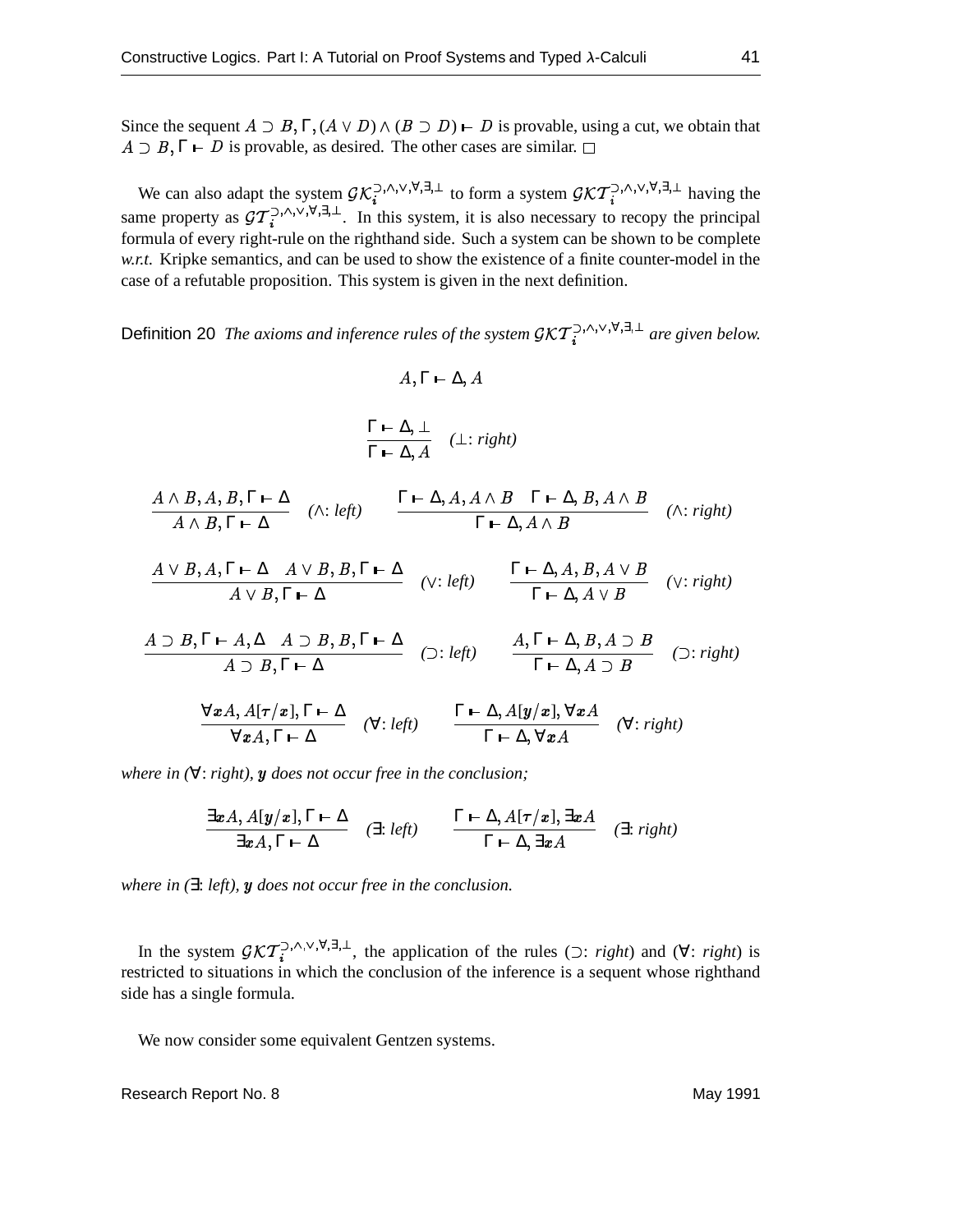### 9 The Gentzen Systems  $\mathcal{L}\mathcal{J}$  and  $\mathcal{LK}$

Axioms of the form  $A, \Gamma \vdash \Delta$ , A are very convenient for searching for proofs backwards, but for logical purity, it may be desirable to consider axioms of the form  $A \vdash A$ . We can redefine axioms to be of this simpler form, but to preserve exactly the same notion of provability, we need to add the following rules of *weakening* (also called *thinning*).

Definition 21 *The rules of weakening (or thinning) are*

$$
\frac{\Gamma \vdash \Delta}{A, \Gamma \vdash \Delta}
$$
 (weakening: left) 
$$
\frac{\Gamma \vdash \Delta}{\Gamma \vdash \Delta, A}
$$
 (weakening: right)

*In the case of intuitionistic logic, we require that* ∆ *be empty in (weakening*: *right).*

In view of the previous section, it is easy to see that the quantifier rule

$$
\frac{A[\tau/x], \forall x A, \Gamma \vdash \Delta}{\forall x A, \Gamma \vdash \Delta} \quad (\forall : \text{left}) \qquad \frac{\Gamma \vdash \Delta, \exists x A, A[\tau/x]}{\Gamma \vdash \Delta, \exists x A} \quad (\exists : \text{right})
$$

of  $\mathcal{GK}_{c}^{0,\wedge,\vee,\vee,\exists,\perp}$  are equivalent to the weaker rules

$$
\frac{A[\tau/x], \Gamma \vdash \Delta}{\forall x A, \Gamma \vdash \Delta} \quad (\forall: left) \qquad \frac{\Gamma \vdash \Delta, A[\tau/x]}{\Gamma \vdash \Delta, \exists x A} \quad (\exists: right)
$$

of  $\mathcal{G}_c^{(1)}$ ,  $\wedge$ ,  $\vee$ ,  $\exists$ ,  $\bot$ , provided that we add (*contrac*: *left*), (*contrac*: *right*), (*weakening*: *left*) and (*weakening: right*). Similarly, in order to make the  $(\wedge: \text{ left})$  rule and the  $(\vee: \text{ right})$  rule analogous to the corresponding introduction rules in natural deduction, we can introduce the rules

$$
\frac{A, \Gamma \vdash \Delta}{A \land B, \Gamma \vdash \Delta} \quad (\wedge: \text{left}) \qquad \frac{B, \Gamma \vdash \Delta}{A \land B, \Gamma \vdash \Delta} \quad (\wedge: \text{left})
$$

and

$$
\frac{\Gamma \vdash \Delta, A}{\Gamma \vdash \Delta, A \lor B} \quad (\lor: \text{right}) \qquad \frac{\Gamma \vdash \Delta, B}{\Gamma \vdash \Delta, A \lor B} \quad (\lor: \text{right})
$$

They are equivalent to the old rules provided that we add (*contrac*: *left*), (*contrac*: *right*), (*weakening: left*) and (*weakening: right*). This leads us to the systems  $\mathcal{L}\mathcal{J}$  and  $\mathcal{L}\mathcal{K}$  defined and studied by Gentzen [3] (except that Gentzen also had an explicit exchange rule, but we assume that we are dealing with multisets).

Definition 22 *The axioms and inference rules of the system for intuitionistic first-order logic are given below.*

*Axioms:*

 $A - A$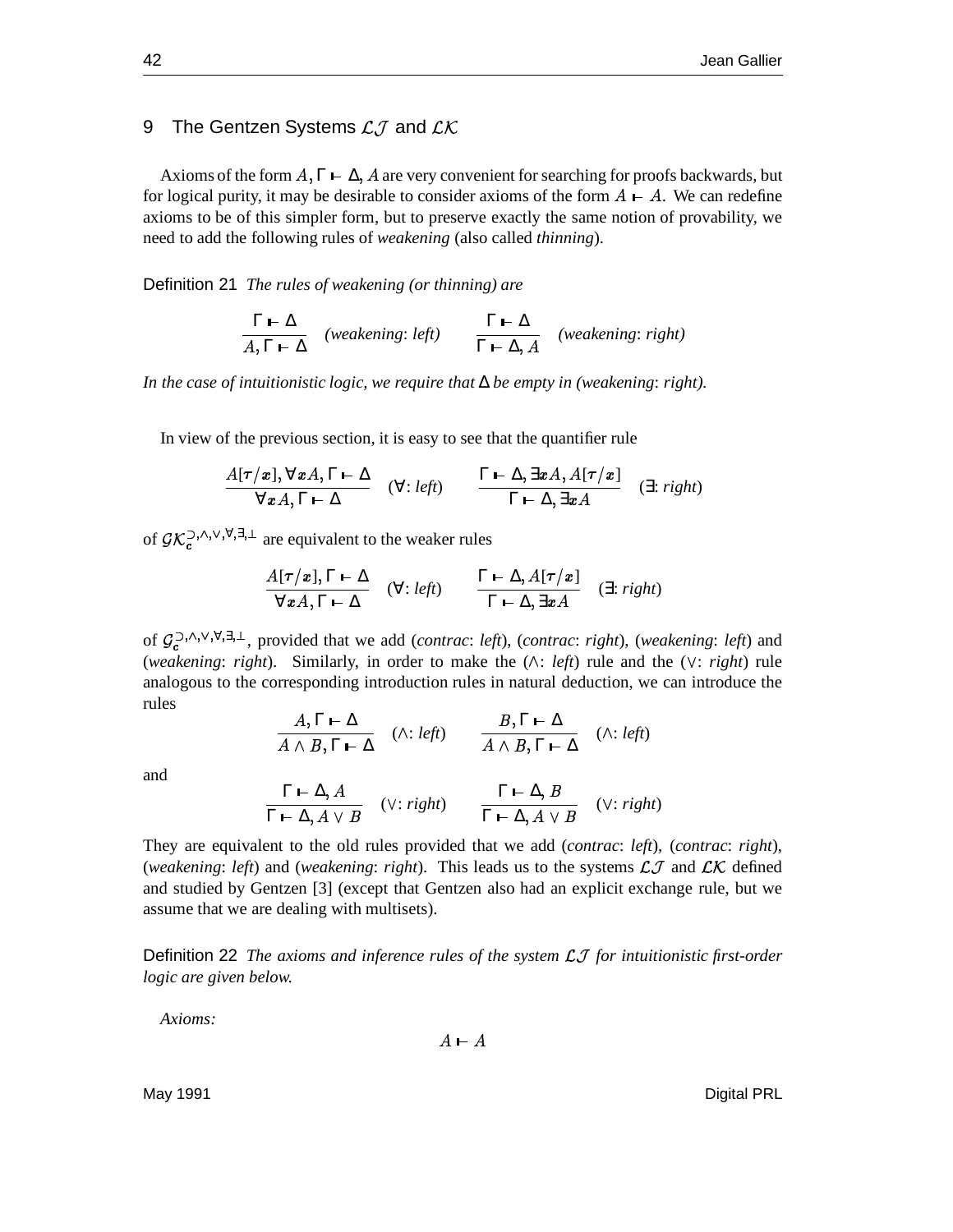*Structural Rules:*

$$
\frac{\Gamma \vdash \Delta}{A, \Gamma \vdash \Delta} \quad (\text{weakening: left}) \qquad \frac{\Gamma \vdash}{\Gamma \vdash A} \quad (\text{weakening: right})
$$
\n
$$
\frac{A, A, \Gamma \vdash \Delta}{A, \Gamma \vdash \Delta} \quad (\text{contract: left})
$$
\n
$$
\frac{\Gamma \vdash A \quad A, \Lambda \vdash \Theta}{\Gamma, \Lambda \vdash \Theta} \quad (\text{cut})
$$

*Logical Rules:*

$$
\frac{A, \Gamma \vdash \Delta}{A \land B, \Gamma \vdash \Delta} \quad (\land: left) \quad \frac{B, \Gamma \vdash \Delta}{A \land B, \Gamma \vdash \Delta} \quad (\land: left)
$$
\n
$$
\frac{\Gamma \vdash A \quad \Gamma \vdash B}{\Gamma \vdash A \land B} \quad (\land: right)
$$
\n
$$
\frac{A, \Gamma \vdash \Delta \quad B, \Gamma \vdash \Delta}{A \lor B, \Gamma \vdash \Delta} \quad (\lor: left)
$$
\n
$$
\frac{\Gamma \vdash A}{\Gamma \vdash A \lor B} \quad (\lor: right) \quad \frac{\Gamma \vdash B}{\Gamma \vdash A \lor B} \quad (\lor: right)
$$
\n
$$
\frac{\Gamma \vdash A}{A \supset B, \Gamma \vdash \Delta} \quad (\supset: left) \quad \frac{A, \Gamma \vdash B}{\Gamma \vdash A \supset B} \quad (\supset: right)
$$

$$
\frac{\Gamma \vdash A}{\neg A, \Gamma \vdash} \quad (\neg: left) \qquad \frac{A, \Gamma \vdash}{\Gamma \vdash \neg A} \quad (\neg: right)
$$

In the rules above,  $A \vee B$ ,  $A \wedge B$ ,  $A \supset B$ , and  $\neg A$  are called the principal formulae and A, *the side formulae of the inference.*

$$
\frac{A[\tau/x], \Gamma \vdash \Delta}{\forall x A, \Gamma \vdash \Delta} \quad (\forall : \text{left}) \qquad \frac{\Gamma \vdash A[y/x]}{\Gamma \vdash \forall x A} \quad (\forall : \text{right})
$$

 $\mathbf{w}$ *here* in ( $\forall$ : *right),*  $\mathbf{y}$  *does not occur free* in *the conclusion*;

$$
\frac{A[y/x], \Gamma \vdash \Delta}{\exists x A, \Gamma \vdash \Delta} \quad (\exists: left) \qquad \frac{\Gamma \vdash A[\tau/x]}{\Gamma \vdash \exists x A} \quad (\exists: right)
$$

 $\mathbf{w}$ *here in* ( $\exists$ : *left*),  $\mathbf{y}$  *does not occur free in the conclusion.* 

*In the above rules,* ∆ *and*  $\Theta$  *consist of at most one formula. The variable* **y** *is called the eigenvariable of the inference. The condition that the eigenvariable does not occur free in the conclusion of the rule is called the eigenvariable condition. The formula*  $\forall x A$  (or  $\exists x A$ ) is called the principal formula of the inference, and the formula  $A[\tau/x]$  (or  $A[y/x]$ ) the side ]*) the side formula of the inference.*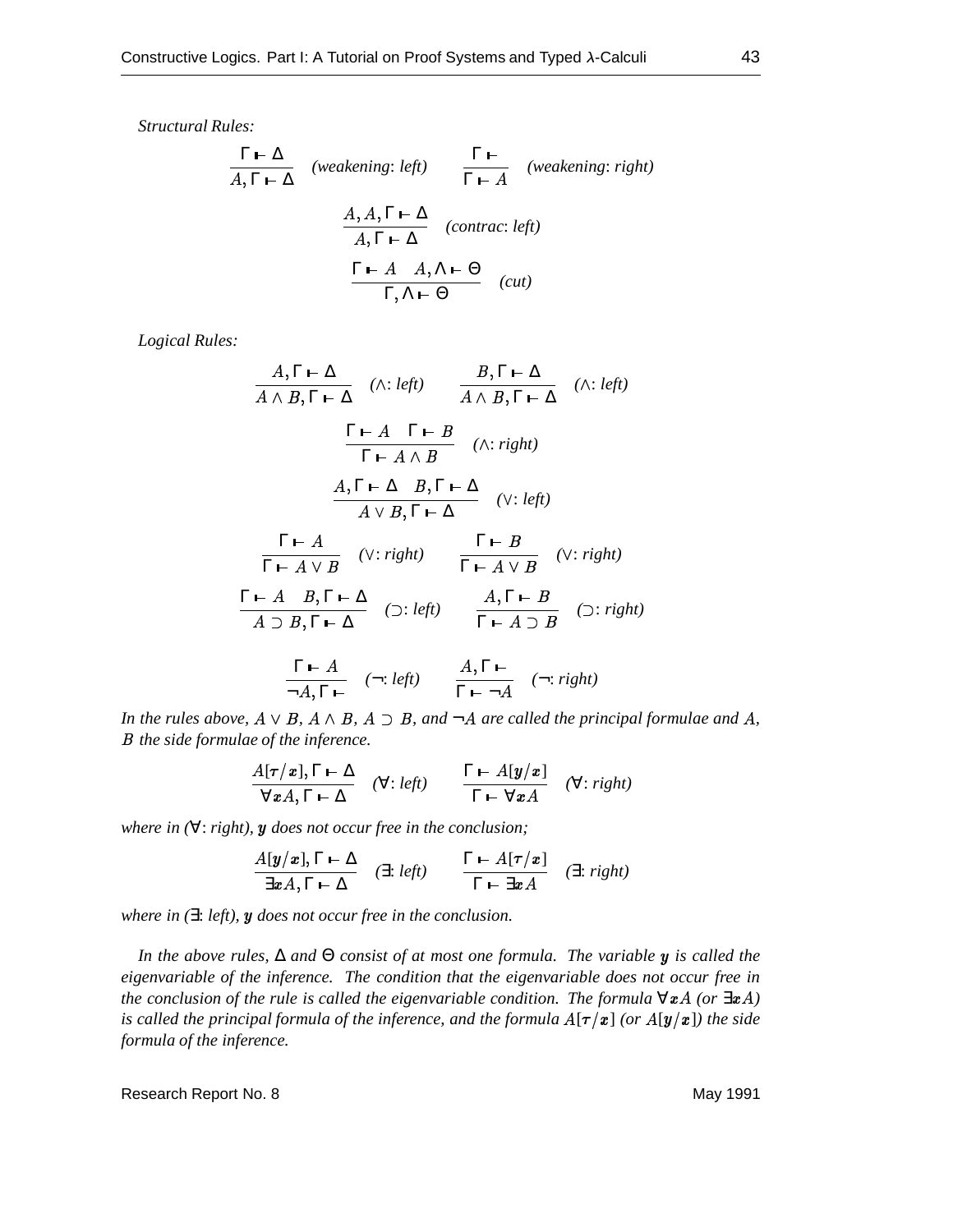Definition 23 *The axioms and inference rules of the system for classical first-order logic are given below.*

*Axioms:*

$$
A \vdash A
$$

*Structural Rules:*

$$
\frac{\Gamma \vdash \Delta}{A, \Gamma \vdash \Delta} \quad (\text{weakening: left}) \qquad \frac{\Gamma \vdash \Delta}{\Gamma \vdash \Delta, A} \quad (\text{weakening: right})
$$
\n
$$
\frac{A, A, \Gamma \vdash \Delta}{A, \Gamma \vdash \Delta} \quad (\text{contract: left}) \qquad \frac{\Gamma \vdash \Delta, A, A}{\Gamma \vdash \Delta, A} \quad (\text{contract: right})
$$
\n
$$
\frac{\Gamma \vdash A, \Delta \quad A, \Lambda \vdash \Theta}{\Gamma, \Lambda \vdash \Delta, \Theta} \quad (\text{cut})
$$

*Logical Rules:*

$$
\frac{A, \Gamma \vdash \Delta}{A \land B, \Gamma \vdash \Delta} \quad (\land: left) \quad \frac{B, \Gamma \vdash \Delta}{A \land B, \Gamma \vdash \Delta} \quad (\land: left)
$$
\n
$$
\frac{\Gamma \vdash \Delta, A \quad \Gamma \vdash \Delta, B}{\Gamma \vdash \Delta, A \land B} \quad (\land: right)
$$
\n
$$
\frac{A, \Gamma \vdash \Delta \quad B, \Gamma \vdash \Delta}{A \lor B, \Gamma \vdash \Delta} \quad (\lor: left)
$$
\n
$$
\frac{\Gamma \vdash \Delta, A}{\Gamma \vdash \Delta, A \lor B} \quad (\lor: right) \quad \frac{\Gamma \vdash \Delta, B}{\Gamma \vdash \Delta, A \lor B} \quad (\lor: right)
$$
\n
$$
\frac{\Gamma \vdash \Delta, A \quad B, \Gamma \vdash \Delta}{A \supset B, \Gamma \vdash \Delta} \quad (\supset: left) \quad \frac{A, \Gamma \vdash \Delta, B}{\Gamma \vdash \Delta, A \supset B} \quad (\supset: right)
$$
\n
$$
\frac{\Gamma \vdash \Delta, A \quad B, \Gamma \vdash \Delta}{\neg A, \Gamma \vdash \Delta} \quad (\supset: left) \quad \frac{A, \Gamma \vdash \Delta}{\Gamma \vdash \Delta, \neg A} \quad (\supset: right)
$$

*In the rules above,*  $A \vee B$ ,  $A \wedge B$ ,  $A \supset B$ , and  $\neg A$  are called the principal formulae and A, *the side formulae of the inference.*

$$
\frac{A[\tau/x], \Gamma \vdash \Delta}{\forall x A, \Gamma \vdash \Delta} \quad (\forall; left) \qquad \frac{\Gamma \vdash \Delta, A[y/x]}{\Gamma \vdash \Delta, \forall x A} \quad (\forall; right)
$$

 $\forall$  *does not occur free in the conclusion;* 

$$
\frac{A[y/x], \Gamma \vdash \Delta}{\exists x A, \Gamma \vdash \Delta} \quad (\exists: left) \qquad \frac{\Gamma \vdash \Delta, A[\tau/x]}{\Gamma \vdash \Delta, \exists x A} \quad (\exists: right)
$$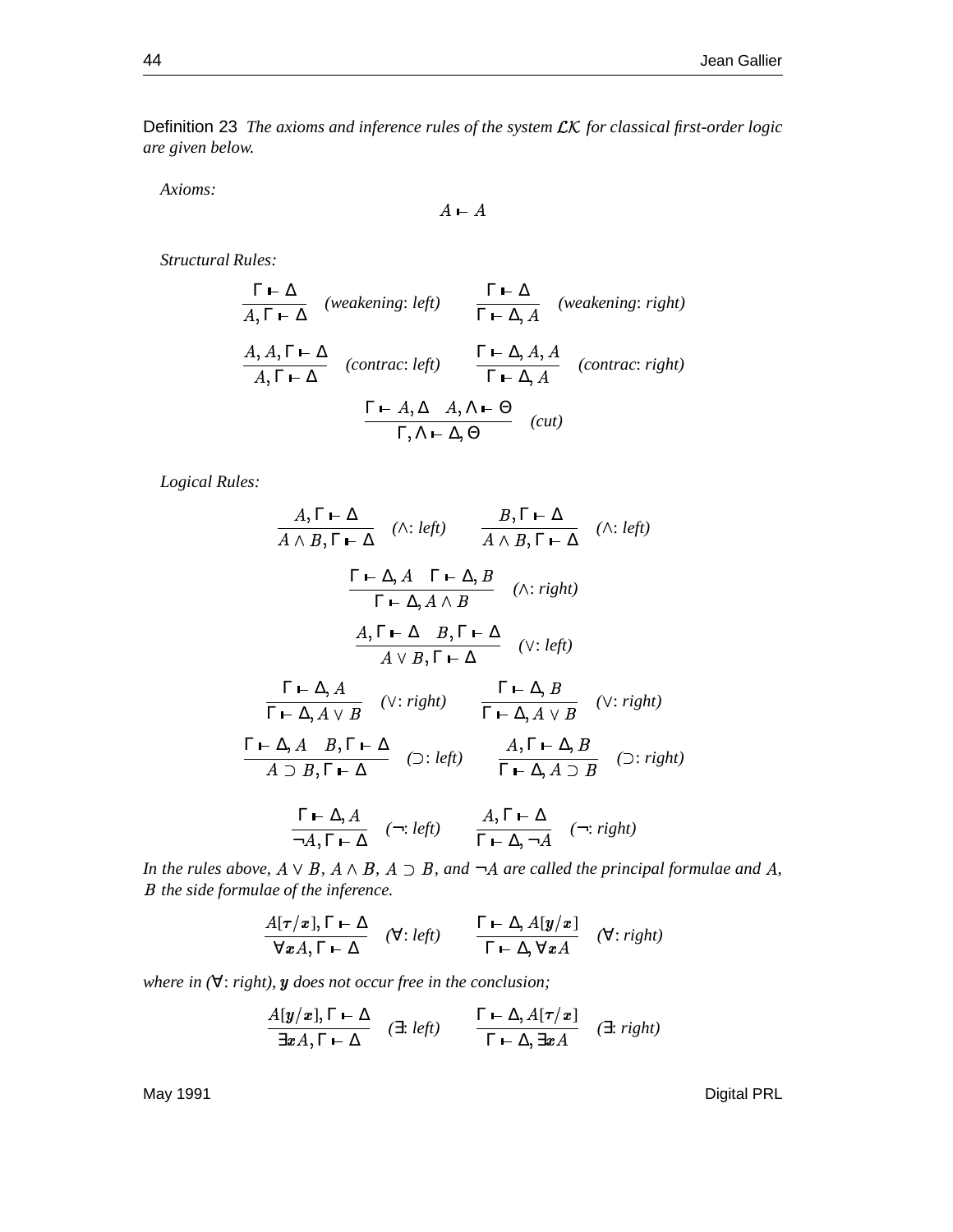$\mathbf{w}$ *here* in  $(\exists: \mathit{left}), \mathbf{y}$  does not occur free in the conclusion.

*The* variable **y** is called the eigenvariable of the inference. The condition that the *eigenvariable does not occur free in the conclusion of the rule is called the eigenvariable*  $i$  *condition. The formula*  $\forall x A$  (or  $\exists x A$ ) is called the principal formula of the inference, and the formula  $A[\tau/x]$  (or  $A[y/x]$ ) the side formula of the inference.

One will note that the cut rule

$$
\frac{\Gamma \vdash A, \Delta \quad A, \Lambda \vdash \Theta}{\Gamma, \Lambda \vdash \Delta, \Theta} \quad (cut)
$$

(with ∆ empty in the intuitionistic case and Θ at most one formula) differs from the cut rule

$$
\frac{\Gamma \vdash A, \Delta \quad A, \Gamma \vdash \Delta}{\Gamma \vdash \Delta} \quad (cut)
$$

used in  $\mathcal{G}_c^{-,\wedge,\vee,\forall,\exists,\neg,cut}$  or in  $\mathcal{G}_i^{-,\wedge,\vee,\forall,\exists,\perp,cut}$ , in that the premises do not require the contexts Γ, Λ to coincide, and the contexts ∆, Θ to coincide. The rules are equivalent using contraction and weakening. Similarly, the other logical rules of  $LK$  (resp.  $LJ$ ) and  $\mathcal{G}_c^{(3,0,1)}$ ,  $\forall$ ,  $\exists$ ,  $\neg$ ,  $\alpha u$  (resp.  $\mathcal{G}_i^{(\Sigma,\wedge,\vee,\forall,\exists,\perp,cut})$  are equivalent using contraction and weakening.

# 10 A Proof-Term Calculus for  $\mathcal{G}_i^{(\gamma,\wedge,\vee,\forall,\exists,\perp,cut)}$

Before we move on to cut elimination in  $\mathcal{LK}$  (and  $\mathcal{LJ}$ ), it is worth describing a term calculus corresponding to the sequent calculus  $\mathcal{G}_i^{(\lambda_1,\lambda_2,\lambda_3,\lambda_4)}$ . A sequent  $\Gamma \vdash A$  becomes a judgement  $\Gamma^* \triangleright M: A$ , such that, if  $\Gamma = A_1, \ldots, A_n$  then  $\Gamma^* = x_1: A_1, \ldots, x_n: A_n$  is a context in which the  $x_i$  are distinct variables and M is a proof term. Since the sequent calculus has rules for introducing formulae on the left of a sequent as well as on the right of a sequent, we will have to create new variables to tag the newly created formulae, and some new term constructors.

Definition 24 *The term calculus associated with*  $\mathcal{G}_i^{(2), \wedge, \vee, \forall, \exists, \bot, cut}$  *is defined as follows.* 

$$
\Gamma,\textbf{\textit{x}}\colon A\triangleright\textbf{\textit{x}}\colon A
$$

$$
x: A, y: A, \Gamma \triangleright M: B
$$
  
\n
$$
z: A, \Gamma \triangleright \text{let } z \text{ be } x: A @ y: A \text{ in } M: B
$$
 (contrac: left)  
\n
$$
\frac{\Gamma \triangleright N: A \quad x: A, \Gamma \triangleright M: C}{\Gamma \triangleright M[N/x]: C}
$$
 (cut)  
\n
$$
\frac{\Gamma \triangleright M: \bot}{\Gamma \triangleright \Delta_A(M): A}
$$
 (weakening: right)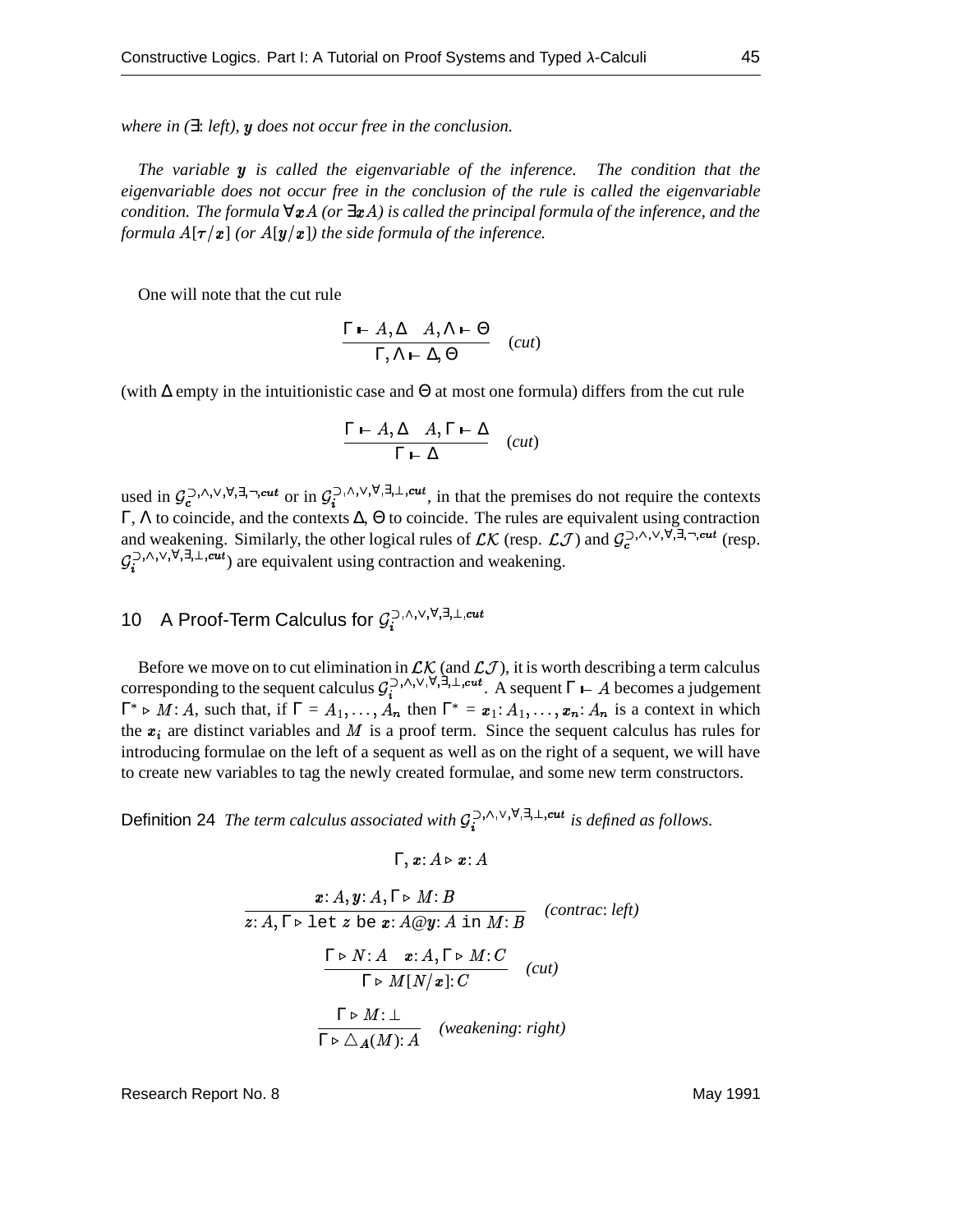$$
x: A, y: B, \Gamma \triangleright M: C
$$
  
\n
$$
\overline{z: A \land B, \Gamma \triangleright \text{let } z \text{ be } \langle x: A, y: B \rangle \text{ in } M: C}
$$
 ( $\land$ : left)  
\n
$$
\frac{\Gamma \triangleright M: A \quad \Gamma \triangleright N: B}{\Gamma \triangleright \langle M, N \rangle: A \land B}
$$
 ( $\land$ : right)  
\n
$$
x: A, \Gamma \triangleright M: C \quad y: B, \Gamma \triangleright N: C
$$
  
\n
$$
\overline{z: A \lor B, \Gamma \triangleright \text{case } z \text{ of } \text{inl}(x: A) \Rightarrow M \mid \text{inr}(y: B) \Rightarrow N: C}
$$
 ( $\lor$ : left)  
\n
$$
\frac{\Gamma \triangleright M: A}{\Gamma \triangleright \text{inl}(M): A \lor B}
$$
 ( $\lor$ : right)  
\n
$$
\frac{\Gamma \triangleright M: A}{\Gamma \triangleright \text{inl}(M): A \lor B}
$$
 ( $\lor$ : right)  
\n
$$
\frac{\Gamma \triangleright M: A}{\Gamma \triangleright \text{inl}(M): A \lor B}
$$
 ( $\lor$ : left)  
\n
$$
\frac{x: A, \Gamma \triangleright M: B}{\Gamma \triangleright (\lambda x: A, M): A \supset B}
$$
 ( $\supset$ : right)  
\n
$$
\frac{x: A[\tau/t], \Gamma \triangleright M: C}{\overline{z: \forall t A, \Gamma \triangleright M[(z\tau)/x]: C}}
$$
 ( $\forall$ : left)  
\n
$$
\frac{\Gamma \triangleright M: A[u/t]}{\Gamma \triangleright (\lambda t: \iota M): \forall t A}
$$
 ( $\forall$ : right)

where **u** does not occur free in  $\Gamma$  or  $\forall t A$ ;

$$
x: A[u/t], \Gamma \triangleright M:C
$$
  

$$
z: \exists t A, \Gamma \triangleright \text{select } z \text{ of pair}(t; \iota, x; A) \Rightarrow M:C
$$
 ( \exists: left)

where  $\bm{u}$  does not occur free in  $\Gamma$ ,  $\exists \bm{t} A$ , or  $C$ ;

$$
\frac{\Gamma \triangleright M \colon A[\tau/t]}{\Gamma \triangleright \text{pair}(\tau, M) \colon \exists t A} \quad (\exists \colon \text{right})
$$

It is possible to write reduction rules that correspond to cut-elimination steps. For example,

$$
\mathtt{let}\ \langle\, M,N\rangle\ \mathtt{be}\ \langle\, x;A,y;B\rangle\ \mathtt{in}\ P\longrightarrow P[M/\pmb{x},N/\pmb{y}].
$$

It is also possible to specify reduction rules imposing a certain strategy, for example, *eager* or *lazy* evaluation. Such reduction strategies have been considered in this setting by Abramsky [1].

The above proof-term assignment has the property that if  $\Gamma \triangleright M$ : A is derivable and  $\Gamma \subseteq \Delta$ , then  $\Delta \triangleright M$ : A is also derivable. This is because the axioms are of the form  $\Gamma$ ,  $x: A \triangleright x: A$ . We can design a term assignment system for an  $\mathcal{L}\mathcal{J}$ -style system. In such a system, the axioms are of the form

$$
\boldsymbol{x}\colon A\triangleright \boldsymbol{x}\colon A
$$

and the proof-term assignment for weakening is as follows:

$$
\frac{\Gamma \triangleright M : B}{z: A, \Gamma \triangleright \text{let } z \text{ be } \text{in } M : B} \quad \text{(weakening: left)}
$$

Note that the above proof-term assignment has the property that if  $\Gamma \triangleright M$ : A is provable and  $\Gamma \subseteq \Delta$ , then  $\Delta \triangleright N$ : A is also derivable for some N easily obtainable from M.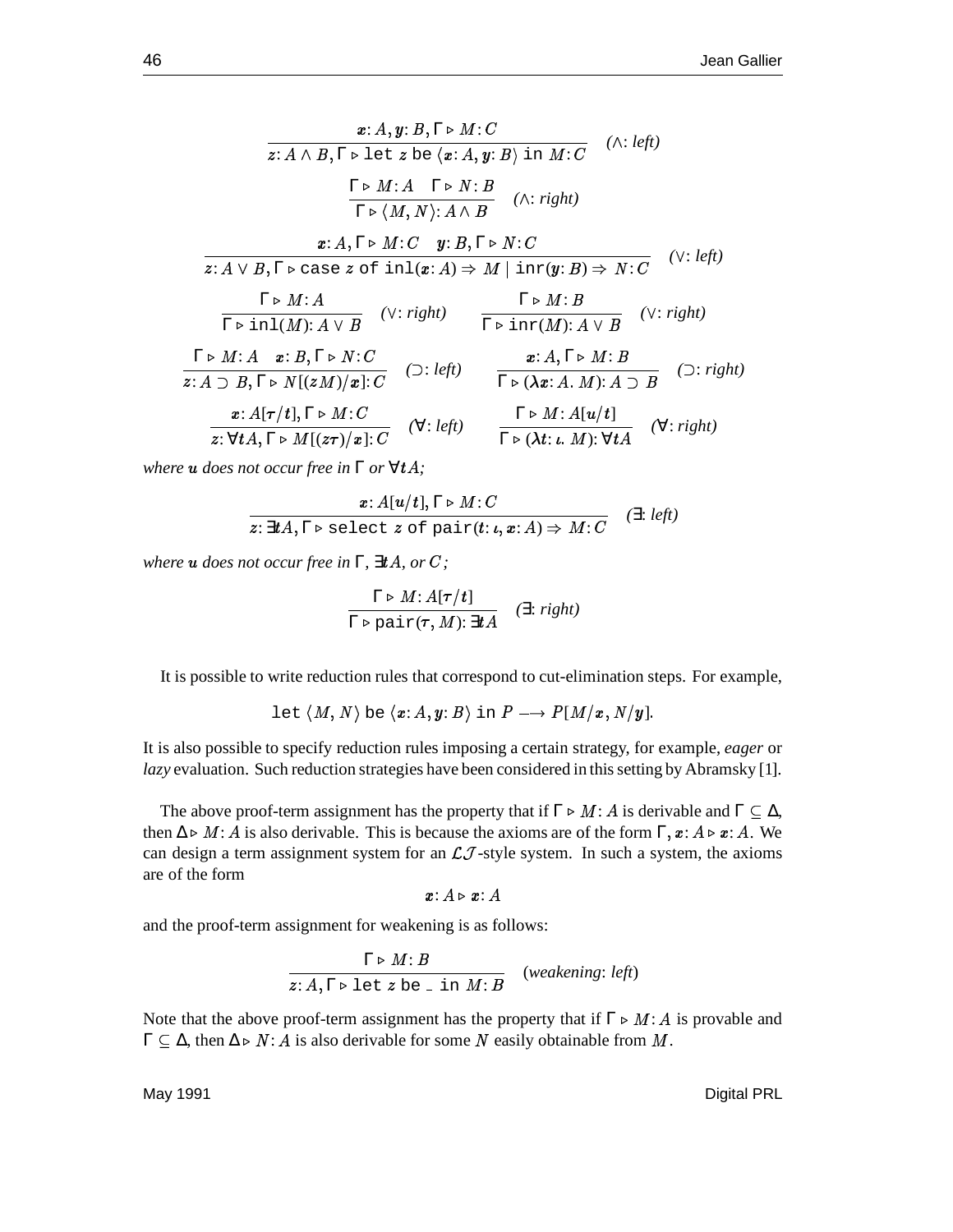If instead of the above ( $\wedge$ : *left*) rule, we use the two  $\mathcal{L}\mathcal{J}$ -style rules

$$
\frac{A, \Gamma \vdash C}{A \land B, \Gamma \vdash C} \quad (\land: left) \qquad \frac{B, \Gamma \vdash C}{A \land B, \Gamma \vdash C} \quad (\land: left)
$$

then we have the following proof-term assignment:

$$
x: A, \Gamma \triangleright M: C
$$
  
 
$$
z: A \wedge B, \Gamma \triangleright \text{let } z \text{ be } \langle x: A, \_ \rangle \text{ in } M: C \quad (\wedge: \text{ left})
$$

$$
y: B, \Gamma \triangleright M: C
$$
  
z:  $A \wedge B, \Gamma \triangleright \text{let } z \text{ be } \langle , y: B \rangle \text{ in } M: C$  ( $\wedge$ : *left*)

It is then natural to write the normalization rules as

$$
\begin{aligned} & \text{let } \langle M, N \rangle \text{ be } \langle \pmb{x} : A, \_ \rangle \text{ in } P \longrightarrow P[M/\pmb{x}], \\ & \text{let } \langle M, N \rangle \text{ be } \langle \_, \pmb{y} : B \rangle \text{ in } P \longrightarrow P[N/\pmb{y}]. \end{aligned}
$$

We note that in the second case, the reduction is *lazy*, in the sense that it is unnecessary to normalize N (or M) since it is discarded. In the first case, the reduction is generally *eager* since both M and N will have to be normalized, unless x or y do not appear in P. Such aspects of lazy or eager evaluation become even more obvious in linear logic, as stressed by Abramsky [1].

### 11 Cut Elimination in  $LK$  (and  $\mathcal{LJ}$ )

The cut elimination theorem also applies to  $\mathcal{LK}$  and  $\mathcal{LJ}$ . Historically, this is the version of the cut elimination theorem proved by Gentzen [3] (1935). Gentzen's proof was later simplified by Tait [18] and Girard [8] (especially the induction measure). The proof given here combines ideas from Tait and Girard. The induction measure used is due to Tait [18] (the cut-rank), but the explicit transformations are adapted from Girard [8], [4]. We need to define the cut-rank of a formula and the logical depth of a proof.

Definition 25 The degree  $|A|$  of a formula A is the number of logical connectives in A. Let T be an  $\mathcal{LK}\text{-}proof.$  The  $cut\text{-}rank\ \textbf{c}(T)$  of  $T$  is defined inductively as follows. If  $T$  is an axiom, then ( ) = 0*. If is not an axiom, the last inference has either one or two premises. In the first* case, the premise of that inference is the root of a subtree  $T_1. \,$  In the second case, the left premise is the root of a subtree  $T_1$ , and the right premise is the root of a subtree  $T_2.$  If the last inference *is* not a cut, then if it has a single premise,  $c(T) = c(T_1)$ , else  $c(T) = max(c(T_1), c(T_2))$ . If the *last inference is a cut with cut formula A, then*  $c(T) = max({|A| + 1, c(T_1), c(T_2)}).$  *We also define* the logical depth of a proof tree T, denoted as  $d(T)$ , inductively as follows:  $d(T) = 0$ , *when is an axiom. If the root of is a single-premise rule, then if the lowest rule is* structural,  $d(T) = d(T_1)$ , else  $d(T) = d(T_1) + 1$ . If the root of T is a two-premise rule, then  $\boldsymbol{d}(T) = \boldsymbol{max}(\boldsymbol{d}(T_1),\boldsymbol{d}(T_2)) + 1.$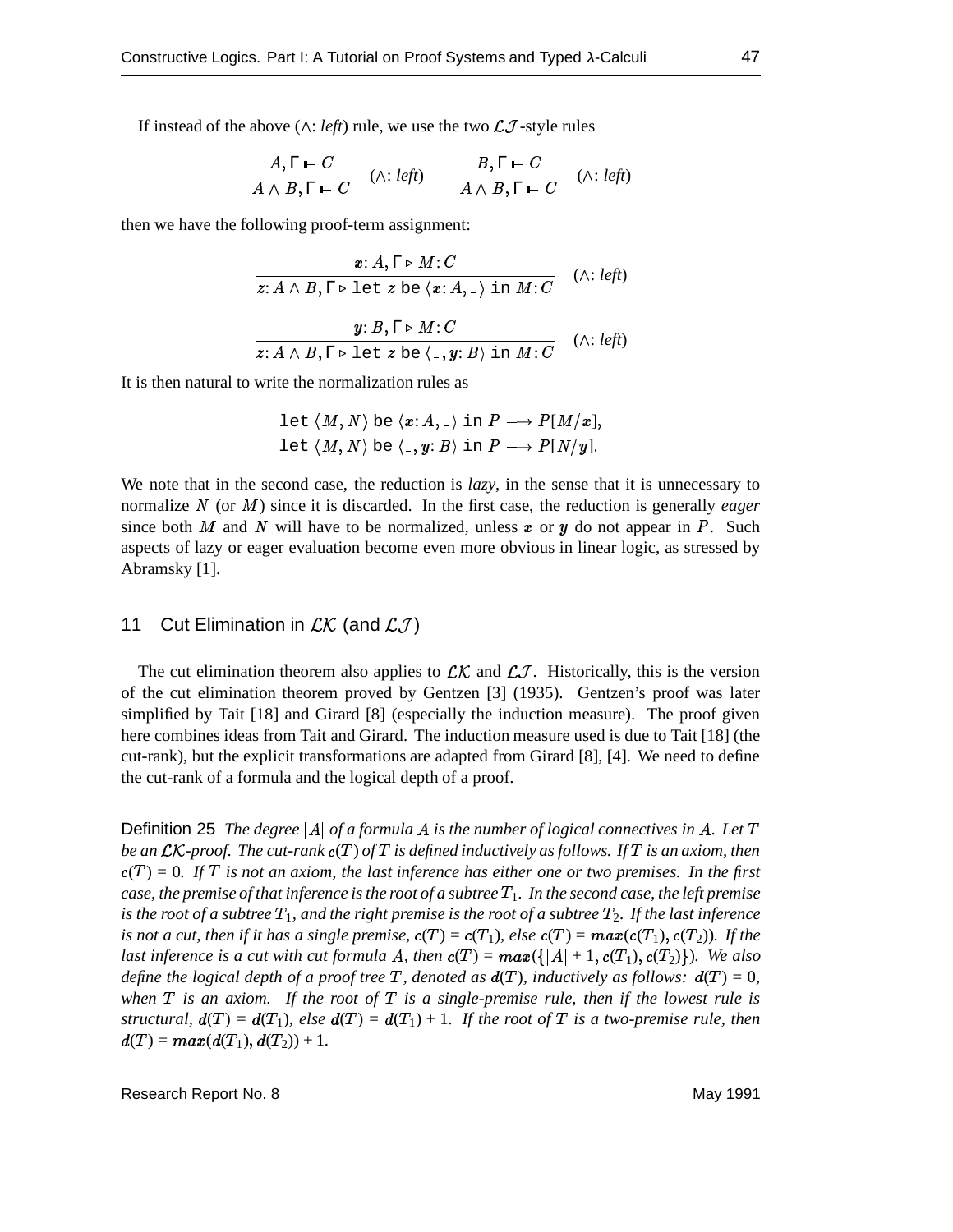Thus, for an atomic formula,  $|A| = 0$ . Note that  $c(T) = 0$  iff T is cut free, and that if T contains cuts, then  $c(T)$  is  $1 +$  the maximum of the degrees of cut formulae in T. We also need the definition of the function  $exp(m, n, p)$ .

$$
exp(m,0,p)=p;\\exp(m,n+1,p)=m^{exp(m,n,p)}.
$$

This function grows extremely fast in the argument *n*. Indeed,  $exp(m, 1, p) = m^p$ ,  $exp(m, 2, p) = m^{m^{p}}$ , and in general,  $exp(m, n, p)$  is an iterated stack of exponentials of height  $n$ , topped with a  $p$ :

$$
exp(m,n,p)=m^{m^m}\sum^{m^p}\Big\}n
$$

The main idea is to move the cuts "upward", until one of the two premises involved is an axiom. In attempting to design transformations for converting an  $\mathcal{LK}$ -proof into a cut-free  $\mathcal{LK}$ -proof, we have to deal with the case in which the cut formula A is contracted in some premise. A transformation to handle this case is given below.

|                                            | $\pi_1$                      |                                                          |                            |                            |  |
|--------------------------------------------|------------------------------|----------------------------------------------------------|----------------------------|----------------------------|--|
|                                            | $\Gamma \vdash \Delta, A, A$ |                                                          | $\pi_2$                    |                            |  |
|                                            | $\Gamma \vdash \Delta, A$    |                                                          | $A, \Lambda \vdash \Theta$ |                            |  |
| $\Gamma, \Lambda \vdash \Delta, \Theta$    |                              |                                                          |                            |                            |  |
|                                            |                              | $\Rightarrow$                                            |                            |                            |  |
| $\pi_1$                                    |                              | $\pi_2$                                                  |                            |                            |  |
| $\Gamma \vdash \Delta, A, A$               |                              | $A, \Lambda \vdash \Theta$                               |                            | $\pi_2$                    |  |
| $\Gamma, \Lambda \vdash \Delta, \Theta, A$ |                              |                                                          |                            | $A, \Lambda \vdash \Theta$ |  |
|                                            |                              | $\Gamma, \Lambda, \Lambda \vdash \Delta, \Theta, \Theta$ |                            |                            |  |
|                                            |                              | $\Gamma, \Lambda \vdash \Delta, \Theta$                  |                            |                            |  |

The symmetric rule in which a contraction takes place in the right subtree is not shown. However, there is a problem with this transformation. The problem is that it yields infinite reduction sequences. Consider the following two transformation steps:

$$
\frac{\Gamma \vdash \Delta, C, C}{\Gamma \vdash \Delta, C} \qquad \qquad \frac{C, C, \Lambda \vdash \Theta}{C, \Lambda \vdash \Theta}
$$
\n
$$
\frac{\Gamma \vdash \Delta, C}{\Gamma, \Lambda \vdash \Delta, \Theta} \qquad (cut)
$$
\n
$$
\Rightarrow
$$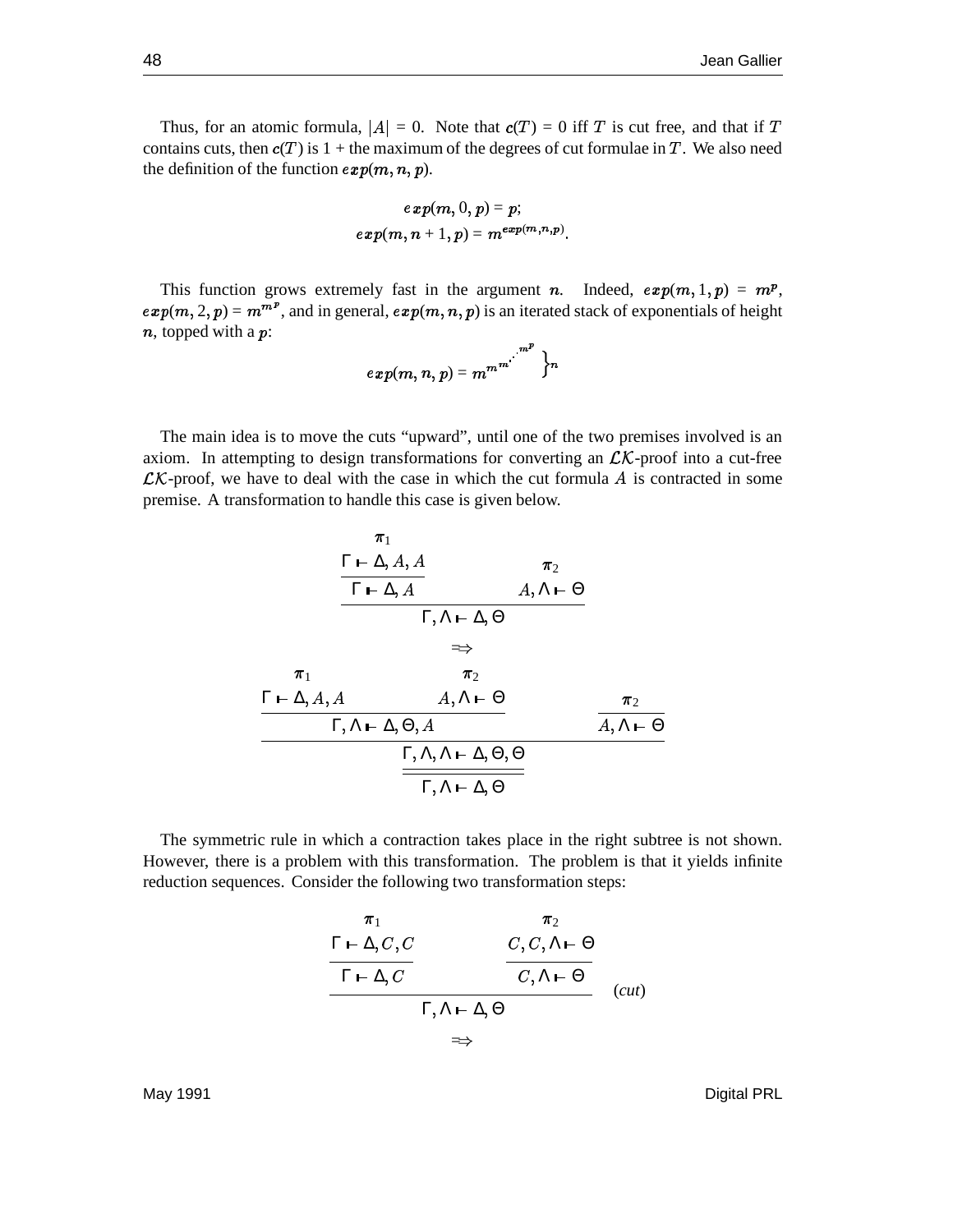$$
\frac{\pi_1}{\Gamma \vdash \Delta, C, C} \quad \frac{C, C, \Lambda \vdash \Theta}{C, \Lambda \vdash \Theta} \quad \frac{\pi_2}{C, \Lambda \vdash \Theta}
$$
\n
$$
\frac{\Gamma, \Lambda \vdash \Delta, \Theta, C}{\Gamma, \Lambda \vdash \Delta, \Theta, C} \quad \frac{C, C, \Lambda \vdash \Theta}{C, \Lambda \vdash \Theta}
$$
\n
$$
\frac{\Gamma, \Lambda, \Lambda \vdash \Delta, \Theta, \Theta}{\Gamma, \Lambda \vdash \Delta, \Theta}
$$
\n
$$
\Rightarrow
$$
\n
$$
\pi_1 \quad \pi_2
$$
\n
$$
\frac{\pi_1}{\Gamma \vdash \Delta, C, C} \quad \frac{\Gamma \vdash \Delta, C, C \quad C, C, \Lambda \vdash \Theta}{C, \Gamma, \Lambda \vdash \Delta, \Theta, C}
$$
\n
$$
\frac{\Gamma, \Gamma, \Lambda \vdash \Delta, \Delta, \Theta, C, C}{\Gamma, \Lambda \vdash \Delta, \Theta, C, C} \quad \frac{\pi_2}{\Gamma, \Lambda \vdash \Delta, \Theta, C}
$$
\n
$$
\frac{\Gamma, \Lambda \vdash \Delta, \Theta, C}{\Gamma, \Lambda \vdash \Delta, \Theta, \Theta} \quad \frac{C, C, \Lambda \vdash \Theta}{C, \Lambda \vdash \Theta}
$$

The pattern with contractions on the left and on the right is repeated.

One solution is to consider a more powerful kind of cut rule. In the sequel, the multiset Γ, *nA* denotes the multiset consisting of all occurrences of  $B \neq A$  in Γ and of  $m+n$  occurrences of A where  $m$  is the number of occurrences of A in  $\Gamma$ .

Definition 26 *(Extended cut rule)*

$$
\frac{\Gamma \vdash \Delta, mA \qquad nA, \Lambda \vdash \Theta}{\Gamma, \Lambda \vdash \Delta, \Theta}
$$

where  $m, n > 0$ .

This rule coincides with the standard cut rule when  $m = n = 1$ , and it is immediately verified that it can be simulated by an application of the standard cut rule and some applications of the contraction rules. Thus, the system  $\mathcal{LK}^+$  obtained from  $\mathcal{LK}$  by replacing the cut rule by the extended cut rule is equivalent to  $\mathcal{LK}$ . From now on, we will be working with  $\mathcal{LK}^+$ . The problem with contraction is then resolved, since we have the following transformation:

$$
\frac{\Gamma \vdash \Delta, (m-1)A, A, A}{\Gamma \vdash \Delta, mA} \qquad \qquad \pi_2
$$
\n
$$
\frac{\Gamma \vdash \Delta, mA}{\Gamma, \Lambda \vdash \Delta, \Theta}
$$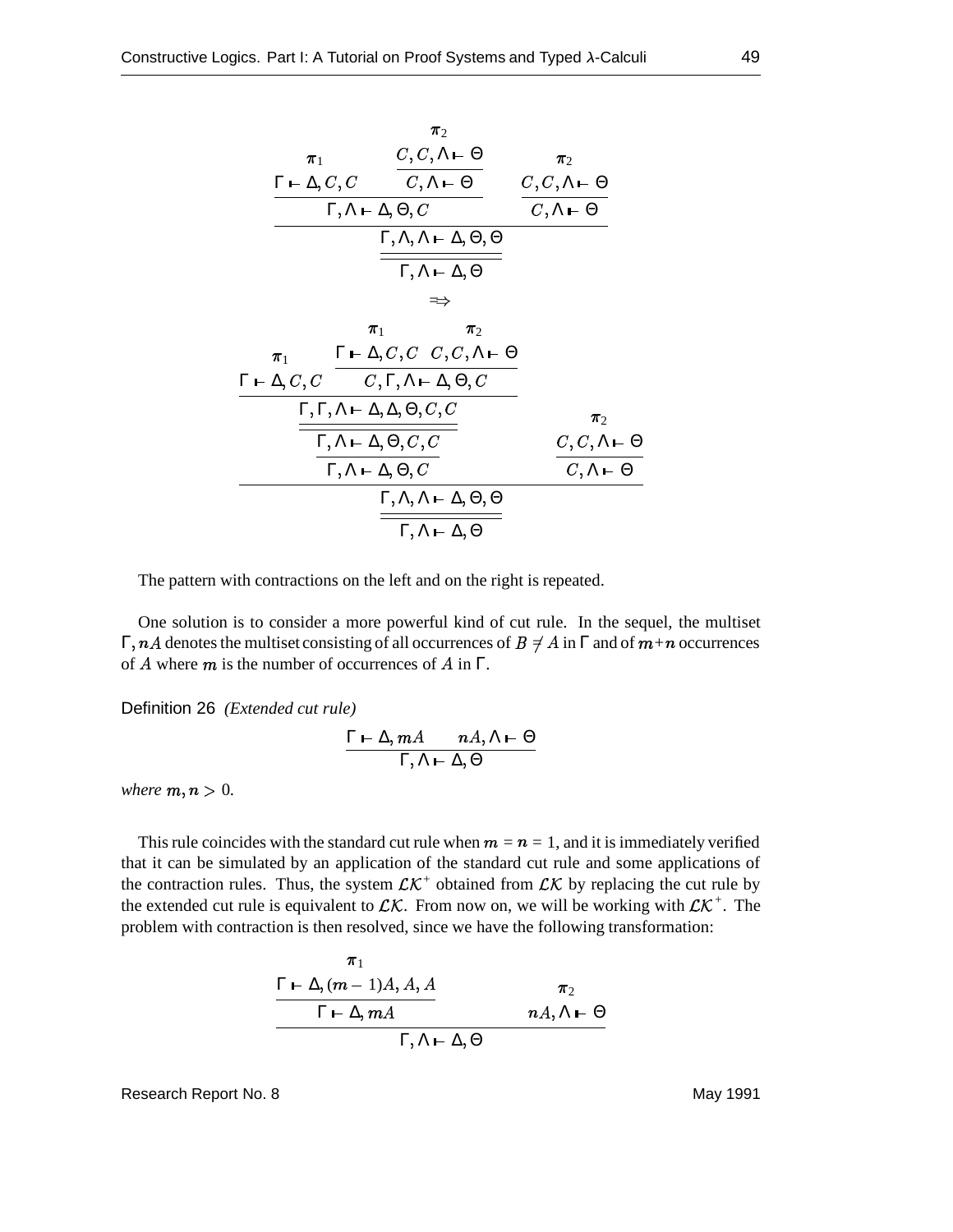$$
\Rightarrow \qquad \pi_1
$$
\n
$$
\Gamma \vdash \Delta, (m+1)A \qquad \qquad nA, \Delta \vdash \Theta
$$
\n
$$
\Gamma, \Delta \vdash \Delta, \Theta
$$

We now prove the main lemma, for which a set of transformations will be needed.

Lemma 8 (Reduction Lemma, Tait, Girard) *Let*  $\Pi_1$  *be an*  $\mathcal{LK}^+$ *-proof of*  $\Gamma \vdash \Delta, mA$ , and  $\Pi_2$  *an*  $\mathcal{LK}^+$ -proof of  $nA, \Lambda \vdash \Theta$ , when  $A \vdash \Theta$ , where  $m, n > 0$ , and assume that  $c(\Pi_1), c(\Pi_2) \leq |A|$ . the contract of the contract of the contract of the contract of the contract of the contract of *An*  $\mathcal{LK}^+$ -proof  $\Pi$  of  $\Gamma$ ,  $\Lambda \vdash \Delta$ ,  $\Theta$  can be constructed, such that  $c(\Pi) \leq |A|$ . We als - *. We also have*  $d(\Pi) \leq 2(d(\Pi_1) + d(\Pi_2))$ , and if the rules for  $\supset$  are omitted, then  $d(\Pi) \leq d(\Pi_1) + d(\Pi_2)$ .

*Proof*. It proceeds by induction on  $d(\Pi_1) + d(\Pi_2)$ , where  $\Pi_1$  and  $\Pi_2$  are the immediate subtrees of the proof tree

$$
\frac{\Pi_1 \qquad \qquad \Pi_2}{\Gamma \vdash \Delta, mA \qquad \qquad nA, \Delta \vdash \Theta}
$$
\n
$$
\Gamma, \Delta \vdash \Delta, \Theta
$$

There are several (non-mutually exclusive) cases depending on the structure of the immediate subtrees  $\Pi_1$  and  $\Pi_2$ .

(1) The root of  $\Pi_1$  and the root of  $\Pi_2$  is the conclusion of some logical inference having some occurrence of the cut formula  $A$  as principal formula. We say that  $A$  is *active*.

Every transformation comes in two versions. The first version corresponds to the case of an application of the standard cut rule. The other version, called the "cross-cuts" version, applies when the extended cut rule is involved.

(i) (
$$
\wedge
$$
: *right*) and ( $\wedge$ : *left*)

| $\pi_1$                                 | $\pi_2$                                 |                            | $\pi_3$                             |  |  |
|-----------------------------------------|-----------------------------------------|----------------------------|-------------------------------------|--|--|
| $\Gamma \vdash \Delta, B$               | $\Gamma \vdash \Delta, C$               |                            | $B, \Lambda \vdash \Theta$          |  |  |
| $\Gamma \vdash \Delta, B \wedge C$      |                                         |                            | $B \wedge C, \Lambda \vdash \Theta$ |  |  |
| $\Gamma, \Lambda \vdash \Delta, \Theta$ |                                         |                            |                                     |  |  |
|                                         | $\Rightarrow$                           |                            |                                     |  |  |
|                                         | $\pi_1$                                 | $\pi_3$                    |                                     |  |  |
|                                         | $\Gamma \vdash \Delta, B$               | $B, \Lambda \vdash \Theta$ |                                     |  |  |
|                                         | $\Gamma, \Lambda \vdash \Delta, \Theta$ |                            |                                     |  |  |

By the hypothesis  $c(\Pi_1)$ ,  $c(\Pi_2) \leq |A|$ , and it  $|A|$ , and it is clear that for the new proof  $\Pi$  we have  $c(\Pi) \leq |A|$ , since c  $|A|$ , since  $c(\Pi) = max({ |B| + 1, c(\pi_1), c(\pi_3)}), |B| + 1 \leq |A|$  (since A |A| (since  $A = B \wedge C$ ),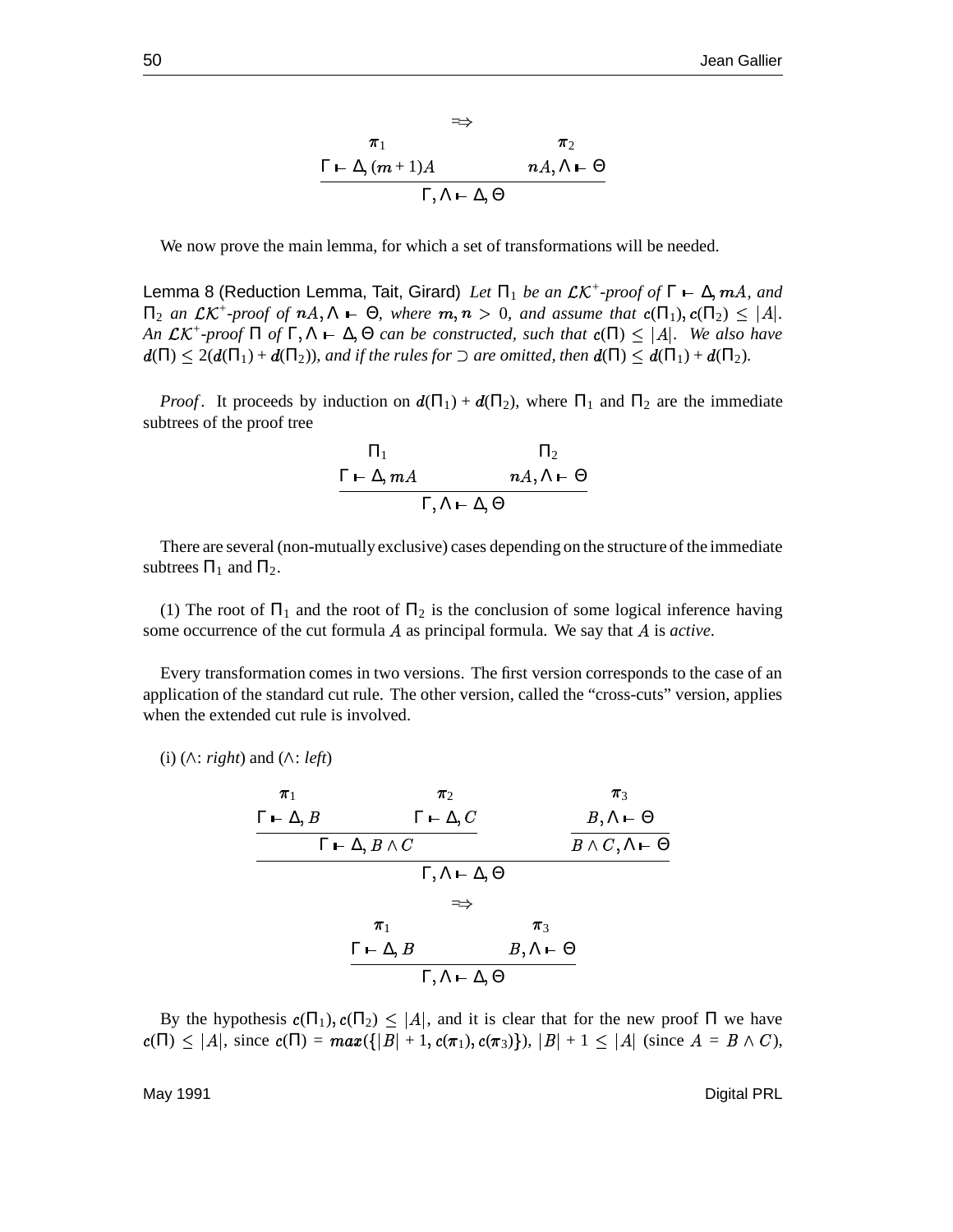$c(\pi_1) \leq c(\Pi_1), c(\pi_2) \leq c(\Pi_1)$ , and  $c(\pi_3) \leq c(\Pi_2)$ . It is also easy to establish the upper bound on  $d(\Pi)$ .

Cross-cuts version. Some obvious simplifications apply when either  $m = 0$  or  $n = 0$ , and we only show the main case where  $m, n > 0$ . Let  $A = B \wedge C$ .

| $\pi_1$ | $\pi$                                                       | $\pi_3$                         |
|---------|-------------------------------------------------------------|---------------------------------|
|         | $\Gamma \vdash \Delta, mA, B$ $\Gamma \vdash \Delta, mA, C$ | $B, nA, \Lambda \vdash \Theta$  |
|         | $\Gamma$ – $\Delta$ , $(m+1)A$                              | $(n+1)A, \Lambda \vdash \Theta$ |
|         | $\Gamma, \Lambda \vdash \Delta, \Theta$                     |                                 |

Let  $\Pi_1'$  be the proof tree obtained by applying the induction hypothesis to

$$
\begin{array}{c}\n\pi_3 \\
\pi_1 \\
\Gamma \vdash \Delta, mA, B \\
\hline\n\Gamma, \Lambda \vdash \Delta, \Theta, B\n\end{array}
$$

and  $\Pi_2'$  the proof tree obtained by applying the induction hypothesis to

$$
\frac{\Gamma \vdash \Delta, mA, B \qquad \Gamma \vdash \Delta, mA, C}{\Gamma \vdash \Delta, (m+1)A} \qquad \qquad \pi_3
$$
\n
$$
B, nA, \Lambda \vdash \Theta
$$

and finally let Π be

$$
\frac{\Pi'_1 \qquad \Pi'_2}{\Gamma, \Lambda \vdash \Delta, \Theta, B \qquad B, \Gamma, \Lambda \vdash \Delta, \Theta}
$$
\n
$$
\frac{\Gamma, \Gamma, \Lambda, \Lambda \vdash \Delta, \Delta, \Theta, \Theta}{\Gamma, \Lambda \vdash \Delta, \Theta}
$$

Since  $c(\pi_1) \leq c(\Pi_1)$ ,  $c(\pi_2) \leq c(\Pi_1)$ , and  $c(\pi_3) \leq c(\Pi_2)$ , by the induction hypothesis,  $c(\Pi'_1), c(\Pi'_2) \leq |A|$ , and it  $|A|$ , and it is clear that for the new proof  $\Pi$  we have  $c(\Pi) \leq |A|$ , since  $c(\Pi) = \max(\{|B| + 1, c(\Pi_1'), c(\Pi_2')\})$ , and  $|B| + 1 \leq |A|$  (since A |A| (since  $A = B \wedge C$ ). It is also easy to establish the upper bound on  $d(\Pi)$ .

(ii) (
$$
\vee
$$
: *right*) and ( $\vee$ : *left*)  
\n
$$
\begin{array}{c}\n\pi_1 & \pi_2 & \pi_3 \\
\Gamma \vdash \Delta, B & \Delta \vdash \Theta & C, \Delta \vdash \Theta \\
\hline\n\Gamma \vdash \Delta, B \vee C & \overline{\Gamma, \Delta \vdash \Delta, \Theta}\n\end{array}
$$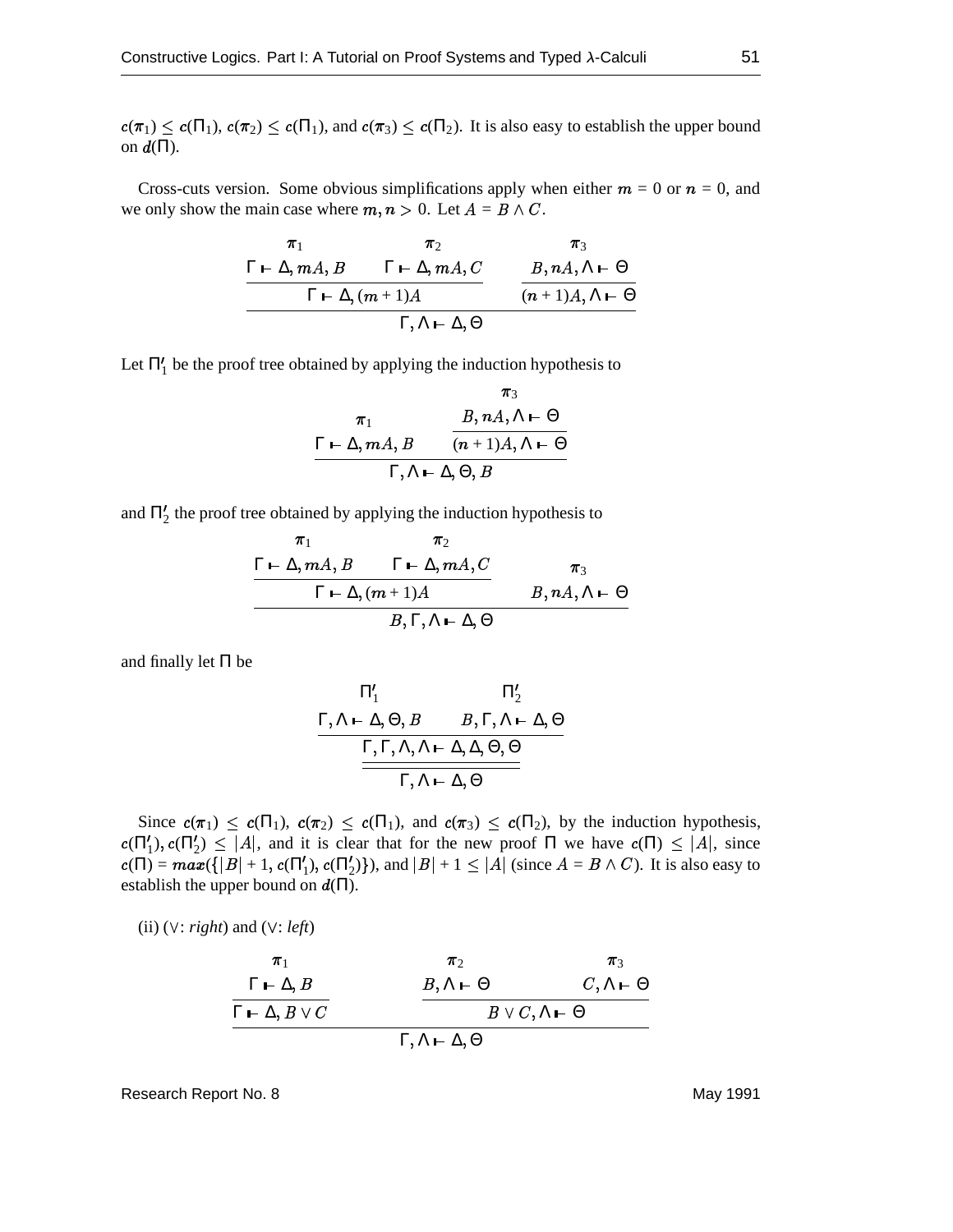$$
\Rightarrow
$$
\n
$$
\pi_1 \qquad \pi_2
$$
\n
$$
\Gamma \vdash \Delta, B \qquad \qquad B, \Lambda \vdash \Theta
$$
\n
$$
\Gamma, \Lambda \vdash \Delta, \Theta
$$

By the hypothesis  $c(\Pi_1)$ ,  $c(\Pi_2) \leq |A|$ , it is c  $|A|$ , it is clear that for the new proof  $\Pi$  we have  $c(\Pi) \leq |A|$ , since c  $|A|$ , since  $c(\Pi) = max({ |B| + 1, c(\pi_1), c(\pi_2)}), |B| + 1 \leq |A|$  (since A |A| (since  $A = B \vee C$ ),  $c(\pi_1) \leq c(\Pi_1), c(\pi_2) \leq c(\Pi_2)$ , and  $c(\pi_3) \leq c(\Pi_2)$ . It is also easy to establish the upper bound on  $d(\Pi)$ .

Cross-cuts version: Similar to (i) (Some obvious simplifications apply when either  $m = 0$ or  $n = 0$ ).

(iii)  $\bigcirc$ : *right*) and  $\bigcirc$ : *left*)

Left as an exercise.

 $(iv)$  ( $\neg$ : *right*) and ( $\neg$ : *left*)

$$
\begin{array}{c}\n\pi_1 & \pi_2 \\
\hline\nA, \Gamma \vdash \Delta & \Delta \vdash \Theta, A \\
\hline\n\Gamma \vdash \Delta, \neg A & \neg A, \Delta \vdash \Theta \\
\hline\n\Gamma, \Delta \vdash \Delta, \Theta & \\
\hline\n\pi_2 & \pi_1 \\
\Delta \vdash \Theta, A & A, \Gamma \vdash \Delta \\
\Gamma, \Delta \vdash \Delta, \Theta\n\end{array}
$$

By the hypothesis  $c(\Pi_1)$ ,  $c(\Pi_2) \leq |\neg A|$ , it is  $|\neg A|$ , it is clear that for the new proof  $\Pi$  we have  $c(\Pi) \leq |\neg A|$ , since  $|\neg A|$ , since  $c(\Pi) = max({ |A| + 1, c(\pi_1), c(\pi_2)}), c(\pi_1) \leq c(\Pi_1), c(\pi_2) \leq c(\Pi_2)$ . It is also easy to establish the upper bound on  $d(\Pi)$ .

Cross-cuts version (Some obvious simplifications apply when either  $m = 0$  or  $n = 0$ ).

$$
\begin{array}{c}\n\pi_1 & \pi_2 \\
\hline\nA, \Gamma \vdash \Delta, m(\neg A) & n(\neg A), \Lambda \vdash \Theta, A \\
\hline\n\Gamma \vdash \Delta, (m+1)(\neg A) & (n+1)(\neg A), \Lambda \vdash \Theta \\
\hline\n\Gamma, \Lambda \vdash \Delta, \Theta\n\end{array}
$$

Let  $\Pi_1'$  be the proof tree obtained by applying the induction hypothesis to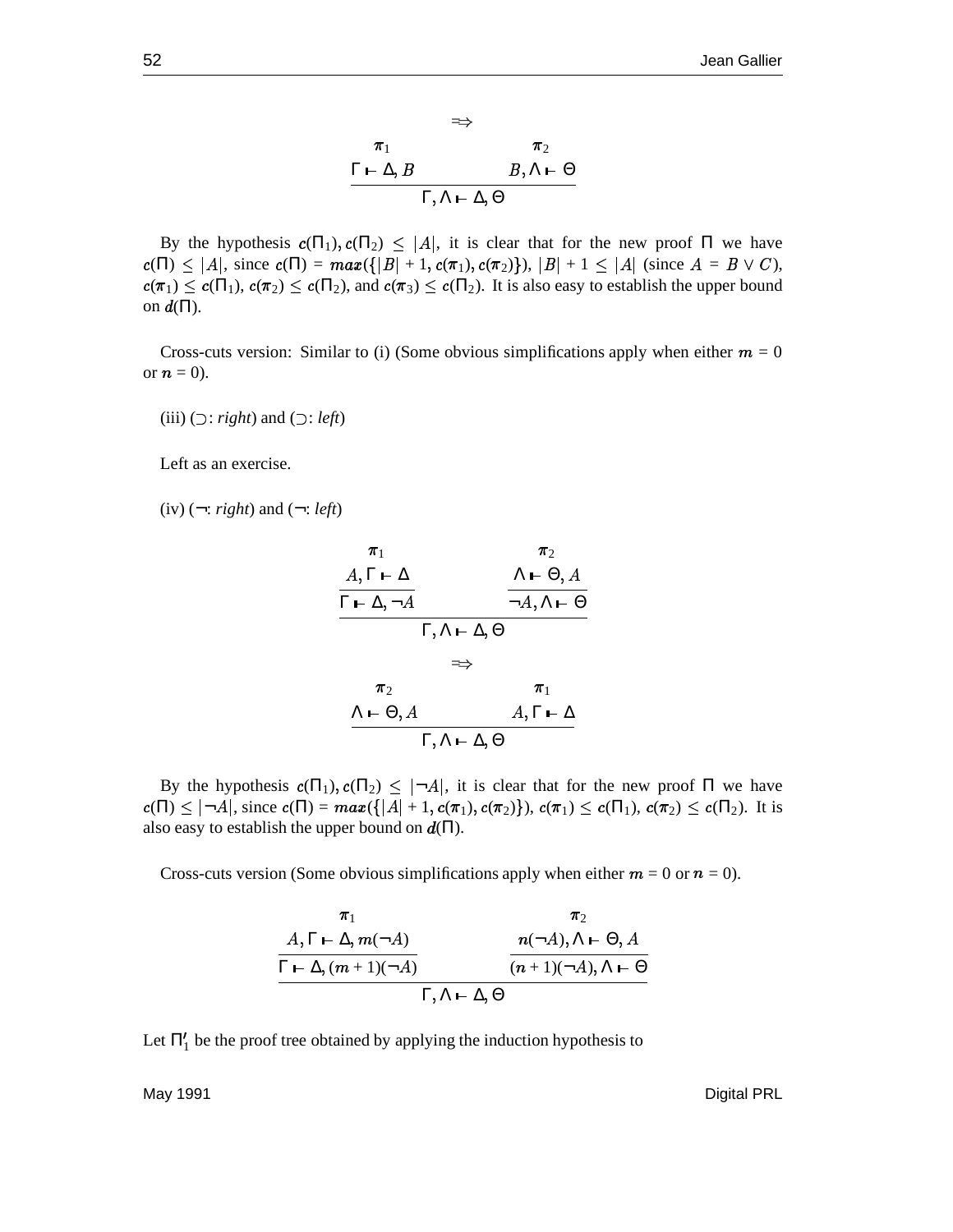$$
\frac{\pi_1}{\Gamma \vdash \Delta, m(\neg A)} \qquad \qquad \pi_2
$$
\n
$$
\frac{\Gamma \vdash \Delta, (m+1)(\neg A)}{\Gamma, \Delta \vdash \Delta, \Theta, A} \qquad n(\neg A), \Delta \vdash \Theta, A
$$

and  $\Pi_2'$  the proof tree obtained by applying the induction hypothesis to

$$
\pi_1
$$
\n
$$
A, \Gamma \vdash \Delta, m(\neg A)
$$
\n
$$
A, \Gamma, \Lambda \vdash \Delta, \Theta
$$
\n
$$
A, \Gamma, \Lambda \vdash \Delta, \Theta
$$

and finally let Π be

$$
\frac{\Pi'_1 \qquad \qquad \Pi'_2}{\Gamma, \Lambda \vdash \Delta, \Theta, A \qquad \qquad A, \Gamma, \Lambda \vdash \Delta, \Theta}
$$
\n
$$
\frac{\Gamma, \Gamma, \Lambda, \Lambda \vdash \Delta, \Delta, \Theta, \Theta}{\Gamma, \Lambda \vdash \Delta, \Theta}
$$

Since  $c(\pi_1) \leq c(\Pi_1)$ ,  $c(\pi_2) \leq c(\Pi_2)$ , by the induction hypothesis  $c(\Pi'_1)$ ,  $c(\Pi'_2) \leq |\neg A|$ , and the contract of the contract of the contract of the contract of the contract of the contract of the contract of the contract of the contract of the contract of the contract of the contract of the contract of the contra and it is clear that for the new proof  $\Pi$  we have  $c(\Pi) \leq |\neg A|$ , since  $|\neg A|$ , since  $c(\Pi) = max({|A| + \dots}$  $1, c(\Pi'_1), c(\Pi'_2)$ . It is also easy to establish the upper bound on  $d(\Pi)$ .

(v) (∀: *right*) and (∀: *left*)

$$
\frac{\tau_1}{\Gamma \vdash \Delta, B[y/x]} \qquad \qquad \frac{B[t/x], \Delta \vdash \Theta}{\forall x B, \Delta \vdash \Theta}
$$
\n
$$
\overrightarrow{\Gamma \vdash \Delta, \forall x B} \qquad \qquad \overrightarrow{\forall x B, \Delta \vdash \Theta}
$$
\n
$$
\Rightarrow
$$
\n
$$
\pi_1[t/x] \qquad \qquad \pi_2
$$
\n
$$
\frac{\Gamma \vdash \Delta, B[t/x]}{\Gamma, \Delta \vdash \Delta, \Theta}
$$

In the above, it may be necessary to rename  $x$  so that it is distinct from all eigenvariables and distinct from all variables in *t*.

By the hypothesis  $c(\Pi_1)$ ,  $c(\Pi_2) \leq |\forall xB|$ , it is  $|\forall x B|$ , it is clear that for the new proof  $\Pi$  we have  $c(\Pi) \, \leq \, |\forall x B|, \, \, \sin$  $|\forall x B|$ , since  $c(\Pi) = max({\{|B[t/x]| + 1, c(\pi_1[t/x]), c(\pi_2)\}\rangle}, c(\pi_1[t/x]) = c(\pi_1),$  $c(\pi_1) \leq c(\Pi_1)$ , and  $c(\pi_2) \leq c(\Pi_2)$ . It is also easy to establish the upper bound on  $d(\Pi)$ .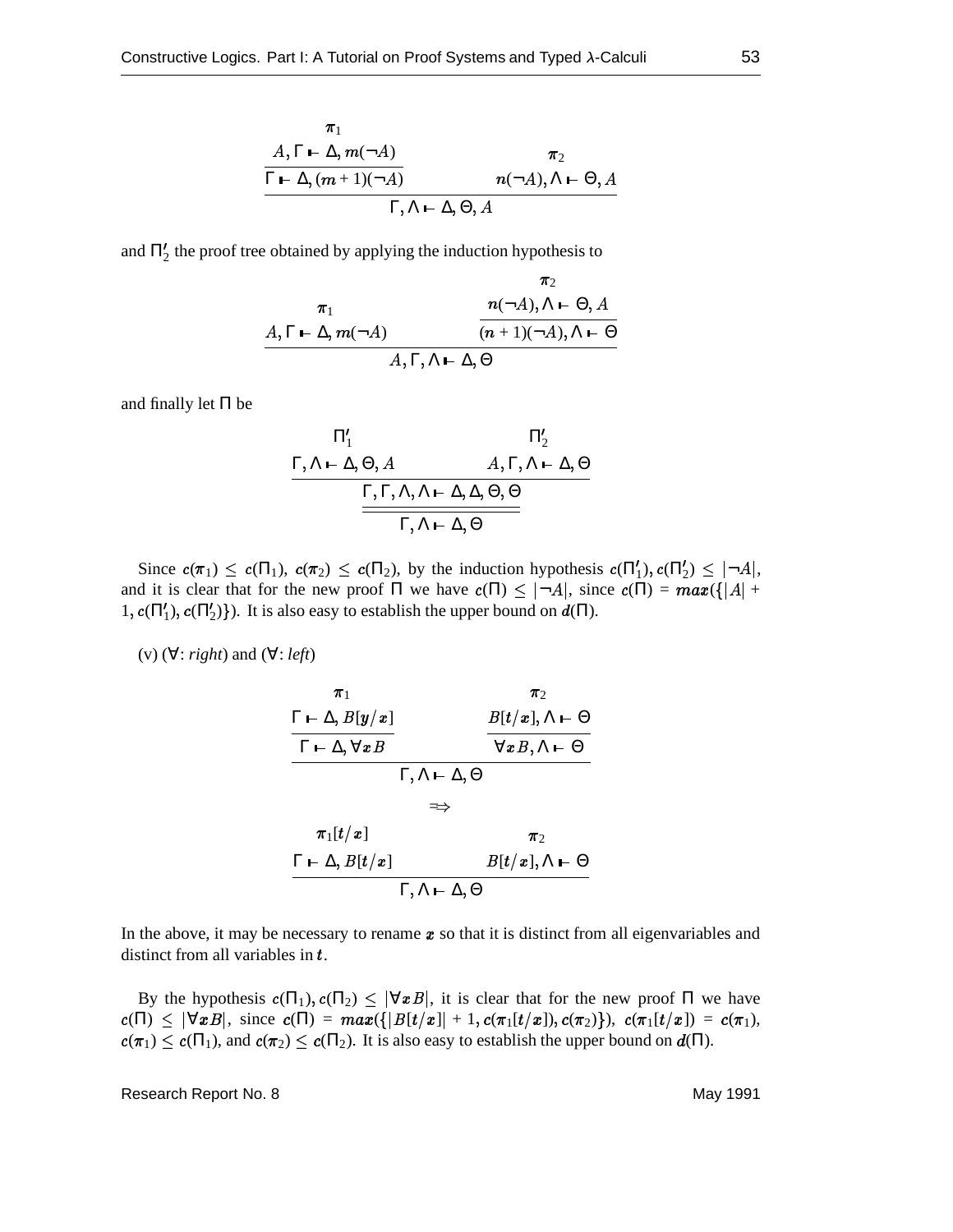the contract of the contract of the contract of the contract of the contract of the contract of the contract of

Cross-cuts version (Some obvious simplifications apply when either  $m = 0$  or  $n = 0$ ).

$$
\frac{\pi_1}{\Gamma \vdash \Delta, m(\forall xB), B[y/x]} \qquad \qquad \frac{B[t/x], n(\forall xB), \Delta \vdash \Theta}{(n+1)(\forall xB), \Delta \vdash \Theta}
$$
\n
$$
\frac{\Gamma \vdash \Delta, (m+1)(\forall xB)}{\Gamma, \Delta \vdash \Delta, \Theta}
$$

Let  $\Pi_1'$  be the proof tree obtained by applying the induction hypothesis to

$$
\frac{\pi_1}{\Gamma\vdash \Delta, m(\forall xB), B[y/x]} \qquad \frac{B[t/x], n(\forall xB), \Delta\vdash \Theta}{(n+1)(\forall xB), \Delta\vdash \Theta}
$$
\n
$$
\Gamma, \Delta\vdash \Delta, \Theta, B[y/x]
$$

and  $\Pi_2'$  the proof tree obtained by applying the induction hypothesis to

 $\sim$  . The contract of the contract of the contract of the contract of the contract of the contract of the contract of the contract of the contract of the contract of the contract of the contract of the contract of the co

$$
\frac{\Gamma \vdash \Delta, m(\forall xB), B[y/x]}{\Gamma \vdash \Delta, (m+1)(\forall xB)} \qquad \qquad \pi_2
$$
\n
$$
\frac{B[t/x], n(\forall xB), \Delta \vdash \Theta}{B[t/x], \Gamma, \Delta \vdash \Delta, \Theta}
$$

and finally let Π be

$$
\frac{\Pi'_{1}[t/x]}{\Gamma, \Lambda \vdash \Delta, \Theta, B[t/x]} \qquad B[t/x], \Gamma, \Lambda \vdash \Delta, \Theta
$$
\n
$$
\frac{\Gamma, \Gamma, \Lambda, \Lambda \vdash \Delta, \Delta, \Theta, \Theta}{\Gamma, \Lambda \vdash \Delta, \Theta}
$$

In the above, it may be necessary to rename  $x$  so that it is distinct from all eigenvariables and distinct from all variables in *t*.

Since  $c(\pi_1) \leq c(\Pi_1)$ , and  $c(\pi_2) \leq c(\Pi_2)$ , by the induction hypothesis,  $c(\Pi'_1)$ ,  $c(\Pi'_2) \leq |\forall x B|$ , and it is clear that for the new proof  $\Pi$  we have  $c(\Pi) \leq |\forall x B|$ , since  $|\forall x B|$ , since  $c(\Pi) = max({\{|B[t/x]| + \{f \in A\}|^2})$  $1, c(\Pi'_1[t/x]), c(\Pi'_2)\}\$  and  $c(\Pi'_1[t/x]) = c(\Pi'_1)$ . It is also easy to establish the upper bound on  $d(\Pi).$ 

(vi) (∃: *right*) and (∃: *left*)

$$
\frac{\Gamma \vdash \Delta, B[t/x]}{\Gamma \vdash \Delta, \exists x B}
$$
\n
$$
\frac{B[y/x], \Lambda \vdash \Theta}{\exists x B, \Lambda \vdash \Theta}
$$
\n
$$
\Gamma, \Lambda \vdash \Delta, \Theta
$$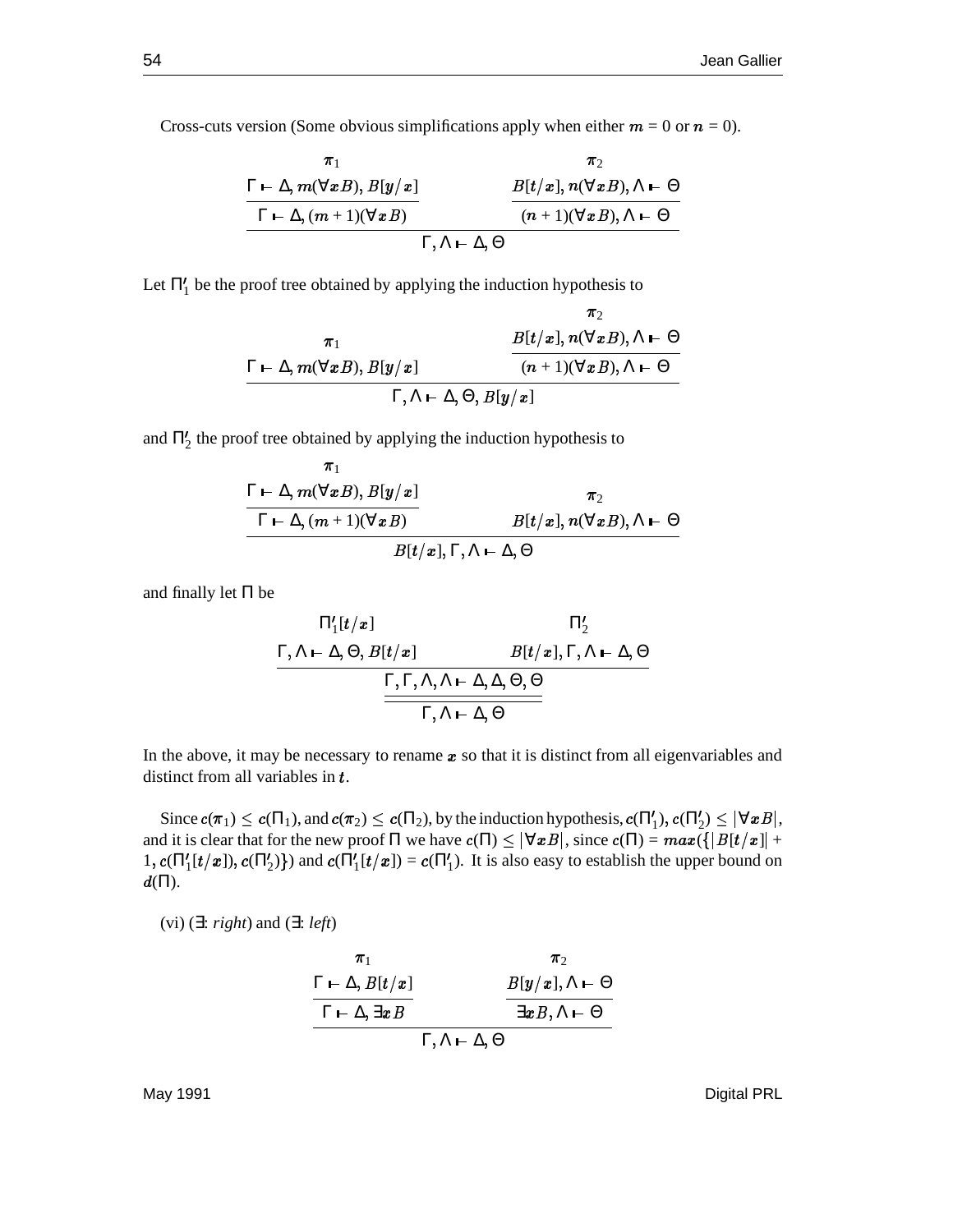$$
\Rightarrow
$$
\n
$$
\pi_1 \qquad \pi_2[t/x]
$$
\n
$$
\Gamma \vdash \Delta, B[t/x] \qquad B[t/x], \Lambda \vdash \Theta
$$
\n
$$
\Gamma, \Lambda \vdash \Delta, \Theta
$$

In the above, it may be necessary to rename  $x$  so that it is distinct from all eigenvariables and distinct from all variables in *t*.

By the hypothesis,  $c(\Pi_1)$ ,  $c(\Pi_2) \leq |\exists x B|$ , and  $|\exists x B|$ , and it is clear that for the new proof  $\Pi$  we have  $c(\Pi) \leq |\exists x B|$ , since  $|\exists x B|, \text{ since } c(\Pi) = max(\{|B[t/x]| + 1, c(\pi_1), c(\pi_2[t/x])\}), c(\pi_2[t/x]) = c(\pi_2),$  $c(\pi_1) \leq c(\Pi_1)$ , and  $c(\pi_2) \leq c(\Pi_2)$ . It is also easy to establish the upper bound on  $d(\Pi)$ .

Cross-cuts version (Some obvious simplifications apply when either  $m = 0$  or  $n = 0$ ). Similar to (v) and left as an exercise.

(2) Either the root of  $\Pi_1$  or the root of  $\Pi_2$  is the conclusion of some logical rule, the cut rule, or some structural rule having some occurrence of a formula  $X \neq A$  as principal formula. We say that A is *passive*.

We only show the transformations corresponding to the case where  $A$  is passive on the left, the case in which it is passive on the right being symmetric. For this case (where  $A$  is passive on the left), we only show the transformation where the last inference applied to the left subtree is a right-rule, the others being symmetric.

(i) ( : *right*)

$$
\pi_1
$$
\n
$$
\Gamma \vdash \Delta, mA, B
$$
\n
$$
\Gamma \vdash \Delta, mA, B \lor C
$$
\n
$$
\Gamma, \Lambda \vdash \Delta, \Theta, B \lor C
$$
\n
$$
\Rightarrow
$$
\n
$$
\pi_1
$$
\n
$$
\Gamma \vdash \Delta, mA, B
$$
\n
$$
\Gamma \vdash \Delta, mA, B
$$
\n
$$
\Gamma, \Lambda \vdash \Delta, \Theta, B \lor C
$$
\n
$$
\Gamma, \Lambda \vdash \Delta, \Theta, B \lor C
$$

Note that  $c(\pi_1) \leq c(\Pi_1)$  and  $c(\pi_2) \leq c(\Pi_2)$ . We conclude by applying the induction hypothesis to the subtree rooted with  $\Gamma, \Lambda \vdash \Delta, \Theta, B$ . It is also easy to establish the upper bound on  $d(\Pi)$ .

(ii) ( : *right*)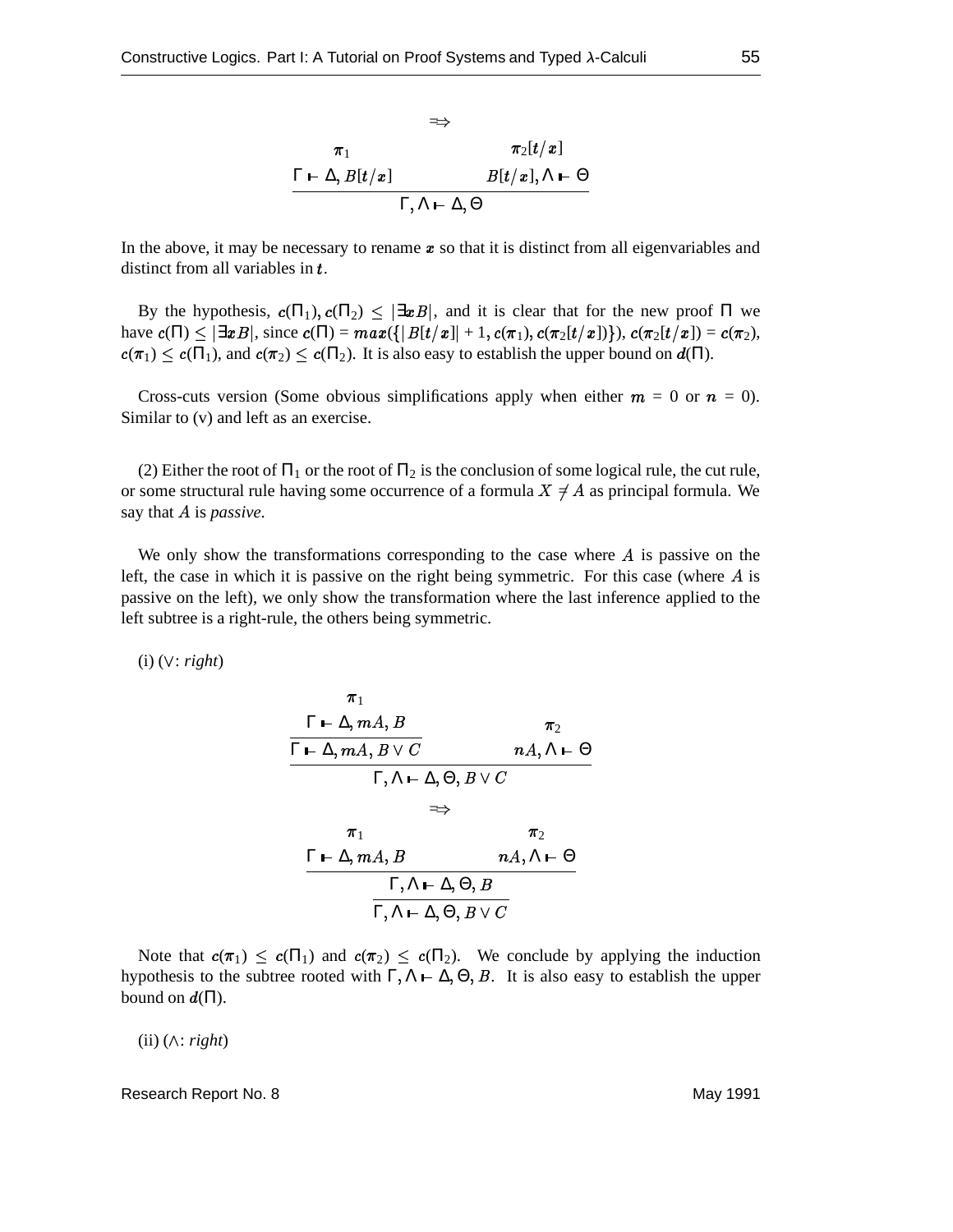$$
\frac{\Gamma \vdash \Delta, mA, B \quad \Gamma \vdash \Delta, mA, C \quad \pi_3}{\Gamma \vdash \Delta, mA, B \land C} \quad nA, \Lambda \vdash \Theta
$$
\n
$$
\longrightarrow
$$
\n
$$
\pi_1 \quad \pi_3 \quad \pi_2 \quad nA, \Lambda \vdash \Theta
$$
\n
$$
\longrightarrow
$$
\n
$$
\frac{\Gamma \vdash \Delta, mA, B \quad nA, \Lambda \vdash \Theta}{\Gamma, \Lambda \vdash \Delta, \Theta, B} \quad \frac{\Gamma \vdash \Delta, mA, C \quad nA, \Lambda \vdash \Theta}{\Gamma, \Lambda \vdash \Delta, \Theta, C}
$$

Note that  $c(\pi_1) \leq c(\Pi_1)$ ,  $c(\pi_2) \leq c(\Pi_1)$ , and  $c(\pi_3) \leq c(\Pi_2)$ . We conclude by applying the induction hypothesis to the subtrees rooted with  $\Gamma, \Lambda \vdash \Delta, \Theta, B$  and  $\Gamma, \Lambda \vdash \Delta, \Theta, C$ . It is also easy to establish the upper bound on  $d(\Pi)$ .

 $(iii)$   $($   $\supset$ : *right* $)$ 

Left as an exercise.

 $(iv)$  ( $\neg: right)$ 

$$
\pi_1
$$
\n
$$
B, \Gamma \vdash \Delta, mA
$$
\n
$$
\pi_2
$$
\n
$$
\Gamma \vdash \Delta, mA, \neg B
$$
\n
$$
\Gamma, \Lambda \vdash \Delta, \Theta, \neg B
$$
\n
$$
\Rightarrow
$$
\n
$$
\pi_1
$$
\n
$$
B, \Gamma \vdash \Delta, mA
$$
\n
$$
nA, \Lambda \vdash \Theta
$$
\n
$$
B, \Gamma, \Lambda \vdash \Delta, \Theta
$$
\n
$$
\Gamma, \Lambda \vdash \Delta, \Theta, \neg B
$$

Note that  $c(\pi_1) \leq c(\Pi_1)$ , and  $c(\pi_2) \leq c(\Pi_2)$ . We conclude by applying the induction hypothesis to the subtree rooted with  $B, \Gamma, \Lambda \vdash \Delta, \Theta$ . It is also easy to establish the upper bound on  $d(\Pi)$ .

(v) (∀: *right*)

$$
\frac{\pi_1}{\Gamma \vdash \Delta, mA, B[y/x]} \qquad \pi_2
$$
\n
$$
\frac{\Gamma \vdash \Delta, mA, \forall xB} {\Gamma, \Delta \vdash \Delta, \Theta, \forall xB} \qquad nA, \Delta \vdash \Theta
$$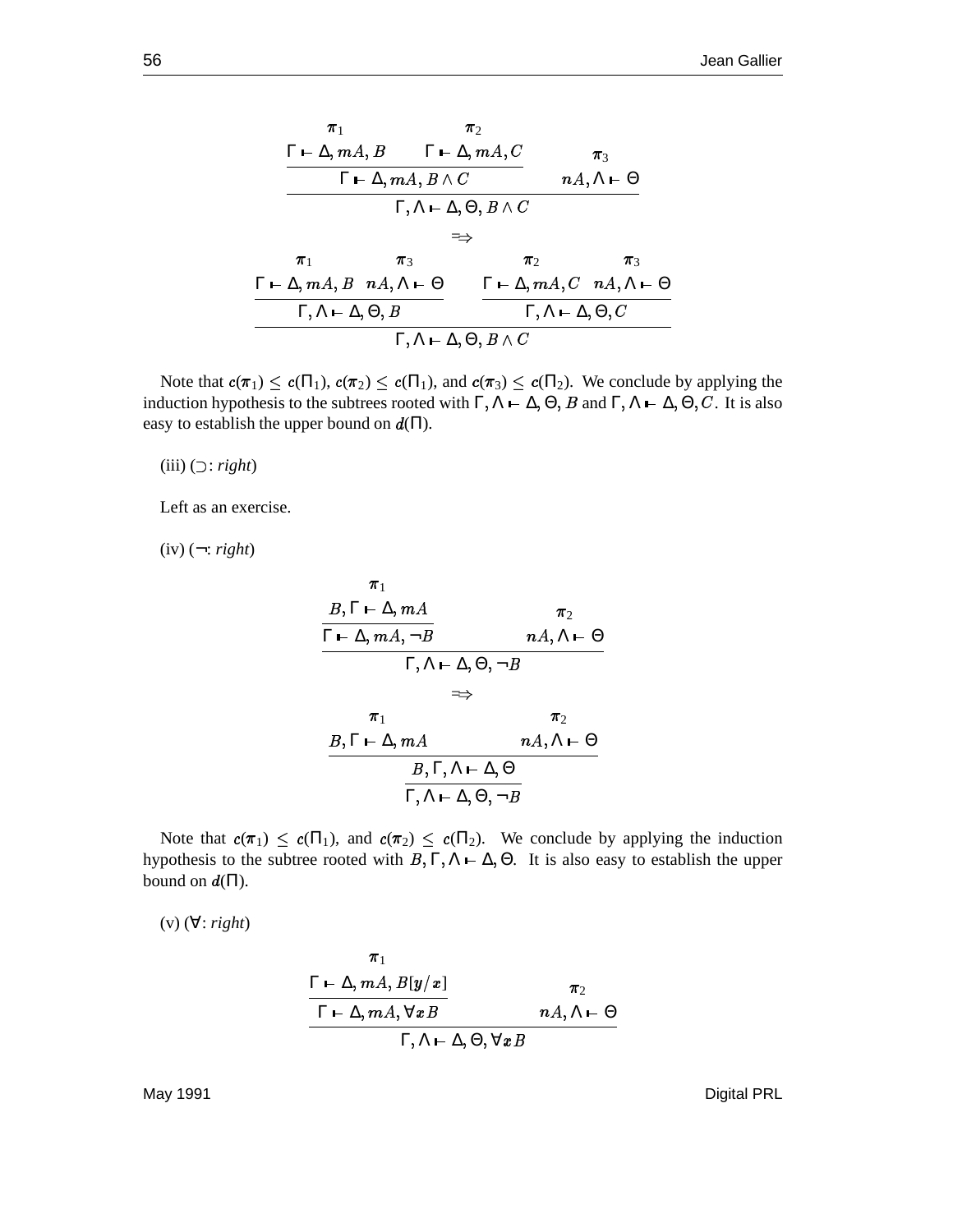$$
\Rightarrow
$$
\n
$$
\pi_1[z/x] \qquad \pi_2
$$
\n
$$
\Gamma \vdash \Delta, mA, B[z/x] \qquad nA, \Lambda \vdash \Theta
$$
\n
$$
\frac{\Gamma, \Lambda \vdash \Delta, \Theta, B[z/x]}{\Gamma, \Lambda \vdash \Delta, \Theta, \forall x B}
$$

In the above, some renaming may be necessary to ensure the eigenvariable condition.

Note that  $c(\pi_1[z/x]) = c(\pi_1), c(\pi_1) \leq c(\Pi_1)$ , and  $c(\pi_2) \leq c(\Pi_2)$ . We conclude by applying the induction hypothesis to the subtree rooted with  $\Gamma, \Lambda \vdash \Delta, \Theta, B[z/x]$ . It is also easy to establish the upper bound on  $d(\Pi)$ .

$$
(vi) (\exists: right)
$$

$$
\frac{\tau_1}{\Gamma \vdash \Delta, mA, B[t/x]} \qquad \pi_2
$$
\n
$$
\frac{\Gamma \vdash \Delta, mA, \exists x B \qquad \qquad nA, \Delta \vdash \Theta}{\Gamma, \Delta \vdash \Delta, \Theta}
$$
\n
$$
\Rightarrow
$$
\n
$$
\frac{\tau_1}{\Gamma \vdash \Delta, mA, B[t/x]} \qquad \qquad nA, \Delta \vdash \Theta
$$
\n
$$
\frac{\Gamma \vdash \Delta, nA, B[t/x]}{\Gamma, \Delta \vdash \Delta, \Theta, B[t/x]}
$$

Note that  $c(\pi_1) \leq c(\Pi_1)$ , and  $c(\pi_2) \leq c(\Pi_2)$ . We conclude by applying the induction hypothesis to the subtree rooted with  $\Gamma, \Lambda \vdash \Delta, \Theta, B[t/x]$ . It is also easy to establish the upper bound on  $d(\Pi)$ .

(vii) (*cut*)

$$
\frac{\Gamma_1 \vdash \Delta_1, m_1 A, p B \qquad q B, \Delta_1 \vdash \Theta_1, m_2 A}{\Gamma \vdash \Delta, m A \qquad n A, \Delta \vdash \Theta}
$$
\n
$$
\frac{\pi_2}{\Gamma \vdash \Delta, m A \qquad n A, \Delta \vdash \Theta}
$$

where in the above proof  $\pi$ ,  $m_1 + m_2 = m$ ,  $\Gamma = \Gamma_1, \Lambda_1$ , and  $\Delta = \Delta_1, \Theta_1$ . Since by the hypothesis,  $c(\Pi_1)$ ,  $c(\Pi_2) \leq |A|$ , and  $c($ |A|, and  $c(\Pi_1) = max({\{|B| + 1, c(\pi_1), c(\pi_2)}\})$ , we must have \_\_\_\_\_\_\_\_\_\_\_\_\_  $\cdots$   $|A|, \, c(\pi_1) \leq |A|, \, c(\pi_2) \leq$  $|A|, c(\pi_2) \leq |A|,$  and  $c(\pi)$  $|A|$ , and  $c(\pi_3) \leq |A|$ . Thus in |A|. Thus in particular,  $B \neq A$ . We show the transformation in the case where  $m_1 > 0$  and  $m_2 > 0$ , the cases where either  $m_1 = 0$  or  $m_2 = 0$  being special cases.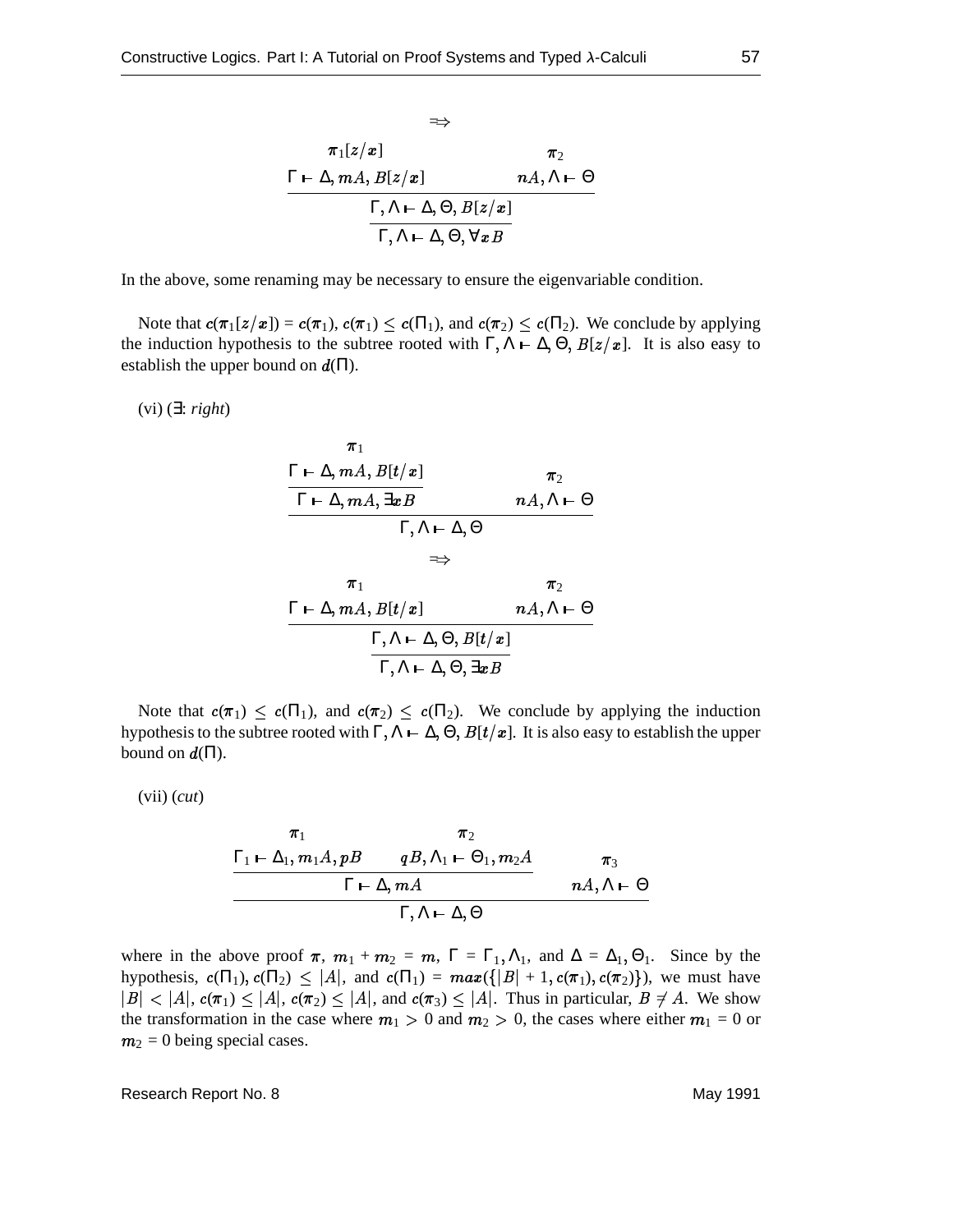Let  $\Pi_1'$  be the result of applying the induction hypothesis to

$$
\frac{\pi_1}{\Gamma_1 \vdash \Delta_1, pB, m_1A} \qquad nA, \Lambda \vdash \Theta
$$
  

$$
\Gamma_1, \Lambda \vdash \Delta_1, \Theta, pB
$$

let  $\Pi_2'$  be the result of applying the induction hypothesis to

$$
\begin{array}{cc}\n\pi_2 & \pi_3 \\
qB, \Lambda_1 \vdash \Theta_1, m_2A & nA, \Lambda \vdash \Theta \\
qB, \Lambda_1, \Lambda \vdash \Theta_1, \Theta\n\end{array}
$$

and let Π be the proof

$$
\frac{\Pi'_1 \qquad \Pi'_2}{\Gamma_1, \Lambda \vdash \Delta_1, \Theta, pB \qquad qB, \Lambda_1, \Lambda \vdash \Theta_1, \Theta}
$$
\n
$$
\frac{\Gamma, \Gamma, \Lambda \vdash \Delta, \Delta, \Theta}{\Gamma, \Lambda \vdash \Delta, \Theta}
$$

Since by the induction hypothesis,  $c(\Pi'_1)$ ,  $c(\Pi'_2) \leq |A|$ , and sin |A|, and since  $|B| < |A|$ , we h  $|A|$ , we have  $c(\Pi) \leq |A|$ . It is als |A|. It is also easy to establish the upper bound on  $d(\Pi)$ .

(viii) (*contrac*: *right*)

$$
\frac{\tau_1}{\Gamma \vdash \Delta, B, B, mA} \qquad \qquad \pi_2
$$
\n
$$
\frac{\Gamma \vdash \Delta, B, mA}{\Gamma \vdash \Delta, B, mA} \qquad \qquad nA, \Lambda \vdash \Theta
$$
\n
$$
\Rightarrow
$$
\n
$$
\frac{\tau_1}{\Gamma \vdash \Delta, B, B, mA} \qquad \qquad nA, \Lambda \vdash \Theta
$$
\n
$$
\frac{\Gamma \vdash \Delta, B, B, mA}{\Gamma, \Lambda \vdash \Delta, \Theta, B, B} \qquad \qquad \frac{\Gamma, \Lambda \vdash \Delta, \Theta, B}{\Gamma, \Lambda \vdash \Delta, \Theta, B}
$$

Note that  $c(\pi_1) \leq c(\Pi_1)$ , and  $c(\pi_2) \leq c(\Pi_2)$ . We conclude by applying the induction hypothesis to the subtree rooted with  $\Gamma, \Lambda \vdash \Delta, \Theta, B, B$ . It is also easy to establish the upper bound on  $d(\Pi)$ .

(ix) (*weakening*: *right*)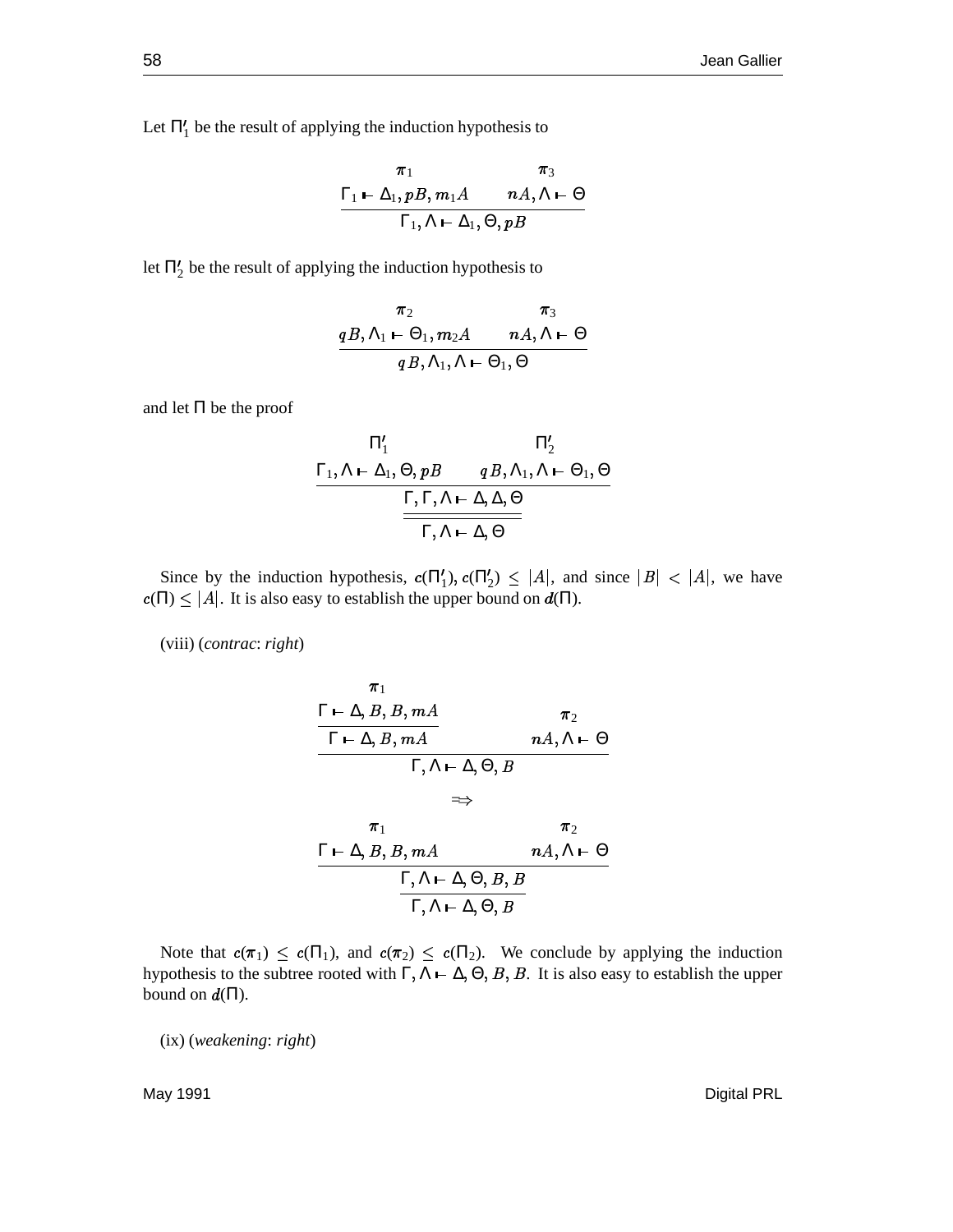$$
\frac{\tau_1}{\Gamma \vdash \Delta, mA, B} \qquad \qquad \pi_2
$$
\n
$$
\frac{\Gamma \vdash \Delta, mA, B}{\Gamma, \Lambda \vdash \Delta, \Theta, B} \qquad \qquad nA, \Lambda \vdash \Theta
$$
\n
$$
\Rightarrow
$$
\n
$$
\pi_1 \qquad \qquad \pi_2
$$
\n
$$
\frac{\Gamma \vdash \Delta, mA \qquad \qquad nA, \Lambda \vdash \Theta}{\Gamma, \Lambda \vdash \Delta, \Theta, B}
$$

Note that  $c(\pi_1) \leq c(\Pi_1)$ , and  $c(\pi_2) \leq c(\Pi_2)$ . We conclude by applying the induction hypothesis to the subtrees rooted with  $\Gamma, \Lambda \vdash \Delta, \Theta$ . It is also easy to establish the upper bound on  $d(\Pi)$ .

(3) Either  $\Pi_1$  or  $\Pi_2$  is an axiom. We consider the case in which the left subtree is an axiom, the other case being symmetric. If  $A \notin \Theta$ , then

and the contract of the contract of the contract of the contract of the contract of the contract of the contract of the contract of the contract of the contract of the contract of the contract of the contract of the contra

$$
A \vdash A \qquad nA, \Lambda \vdash \Theta
$$
\n
$$
\Rightarrow
$$
\n
$$
\pi_2
$$
\n
$$
\Rightarrow
$$
\n
$$
\pi_2
$$
\n
$$
\frac{nA, \Lambda \vdash \Theta}{A, \Lambda \vdash \Theta}
$$

else

$$
A \vdash A \qquad nA, \Lambda \vdash \Theta, A
$$
\n
$$
\Rightarrow
$$
\n
$$
A, \Lambda \vdash \Theta, A
$$
\n
$$
\Rightarrow
$$
\n
$$
A \vdash A
$$
\n
$$
\overline{A, \Lambda \vdash \Theta, A}
$$

Note that  $c(\pi_2) \leq c(\Pi_2)$ . In the first case, since by hypothesis  $c(\Pi_1)$ ,  $c(\Pi_2) \leq |A|$ , it is clea  $|A|$ , it is clear that  $c(\Pi) \leq |A|$ . The sec  $|A|$ . The second case is obvious.

(4) Either the root of  $\Pi_1$  or the root of  $\Pi_2$  is the conclusion of some thinning or contraction resulting in an occurrence of the cut formula  $A$ . We consider the case in which this happens in the succedent of the left subtree, the other case being symmetric.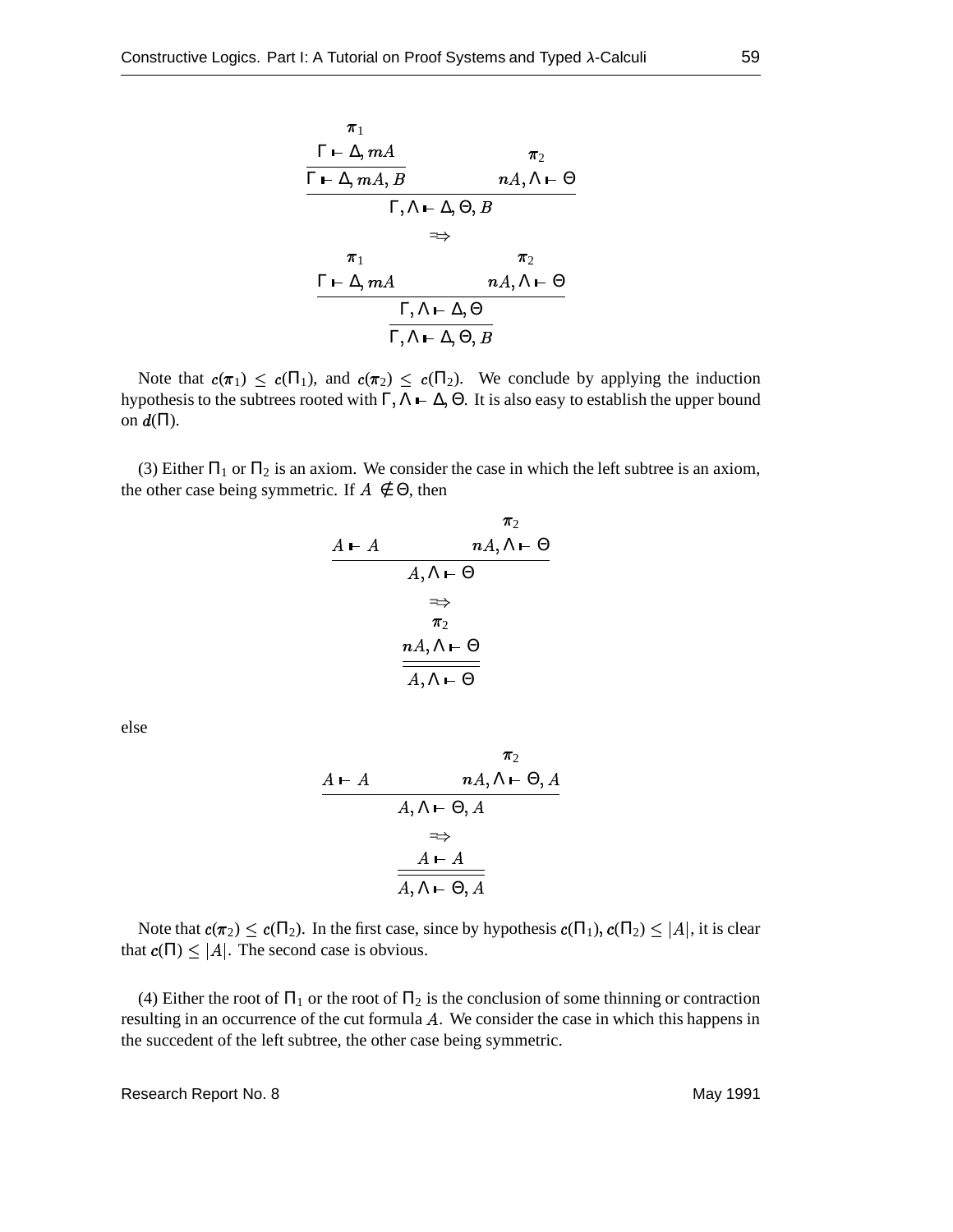(i) (*weakening*: *right*)

$$
\frac{\Gamma \vdash \Delta \qquad \qquad \pi_2}{\Gamma \vdash \Delta, A} \qquad \qquad A, \Delta \vdash \Theta
$$
\n
$$
\Rightarrow \qquad \qquad \pi_1
$$
\n
$$
\frac{\Gamma \vdash \Delta}{\Gamma, \Delta \vdash \Delta, \Theta}
$$

and when  $m, n > 0$ ,

$$
\frac{\tau_1}{\Gamma \vdash \Delta, mA} \qquad \tau_2
$$
\n
$$
\frac{\Gamma \vdash \Delta, (m+1)A}{\Gamma, \Lambda \vdash \Delta, \Theta} \qquad nA, \Lambda \vdash \Theta
$$
\n
$$
\Rightarrow \qquad \tau_1
$$
\n
$$
\frac{\Gamma \vdash \Delta, mA \qquad nA, \Lambda \vdash \Theta}{\Gamma, \Lambda \vdash \Delta, \Theta}
$$

Since by the hypothesis we have  $c(\Pi_1)$ ,  $c(\Pi_2) \leq |A|$ , it is cle |A|, it is clear that  $c(\Pi) \leq |A|$  in the fin  $\left| A \right|$  in the first case. In the second case, since  $c(\pi_1) \leq c(\Pi_1)$  and  $c(\pi_2) \leq c(\Pi_2)$ , we conclude by applying the induction hypothesis.

(ii) (*contrac*: *right*)

$$
\frac{\Gamma \vdash \Delta, (m-1)A, A, A \qquad \pi_2}{\Gamma \vdash \Delta, mA \qquad \qquad nA, \Lambda \vdash \Theta}
$$
\n
$$
\Rightarrow
$$
\n
$$
\pi_1 \qquad \qquad \pi_2
$$
\n
$$
\frac{\Gamma \vdash \Delta, (m+1)A \qquad \qquad nA, \Lambda \vdash \Theta}{\Gamma, \Lambda \vdash \Delta, \Theta}
$$

Since by the hypothesis we have  $c(\Pi_1)$ ,  $c(\Pi_2) \leq |A|$ , and we  $|A|$ , and we have  $c(\pi_1) \leq c(\Pi_1)$  and  $c(\pi_2) \leq c(\Pi_2)$ , we conclude by applying the induction hypothesis.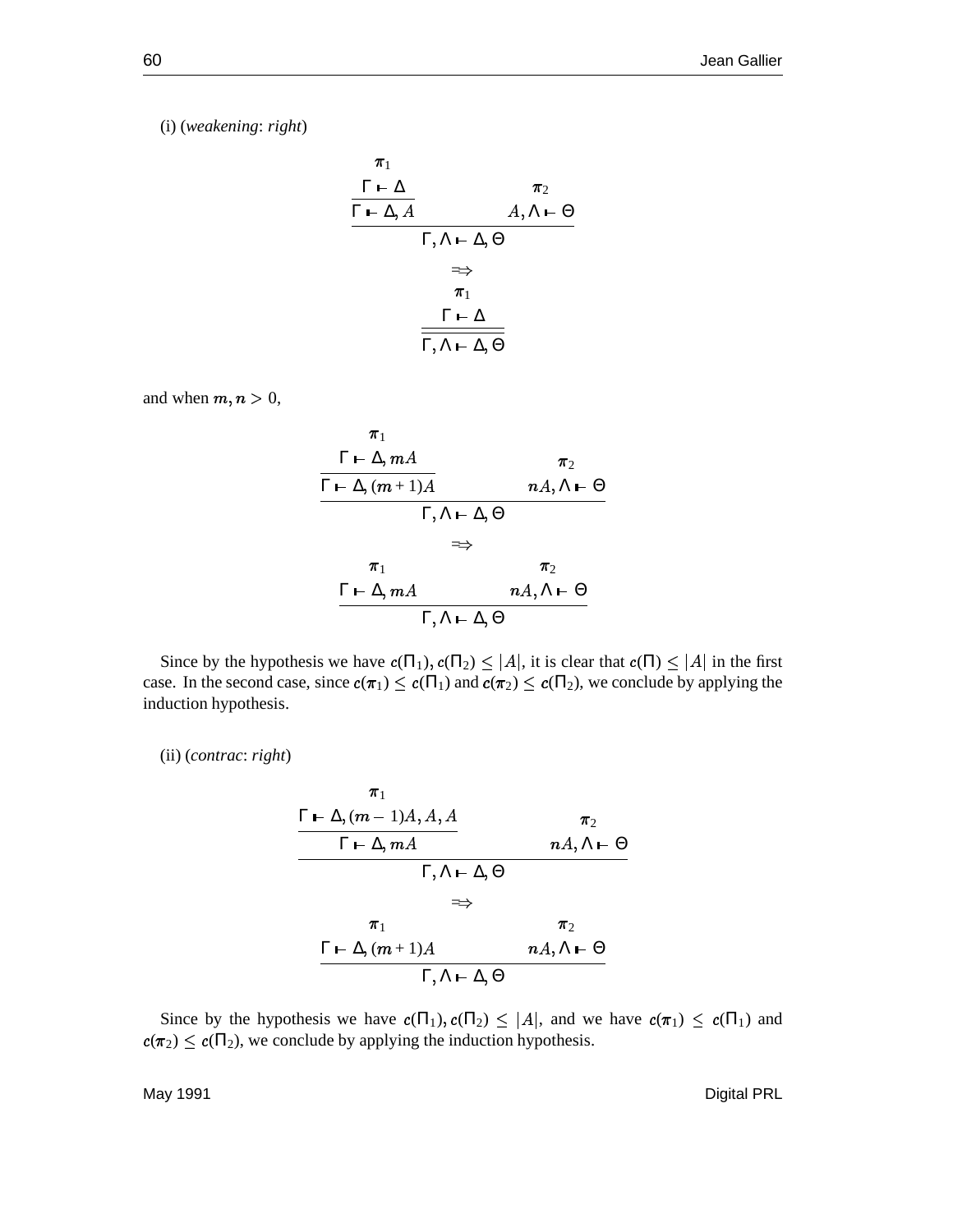The symmetric rule in which a contraction takes place in the right subtree is not shown.  $\Box$ 

We can now prove the following major result (essentially due to Tait [18], 1968), showing not only that every proof can be transformed into a cut-free proof, but also giving an upper bound on the size of the resulting cut-free proof.

**Theorem 7** Let T be a proof with cut-rank  $c(T)$  of a sequent  $\Gamma \vdash \Delta$ *. A cut-free proof*  $T^*$  for  $\Gamma \vdash \Delta$  can be constructed such that  $d(T^*) \leq exp(4, c(T), d(T)).$ 

*Proof.* We prove the following claim by induction on the depth of proof trees.

*Claim*: Let T be a proof with cut-rank  $c(T)$  for a sequent  $\Gamma \vdash \Delta$ . If  $c(T) > 0$  then we can construct a proof  $T'$  for  $\Gamma \vdash \Delta$  such that

$$
c(T') < c(T) \quad \text{and} \quad d(T') \leq 4^{d(T)}.
$$

*Proof of Claim*: If either the last inference of T is not a cut, or it is a cut and  $c(T) > |A| + 1$ , we apply the induction hypothesis to the immediate subtrees  $T_1$  or  $T_2$  (or  $T_1$ ) of T. We are left with the case in which the last inference is a cut and  $c(T) = |A| + 1$ . The proof is of the form

$$
\frac{T_1}{\Gamma \vdash \Delta, mA} \qquad \qquad \frac{T_2}{\Gamma \vdash \Delta}
$$

By the induction hypothesis, we can construct a proof  $T_1'$  for  $\Gamma \vdash \Delta$ , mA and a proof  $T_2'$ for  $nA, \Gamma \vdash \Delta$ , such the  $\Gamma \vdash \Delta$ , such that  $c(T_i') \leq |A|$  and  $d(T_i)$ |A| and  $d(T_i') \leq 4^{d(T_i)}$ , for  $i = 1, 2$ . Applying the reduction lemma (Lemma 8), we obtain a proof  $T'$  such that,  $c(T') \leq |A|$  and  $d(T)$ |A| and  $d(T') \leq 2(d(T'_1) + d(T'_2)).$ But

$$
2(d(T'_1)+d(T'_2))\leq 2(4^{d(T_1)}+4^{d(T_2)})\leq 4^{max(d(T_1),d(T_2))+1}=4^{d(T)}.
$$

 $\Box$ 

The proof of Theorem 7 follows by induction on  $c(T)$ , and by the definition of  $exp(4, m, n)$ .  $\Box$ 

It is easily verified that the above argument also goes through for the system  $\mathcal{L}\mathcal{J}$ . Thus, we obtain Gentzen's original cut elimination theorem.

Theorem 8 (Cut Elimination Theorem, Gentzen (1935)) *There is an algorithm which, given any proof* Π *in produces a cut-free proof* Π *in . There is an algorithm which,* given any proof  $\Pi$  in  $\mathcal{L} \mathcal{J}$  produces a cut-free proof  $\Pi'$  in  $\mathcal{L} \mathcal{J}.$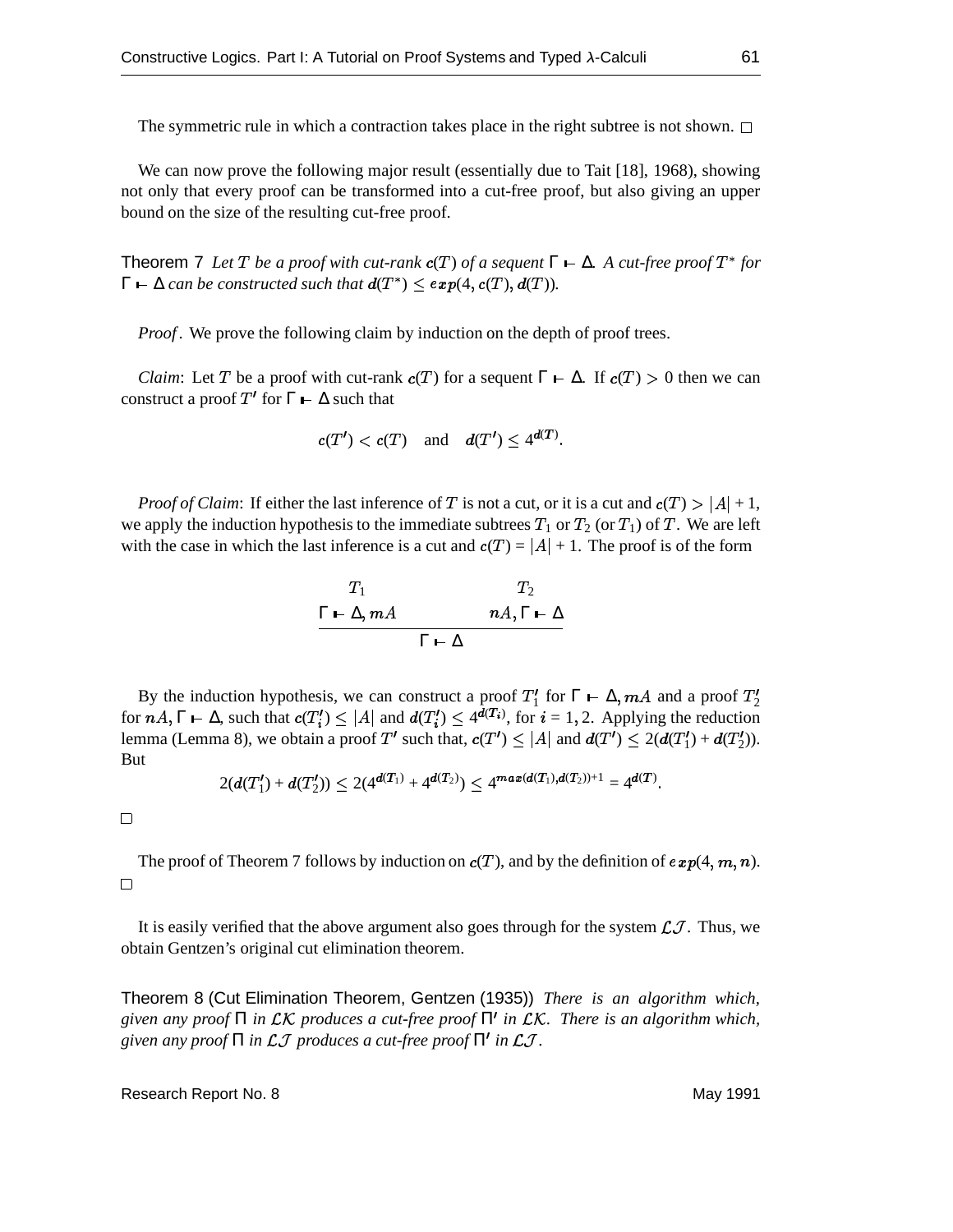A few more remarks about the role of contraction and weakening will be useful before moving on to linear logic. We already noticed with the cut rule that contexts (the  $\Gamma$ ,  $\Delta$  occurring in the premise(s) of inference rules) can be treated in two different ways: (1) either they are merged (which implies that they are identical), or (2) they are concatenated.

In order to search for proof backwards, it is more convenient to treat contexts in mode (1), but this hides some subtleties. For example, the  $(\wedge : right)$  rule can be written either as

$$
\frac{\Gamma \vdash \Delta, A \quad \Gamma \vdash \Delta, B}{\Gamma \vdash \Delta, A \land B}
$$

where the contexts are merged, or as

$$
\frac{\Gamma \vdash \Delta, A \quad \Lambda \vdash \Theta, B}{\Gamma, \Lambda \vdash \Delta, \Theta, A \land B}
$$

where the contexts are just concatenated but not merged. Following Girard, let's call the first version *additive*, and the second version *multiplicative*. Under contraction and weakening, the two versions are equivalent: the first rule can be simulated by the second rule using contractions:

$$
\frac{\Gamma \vdash \Delta, A \qquad \Gamma \vdash \Delta, B}{\frac{\Gamma, \Gamma \vdash \Delta, \Delta, A \wedge B}{\Gamma \vdash \Delta, A \wedge B}}
$$

and the second rule can be simulated by the first rule using weakenings:

$$
\frac{\Gamma \vdash \Delta, A}{\Gamma, \Lambda \vdash \Delta, \Theta, A} \qquad \qquad \frac{\Lambda \vdash \Theta, B}{\Gamma, \Lambda \vdash \Delta, \Theta, B}
$$
\n
$$
\Gamma, \Lambda \vdash \Delta, \Theta, A \wedge B
$$

Similarly, the  $(\wedge: \text{left})$  rules can be written either as

$$
\frac{A, \Gamma \vdash \Delta}{A \land B, \Gamma \vdash \Delta} \qquad \frac{B, \Gamma \vdash \Delta}{A \land B, \Gamma \vdash \Delta}
$$

or as

$$
\frac{A, B, \Gamma \vdash \Delta}{A \land B, \Gamma \vdash \Delta}
$$

Again, let's call the first version *additive*, and the second version *multiplicative*. These versions are equivalent under contraction and weakening. The first version can be simulated by the second rule using weakening: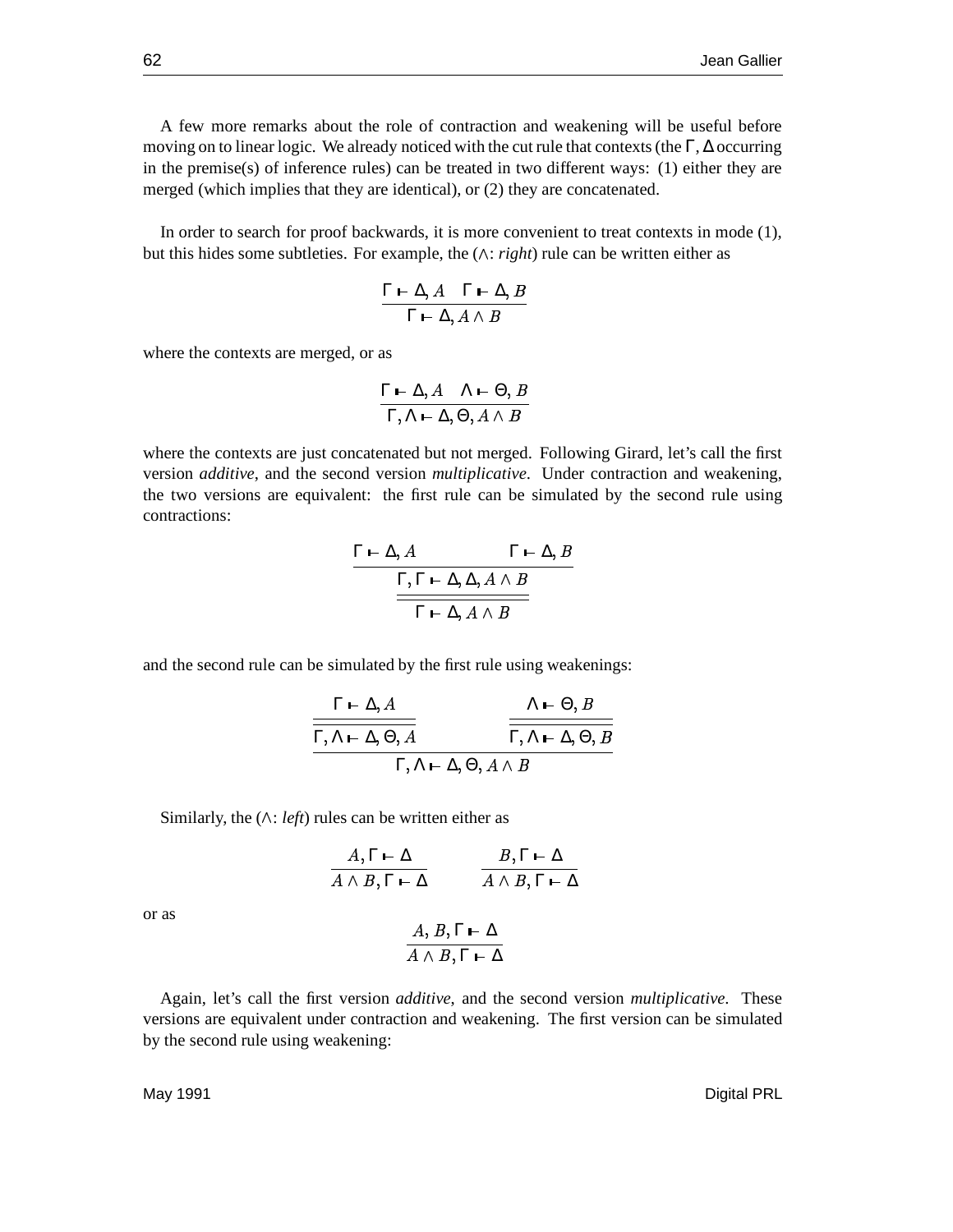$$
\frac{A, \Gamma \vdash \Delta}{A, B, \Gamma \vdash \Delta}
$$
 (weakening: left)  

$$
\overline{A \land B, \Gamma \vdash \Delta}
$$

and the second version can be simulated by the first rule and contraction:

$$
\frac{A, B, \Gamma \vdash \Delta}{A \land B, B, \Gamma \vdash \Delta}
$$
\n
$$
\frac{A \land B, A \land B, \Gamma \vdash \Delta}{A \land B, \Gamma \vdash \Delta}
$$
 (contrac: left)

If we take away contraction and weakening, the additive and multiplicative versions are no longer equivalent. Thissuggests, and this path was followed by Girard, to split the connectives A and V into two versions: the *multiplicative* version of A and V, denoted as  $\otimes$  and  $\mathcal{P}$ , and the *additive* version of  $\wedge$  and  $\vee$ , denoted as & and  $\oplus$ . In *linear logic*, due to Girard [7], the connectives  $\wedge$  and  $\vee$  are split into multiplicative and additive versions, contraction and weakening are dropped, negation denoted  $A^{\perp}$  is involutive, and in order to regain the loss of expressiveness due to the absence of contraction and weakening, some new connectives (the exponentials ! and ?) are introduced. The main role of these connectives is to have better control over contraction and weakening. Thus, at the heart of linear logic lies the notion that resources are taken into account.

## 12 Reductions of Classical to Intuitionistic Logic

Although there exist formulae that are provable classically but not intuitionistically, there are several ways of embedding classical logic into intuitionistic logic. More specifically, there are functions  $*$  from formulae to formulae such that for every formula A, its translation  $A^*$  is equivalent to A classically, and A is provable classically iff  $A^*$  is provable intuitionistically. Stronger results can be obtained in the propositional case. Since  $\neg\neg A \supset A$  is provable classically but not intuitionistically, whereas  $A \supset \neg\neg A$  is provable both classically and intuitionistically, we can expect that double-negation will play a crucial role, and this is indeed the case. One of the crucial properties is that triple negation is equivalent to a single negation. This is easily shown as follows:

$$
\frac{A \vdash A}{A, \neg A \vdash}
$$
\n
$$
\frac{A \vdash \neg \neg A}{A, \neg \neg \neg A \vdash}
$$
\n
$$
\frac{A, \neg \neg \neg A \vdash}{\neg \neg \neg A \vdash \neg A}
$$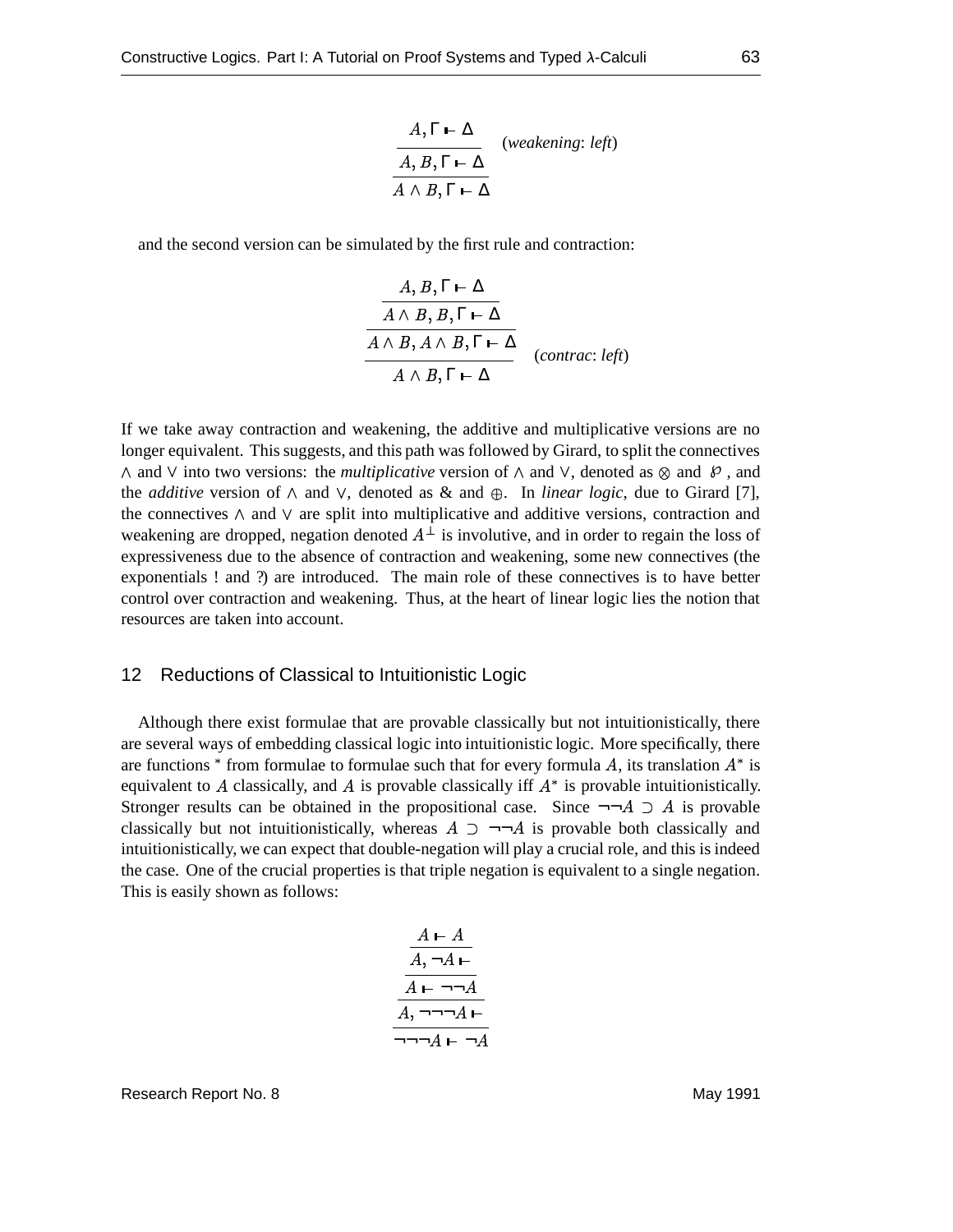Since we also have the following proof

$$
\frac{\neg A \vdash \neg A}{\neg A, \neg \neg A \vdash}
$$
  

$$
\neg A \vdash \neg \neg \neg A
$$

it is clear that  $\neg\neg\neg A \equiv \neg A$  is provable intuitionistically.

The possibility of embedding classical logic into intuitionistic logic is due to four crucial facts:

- (1)  $\neg\neg\neg A \equiv \neg A$  is provable intuitionistically;
- (2) If a formula A is provable classically without using the  $(\forall : \text{right})$ -rule, then  $\neg\neg A$  is provable intuitionistically;
- (3) For a class of formulae for which  $\neg\neg A \vdash A$  is provable intuitionistically, (2) holds unrestricted. This means that if a formula A in this class is provable classically then  $\neg\neg$ is provable intuitionistically;
- (4) For every formula A built only from  $\supset$ ,  $\wedge$ ,  $\neg$  and  $\forall$ , if  $\Delta = \neg \neg P_1 \supset P_1, \dots, \neg \neg P_k \supset P_k$ where  $P_1, \ldots, P_k$  are all the atoms occurring in A, then  $\Delta, \neg\neg A \vdash A$  is provable intuitionistically.

The "trick" of the double-negation translation (often attributed to Gödel (1933), although it was introduced independently by Kolmogorov (1925) and Gentzen (1933)) is that if we consider a formula A only built from  $\supset$ ,  $\wedge$ ,  $\neg$ ,  $\forall$ , and replace every atomic subformula P by . .  $\neg\neg P$  obtaining  $A^{\dagger}$ , we get a subclass of formulae for which (4) holds without the  $\Delta$ , and thus (3) also holds. For this class, A is provable classically iff  $A^{\dagger}$  is provable intuitionistically.

Our first result will concern propositions. Given  $\Gamma = A_1, \ldots, A_m$ , we let  $\neg\neg\Gamma =$  $\neg\neg A_1, \ldots, \neg\neg A_m.$ 

Lemma 9 *Given a sequent*  $\Gamma \vdash B_1, \ldots, B_n$  *of propositions, if*  $\Gamma \vdash B_1, \ldots, B_n$  *is provable in*  $\mathcal{G}_c^{(\lambda_1,\lambda_2,\cdots,\lambda_n)}$  then  $\neg\neg\Gamma \vdash \neg(\neg B_1 \land \ldots \land \neg B_n)$  is provable in  $\mathcal{G}_i^{(\lambda_1,\lambda_2,\cdots,\lambda_n)}$ .

*Proof.* We proceed by induction on proofs. In fact, it is easier to work in  $\mathcal{G}_i^{(2), \wedge, \vee, \neg, cut}$ and use cut elimination. It is necessary to prove that a number of propositions are provable intuitionistically. First, observe that if  $A_1, \ldots, A_m \vdash B$  is provable in  $\mathcal{G}_i^{(1)}, \ldots, (1)^m$  then  $\neg\neg A_1, \ldots, \neg\neg A_m \vdash \neg\neg B$  is also provable in  $\mathcal{G}_i^{(\gamma_1, \gamma_2, \ldots, cut)}$ . The following sequents are provable in  $\mathcal{G}^{\supset,\wedge,\vee,\neg,\textit{cut}}$ .

$$
\neg\neg A \vdash \neg(\neg A \land D),
$$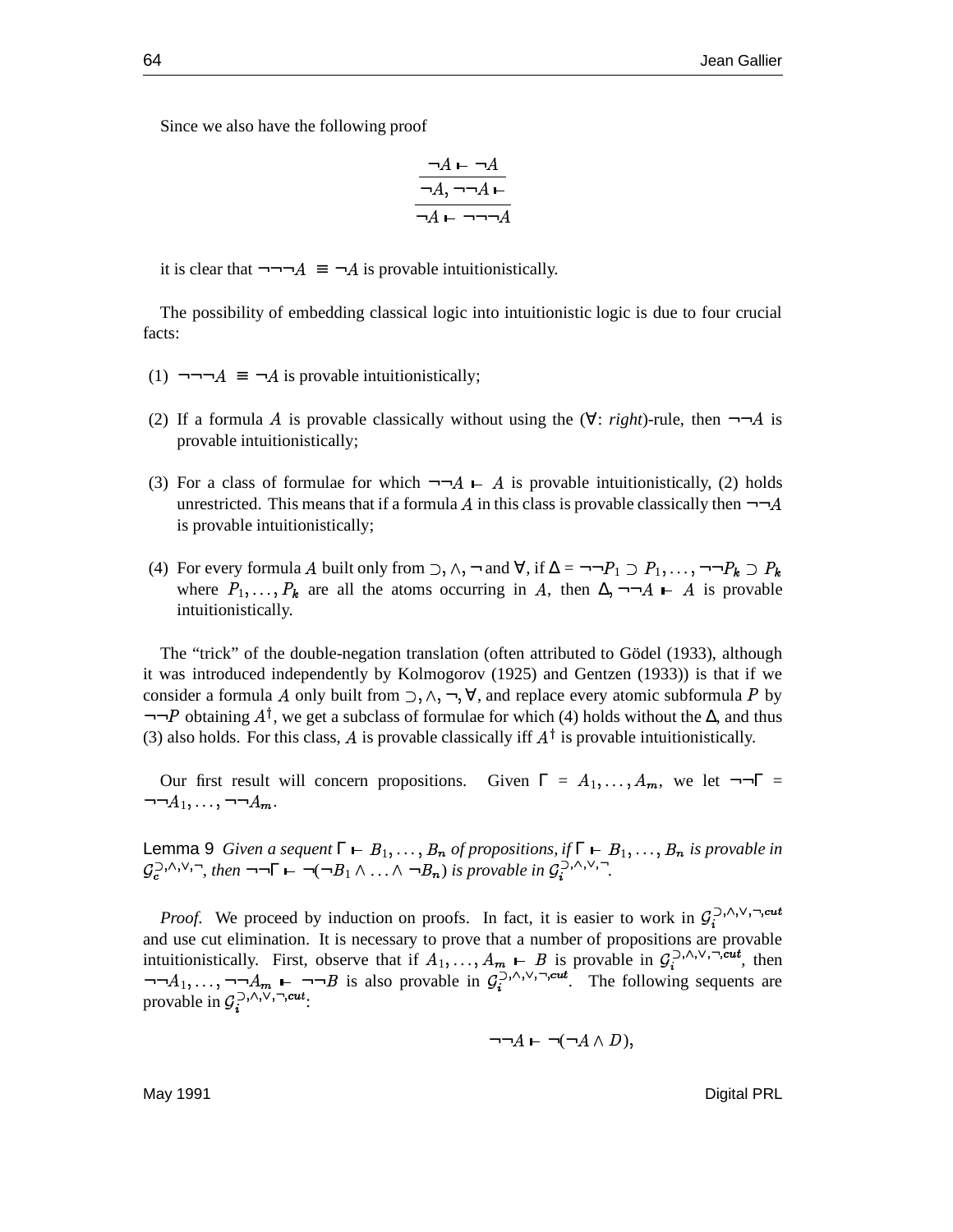$$
\neg(\neg A \land D), \neg(\neg B \land D) \vdash \neg(\neg(A \land B) \land D),
$$
  
\n
$$
\neg\neg A, \neg\neg B \vdash \neg\neg(A \land B),
$$
  
\n
$$
\neg(\neg A \land \neg B \land D) \vdash \neg(\neg(A \lor B) \land D),
$$
  
\n
$$
\neg\neg A \lor \neg\neg B \vdash \neg\neg(A \lor B),
$$
  
\n
$$
(\neg\neg A \supset \neg(\neg B \land D)) \vdash \neg(\neg(A \supset B) \land D),
$$
  
\n
$$
(\neg\neg A \supset \neg(\neg B \land D)) \vdash \neg(\neg(A \supset B) \land D),
$$
  
\n
$$
(\neg\neg A \supset \neg D) \vdash \neg D,
$$
  
\n
$$
(\neg\neg A \supset \neg D) \vdash \neg(\neg\neg A \land D),
$$
  
\n
$$
\neg(\neg A \land D), \neg\neg\neg\neg A \land D) \vdash \neg(\neg A \land D).
$$

We now consider the axioms and each inference rule. Given  $\Delta = B_1, \ldots, B_n$ , we let  $D = \neg B_1 \land \dots \land \neg B_n$ . This way, observe that  $\neg(\neg A \land \neg B_1 \land \dots \land \neg B_n) = \neg(\neg A \land D)$ . An axiom  $\Gamma$ ,  $A \vdash A$ ,  $\Delta$  becomes  $\neg$ -,  $\Delta$  becomes  $\neg\neg\Gamma$ ,  $\neg\neg A \vdash \neg(\neg A \land D)$ , which is provable in  $\mathcal{G}_i^{(3)} \land \neg \neg C_i^{(4)}$ since  $\neg\neg A \rightarrow \neg(\neg A \land D)$  is. Let us also consider the case of the  $(\supset: right)$ -rule, leaving the others as exercises.

$$
\frac{\Gamma, A \vdash B, \Delta}{\Gamma \vdash A \supset B, \Delta}
$$

By the induction hypothesis,  $\neg\neg\Gamma$ ,  $\neg\neg A \vdash \neg(\neg B \land D)$  is provable in  $\mathcal{G}_i^{(2), \wedge, \vee, \neg, cut}$ , and so is

$$
\neg\neg\Gamma \vdash (\neg\neg A \supset \neg(\neg B \land D)).
$$

Since

$$
(\neg\neg A \supset \neg(\neg B \land D)) \vdash \neg(\neg(A \supset B) \land D)
$$

is also provable in  $\mathcal{G}_i^{(\lambda_1, \lambda_2, \cdots, cut)}$ , by a cut, we obtain that

$$
\neg\neg\Gamma \vdash \neg(\neg(A \supset B) \land D)
$$

is provable in  $\mathcal{G}_i^{(\lambda,\lambda)}$ ,  $\neg_i$ , as desired.

Since  $\neg\neg\neg A \equiv \neg A$  is provable intuitionistically, we obtain the following lemma known as Glivenko's Lemma.

Lemma 10 (Glivenko, 1929) *Given a sequent*  $\neg \Gamma, \Delta \vdash \neg B_1, \ldots, \neg B_n$  made of propositions, *if*  $\neg$   $\neg$ ,  $\Delta$   $\longleftarrow$   $\neg$ ,  $\neg$ ,  $\neg$ ,  $\neg$ , *is provable in*  $\mathcal{G}^{\supset \wedge \vee \vee}$ , *then*  $\neg$ ,  $\neg$ ,  $\neg$  $\Delta$   $\longleftarrow$   $\neg$  $(B_1 \wedge \ldots \wedge B_n)$  *is*<br>*nonvable* in  $\mathcal{G}^{\supset \wedge \vee \vee}$ , *k nonvivelants f*,  $p$ *rovable* in  $\mathcal{G}_i^{(1), (1), (2)}$ . In particular, if  $\neg \Gamma \vdash \neg B$  is a propositional sequent provable in  $\mathcal{G}_c^{(\lambda_1,\lambda_2,\cdots,\lambda_n)}$  then it is also provable in  $\mathcal{G}_i^{(\lambda_1,\lambda_2,\cdots,\lambda_n)}$ .

*Proof.* By Lemma 9, using the fact that  $\neg\neg\neg A \equiv \neg A$  is provable intuitionistically, and that the sequent

$$
\neg(\neg\neg B_1 \land \ldots \land \neg\neg B_n) \vdash \neg (B_1 \land \ldots \land B_n)
$$

is provable in  $\mathcal{G}_i^{(3)} \xrightarrow{\wedge} \mathcal{S} \square$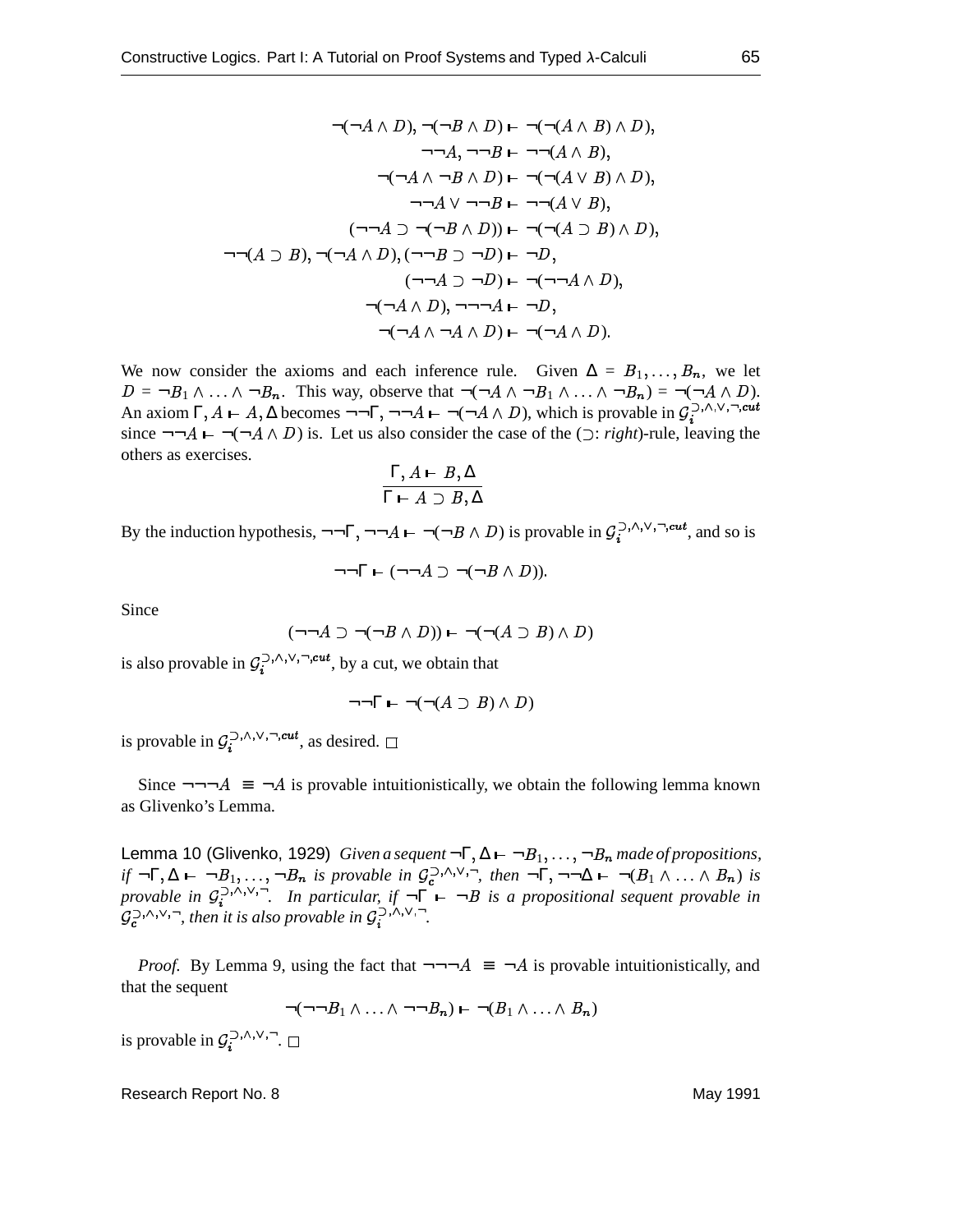As a consequence of Lemma 9, if a proposition A is provable classically, then  $\neg\neg A$  is provable intuitionistically, and as a consequence of Lemma 10, if a proposition  $\neg A$  is provable classically, then it is also provable intuitionistically. It should be noted that Lemma 9 *fails* for quantified formulae. For example,  $\forall x (P(x) \lor \neg P(x))$  is provable classically, but we can show that  $\neg\neg \forall x (P(x) \lor \neg P(x))$  is not provable intuitionistically, for instance using the system of Lemma 6. Similarly,  $\forall x \neg \neg P(x) \supset \neg \neg \forall x P(x)$  is provable classically, but it is not provable intuitionistically, and neither is  $\neg\neg(\forall x \neg\neg P(x) \supset \neg\neg \forall x P(x)$ ). As observed by Gödel, Lemma 10 has the following remarkable corollary.

Lemma 11 (Gödel, 1933) For every proposition A built only from  $\wedge$  and  $\neg$ , if A is provable classically, then A is also provable intuitionistically.

*Proof.* By induction on A. If  $A = \neg B$ , then this follows by Glivenko's Lemma. Otherwise, it must be possible to write  $A = B_1 \wedge \ldots \wedge B_n$  where each  $B_i$  is not a conjunct and where each  $B_i$  is provable classically. Thus, each  $B_i$  must be of the form  $\neg C_i$ , since if  $B_i$  is an atom it is not provable. Again, each  $B_i$  is provable intuitionistically by Glivenko's Lemma, and thus so is  $A$ .

Lemma 9 indicates that double-negation plays an important role in linking classical logic to intuitionistic logic. The following lemma shows that double-negation distributes over the connectives  $\wedge$  and  $\supset$ .

Lemma 12 *The following formulae are provable in*  $\mathcal{G}_i^{(2), \wedge, \vee, -}$ *:* 

$$
\neg\neg(A \land B) \equiv \neg\neg A \land \neg\neg B,
$$
  

$$
\neg\neg(A \supset B) \equiv \neg\neg A \supset \neg\neg B.
$$

*Proof.* We give a proof for

$$
\neg\neg(A \supset B) \vdash \neg\neg A \supset \neg\neg B,
$$

leaving the others as exercises.

$$
A, \neg B \vdash A
$$
\n
$$
A, B \vdash B
$$
\n
$$
A, A \supset B, \neg B \vdash
$$
\n
$$
\overline{A, \neg B \vdash \neg (A \supset B)}
$$
\n
$$
\overline{A, \neg \neg (A \supset B), \neg B \vdash}
$$
\n
$$
\overline{\neg \neg (A \supset B), \neg B \vdash \neg A}
$$
\n
$$
\overline{\neg \neg (A \supset B), \neg A, \neg B \vdash}
$$
\n
$$
\overline{\neg \neg (A \supset B), \neg \neg A, \neg B \vdash}
$$
\n
$$
\overline{\neg \neg (A \supset B), \neg \neg A \vdash \neg \neg B}
$$
\n
$$
\overline{\neg \neg (A \supset B) \vdash \neg \neg A \supset \neg \neg B}
$$

 $\Box$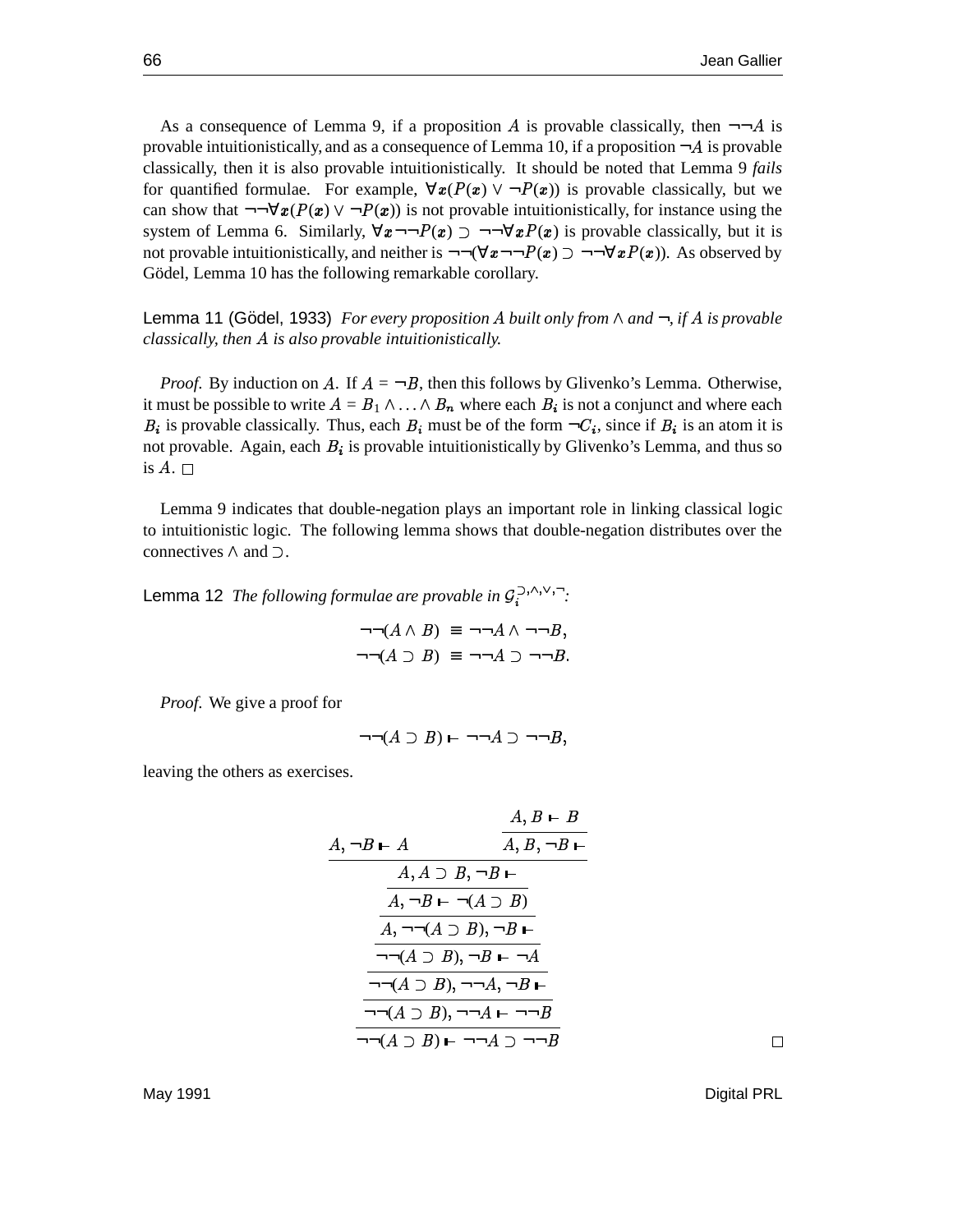Lemma 12 *fails* for disjunctions. For example,

$$
\neg\neg(P \lor \neg P) \vdash (\neg\neg P \lor \neg\neg\neg P)
$$

is *not* provable in  $\mathcal{G}_i^{(3)} \wedge \mathcal{G}_i^{(5)}$ , since  $\neg\neg (P \vee \neg P)$  is provable but  $(\neg \neg P \vee \neg \neg \neg P)$  is *not* provable in  $\mathcal{G}_i^{(\lambda_1, \lambda_2, \cdots)}$  (this is easily shown using the system  $\mathcal{G}\mathcal{K}_i$ ). Lemma 12 also *fails* for the quantifiers. For example, using the system of Lemma 6, we can show that  $\forall x \neg \neg P(x) \supset \neg \neg \forall x P(x)$  and  $\neg\neg \exists x P(x) \supset \exists x \neg \neg P(x)$  are not provable intuitionistically.

Even though Lemma 9 fails in general, in particular for universal formulae, Kleene has made the remarkable observation that the culprit is precisely the (∀: *right*)-rule [11] (see Theorem 59, page 492). Indeed, the lemma still holds for arbitrary sequents  $\Gamma \vdash B_1, \ldots, B_n$ , provided that their proofs in  $\mathcal{G}_c^{\supset,\wedge,\vee,\neg,\forall,\exists}$  do *not* use the rule ( $\forall$ : *right*).

Lemma 13 *Given a first-order sequent*  $\Gamma \vdash B_1, \ldots, B_n$ , if  $\Gamma \vdash B_1, \ldots, B_n$  is provable in  $G_c^{(\Sigma,\wedge,\vee,\neg,\forall,\exists)}$  without using the rule ( $\forall$ : right), then  $\neg\neg\Gamma \vdash \neg(\neg B_1 \wedge \dots \wedge \neg B_n)$  is provable  $in \mathcal{G}_i^{>,\wedge,\vee,\neg,\forall,\exists}$ .

*Proof.* As in the proof of Lemma 9, we proceed by induction on proofs. It is necessary to prove that the following sequents are provable in  $\mathcal{G}_i^{(3)}$ ,  $(x_i, y_j, \ldots, x_n)$ .

$$
\neg(\neg A[t/x] \land D) \vdash \neg(\neg \exists x A \land D),
$$

$$
\forall x(\neg\neg A \supset \neg D), \neg\neg \exists x A \vdash \neg D,
$$

$$
(\neg\neg A[t/x] \supset \neg D), \neg\neg \forall x A \vdash \neg D.
$$

where  $x$  does not occur in  $D$  in the second sequent. Proofs for the above sequents follow:

$$
\frac{A[t/x], D \vdash A[t/x]}{A[t/x], D \vdash \exists xA} \n\frac{}{A[t/x], \neg \exists xA, D \vdash} \n\frac{}{A[t/x], \neg \exists xA, D \vdash} \n\frac{}{A[t/x]} \qquad \neg \exists xA, D \vdash D \n\frac{}{A[t/x] \land D} \n\frac{}{A[t/x] \land D), \neg \exists xA, D \vdash} \n\frac{}{A[t/x] \land D), \neg \exists xA \land D \vdash} \n\frac{}{A[A[t/x] \land D), \neg \exists xA \land D \vdash} \n\frac{}{A[A[t/x] \land D) \vdash A \land D}
$$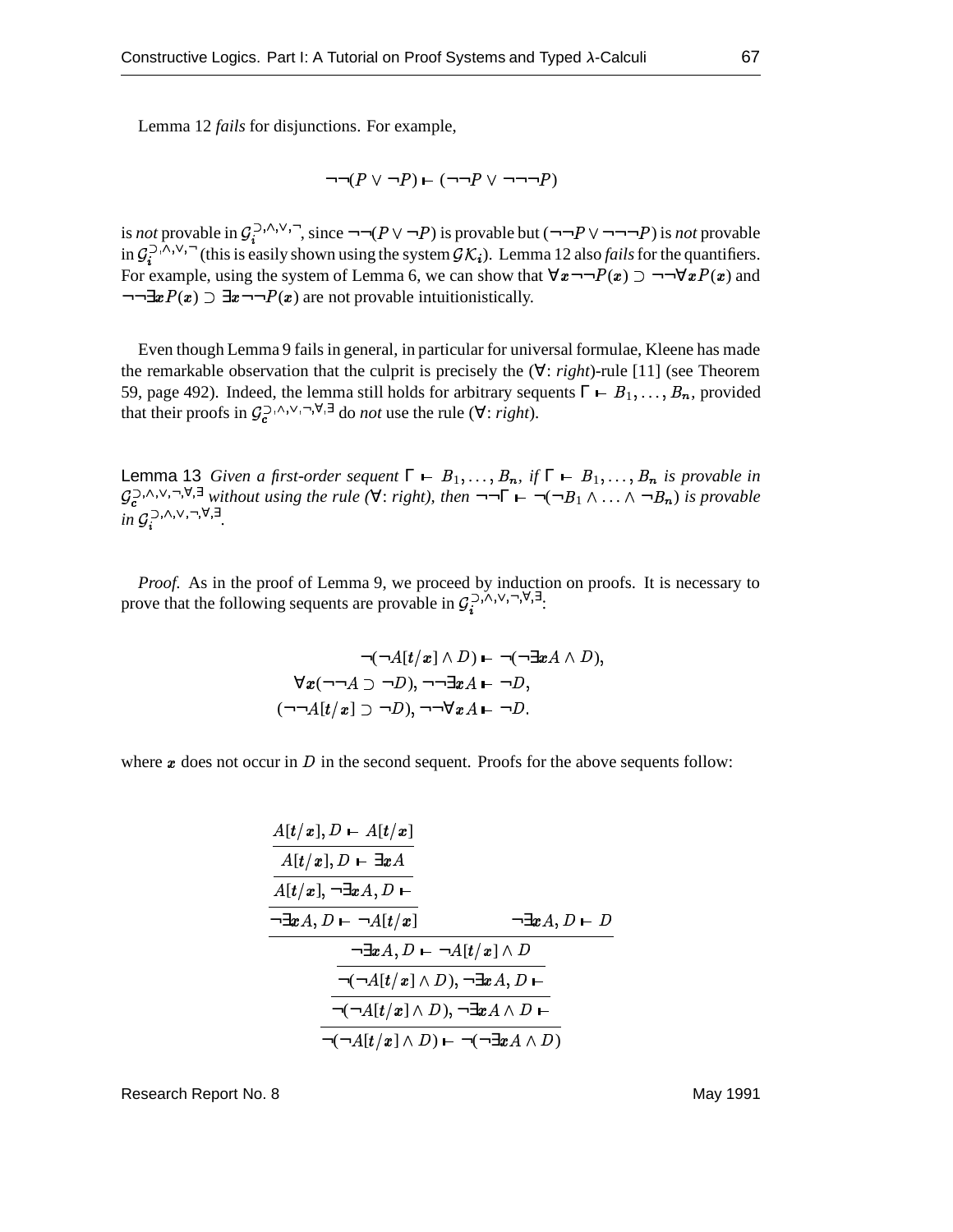$$
\frac{D, A[y/x] \mapsto A[y/x]}{D, A[y/x] \mapsto A[y/x] \mapsto \frac{D, A[y/x] \mapsto D}{\neg A[y/x]} \qquad \frac{D, A[y/x] \mapsto D}{\neg D, D, A[y/x] \mapsto \frac{D, A[y/x] \mapsto \frac{D}{\forall x (\neg \neg A \supset \neg D), D, A[y/x] \mapsto \frac{D}{\forall x (\neg \neg A \supset \neg D), D, \exists x A \mapsto \frac{D}{\forall x (\neg \neg A \supset \neg D), D \mapsto \neg \exists x A}}}
$$

where  $x$  does not occur in  $D$ , and  $y$  is a new variable.

$$
\frac{D, A[t/x] \vdash A[t/x]}{D, A[t/x], \neg A[t/x] \vdash}
$$
\n
$$
\frac{D, A[t/x] \vdash D}{D, A[t/x] \vdash \neg \neg A[t/x]} \qquad \frac{D, A[t/x] \vdash D}{\neg D, D, A[t/x] \vdash}
$$
\n
$$
\frac{(\neg \neg A[t/x] \supset \neg D), D, A[t/x] \vdash}{(\neg \neg A[t/x] \supset \neg D), D, \forall x A \vdash}
$$
\n
$$
\frac{(\neg \neg A[t/x] \supset \neg D), D \vdash \neg \forall x A}{(\neg \neg A[t/x] \supset \neg D), \neg \neg \forall x A, D \vdash}
$$

We now have to consider the cases where the last inference is one of (∀: *left*), (∃: *left*), or (∃: *right*). We treat the case of the rule (∃: *right*), leaving the others as exercises.

$$
\frac{\Gamma \vdash A[t/x], \Delta}{\Gamma \vdash \exists x A, \Delta}
$$

Given  $\Delta = B_1, \ldots, B_n$ , we let  $D = \neg B_1 \wedge \ldots \wedge \neg B_n$ . By the induction hypothesis,  $\neg\neg\Gamma \vdash \neg(\neg A[t/x] \land D)$  is provable in  $\mathcal{G}_i^{(\neg,\wedge,\vee,\neg,\forall,\exists)}$ . On the other hand, since the sequent

$$
\neg(\neg A[t/x] \wedge D) \vdash \neg(\neg \exists x A \wedge D)
$$

is provable in  $\mathcal{G}_i^{(\lambda_1,(\lambda_2),(\lambda_3),\forall)}$ , using a cut, we obtain that the sequent

$$
\neg\neg\Gamma \vdash \neg(\neg \exists x A \land D)
$$

is provable in  $\mathcal{G}_i^{(\lambda_1,\lambda_2,\lambda_3,\lambda_4)}$ , as desired.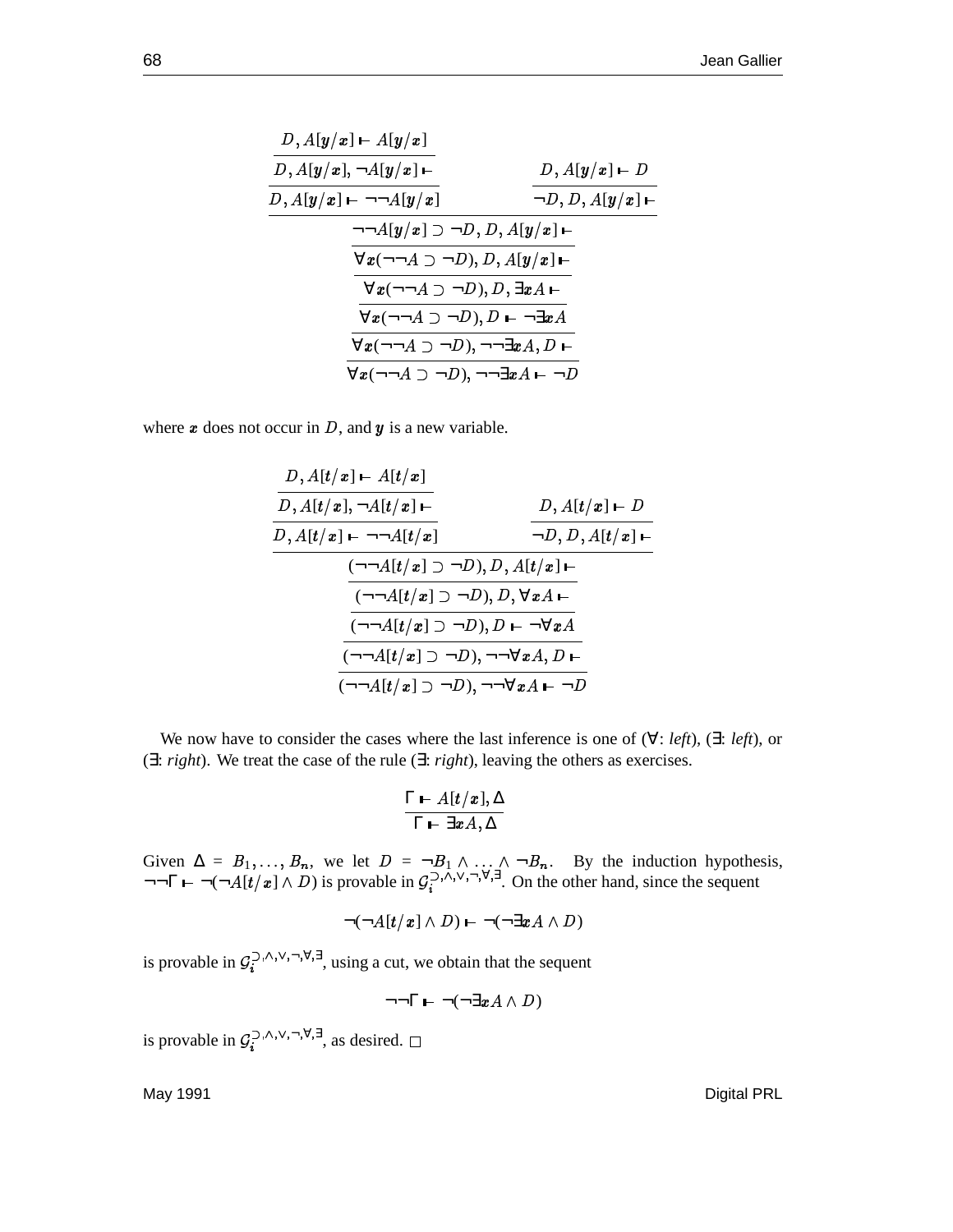Technically, the problem with Lemma 13, is that the sequent

$$
\forall x \neg(\neg A \land D) \vdash \neg(\neg \forall x A \land D)
$$

(where x does not occur in D) is not provable in  $\mathcal{G}_i^{(3,0,1)}$ ,  $(\vee,\neg,\forall,\exists)$ . In order to see where the problem really lies, we attempt to construct a proof of this sequent.

$$
\frac{\neg(\neg A[y/x] \land D), D \vdash A[y/x]}{\forall x \neg(\neg A \land D), D \vdash A[y/x]}\n\frac{\forall x \neg(\neg A \land D), D \vdash \forall x A}{\forall x \neg(\neg A \land D), \neg \forall x A, D \vdash}\n\frac{\forall x \neg(\neg A \land D), \neg \forall x A \land D}{\forall x \neg(\neg A \land D), \neg \forall x A \land D \vdash}\n\frac{\forall x \neg(\neg A \land D), \neg \forall x A \land D}{\forall x \neg(\neg A \land D) \vdash \neg(\neg \forall x A \land D)}
$$

where  $x$  does not occur in  $D$ , and  $y$  is a new variable. The problem is that we cannot apply the  $(\forall: \text{ left})$ -rule before  $\neg \forall x A$  has been transferred to the righthand side of the sequent (as  $\forall x A$ ) and before the ( $\forall$ : *right*)-rule has been applied to  $\forall x A$ , since this would violate the eigenvariable condition. Unfortunately, we are stuck with the sequent  $\neg(\neg A[y/x] \land D), D \vdash A[y/x]$  which is unprovable in  $\mathcal{G}_i^{(3)} \wedge \mathcal{G}_i^{(3)}$ . However, note that the sequent  $\neg(\neg A[y/x] \land D), D$  +  $\big| \big/ \boldsymbol{x} \big] \wedge D$ ,  $D \vdash \neg \neg A \left[ \boldsymbol{y} / \boldsymbol{x} \right]$  in which  $\int \mathbf{x}$ ] in which  $A[\mathbf{y}/\mathbf{x}]$  has been  $\int \bm{x}$ ] has been replaced with  $\neg\neg A[\bm{y}/\bm{x}]$ is provable in  $\mathcal{G}_i^{(1)} \rightarrow \dots \rightarrow \dots$ 

$$
\frac{D, \neg A[y/x] \longmapsto A[y/x]}{D, \neg A[y/x] \longmapsto A[y/x] \land D}
$$
\n
$$
\frac{D, \neg A[y/x] \longmapsto A[y/x] \land D}{\neg (\neg A[y/x] \land D), D, \neg A[y/x] \longmapsto}
$$
\n
$$
\frac{\neg (\neg A[y/x] \land D), D \longmapsto A[y/x]}{\neg (\neg A[y/x] \land D), D \longmapsto \neg A[y/x]}
$$

Thus, if the sequent  $\neg\neg A \vdash A$  was provable in  $\mathcal{G}_i^{(3)} \wedge \cdots \wedge (3)$ , the sequent

$$
\forall \boldsymbol{x} \neg (\neg A \land D) \vdash \neg (\neg \forall \boldsymbol{x} A \land D)
$$

would also be provable in  $\mathcal{G}_i^{(\lambda_1,\lambda_2,\ldots,\lambda_n)}$ . It is therefore important to identify a subclass of first-order formulae for which  $\neg\neg A \vdash A$  is provable in  $\mathcal{G}_i^{(\lambda)} \wedge \neg \forall \neg \forall \exists$ , since for such a class, Lemma 13 holds without restrictions. The following lemma showing the importance of the axiom  $\neg\neg P \vdash P$  where P is atomic, leads us to such a class of formulae. It is at the heart of the many so-called "double-negation translations".

**Lemma 14** For every formula A built only from  $\supset$ ,  $\wedge$ ,  $\neg$ ,  $\forall$ , the sequent  $\neg\neg A \vdash A$  is provable in the system  $\mathcal{G}_{i+}^{\supset, \wedge, \neg, \forall}$  obtained from  $\mathcal{G}_{i}^{\supset, \wedge, \neg, \forall}$  by adding all sequents of the form  $\neg \neg P \vdash P$ *where* P is atomic as axioms. Equivalently, if  $\Delta = \neg \neg P_1 \supset P_1, \ldots, \neg \neg P_k \supset P_k$  where  $P_1,\ldots,P_k$  are all the atoms occurring in A, then  $\Delta, \neg\neg A \vdash A$  is provable in  $\mathcal{G}_i^{\supset \wedge \wedge, \neg, \forall}$ .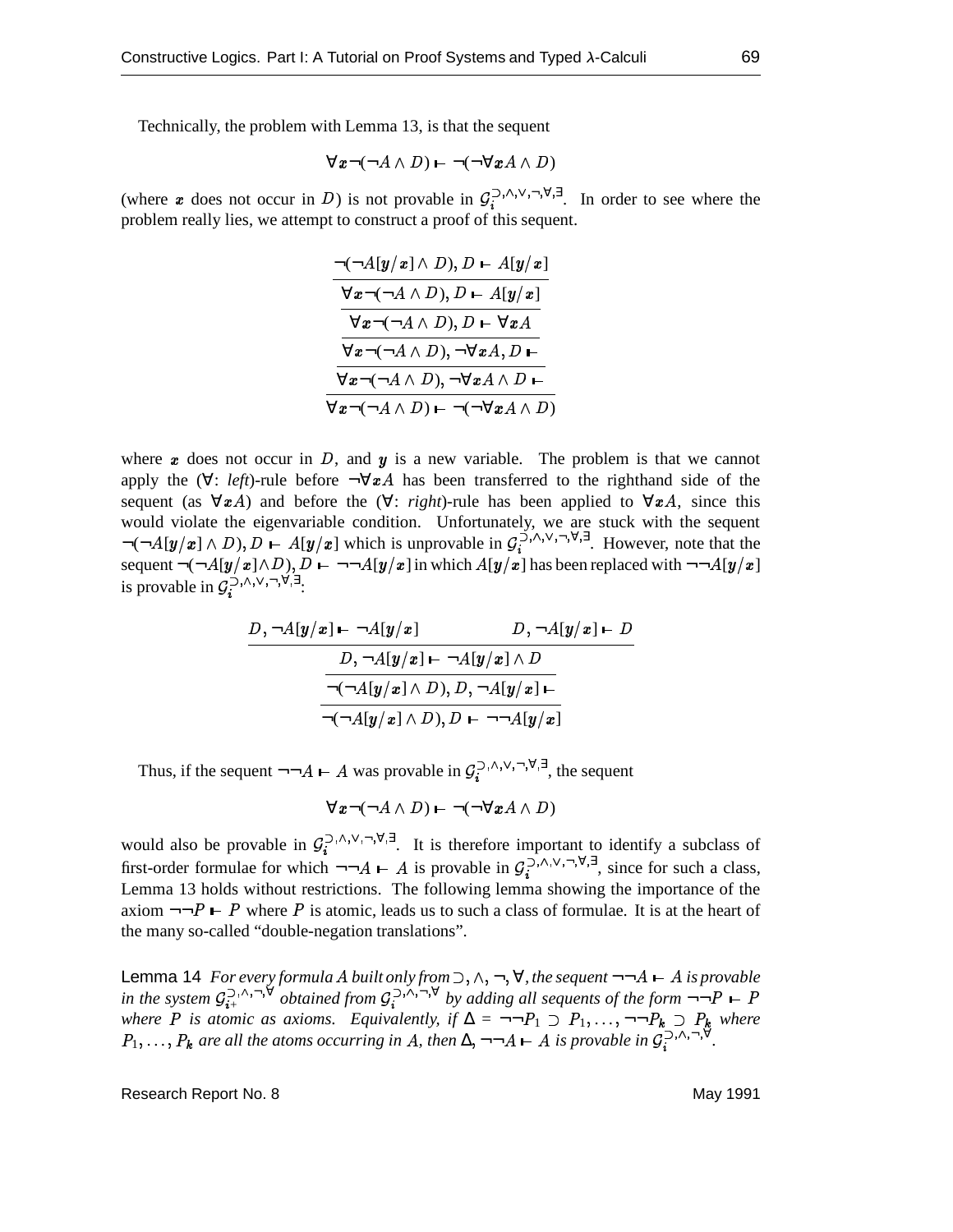*Proof.* It proceeds by induction on the structure of  $A$ . If  $A$  is an atom  $P$ , this is obvious since  $\neg\neg P \vdash P$  is an axiom. If  $A = B \land C$ , by the induction hypothesis, both  $\neg\neg B \vdash B$ and  $\neg\neg C \vdash C$  are provable in  $\mathcal{G}_{i+}^{(\neg)}, \neg \forall$ , and so is  $\neg\neg C \land \neg \neg C \vdash B \land C$ . We just have to prove that  $\neg\neg(A \land B) \mapsto \neg\neg A \land \neg\neg B$  is provable in  $\mathcal{G}_i^{(2), (A_i, \neg, \forall)}$ , which is easily done. If  $A = \neg B$ , since we have shown that  $\neg \neg \neg B \vdash \neg B$  is provable in  $\mathcal{G}_i^{(\lambda_1, \lambda_2, \forall)}$ , so is  $\neg \neg A \vdash A$ . If  $A = B \supset C$ , then by the induction hypothesis,  $\neg\neg C \vdash C$  is provable in  $\mathcal{G}^{\supset \wedge \neg \neg \forall}_{i+}$  (and so is  $\neg\neg B \vdash B$ , but we won't need it). Observe that the sequent  $\neg\neg C \supset C$ ,  $\neg\neg(B \supset C) \vdash B \supset C$ is provable in  $\mathcal{G}_i^{(3)} \wedge \neg, \forall$ :

$$
\frac{B \vdash B \qquad B, C \vdash C}{B, (B \supset C) \vdash C}
$$
\n
$$
\frac{\overline{B}, \neg C, (B \supset C) \vdash}{B, \neg C \vdash \neg (B \supset C)}
$$
\n
$$
\frac{\neg \neg (B \supset C), B, \neg C \vdash}{\neg \neg (B \supset C), B \vdash \neg \neg C}
$$
\n
$$
\frac{\neg \neg (B \supset C), B \vdash \neg \neg C}{\neg \neg (B \supset C), B \vdash C}
$$
\n
$$
\frac{\neg \neg C \supset C, \neg \neg (B \supset C), B \vdash C}{\neg \neg C \supset C, \neg \neg (B \supset C) \vdash B \supset C}
$$

Using the fact that  $\neg\neg C \vdash C$  is provable in  $\mathcal{G}_{i+}^{\supset,\wedge,\neg,\forall}$  and a suitable cut,  $\neg\neg(B \supset C) \vdash$  $B \supset C$  is provable in  $\mathcal{G}_{i^+}^{(\square,\square,\square)}$ . If  $A = \forall x B$ , we can show easily that  $\neg\neg \forall x B \longmapsto \neg\neg B[t/x]$  is provable in  $\mathcal{G}_i^{(\lambda_1,\lambda_2,\cdots,\lambda_N)}$ . Since by the induction hypothesis,  $\neg\neg B \vdash B$  is provable in  $\mathcal{G}_i^{(\lambda_1,\lambda_2,\cdots,\lambda_N)}$ , for any new variable  $y, \neg\neg B[y/x] \vdash B[y/x]$  is also provable in  $\mathcal{G}^{(2, \wedge, \neg, \forall)}_{i+}$ , and  $\overline{\phantom{a}}$  $^{1,0,1}$ ,  $^{0,0,0}$ , and thus by choosing  $t = y$ , the sequent  $\neg\neg \forall x B \vdash B[y/x]$  is prov  $\Box x$  is provable where y is new, so that  $\neg\neg\forall x B \vdash \forall x B$  is provable in  $\mathcal{G}_{i+}^{\supset,\wedge,\neg,\forall}$ .

In order to appreciate the value of Lemma 14, the reader should find a direct proof of  $\neg\neg(\neg\neg P \supset P)$  in  $\mathcal{G}_i^{(\neg)}$ ,  $\forall$ . Unfortunately, Lemma 14 *fails* for disjunctions and existential quantifiers. For example,

$$
\neg\neg P \supset P \vdash \neg\neg(P \lor \neg P) \supset (P \lor \neg P)
$$

is not provable in  $\mathcal{G}_i^{(\lambda_1,(\lambda_2),(\lambda_3),\ldots)}$ . This can be shown as follows. Since  $P \vee \neg P$  is provable in  $\mathcal{G}_c^{(2),(\lambda,\vee,\neg,\forall,\exists)}$ , by Lemma 9,  $\neg\neg(P \vee \neg P)$  is provable in  $\mathcal{G}_i^{(2),(\lambda,\vee,\neg,\forall,\exists)}$ . Thus,  $\neg\neg P \rightharpoonup P$  $(P \vee \neg P)$  would be provable in  $\mathcal{G}_i^{(\Sigma), (\Lambda, \vee, \neg, \forall, \exists)}$ , but we can show using the system of Lemma 6 that this is not so.

The sequent

$$
\neg\neg P \supset P \vdash \neg\neg(\neg\neg \exists x P(x) \supset \exists x \neg\neg P(x)) \supset (\neg\neg \exists x P(x) \supset \exists x \neg\neg P(x))
$$

is also not provable in  $\mathcal{G}_i^{(\lambda_1,\lambda_2,\ldots,\lambda_n)}$ . This is because  $(\neg\neg \exists x P(x) \supset \exists x \neg \neg P(x))$  is provable in  $\mathcal{G}_c^{\supset,\wedge,\vee,\neg,\forall,\exists}$  without using the  $(\forall: right)$ -rule, and so, by Lemma 13, ¬¬(¬¬ $\exists x P(x) \supset$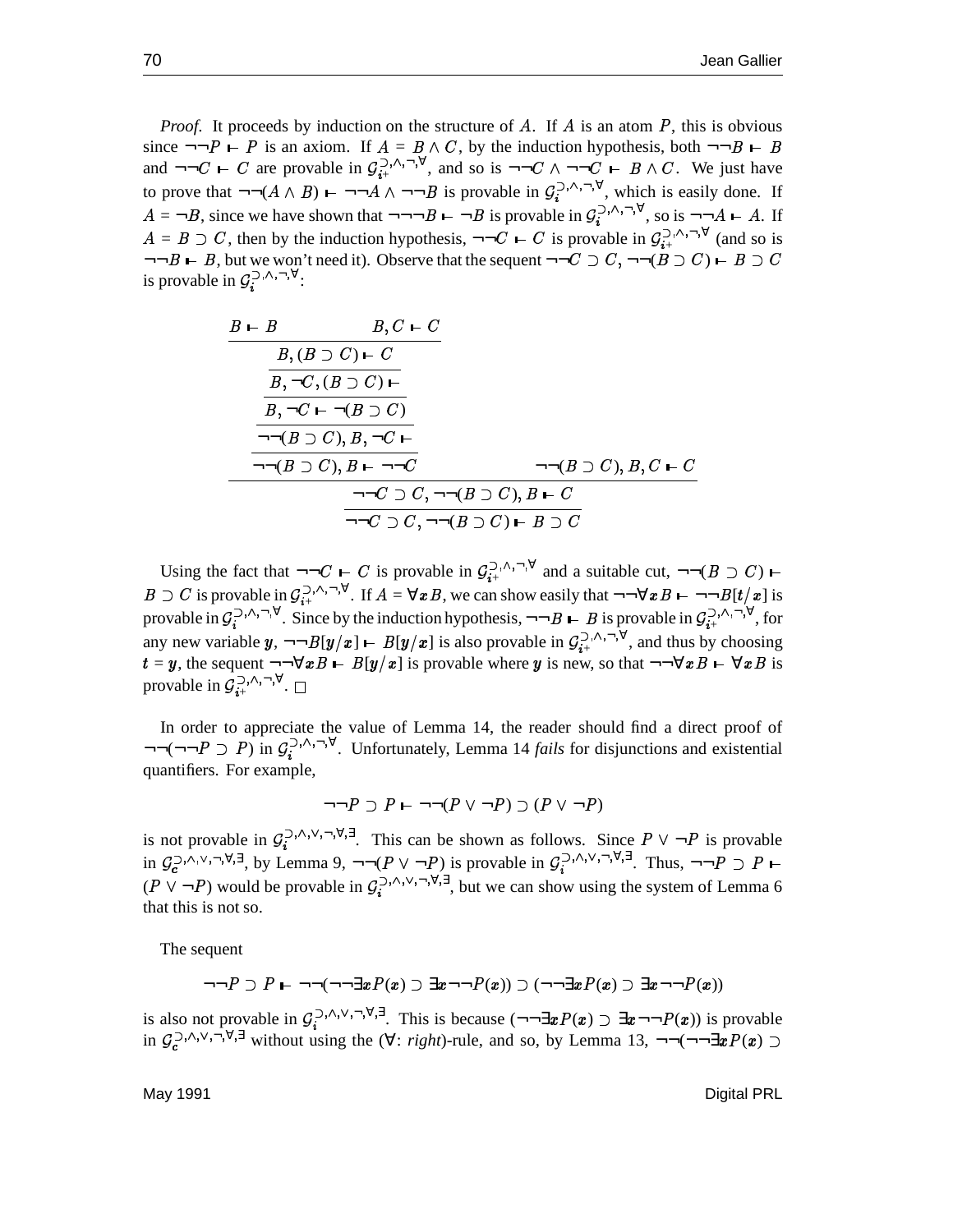$\exists x \neg \neg P(x)$  is provable in  $\mathcal{G}_i^{(\lambda_1, \lambda_2, \neg, \forall, \exists)}$ . Then,

$$
\neg\neg P \supset P \vdash (\neg\neg \exists x P(x) \supset \exists x \neg \neg P(x))
$$

would be provable in  $\mathcal{G}_i^{(1), (1), (1), (2), (2)}$ , but we can show using the system of Lemma 6 that this is not so.

Since the sequent  $A \vee \neg A \vdash \neg \neg A \supset A$  is easily shown to be provable in  $\mathcal{G}_i^{(\lambda_1, \lambda_2, \neg, \forall, \exists)}$ , Lemma 14 also holds with the axioms  $\vdash P \lor \neg P$  substituted for  $\neg \neg P \vdash P$  (for all atoms P). In fact, with such axioms, we can even show that Lemma 14 holds for disjunctions(but not for existential formulae).

In view of Lemma 14 we can define the following function  $\dagger$  on formulae built from ⊃,∧,¬,∀: . .

$$
A^{\dagger} = \neg \neg A, \text{ if } A \text{ is atomic,}
$$
  
\n
$$
(\neg A)^{\dagger} = \neg A^{\dagger},
$$
  
\n
$$
(A * B)^{\dagger} = (A^{\dagger} * B^{\dagger}), \text{ if } * \in \{\supset, \wedge\},
$$
  
\n
$$
(\forall x A)^{\dagger} = \forall x A^{\dagger}.
$$

Given a formula built only from  $\supset, \wedge, \neg, \forall$ , the function <sup>†</sup> simply replaces every atom P by  $\neg\neg P$ . It is easy to show that A and  $A^{\dagger}$  are classically equivalent. The following lemma shows the significance of this function.

Lemma 15 *For every formula A built only from*  $\supset$ ,  $\wedge$ ,  $\neg$ ,  $\forall$ , the sequent  $\neg\neg A^{\dagger} \vdash A^{\dagger}$  is provable in the system  $\mathcal{G}_i^{>,\wedge,-,\forall}$ .

*byable in the system*  $\mathcal{G}_i^{(1)}$ ,  $\bigcap_{i=1}^{\infty}$ .<br>*Proof.* Since  $\neg \neg \neg A \equiv \neg A$ .  $\equiv \neg A$  is provable in  $\mathcal{G}_i^{(\lambda_1, \lambda_2, \forall)}$ , the sequent  $\neg \neg \neg \neg P \equiv \neg \neg P$  is provable in  $\mathcal{G}_i^{(\lambda)}$ ,  $\wedge$ ,  $\neg$  for every atom P, and thus the result follows from the definition of and Lemma 14.

Actually, we can state a slightlymore general version of Lemma 15, based on the observation that  $\neg\neg\neg A \equiv \neg A$  is provable in  $\mathcal{G}^{\supset,\wedge,\neg,\forall}$ .

Lemma 16 *For every formula A built only from*  $\supset$ ,  $\wedge$ ,  $\neg$ ,  $\forall$  *and where every atomic subformula occurs* negated (except  $\perp$ ), the sequent  $\neg\neg A^{\dagger}$  **i** A<sup>†</sup> is provable in the system  $\mathcal{G}_i^{ \supset ,\wedge ,\neg ,\forall }.$ 

The formulae of the kind mentioned in Lemma 16 are called *negative* formulae. The following lemma shows that if we use double-negation, then  $\vee$  and  $\exists$  are definable intuitionistically from the connectives  $\wedge, \neg, \forall$ .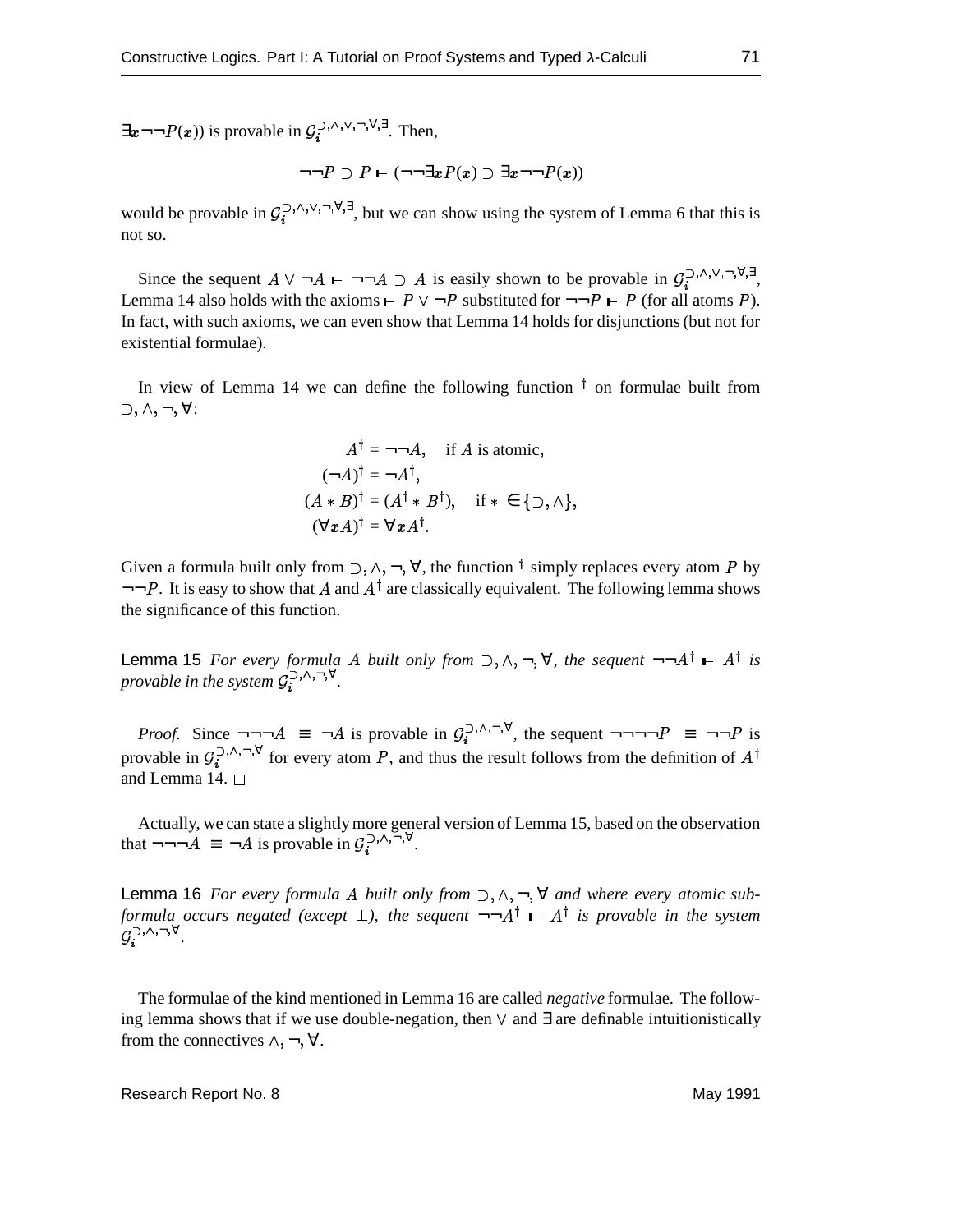Lemma 17 *The following formulae are provable in*  $\mathcal{G}_i^{(2), \wedge, \neg, \forall}$ *:* 

$$
\neg \neg (A \lor B) \equiv \neg (\neg A \land \neg B)
$$

$$
\neg \neg \exists x A \equiv \neg \forall x \neg A.
$$

*Proof.* We give a proof of the sequent  $\neg\neg \exists x A \vdash \neg \forall x \neg A$ , leaving the others as exercises.

| $A[y/x] - A[y/x]$                                   |  |
|-----------------------------------------------------|--|
| $\neg A[y/x], A[y/x] \vdash$                        |  |
| $\forall x \neg A, A[y/x] \vdash$                   |  |
| $\forall x \neg A, \exists x A \vdash$              |  |
| $\forall x \neg A \vdash \neg \exists x A$          |  |
| $\neg\neg \exists x A, \forall x \neg A \vdash$     |  |
| $\neg\neg \exists x A \vdash \neg \forall x \neg A$ |  |

where  $y$  is a new variable.

We are now ready to prove the main lemma about the double-negation translation. The correctness of many embeddings of classical logic into intuitionistic logic follows from this lemma, including those due to Kolmogorov, Gödel, and Gentzen.

**Lemma 18** Let  $\Gamma \vdash B_1, \ldots, B_n$  be any first-order sequent containing formulae made only *from*  $\supset$ ,  $\wedge$ ,  $\neg$ , and  $\forall$ . If  $\Gamma \vdash B_1, \ldots, B_n$  is provable in  $\mathcal{G}_c^{\supset \wedge,\vee,\supset \vee,\exists}$  then its translation  $\Gamma^{\dagger}$   $\vdash \neg(\neg B_1^{\dagger} \land \ldots \land \neg B_n^{\dagger})$  is provable in  $\mathcal{G}_i^{\supset \land,\neg,\forall}$ . In particular, if B is provable in  $\mathcal{G}_c^{\supset,\wedge,\vee,\neg,\forall,\exists}$ , then  $B^{\dagger}$  is provable in  $\mathcal{G}_i^{\supset,\wedge,\neg,\forall}$ .

 $Proof.$  First, we prove that if  $\Gamma \vdash B_1, \ldots, B_n$  is provable in  $\mathcal{G}_e^{\supset \wedge, \vee, \neg, \forall, \exists}$  then  $\Gamma^{\dagger} \vdash$  $B_1^1, \ldots, B_n^1$  is also provable in  $9\frac{2}{3}$  is  $\frac{3}{2}$  in the set of the set of the sample induct  $_1^{\dagger}, \ldots, B_n^{\dagger}$  is also provable in  $\mathcal{G}_c^{\supset \wedge, \vee, \neg, \forall, \exists}$ . This is done by a simple induction on proofs. Next, we prove that  $\neg\neg\Gamma^{\dagger} \vdash \neg(\neg B_1^{\dagger} \land \dots \land \neg B_n^{\dagger})$  is provable in  $\mathcal{G}_i^{(\neg, \land, \neg, \forall)}$ . The only obstacle to Lemma 13 is the use of the (∀: *right*)-rule. However, we have seen in the discussion following Lemma 13 that the problem is overcome for formulae such that  $\neg\neg A \rightarrow A$  is provable in  $\mathcal{G}_i^{(2), (1), (\mathcal{I})}$ . But this is the case by Lemma 15 (which itself is a direct consequence of Lemma 14), since we are now considering formulae of the form  $A^{\dagger}$ . Since  $B \vdash \neg \neg B$  is provable in  $\mathcal{G}_i^{(2), (1), \neg, \forall}$  for any B, using cuts on the premises in  $\neg\neg\Gamma^{\dagger}$ , we obtain a proof of  $\Gamma^{\dagger}$   $\vdash \neg(\neg B_1^{\dagger} \land \ldots \land \neg B_n^{\dagger})$  in  $\mathcal{G}_i^{(\neg \land \neg \land \forall)}$ . In the special case where  $n = 1$  and  $\Gamma$  is empty, we have shown that  $\vdash \neg \neg B^{\dagger}$  is provable in  $\mathcal{G}_i^{(\lambda)}$ ,  $\neg^{\forall}$ , and using Lemma 15, we obtain that  $A^{\dagger}$  is provable in  $\mathcal{G}_i^{(1)}, \dots, (n+1)$ .

It is trivial that the converse of Lemma 18 holds (since  $\mathcal{G}_i^{(\lambda)}$ ,  $\forall$  is a subsystem of  $\mathcal{G}_c^{(\Sigma,\wedge,\vee,\neg,\forall,\exists)}$ . As a corollary of Lemma 18, observe that for negative formulae (defined in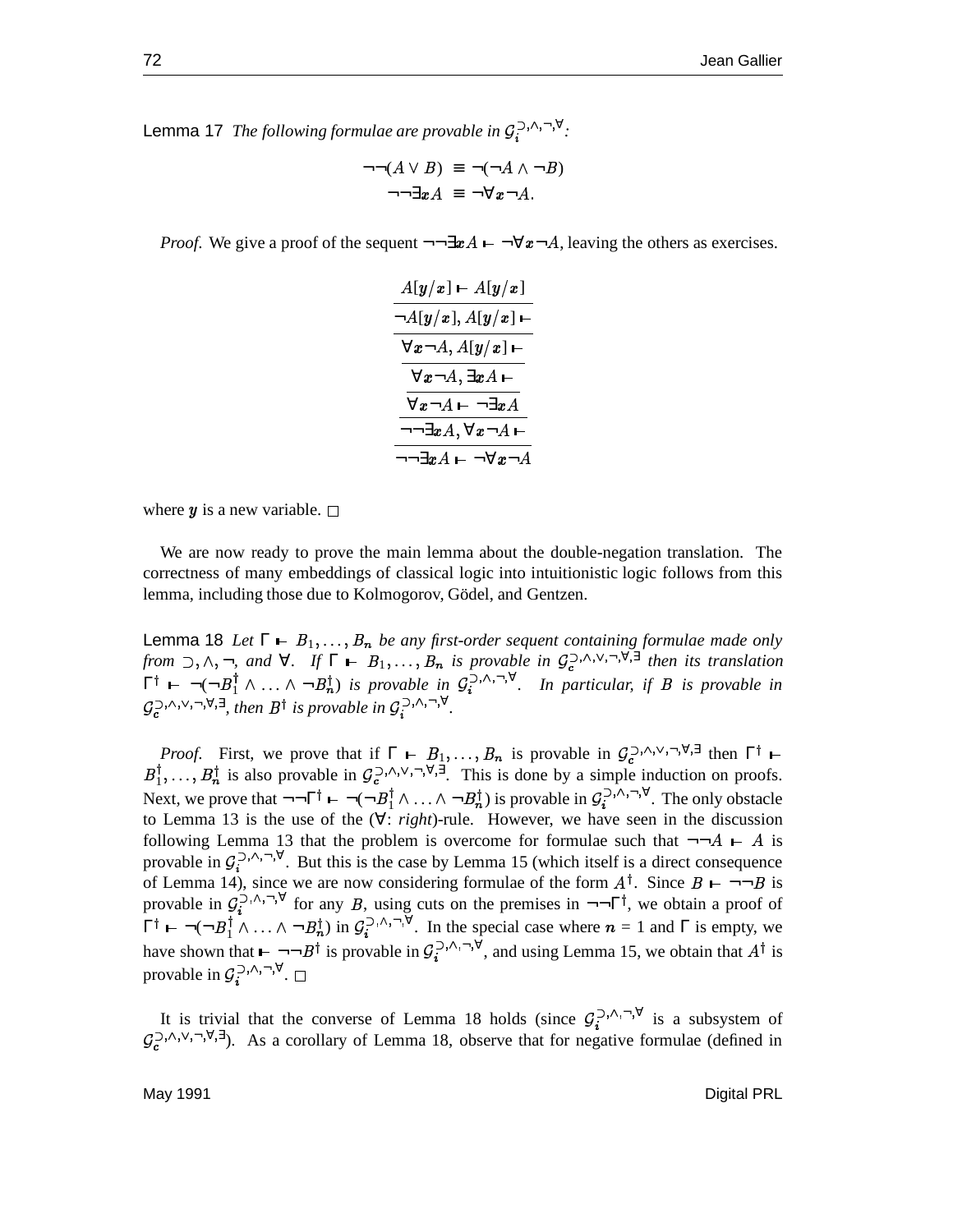Lemma 16), A is provable in  $\mathcal{G}_c^{(2)}$ ,  $\wedge$ ,  $\neg$  if A is provable in  $\mathcal{G}_c^{(2)}$ ,  $\wedge$ ,  $\neg$ ,  $\forall$ . This is because for a negative formula A, all atoms appears negated, and thus  $A \equiv A^{\dagger}$  is provable in  $\mathcal{G}_i^{(\lambda_1, \lambda_2, \forall)}$ .

We now define several translations of classical logic into intuitionistic logic.

Definition 27 *The function (due to Gentzen) is defined as follows:*

$$
A^{\circ} = \neg\neg A, \quad \text{if } A \text{ is atomic,}
$$
\n
$$
(\neg A)^{\circ} = \neg A^{\circ},
$$
\n
$$
(A \land B)^{\circ} = (A^{\circ} \land B^{\circ}),
$$
\n
$$
(A \supseteq B)^{\circ} = (A^{\circ} \supseteq B^{\circ}),
$$
\n
$$
(A \lor B)^{\circ} = \neg(\neg A^{\circ} \land \neg B^{\circ}),
$$
\n
$$
(\forall x A)^{\circ} = \forall x A^{\circ},
$$
\n
$$
(\exists x A)^{\circ} = \neg \forall x \neg A^{\circ}.
$$

*The function (due to Godel) ¨ is defined as follows:*

$$
A^* = \neg\neg A, \quad \text{if } A \text{ is atomic,}
$$
\n
$$
(\neg A)^* = \neg A^*,
$$
\n
$$
(A \land B)^* = (A^* \land B^*),
$$
\n
$$
(A \supseteq B)^* = \neg(A^* \land \neg B^*),
$$
\n
$$
(A \lor B)^* = \neg(\neg A^* \land \neg B^*),
$$
\n
$$
(\forall x A)^* = \forall x A^*,
$$
\n
$$
(\exists x A)^* = \neg \forall x \neg A^*.
$$

*The function (due to Kolmogorov) is defined as follows:*

$$
A^{\kappa} = \neg\neg A, \quad \text{if } A \text{ is atomic,}
$$
\n
$$
(\neg A)^{\kappa} = \neg A^{\kappa},
$$
\n
$$
(A \land B)^{\kappa} = \neg\neg (A^{\kappa} \land B^{\kappa}),
$$
\n
$$
(A \supseteq B)^{\kappa} = \neg\neg (A^{\kappa} \supseteq B^{\kappa}),
$$
\n
$$
(A \lor B)^{\kappa} = \neg\neg (A^{\kappa} \lor B^{\kappa}),
$$
\n
$$
(\forall x A)^{\kappa} = \neg\neg \forall x A^{\kappa},
$$
\n
$$
(\exists x A)^{\kappa} = \neg\neg \exists x A^{\kappa}.
$$

By Lemma 17 and Lemma 14, it is easy to show that for any sequent  $\Gamma \vdash B_1, \ldots, B_n$ , the sequent

$$
\Gamma^{\circ} \vdash \neg(\neg B_1^{\circ} \land \ldots \land \neg B_n^{\circ})
$$

is provable in  $\mathcal{G}_i^{(1)}, \mathcal{F}_i^{(1)}, \mathcal{F}_j$  iff

$$
\Gamma^* \vdash \neg(\neg B_1^* \land \ldots \land \neg B_n^*)
$$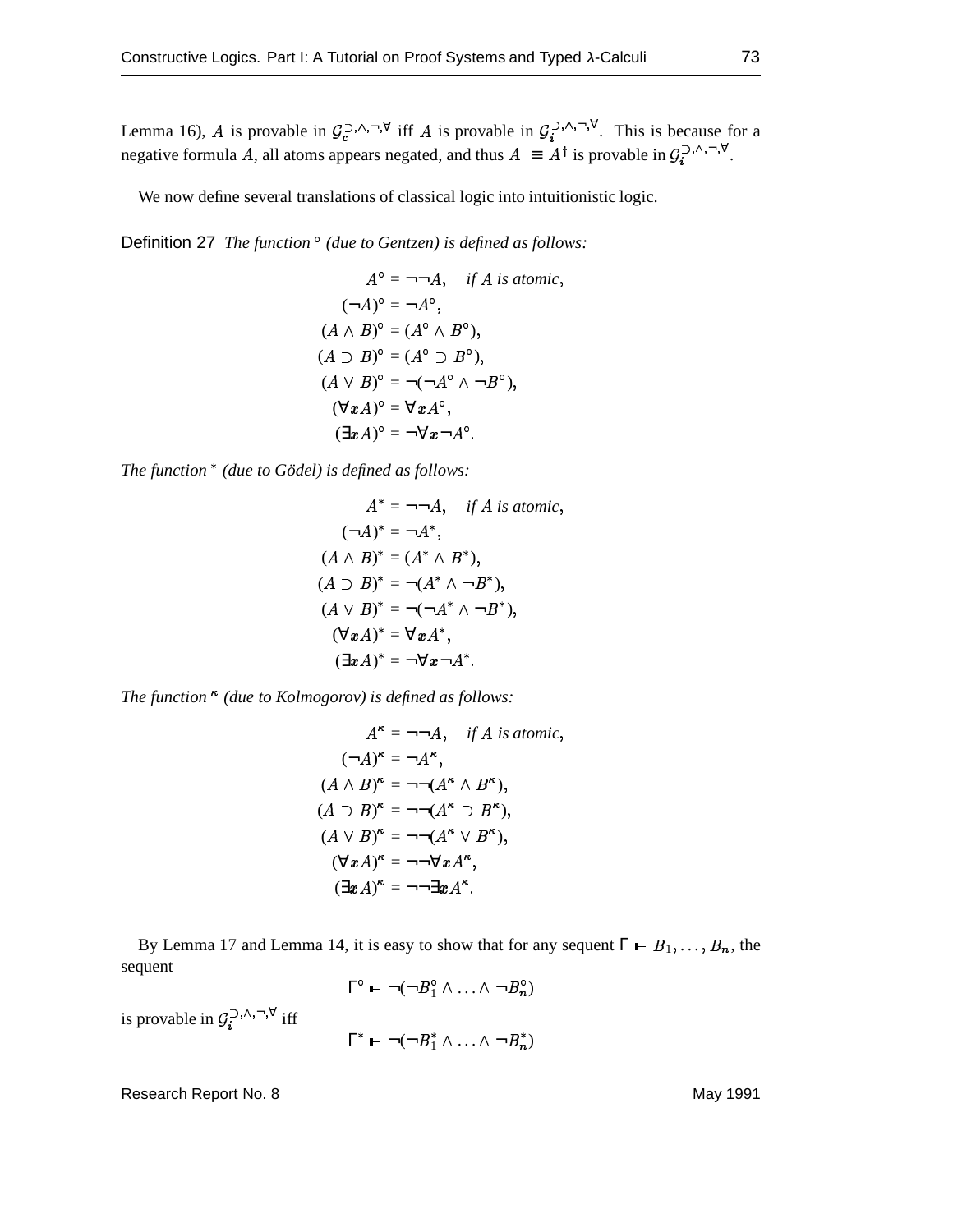is provable iff

$$
\Gamma^{\kappa} \vdash \neg(\neg B_1^{\kappa} \land \ldots \land \neg B_n^{\kappa})
$$

 $\Gamma^* \vdash \neg(\neg B_1^* \land \dots \land \neg B_n^* )$ <br>is provable. Furthermore, it is easily shown that  $A \equiv A^\circ, A \equiv$  $\equiv$   $A^{\circ}$ ,  $A \equiv A^*$ , and  $A \equiv A^*$ , are provable classically.

Theorem 9 *For any sequent*  $\Gamma \vdash B_1, \ldots, B_n$ , if  $\Gamma \vdash B_1, \ldots, B_n$  is provable in  $\mathcal{G}_c^{\supset \wedge, \vee, \neg, \forall, \exists}$ , *then the* sequents  $\Gamma^{\circ}$  **-**  $\neg(\neg B_1^{\circ} \land \dots \land \neg B_n^{\circ})$ ,  $\Gamma^*$  **-**  $\neg(\neg B_1^* \land \dots \land \neg B_n^*)$ , and  $\Gamma^*$  **-** $\neg(\neg B_1^{\kappa} \land \ldots \land \neg B_n^{\kappa})$ , are provable in  $\mathcal{G}_i^{(\neg \land, \neg)}$ . In particular, if A is provable in  $\mathcal{G}_c^{(\neg \land, \vee, \neg, \forall, \exists)}$ , *then*  $A^{\circ}$ ,  $A^*$ , and  $A^{\kappa}$ , are provable in  $\mathcal{G}_i^{\supset \wedge, \supset \wedge}$ .

*a A*<sup>o</sup>, *A*<sup>\*</sup>, *and A*<sup>*k*</sup>, *are provable in*  $G_i^{(1)}$ <sup>*n*,  $n$ </sup>, <sup>*v*</sup>.<br>*Proof.* We simply have to observe that the translation <sup>o</sup> is in fact the composition of two functions: the first one  $\bullet$  is defined as in Definition 27, *except* that atoms remain unchanged, and the second function is just <sup>†</sup>. This translation has the property that  $A^{\bullet}$  only contains the connectives  $\supset$ ,  $\wedge$ ,  $\neg$ , and  $\forall$ . Furthermore, it is easily shown that  $\Gamma \vdash B_1, \dots, B_n$  is provable in  $\mathcal{G}_c^{\supset,\wedge,\vee,\neg,\forall,\exists}$  iff  $\Gamma^{\bullet} \vdash B_1^{\bullet},\ldots,B_n^{\bullet}$  is. Therefore, Lemma 18 applies to  $\Gamma^{\bullet} \vdash B_1^{\bullet},\ldots,B_n^{\bullet}$ , and we obtain the desired result.

It is trivial that the converse of Theorem 9 holds.

We shall now discuss another translation of classical logic into intuitionistic logic due to Girard [9]. Girard has pointed out that the usual double-negation translations have some rather undesirable properties:

(1) They are not compatible with substitution. Indeed, the translation  $A[B/P]^*$  of  $A[B/P]$ is not equal to  $A^*[B^*/P]$  in general, due to the application of double negations to atoms.

(2) Negation is not involutive. For instance,  $A[B/P]^*$  and  $A^*[B^*/P]$  are related through the erasing of certain double negations (passing from  $\neg\neg\neg P$  to  $\neg P$ ), but this erasing is not harmless.

(3) Disjunction is not associative. For example, if  $A \lor B$  is translated as  $\neg(\neg A \land \neg B)$ , then  $(A \lor B) \lor C$  is translated as  $\neg(\neg(\neg(A \land \neg B)) \land \neg C)$ , and  $A \lor (B \lor C)$  is translated as  $\neg(\neg A \wedge \neg(\neg(\neg B \wedge \neg C)))$ .

Girard has discovered a translation which does not suffer from these defects, and this translation also turns out to be quite economical in the number of negation signsintroduced [9]. The main idea is assign a *sign* or *polarity*  $(+)$  or  $-)$  to every formula. Roughly speaking, a positive literal P (where P is an atom) is a formula of polarity +, a negative literal  $\neg P$  is a formula of polarity  $-$ , and to determine the polarity of a compound formula, we combine its polarities as if they were truth values, except that  $+$  corresponds to **false**,  $-$  corresponds to **true**, existential formulae are always positive, and universal formulae are always negative. Given a sequent  $\Gamma \vdash \Delta$ , the idea is that right-rules have to be converted to left-rules, and in order to do this we need to move formulae in  $\Delta$  to the lefthand side of the sequent. The new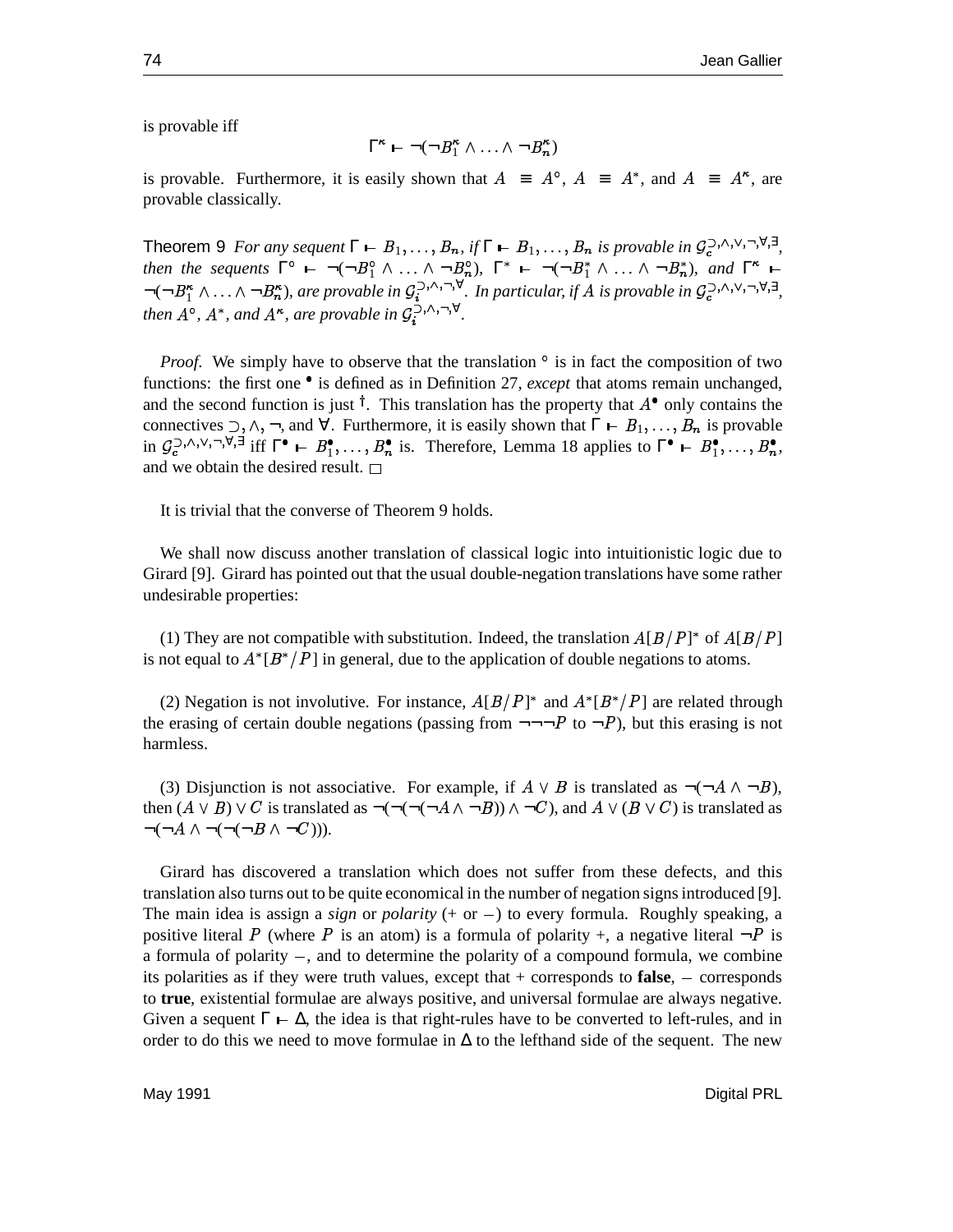twist is that formulae in ∆ will be treated differently according to their polarity. Every formula A of polarity – in  $\Delta$  is in fact of the form  $\neg B$ , and it will be transferred to the lefthand side as B (and not as  $\neg\neg B$ ), and every formula A of polarity + in  $\Delta$  will be transferred to the lefthand side as  $\neg A$ . The translation is then completely determined if we add the obvious requirement that the translation of a classically provable sequent should be intuitionistically provable. Let us consider some typical cases.

*Case* 1. The last inference is

$$
\frac{\Gamma \vdash \neg C, \neg D}{\Gamma \vdash \neg C \lor \neg D}
$$

where C and D are positive. The sequent  $\Gamma \vdash \neg C, \neg D$  is translated as  $\Gamma, C, D \vdash$ , and we have the inference

$$
\frac{\Gamma, C, D \vdash}{\Gamma, C \land D \vdash}
$$

It is thus natural to translate  $\neg C \lor \neg D$  as  $\neg (C \land D)$ , since then  $C \land D$  will be placed on the lefthand side (because  $\neg(C \land D)$  is negative).

*Case* 2. The last inference is

$$
\frac{\Gamma \vdash C, D}{\Gamma \vdash C \lor D}
$$

where C and D are positive. The sequent  $\Gamma \vdash C, D$  is translated as  $\Gamma, \neg C, \neg D \vdash$ , and we have the inference

$$
\frac{\Gamma, \neg C, \neg D \vdash}{\Gamma, \neg C \land \neg D \vdash}
$$

This time, we would like to translate  $C \vee D$  as  $C \vee D$  (since  $C \vee D$  is positive), so that  $\neg(C \lor D)$  is placed on the lefthand side of the sequent. This is indeed legitimate because  $\neg(C \lor D) \equiv \neg C \land \neg D$  is provable intuitionistically.

*Case* 3. The last inference is

$$
\frac{\Gamma \vdash C}{\Gamma \vdash \forall x C}
$$

where C is positive. The sequent  $\Gamma \vdash C$  is translated as  $\Gamma, \neg C \vdash$ , and we have the inference

$$
\frac{\Gamma, \neg C \vdash}{\Gamma, \exists x \neg C \vdash}
$$

We translate  $\forall x C$  as  $\neg \exists x \neg C$ , so that  $\exists x \neg C$  is placed on the lefthand side of the sequent.

*Case* 4. The last inference is

$$
\frac{\Gamma \vdash \neg C}{\Gamma \vdash \forall x \neg C}
$$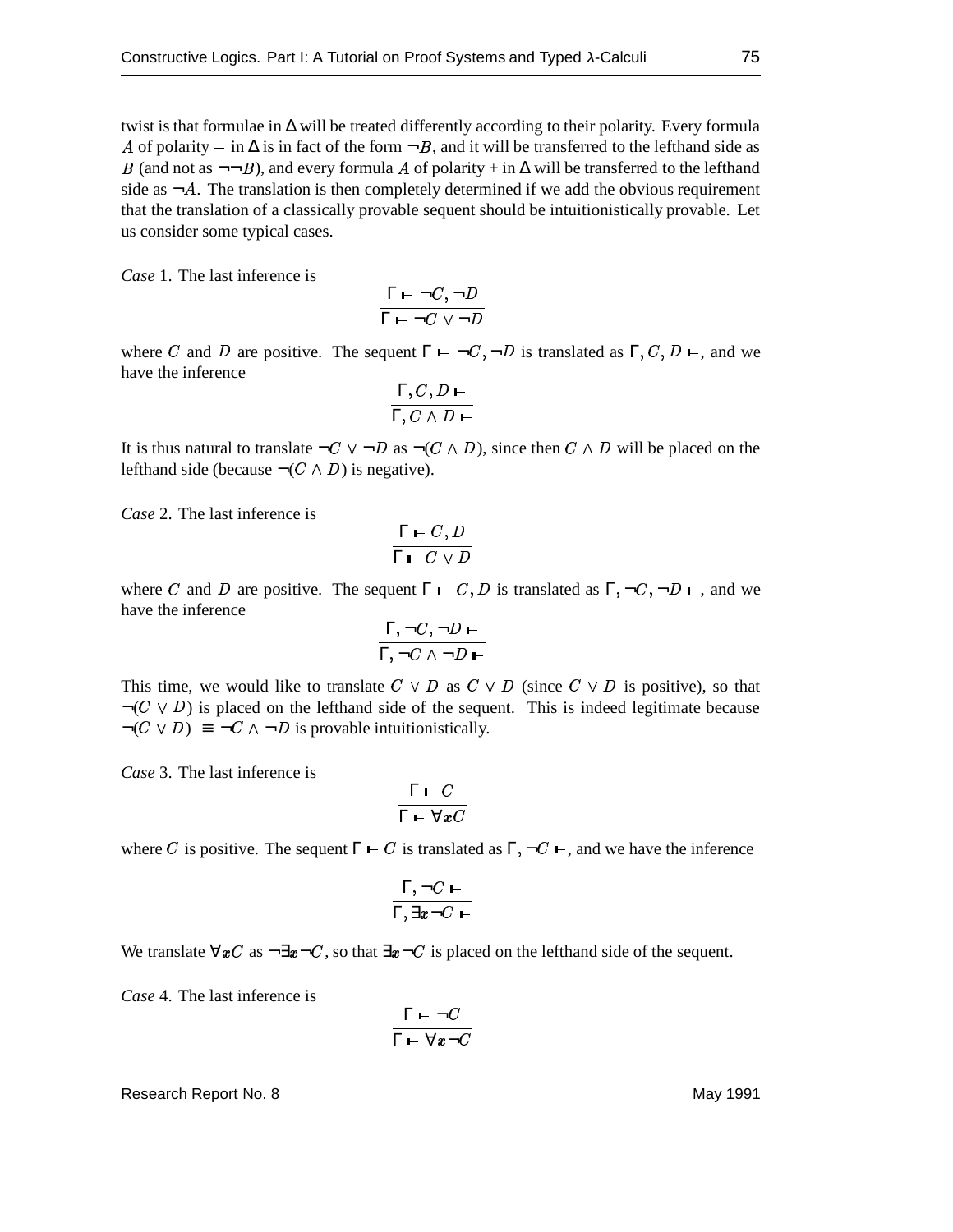where C is positive. The sequent  $\Gamma \vdash \neg C$  is translated as  $\Gamma, C \vdash$ , and we have the inference

$$
\frac{\Gamma, C \vdash}{\Gamma, \exists x C \vdash}
$$

We translate  $\forall x \neg C$  as  $\neg \exists x C$ , so that  $\exists x C$  is placed on the lefthand side of the sequent.

*Case* 5. The last inference is

$$
\frac{\Gamma \vdash C[t/x]}{\Gamma \vdash \exists x C}
$$

where C is positive. The sequent  $\Gamma \vdash C[t/x]$  is translated as  $\Gamma, \neg C[t/x] \vdash$ , and we have the inference

$$
\frac{\Gamma, \neg C[t/x] \vdash}{\Gamma, \forall x \neg C \vdash}
$$

We would like to translate  $\exists x C$  as  $\exists x C$ , so that  $\neg \exists x C$  is placed on the lefthand side of the sequent. This is possible because  $\neg \exists x C \equiv \forall x \neg C$  is provable intuitionistically.

*Case* 6. The last inference is

$$
\frac{\Gamma \vdash \neg C[t/x]}{\Gamma \vdash \exists x \neg C}
$$

where C is positive. The sequent  $\Gamma \vdash \neg C[t/x]$  is translated as  $\Gamma, C[t/x] \vdash$ . We would like to translate  $\exists x \neg C$  as  $\exists x \neg C$ , so that  $\neg \exists x \neg C$  is placed on the lefthand side of the sequent. This is possible because  $\neg \exists x \neg C \equiv \forall x \neg \neg C$  is provable intuitionistically, and we have the sequence of inferences

$$
\frac{\Gamma, C[t/x] \vdash}{\Gamma \vdash \neg C[t/x]} \\
\frac{\Gamma, \neg \neg C[t/x]}{\Gamma, \neg \neg C[t/x] \vdash}
$$

Note that it was necessary to first double-negate  $C[t/x]$ . This is because  $\neg \exists x \neg C$  =  $\forall x \neg \neg C$  is provable intuitionistically, but  $\neg \exists x \neg C \equiv \forall x C$  is not.

*Case* 7. The last inference is

$$
\frac{\Gamma \vdash C \quad \Gamma \vdash D}{\Gamma \vdash C \land D}
$$

where C, D are positive. The sequents  $\Gamma \vdash C$  and  $\Gamma \vdash D$  are translated as  $\Gamma, \neg C \vdash$ and  $\Gamma$ ,  $\neg D$  **-**. Since  $C \wedge D$  is positive, we would like to translate  $C \wedge D$  as  $C \wedge D$ , so that  $\neg(C \land D)$  is placed on the lefthand side of the sequent. This is possible because  $\neg(\neg\neg C \land \neg\neg D) \equiv \neg(C \land D)$  is provable intuitionistically, and we have the sequence of inferences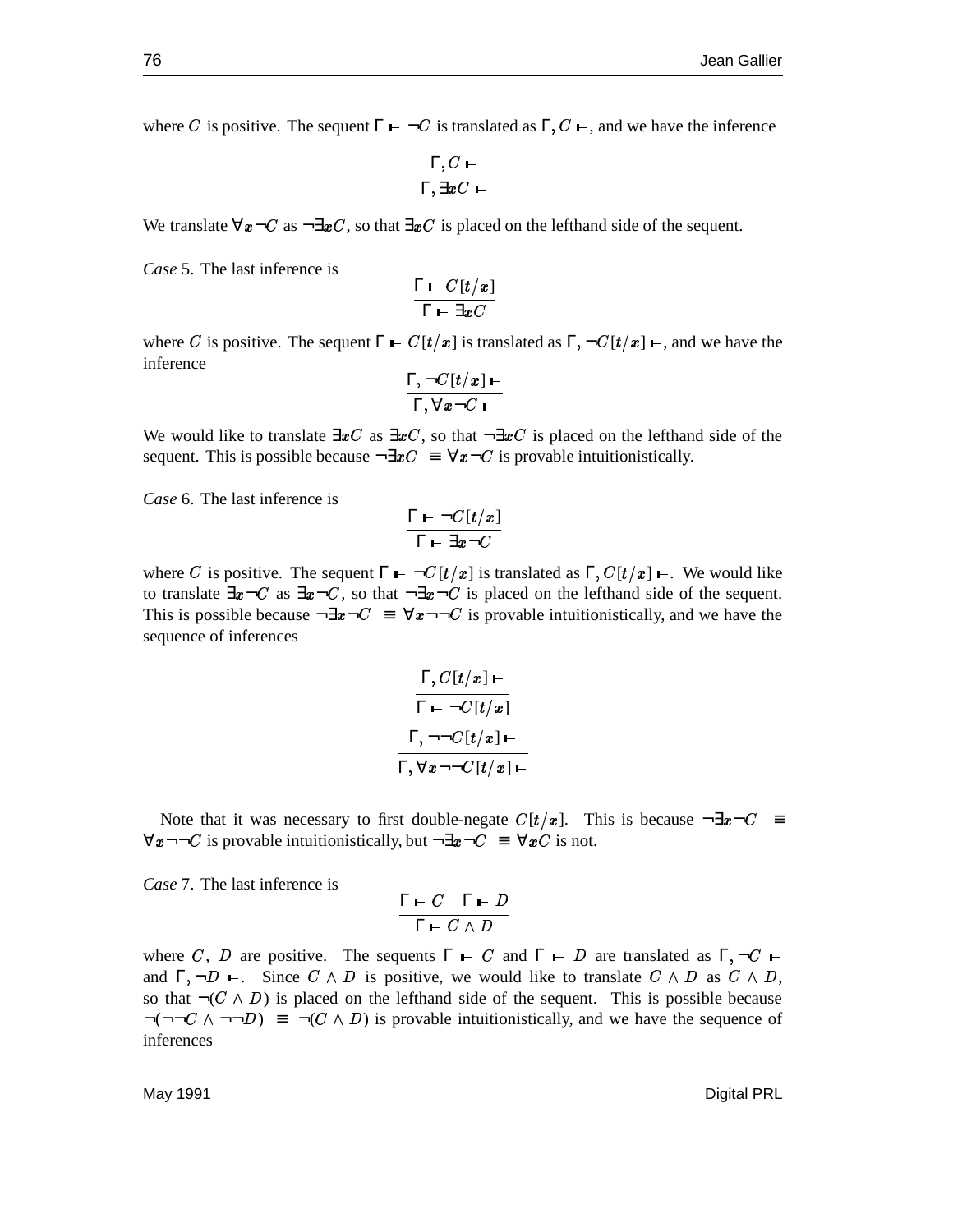$$
\frac{\Gamma, \neg C \vdash \qquad \qquad \Gamma, \neg D \vdash}{\Gamma \vdash \neg \neg C} \qquad \qquad \frac{\Gamma, \neg D \vdash}{\Gamma \vdash \neg \neg D}
$$
\n
$$
\frac{\Gamma \vdash \neg \neg C \land \neg \neg D}{\Gamma, \neg (\neg \neg C \land \neg \neg D) \vdash}
$$

*Case* 8. The last inference is

$$
\frac{\Gamma \vdash \neg C \quad \Gamma \vdash D}{\Gamma \vdash \neg C \land D}
$$

where C, D are positive. The sequents  $\Gamma \vdash \neg C$  and  $\Gamma \vdash D$  are translated as  $\Gamma, C \vdash$  and  $\Gamma, \neg D \vdash$ . Since  $\neg C \land D$  is positive, we would like to translate  $\neg C \land D$  as  $\neg C \land D$ , so that  $\neg(\neg C \land D)$  is placed on the lefthand side of the sequent. This is possible because  $\neg(\neg C \land \neg \neg D) \equiv \neg(\neg C \land D)$  is provable intuitionistically, and we have the sequence of inferences

$$
\frac{\Gamma, C \vdash \qquad \qquad \Gamma, \neg D \vdash}{\Gamma \vdash \neg C \qquad \qquad \Gamma \vdash \neg \neg D}
$$
\n
$$
\frac{\Gamma \vdash \neg C \land \neg \neg D}{\Gamma, \neg (\neg C \land \neg \neg D) \vdash}
$$

*Case* 9. The last inference is

$$
\frac{\Gamma \vdash \neg C \quad \Gamma \vdash \neg D}{\Gamma \vdash \neg C \land \neg D}
$$

where C, D are positive. The sequents  $\Gamma \vdash \neg C$  and  $\Gamma \vdash \neg D$  are translated as  $\Gamma, C \vdash$  and  $\Gamma, D \vdash$ , and we have the inference

$$
\frac{\Gamma, C \vdash \Gamma, D \vdash}{\Gamma, C \lor D \vdash}
$$

We translate  $\neg C \land \neg D$  as  $\neg (C \lor D)$ , so that  $C \lor D$  is placed on the lefthand side of the sequent.

Considering all the cases, we arrive at the following tables defining the Girard translation  $\widehat{A}$ of a formula.

Definition 28 *Given any formula A, its sign (polarity) and its Girard-translation*  $\widehat{A}$  *are given by the following tables:*

If  $A = P$  where P is an atom, including the constants  $\top$  (**true**) and  $\bot$  (**false**), then  $\hat{\bm{sign}}(A) = +$  and  $\widehat{A} = A$ , and if  $A$  is a compound formula then

Research Report No. 8 May 1991

 $\sim$  . The set of the set of the set of the set of the set of the set of the set of the set of the set of the set of the set of the set of the set of the set of the set of the set of the set of the set of the set of the s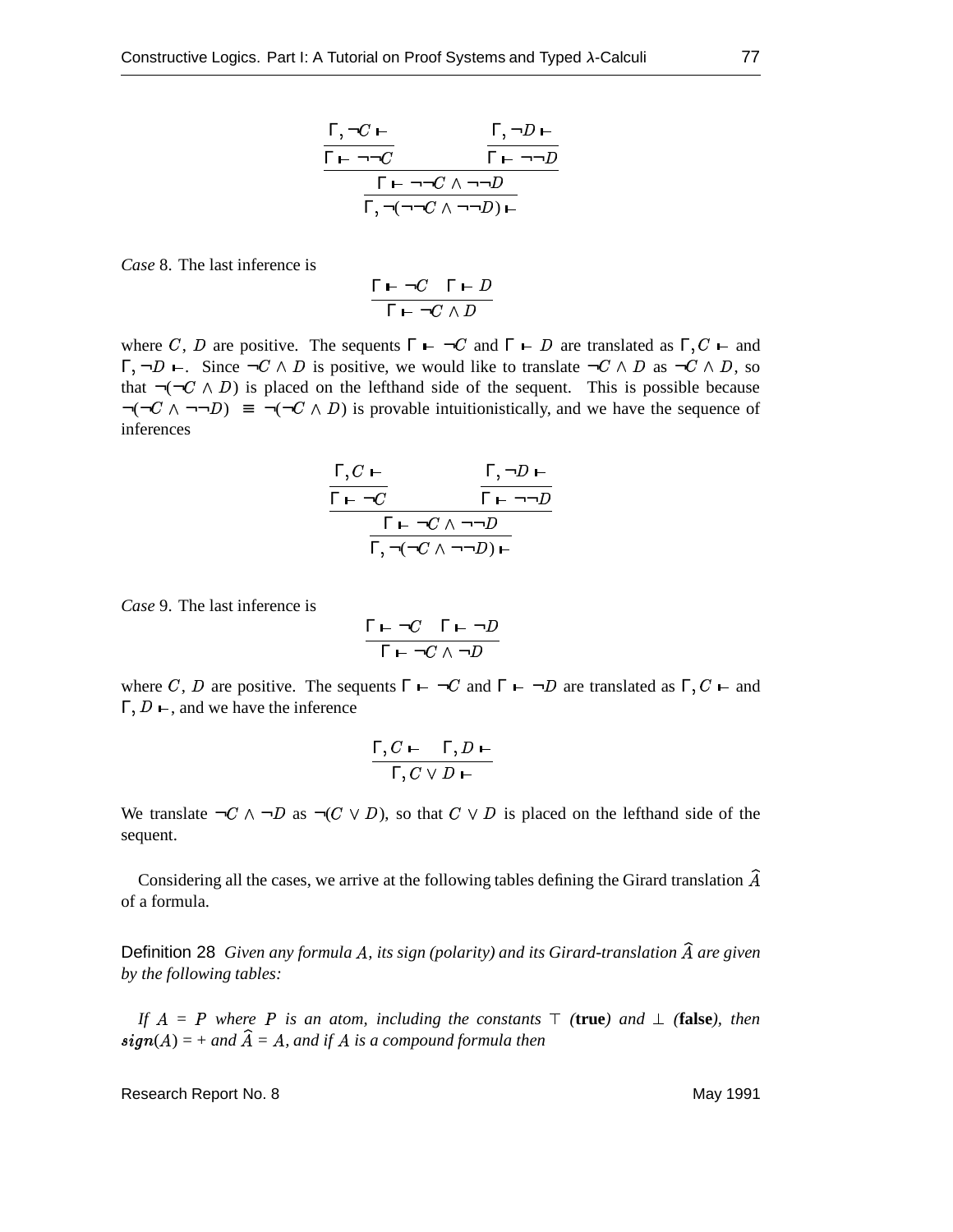|        |                | Girard's $\neg\neg$ -Translation |                           |                           |
|--------|----------------|----------------------------------|---------------------------|---------------------------|
|        |                | $A \wedge B$                     | $A \vee B$                | $A \supset B$             |
| $+, C$ | $+, D$         | $+, C \wedge D$                  | $+, C \vee D$             | $-, \neg(C \land \neg D)$ |
| $+, C$ | $-$ , $\neg D$ | $+, C \wedge \neg D$             | $-, \neg(\neg C \land D)$ | $-, \neg(C \wedge D)$     |
| $-,-C$ | $+, D$         | $+, \neg C \wedge D$             | $-, \neg(C \land \neg D)$ | $+, C \vee D$             |
| $-,-C$ | $-,-D$         | $-, \neg(C \vee D)$              | $-, \neg(C \wedge D)$     | $-, \neg(\neg C \land D)$ |

| Girard's $\neg\neg$ -Translation |                               |                              |       |  |
|----------------------------------|-------------------------------|------------------------------|-------|--|
|                                  | $\forall x A$                 | $\exists x A$                |       |  |
| $+$ . $C$                        | $- , \lnot \exists x \lnot C$ | $+,\exists \boldsymbol{x} C$ |       |  |
|                                  | $-$ , $\neg \exists x C$      | $+, \exists x \neg C$        | $+.C$ |  |

*Given a formula A, we define its translation*  $\overline{A}$  *as follows:* 

$$
\overline{A} = \begin{cases} \neg \widehat{A} & \text{if sign}(A) = +, \\ B & \text{if sign}(A) = - \text{ and } \widehat{A} = \neg B. \end{cases}
$$

*Then, a sequent*  $\Gamma \vdash \Delta$  *is translated into the sequent*  $\Gamma, \Delta \vdash$ .

We have the following theorem.

Theorem 10 *Given any classical sequent*  $\Gamma \vdash \Delta$ *, if*  $\Gamma \vdash \Delta$  *is provable classically, then its translation*  $\Gamma$ ,  $\overline{\Delta}$   $\vdash$  *is provable intuitionistically.* 

*Proof.* By induction on the structure of proofs. We have already considered a number of cases in the discussion leading to the tables of Definition 28. As an auxiliary result, we need to show that the following formulae are provable intuitionistically:

$$
\neg(C \lor D) \equiv \neg C \land \neg D,
$$
  
\n
$$
\neg(\neg \neg C \land \neg \neg D) \equiv \neg(C \land D),
$$
  
\n
$$
\neg(\neg C \land \neg \neg D) \equiv \neg(\neg C \land D),
$$
  
\n
$$
\neg(\neg \neg C \land \neg D) \equiv \neg(\neg C \land D),
$$
  
\n
$$
\neg(\neg \neg C \land \neg D) \equiv \neg(C \land \neg D),
$$
  
\n
$$
\neg \exists x C \equiv \forall x \neg C,
$$
  
\n
$$
\neg \exists x \neg C \equiv \forall x \neg \neg C.
$$

We leave the remaining cases as an exercise.  $\square$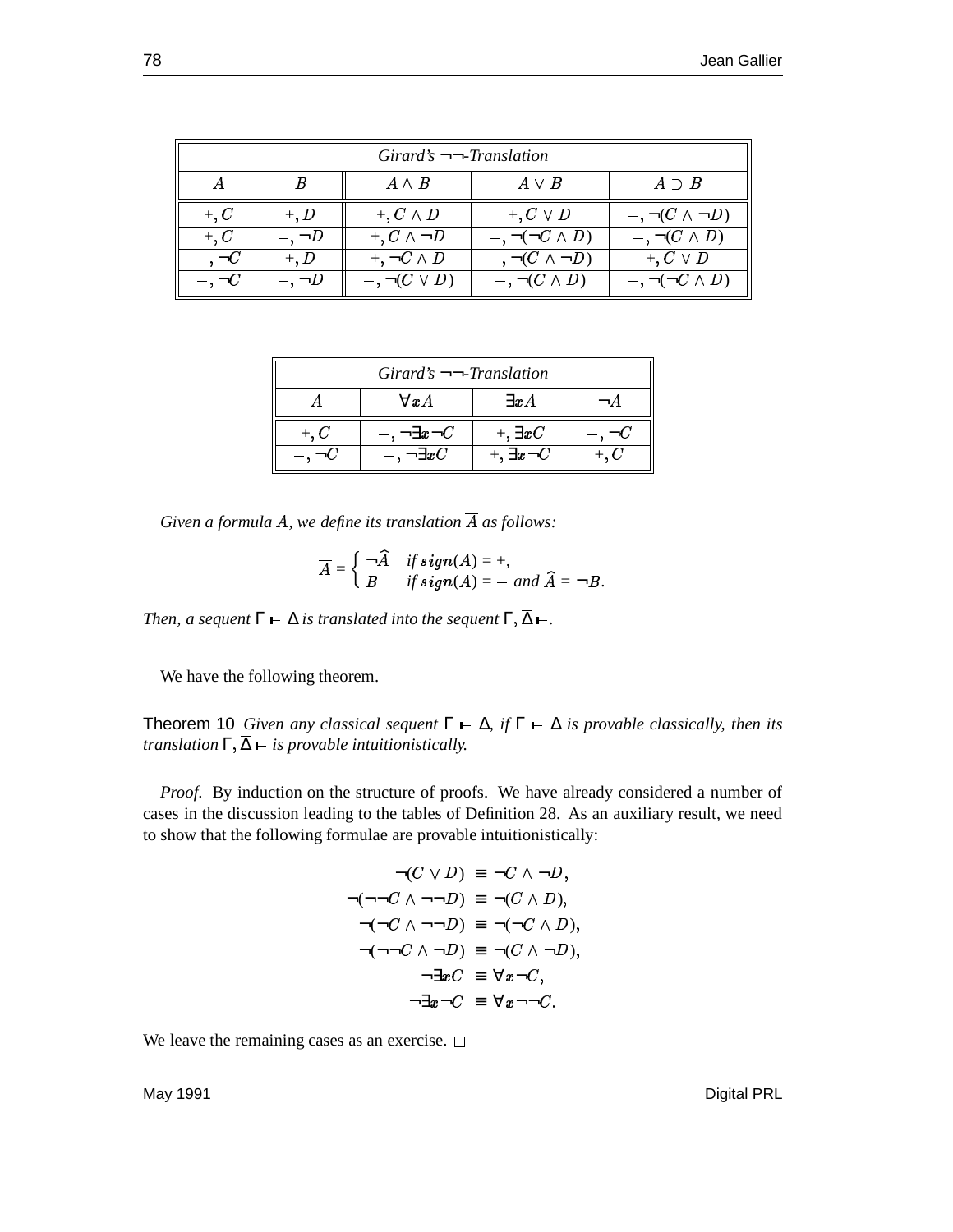Observe that a formula  $A$  of any polarity can be made into an equivalent formula of polarity +, namely  $A^+ = A \wedge \top$ , or an equivalent formula of polarity –, namely  $A^- = A \vee \neg \top$ . The Girard-translation has some nice properties, and the following lemma lists some of them [9].

Lemma 19 The translation  $A \mapsto \widehat{A}$  given in Definition 28 is compatible with substitutions *respecting polarities. Furthermore, it satisfies a number of remarkable identities:*

- *(i) Negation is involutive:*  $\neg \neg A \equiv A$ .
- *(ii) De* Morgan identities:  $\neg(A \land B) \equiv \neg A \lor \neg B$ ;  $\neg(A \lor B) \equiv \neg A \land \neg B$ ;  $A \supset B \equiv$  $\neg A \lor B$ ;  $\neg \forall x A \equiv \exists x \neg A$ ;  $\neg \exists x A \equiv \forall x \neg A$ .
- *(iii)* Associativity of  $\wedge$  and  $\vee$ ; as a consequence,  $(A \wedge B) \supset C \equiv A \supset (B \supset C)$ , and  $A \supset (B \vee C) \equiv (A \supset B) \vee C.$
- *(iv) Neutrality identities:*  $A \vee \bot \equiv A$ ;  $A \wedge \neg \bot \equiv A$ .
- *(v) Commutativity of*  $\land$  *and*  $\lor$  *(as a consequence,*  $A \supset B \equiv \neg B \supset \neg A$ *).*
- (vi) Distributivity identities with restriction on polarities:  $A \wedge (P \vee Q) \equiv (A \wedge P) \vee (A \wedge Q)$ ;  $A \vee (L \wedge M) = (A \vee L) \wedge (A \vee M)$  (where P, Q are positive, and L, M negative).
- *(vii) Idempotency identities:*  $P^+ \equiv P$  *where*  $P$  *is positive;*  $N^- \equiv N$  *where*  $N$  *is negative;*  $as a consequence, A^{++} \equiv A^+ \text{ and } A^{--} \equiv A^-$ .
- (viii) Quantifier isomophisms:  $A \wedge \exists x P \equiv \exists x (A \wedge P)$  if  $x$  is not free in  $A$  and  $P$  is positive;;  $A \vee \forall x N \equiv \forall x (A \vee N)$  if x is not free in A and N is negative;

*Proof.* The proof is quite straightforward, but somewhat tedious. Because of the polarities, many cases have to be considered. Some cases are checked in Girard [9], and the others can be easily verified.  $\Box$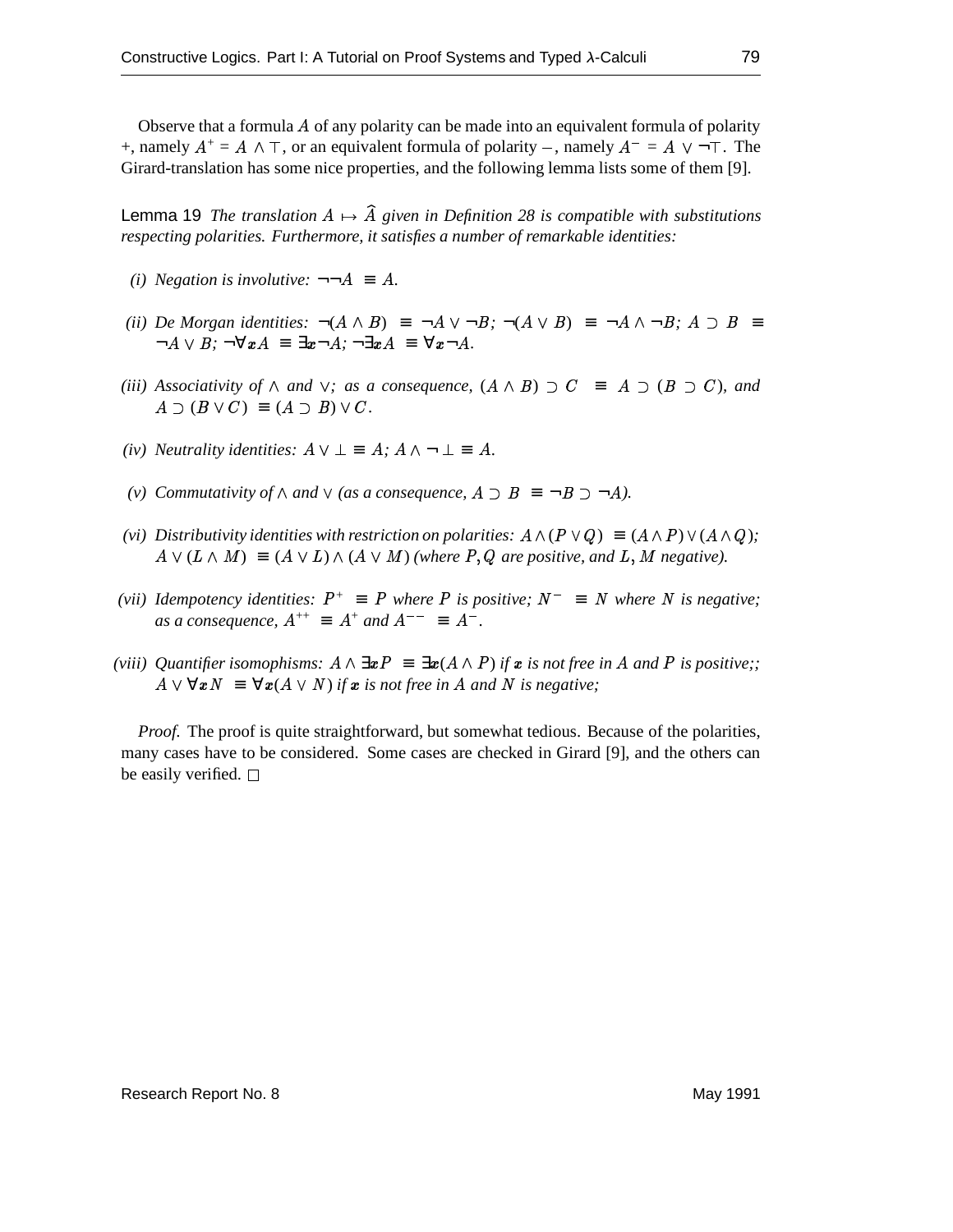## References

- 1. S. Abramsky. Computational interpretation of linear logic. Technical Report DOC 90/20, Imperial College, London SW7 2BZ (October 1990).
- 2. Jean Gallier. On Girard's "candidats de reductibilites". ´ In P. Odifreddi, editor, *Logic And Computer Science*, pages 123–203. Academic Press, London, New York (May 1990).
- 3. G. Gentzen. Investigations into logical deduction. In M.E. Szabo, editor, *The Collected Papers of Gerhard Gentzen*. North-Holland (1969).
- 4. J.-Y. Girard, Y. Lafont, and P. Taylor. *Proofs and Types*, volume 7 of *Cambridge Tracts in Theoretical Computer Science*. Cambridge University Press (1989).
- 5. Jean-Yves Girard. Une extension de l'interprétation de godel à l'analyse, et son application à l'élimination des coupures dans l'analyse et la théorie des types. In J.E. Fenstad, editor, *Proc. 2nd Scand. Log. Symp.*, pages 63–92. North-Holland (1971).
- 6. Jean-Yves Girard. *Interpretation ´ functionelle et elimin ´ ation des coupures de l'arithmetique ´ d'ordre supérieur*. PhD thesis, Université de Paris VII (June 1972). Thèse de Doctorat d'Etat.
- 7. Jean-Yves Girard. Linear logic. *Theoretical Computer Science*, 50:1–102 (1987).
- 8. Jean-Yves Girard. *Proof Theory and Logical Complexity*. Bibliopolis (1987).
- 9. Jean-Yves Girard. A new constructive logic: classical logic. *Logic and Computation* (April 1991). To appear.
- 10. W. A. Howard. The formulae-as-types notion of construction. In J. P. Seldin and J. R. Hindley, editors, *To H. B. Curry: Essays on Combinatory Logic, Lambda Calculus and Formalism*, pages 479–490. Academic Press, London (1980). Reprint of manuscript first published in 1969.
- 11. S. Kleene. *Introduction to Metamathematics*. North-Holland, seventh edition (1952).
- 12. P. Lincoln, A. Scedrov, and N. Shankar. Linearizing ituitionistic implication. In G. Kahn, editor, *Sixth IEEE LICS Symposium*, Vrije University, Amsterdam (July 1991). IEEE. to appear.
- 13. P. Martin-Löf. An intuitionistic theory of types. Technical report, University of Stokholm, Stockholm, Sweden (1972). Privately circulated manuscript.
- 14. D. Prawitz. *Natural deduction, a proof-theoreticalstudy*. Almquist& Wiksell, Stockholm (1965).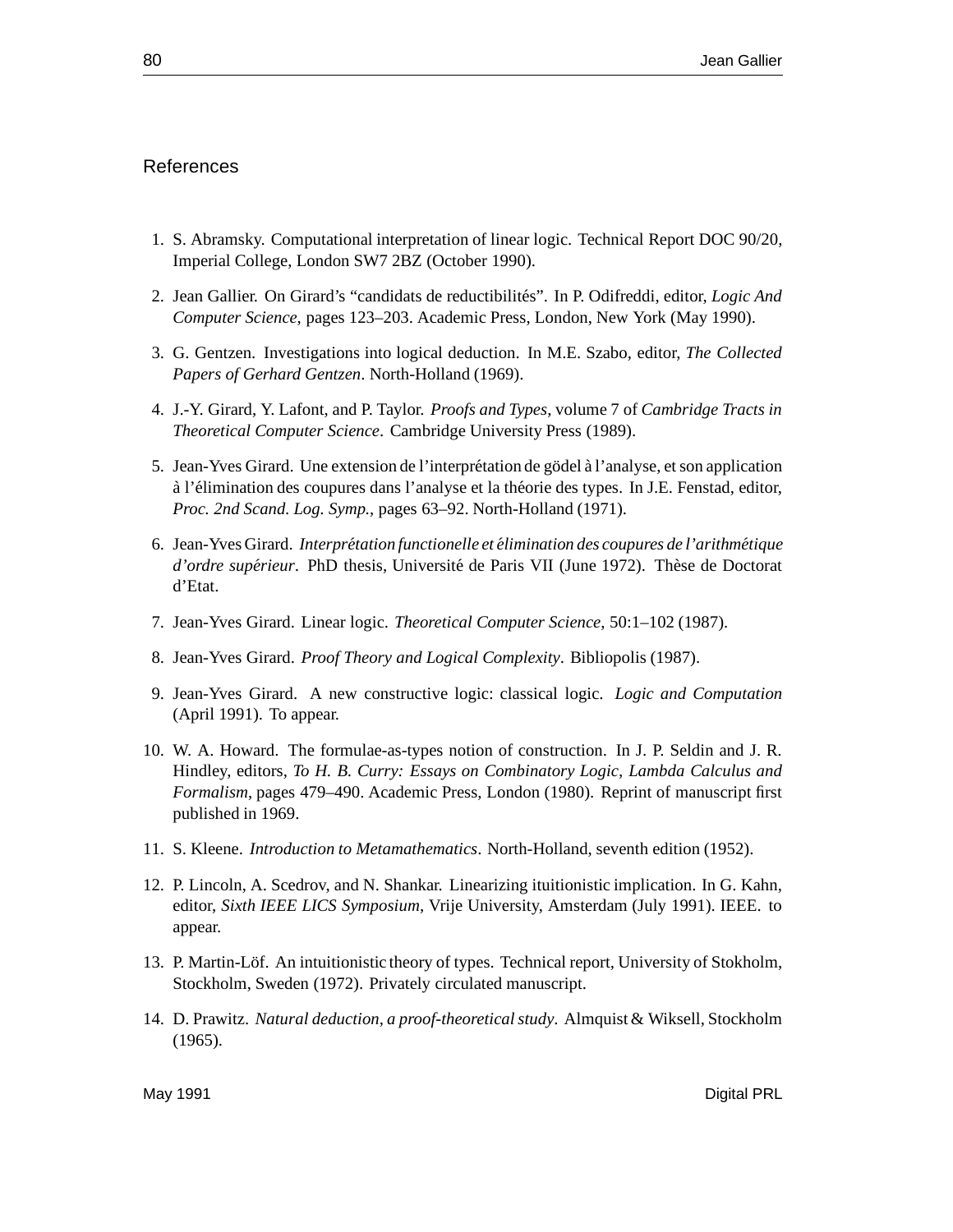- 15. D. Prawitz. Ideas and results in proof theory. In J.E. Fenstad, editor, *Proc. 2nd Scand. Log. Symp.*, pages 235–307. North-Holland (1971).
- 16. S. Stenlund. *Combinators, Lambda Terms, and Proof Theory*. D. Reidel, Dordrecht, Holland (1972).
- 17. W.W. Tait. Intensional interpretation of functionals of finite type i. *J. Symbolic Logic*, pages 198–212 (1967).
- 18. W.W. Tait. Normal derivability in classical logic. In J. Barwise, editor, *The Syntax and Semantics of Infinitary Languages*. Springer Verlag (1968).
- 19. W.W. Tait. A realizability interpretation of the theory of species. In R. Parikh, editor, *Logic Colloquium*, pages 240–251. Springer Verlag (1975).
- 20. G. Takeuti. *Proof Theory*, volume 81 of *Studies in Logic*. North-Holland (1975).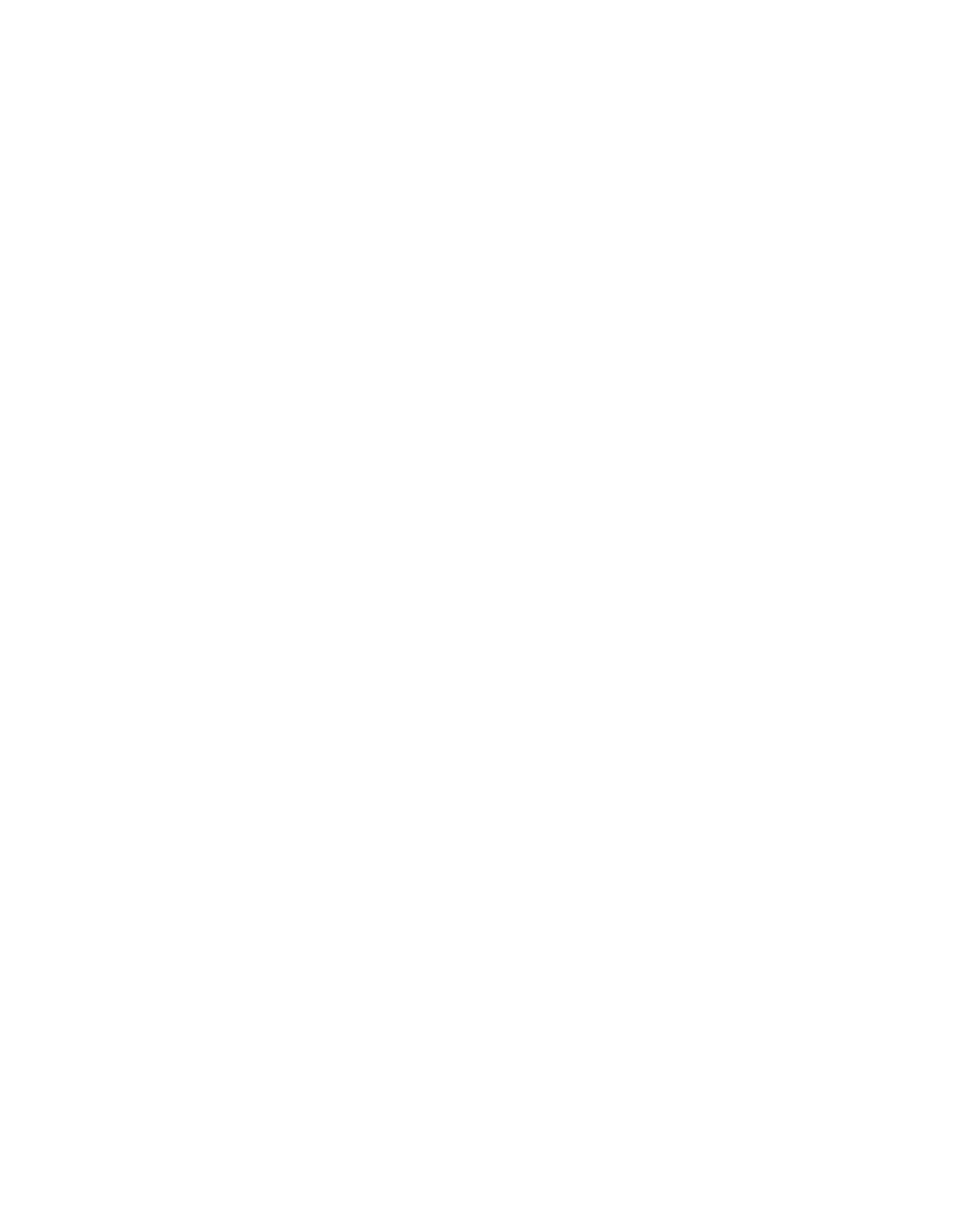## **PRL Research Reports**

The following documents may be ordered by regular mail from:

Librarian – Research Reports Digital Equipment Corporation Paris Research Laboratory 85, avenue Victor Hugo 92563 Rueil-Malmaison Cedex France.

It is also possible to obtain them by electronic mail. For more information, send a message whose subject line is help to doc-server@prl.dec.com or, from within Digital, to decprl::doc-server.

Research Report 1: Incremental Computation of Planar Maps. Michel Gangnet, Jean-Claude Hervé, Thierry Pudet, and Jean-Manuel Van Thong. May 1989.

Research Report 2: BigNum: A Portable and Efficient Package for Arbitrary-Precision Arithmetic. Bernard Serpette, Jean Vuillemin, and Jean-Claude Hervé. May 1989.

Research Report 3: Introduction to Programmable Active Memories. Patrice Bertin, Didier Roncin, and Jean Vuillemin. June 1989.

Research Report 4: Compiling Pattern Matching by Term Decomposition. Laurence Puel and Ascánder Suárez. January 1990.

Research Report 5: The WAM: A (Real) Tutorial. Hassan Aït-Kaci. January 1990.

Research Report 6: Binary Periodic Synchronizing Sequences. Marcin Skubiszewski. May 1991.

Research Report 7: The Siphon: Managing Distant Replicated Repositories. Francis J. Prusker and Edward P. Wobber. May 91.

Research Report 8: Constructive Logics. Part I: A Tutorial on Proof Systems and Typed -Calculi. Jean Gallier. May 1991.

Research Report 9: Constructive Logics. Part II: Linear Logic and Proof Nets. Jean Gallier. May 1991.

Research Report 10: Pattern Matching in Order-Sorted Languages. Delia Kesner. May 1991.

Research Report 11: Towards a Meaning of LIFE. Hassan Aït-Kaci and Andreas Podelski. June 1991.